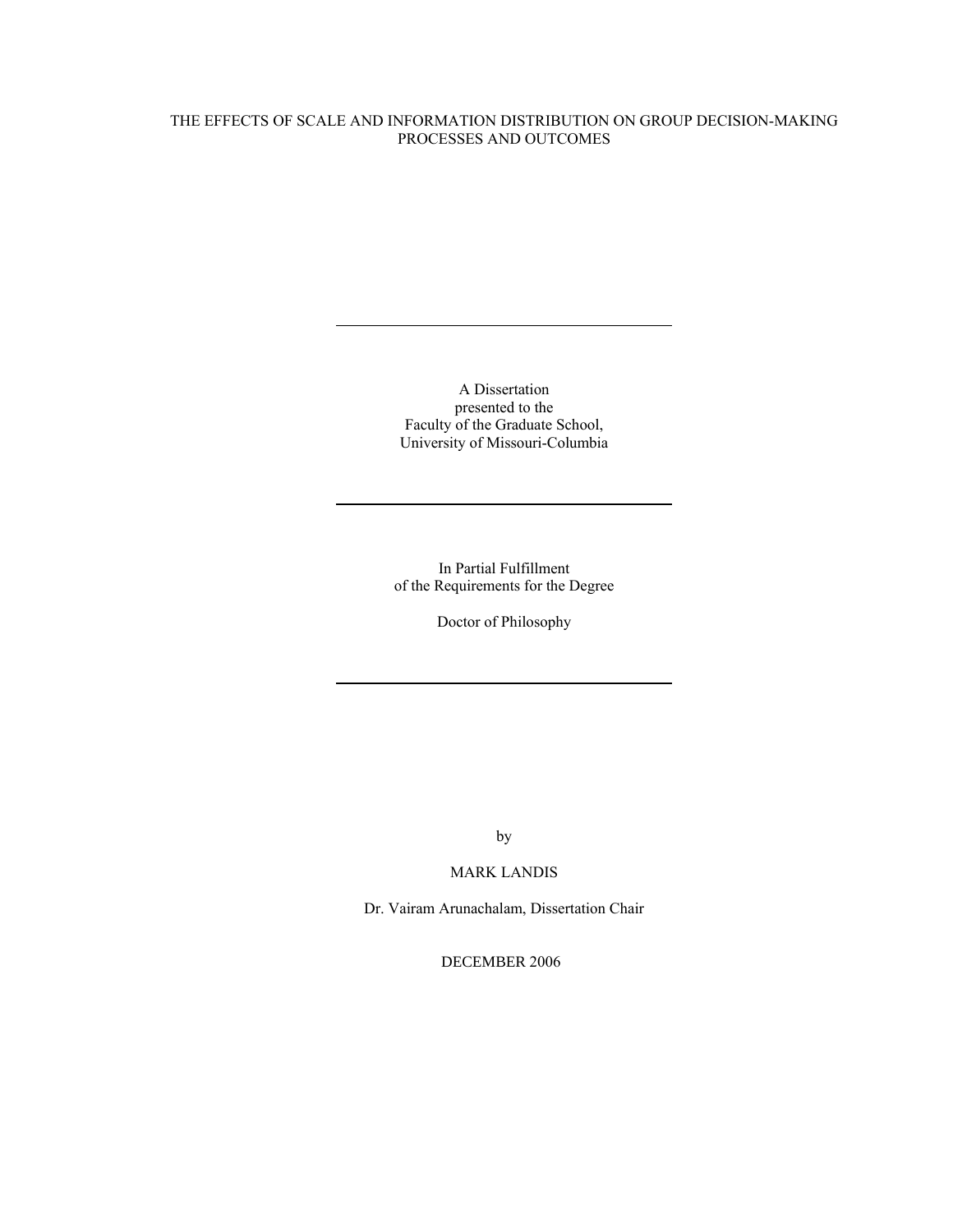The undersigned, appointed by the Dean of the Graduate School, have examined the dissertation entitled:

THE EFFECTS OF SCALE AND INFORMATION DISTRIBUTION ON GROUP DECISION-MAKING PROCESSES AND OUTCOMES

Presented by Mark Landis

A candidate for the degree of Doctor of Philosophy

And hereby certify that in their opinion it is worthy of acceptance.

 $\_$  , and the set of the set of the set of the set of the set of the set of the set of the set of the set of the set of the set of the set of the set of the set of the set of the set of the set of the set of the set of th

Professor Vairam Arunachalam, Dissertation Supervisor

Professor Thomas Dougherty

Professor Elaine Mauldin

Professor Christopher Robert

Professor Patrick Wheeler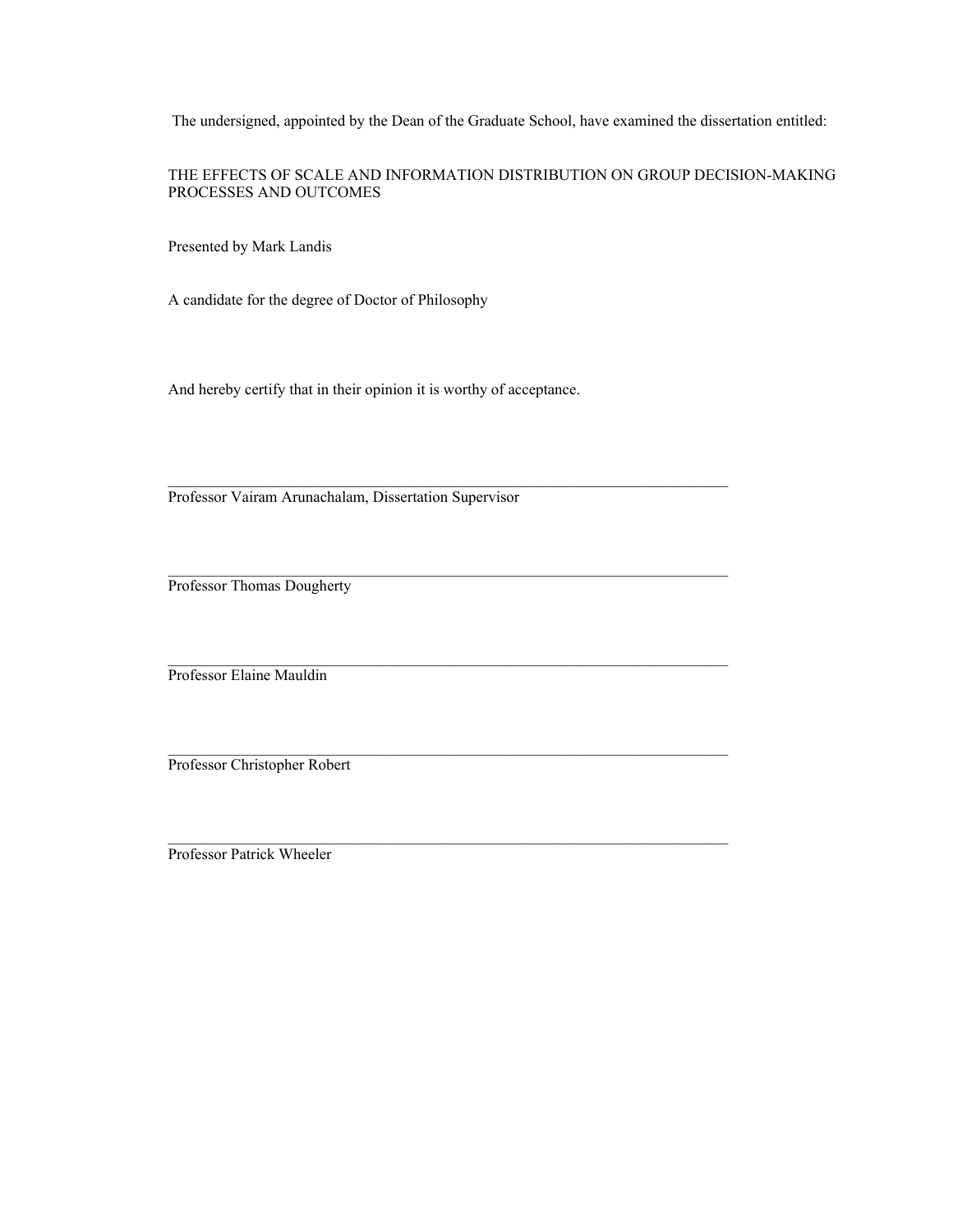## ACKNOWLEDGMENTS

 First and foremost, I would like to thank my advisor, Vairam Arunachalam, for his support and mentoring throughout graduate school and on this dissertation. His guidance and enthusiasm have been inspirational, and I will always value the time that I spent studying with him. And of course, his patience with me was greatly appreciated.

 I would also like to thank the other accounting faculty members on my dissertation committee: Elaine Mauldin and Patrick Wheeler. Both have been supportive and helpful during the dissertation, and they have made the past four years of graduate school a much more enjoyable experience. Finally, I would like to thank the outside members of the committee, Chris Robert and Tom Dougherty, whose comments and insights have contributed much to this dissertation.

 I am also indebted to Jere Francis, the director of the Ph.D. program in the School of Accountancy, who has been supportive of me and my chosen research paradigm. He will always serve as an inspiration for me to be a better researcher.

 Finally, I would like to personally thank my friends and family, starting with my parents, Margaret and Bill, without whose support none of this would have been possible, and also Jennifer Urbanski, who has been a close friend for many years. I also owe a sincere thanks to Chad Burton whose friendship through challenging times will not be forgotten.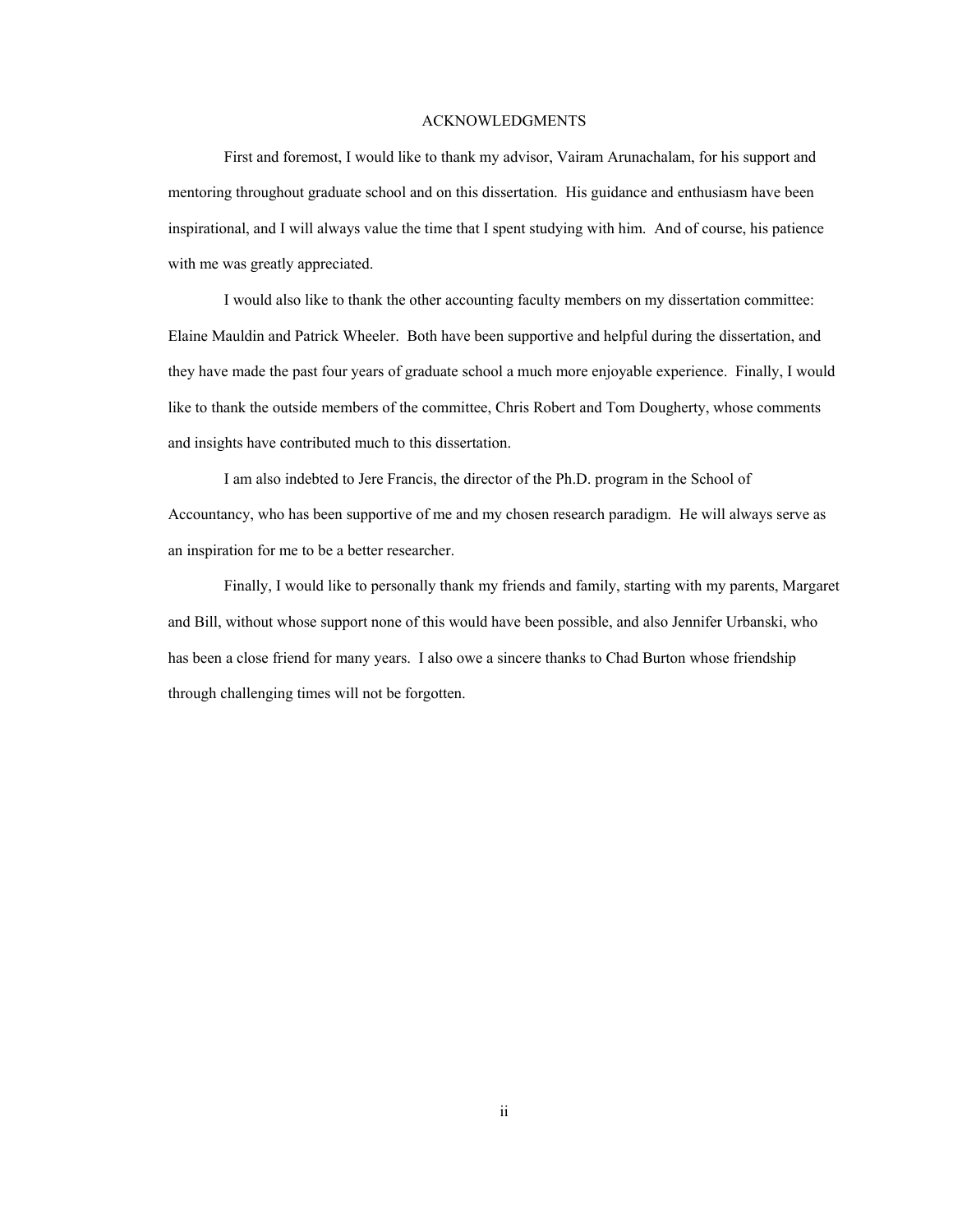# TABLE OF CONTENTS

| Chapter          |                                            |
|------------------|--------------------------------------------|
| $\mathbf{1}$ .   |                                            |
| 2.               | REVIEW OF THE INTERACTING GROUP            |
|                  | Discrete judgments                         |
|                  | Social decision schemes                    |
|                  | Continuous and ordinal judgments           |
|                  | Choice shift and group polarization        |
|                  | Weighted opinion models                    |
| 3.               | RESEARCH ON INTERACTING GROUP PROCESSES IN |
|                  | Choice shifts and social decision schemes  |
|                  | Scale effects                              |
|                  | Effects of information distribution        |
| $\overline{4}$ . |                                            |
|                  | Background                                 |
|                  | Theory and hypothesis development          |
|                  | Method                                     |
|                  | Dependent variables and model testing      |
|                  | Results                                    |
|                  | Discussion                                 |
|                  | Extremization                              |
|                  | Factional influence                        |
|                  | Central tendency                           |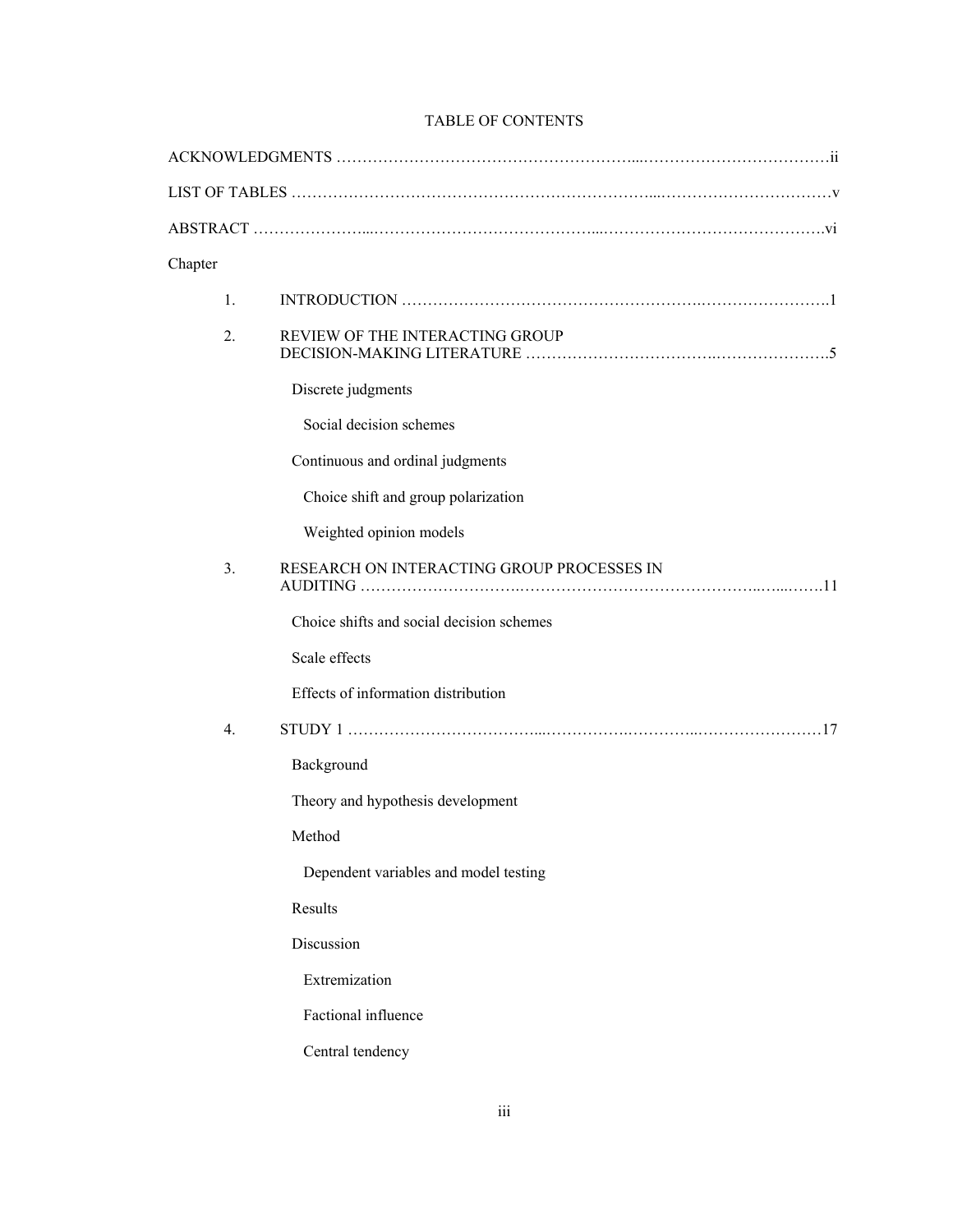|                    | Idiosyncratic influence                |  |  |  |
|--------------------|----------------------------------------|--|--|--|
| 5.                 |                                        |  |  |  |
|                    | Background                             |  |  |  |
|                    | Theory and hypothesis development      |  |  |  |
|                    | Method and participants                |  |  |  |
|                    | Results                                |  |  |  |
|                    | Discussion                             |  |  |  |
| 6.                 |                                        |  |  |  |
|                    |                                        |  |  |  |
| <b>APPENDIX</b>    |                                        |  |  |  |
| $\mathbf{1}$       |                                        |  |  |  |
|                    | Social Judgment Scheme (SJS)           |  |  |  |
|                    | Social Influence Network Theory (SINT) |  |  |  |
| 2.                 |                                        |  |  |  |
| $\overline{3}$ .   |                                        |  |  |  |
| <b>VITA</b><br>119 |                                        |  |  |  |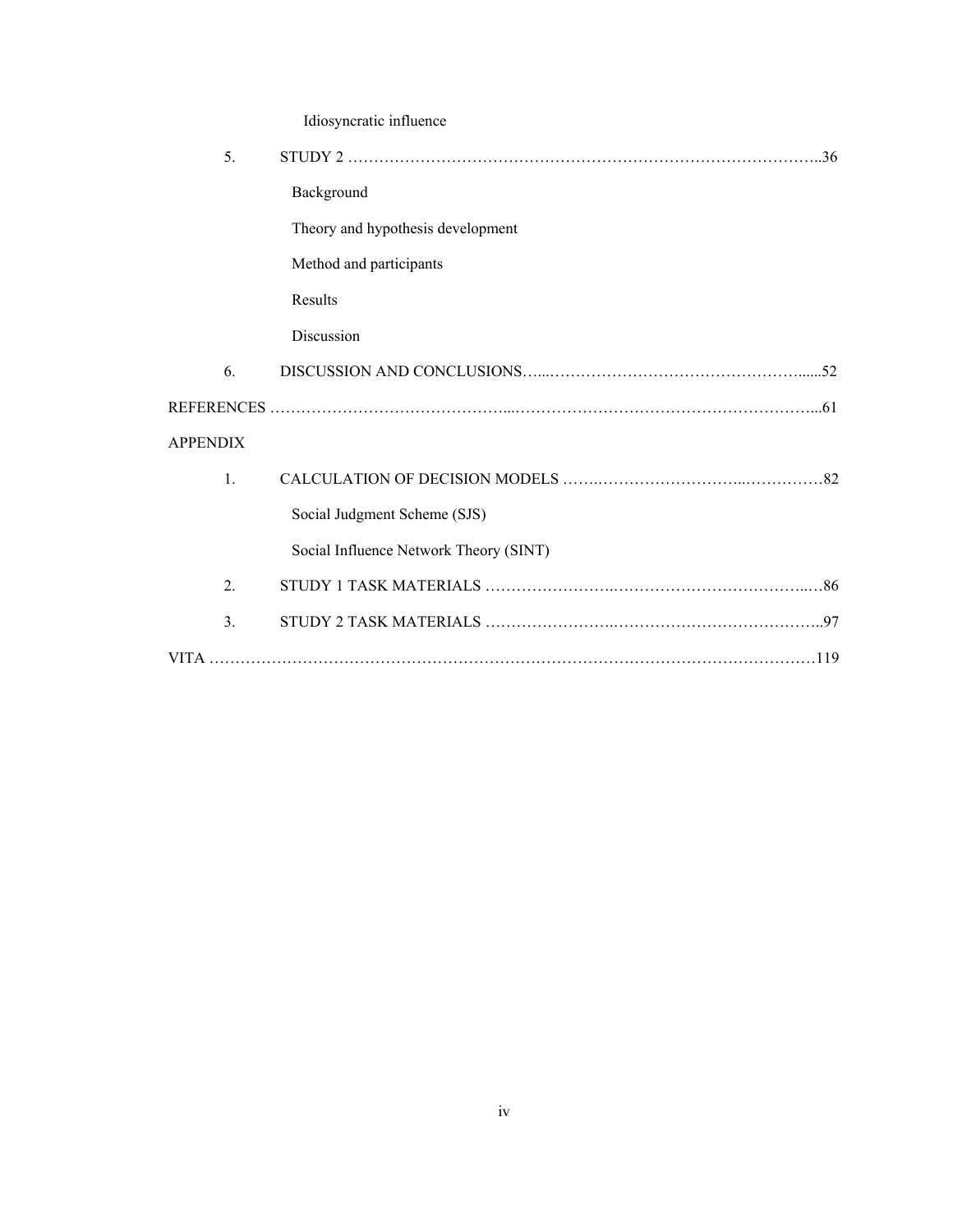# LIST OF TABLES

| Table<br>Page  |                                                                                                                                                     |  |
|----------------|-----------------------------------------------------------------------------------------------------------------------------------------------------|--|
| 1.             |                                                                                                                                                     |  |
| 2.             |                                                                                                                                                     |  |
| 3.             | Decision model performance for groups with two members with identical                                                                               |  |
| 4.             | Decision model performance for groups which are asked to provide both a<br>continuous and discrete response (groups have two members with identical |  |
| 5 <sub>1</sub> |                                                                                                                                                     |  |
| 6.             |                                                                                                                                                     |  |
| 7.             |                                                                                                                                                     |  |
| 8.             |                                                                                                                                                     |  |
| 9.             |                                                                                                                                                     |  |
| 10.            |                                                                                                                                                     |  |
| 11.            |                                                                                                                                                     |  |
| 12.            |                                                                                                                                                     |  |
| 13.            |                                                                                                                                                     |  |
| 14.            |                                                                                                                                                     |  |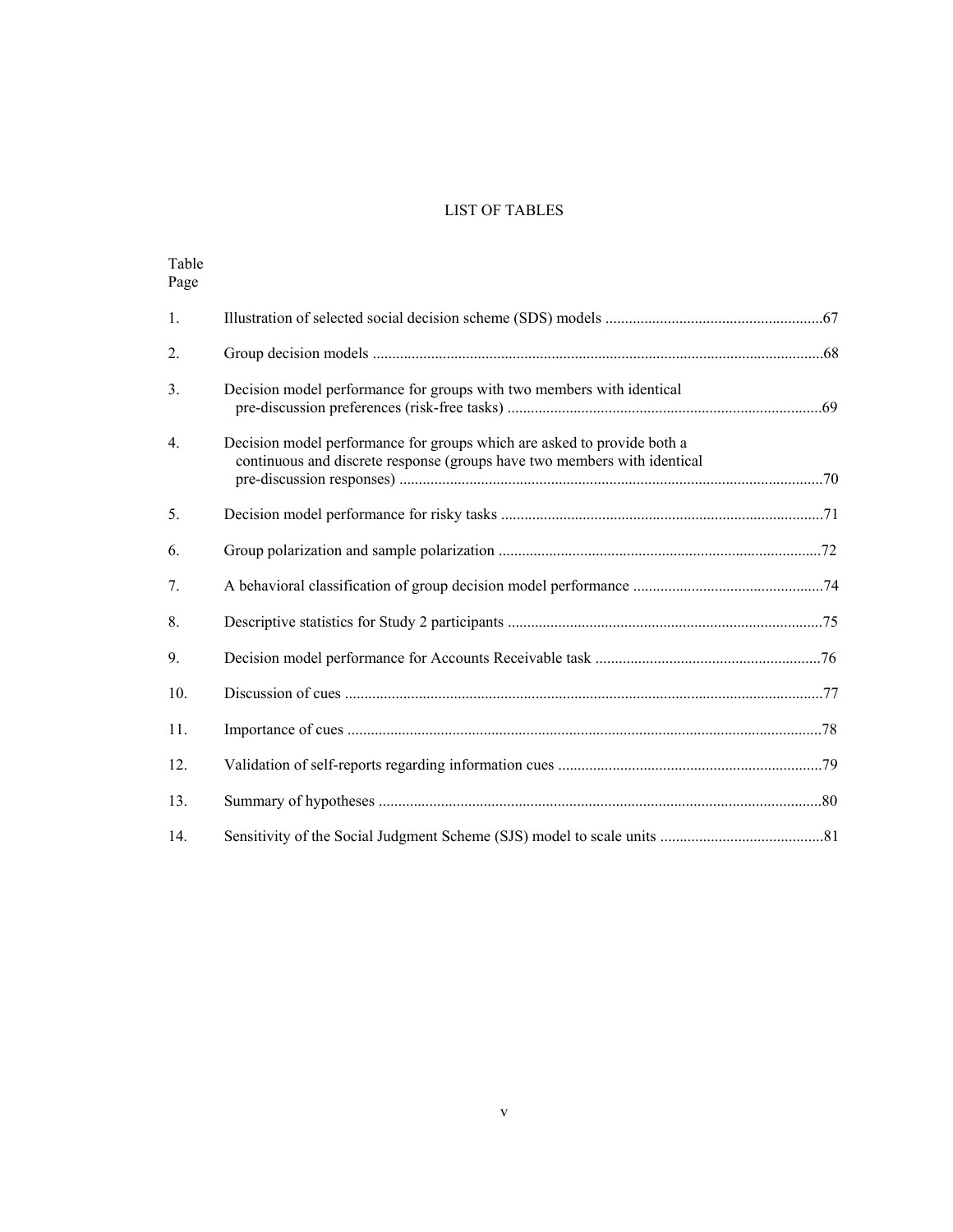# THE EFFECTS OF SCALE AND INFORMATION DISTRIBUTION ON GROUP DECISION-MAKING PROCESSES AND OUTCOMES

Mark Landis

Dr. Vairam Arunachalam, Dissertation Supervisor

## ABSTRACT

This dissertation bridges two research streams in the group decision making research: the weighted opinion research stream and social decision scheme research stream. In two experiments, the scale of the decision outcome – which is thought to create the differences between the two research streams – does not affect the underlying behaviors as expected. Results indicate that models of interpersonal influence can generally best explain decisions in both continuous scale and discrete scale settings, in both simple and complex tasks. However, if the network of interpersonal influences is not known, then in simple (information-scarce) tasks, central tendency behaviors can explain group decisions across both discrete and continuous scale settings. In complex (information-rich) tasks, faction-based behaviors tend to describe decision making processes. Additionally, and contrary to expectations, scale does not affect information processing when the information set is different among group members.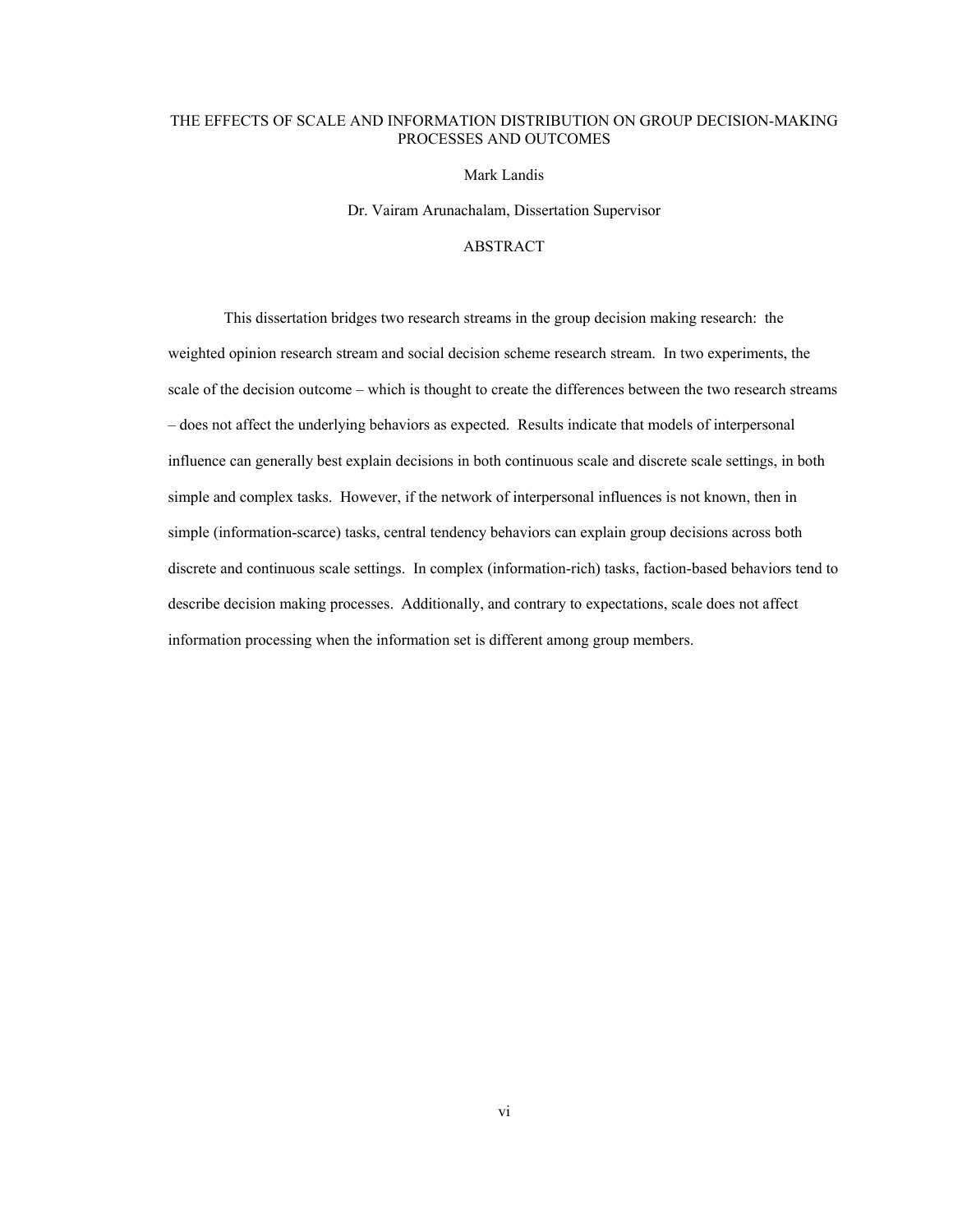## **CHAPTER 1**

## **INTRODUCTION**

The importance of understanding group-decision making is growing in importance as recent

auditing standards are mandating group discussions as part of the audit. In addition to brainstorming

sessions (see Carpenter, 2005, for the implications of brainstorming sessions), SAS 99 notes the following

group discussions should occur at the beginning of the audit when assessing the potential for misstatement

due to fraud:

 $\P$ **14.** Prior to or in conjunction with the information-gathering procedure described in paragraphs .19 through .34 of this section, members of the audit team should discuss the potential for material misstatement due to fraud …

Such group discussions should continue throughout the audit:

**¶18.** Communication among the audit team members about the risks of material misstatement due to fraud should also continue throughout the audit – for example, in evaluating the risks of material misstatement due to fraud at or near the completion of the field work.

The standards also suggest that auditors should engage in group discussions near the end of the audit to

reevaluate prior judgments which had already been made regarding the audit:

**¶74.** At or near the completion of fieldwork, the auditor should evaluate whether the accumulated results of auditing procedures and other observations … affect the assessment of the risks of material misstatement due to fraud made earlier in the audit.

Although FASB casts these group discussions in terms of assessing the likelihood of fraud in the financial

statements, interacting groups are occurring more frequently throughout the audit process. For example,

Rich et al. (1997) note that interacting groups are increasingly replacing the traditional iterative reviews of

audit working papers, while Bell et al. (2002) document a decision aid employed by KPMG which aids

interacting groups of auditors who are making client acceptance and continuous risk assessments.

Research on interacting groups of auditors in the accounting literature remains scarce despite calls for more such research (Solomon, 1987; Rich et al., 1997; Bamber et al., 1998). While group process gains have been found in the auditing research (Rich et al., 1997), with only a few exceptions the extant group research in auditing tends to examine the sequential review process (e.g. Libby and Trotman, 1993). The sequential review process involves different decision processes than an interacting group of auditors and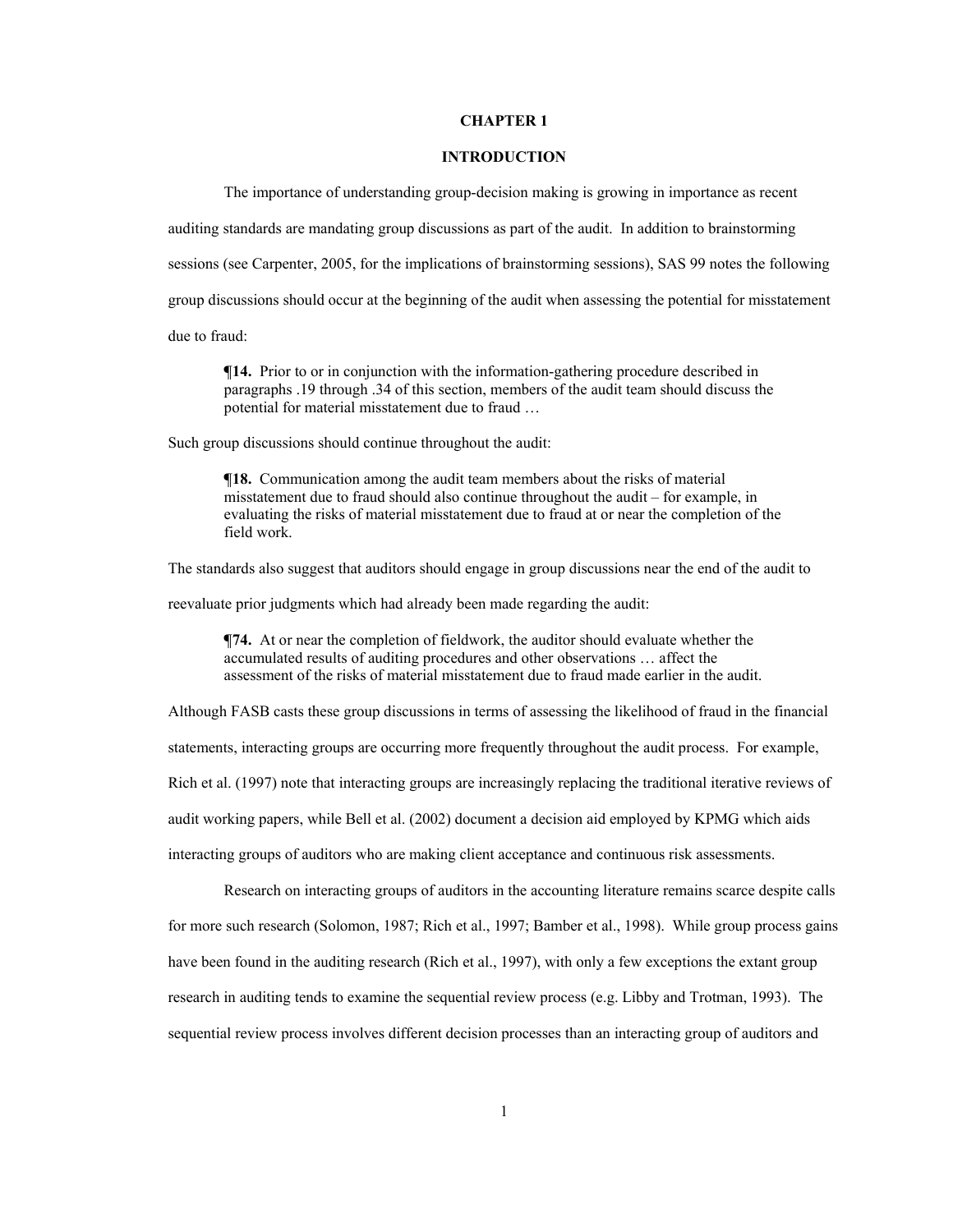therefore may have different consequences on group performance; for example, interacting groups better reduce random bias while sequential reviews better reduce systematic bias (Trotman, 1985). This dissertation intends to examine the effects of different decision scales on the group outcomes (which offer insight into the group processes) of interacting groups<sup>[1](#page-8-0)</sup> in both accounting and non-accounting settings. It also intends to examine the effects of scale on information processing when information is not equally distributed to all members.

The current group decision-making literature is essentially divided into three camps. One stream of literature, the "Social Decision Scheme" literature, argues that group decisions are based primarily on the initial opinions of the members who engage in some combinatorial processes to resolve differences. Groups may decide by majority or plurality rules, or by some other rules which will be discussed below. Such an approach allows specific predictions regarding the final group decision. Another stream, which is referred to as the "choice shift" literature, examines the shift between the average of the individuals' prediscussion opinions and the final group decision. This branch of research relies on two theories – social comparison and persuasive arguments – to explain the direction of the shift, but it cannot offer a specific prediction as to the magnitude of the shift. A final stream of research called the "weighted opinion" stream is just beginning to develop which argues that the final group decision will be a weighted average of the initial opinions, and researchers are beginning to investigate the weighting scheme which best explains group decisions.

Study 1 of the dissertation attempts to identify when group decisions are consistent with certain group processes. First, group outcomes are predicted to be determined by the scale of the decision outcome. Although this is not a novel idea (see Hinsz, 1999), this has not been tested in the literature. This study makes the general prediction that majority-wins rules will dominate discrete scales except in risky tasks, in which case decision schemes which add influence to the more extreme members will be the relevant group processes. In continuous scales, groups could potentially employ either weighted opinion models or SDS-type models (note that in discrete scales, many weighted opinion models are not fine enough to distinguish them from an arithmetic mean model). Here, I predict that a weighted opinion model  $\overline{a}$ 

<span id="page-8-0"></span><sup>&</sup>lt;sup>1</sup> Solomon (1987) and Rich et al. (1997) refer to interacting groups of auditors as "audit teams".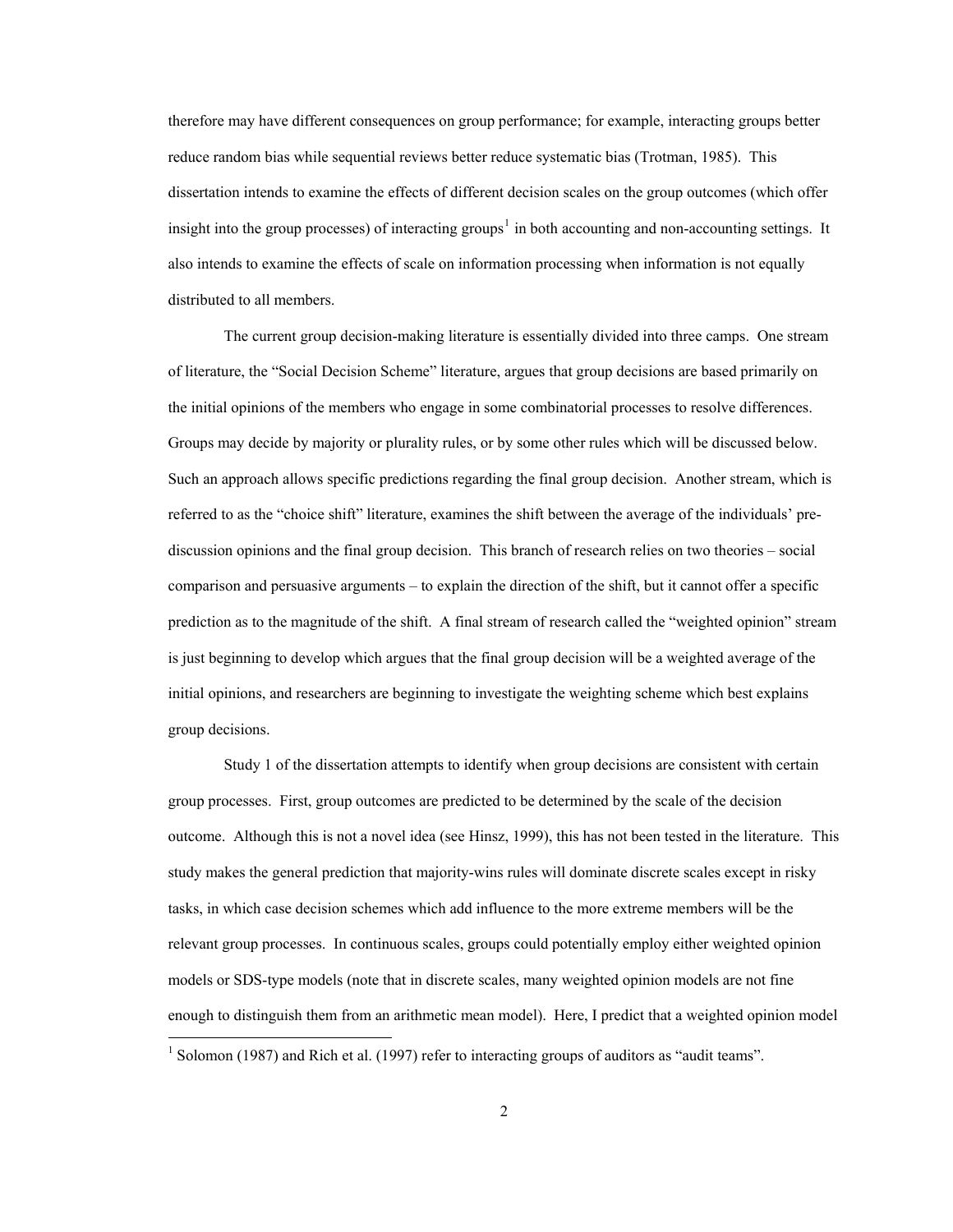will best fit the data, though I do not predict specifically which weighted opinion model will outperform the others. However, I do predict that weighted opinion models will outperform the discrete-type models from the social decision scheme literature which focus on normative influences. No predictions are made regarding an interaction of task type (i.e., risky versus no risk) and the weighted opinion model employed for continuous scales.

I also predict that groups will prefer to employ discrete models first, and then refine the decisions to respond on a continuous scale, in settings where the group must make both discrete and continuous decisions. Finally, I attempt to predict polarization that is consistent with the choice shift literature, the final stream of decision-making research, based on the application of social decision schemes versus weighted opinion models and the initial distribution of opinions.

The second study addresses the effect of scale when information is not evenly distributed; this is examined in an auditing decision-making environment. The auditing setting is predicted to change the processes employed because the tasks are more informational in nature. Further, the distribution of information may result in decision processes which may decrease the effectiveness of the audit. This may result because information is not used effectively by the group members, and the decision scale may enhance or mitigate this effect. Thus, the research question asked in the second study is "How does scale affect group decision-making processes and outcomes in an accounting setting, and what effect does the distribution of information among group members have on group processes?"

According to the first study, auditors would be predicted to employ majority-wins SDS models in discrete environments and weighted opinion models in continuous environments. However, the nature of the accounting decision-making setting might cause an increased focus on the information content of the discussions, and this focus on information rather than normative pressures to achieve consensus will likely change group decision processes in auditors, and particularly in discrete decision scales. Additionally, scale has also been found to affect the way that groups *evaluate* information. Research has shown that groups in discrete scales tend to focus on fewer pieces of information and assess higher importance to the remaining cues that are considered (Gigone and Hastie, 1997), weakening the influence of informational cues.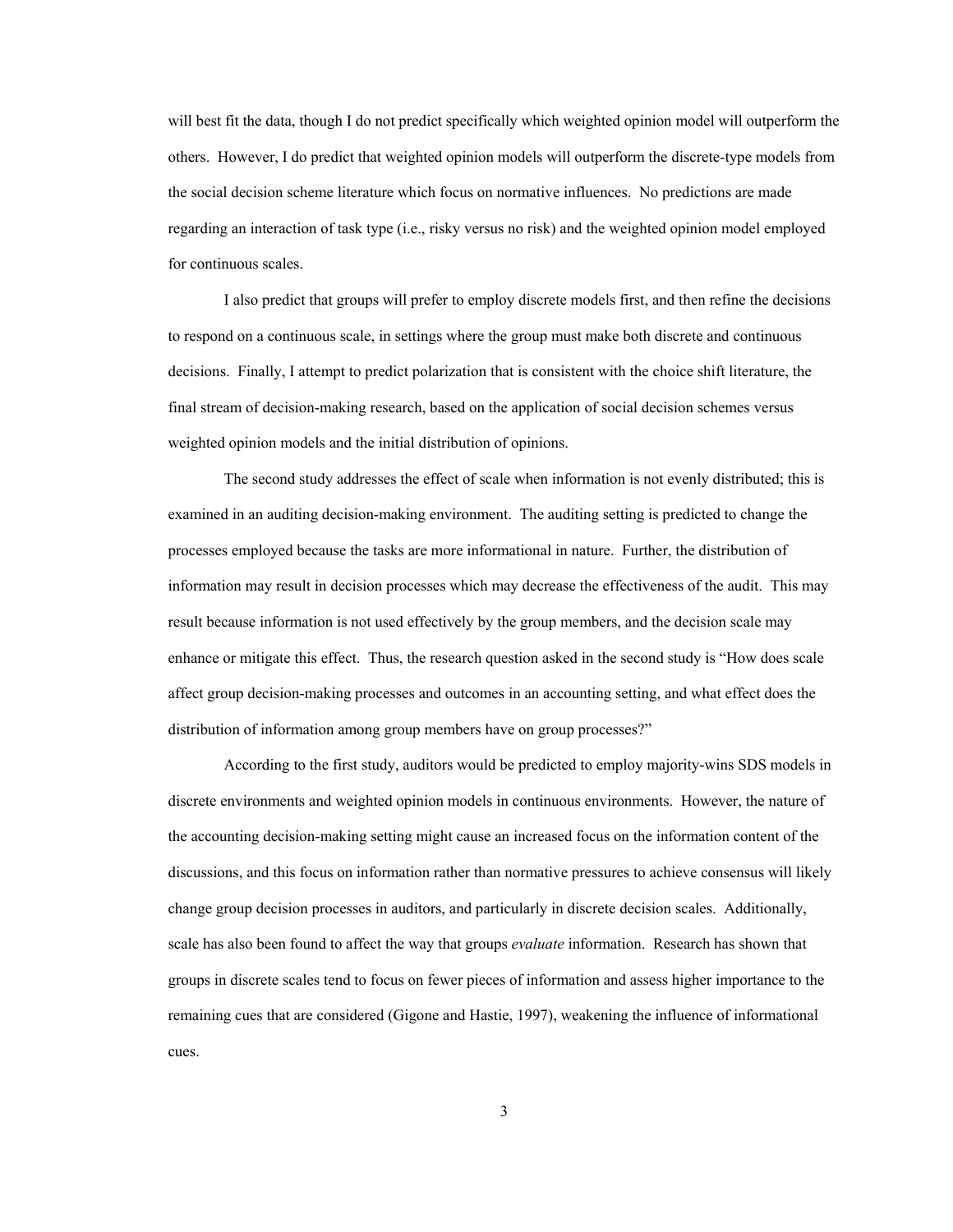In an auditing environment, group members will collect information regarding a question, and they are likely to formulate an opinion based on the information they collect. Different team members will collect different pieces of information, but they will also share some common pieces of information among them. This study investigates the effect that scale has on the processing of unique information in an audit setting.

The second study is intended to contribute to our knowledge of interacting group decision-making in auditing settings, especially considering the dearth of group research in the accounting literature (Solomon, 1987; Rich et al., 1997). Recent auditing standards have called for group discussions throughout the audit process (see SAS 99, AICPA, 2002) and therefore highlight the need to understand the effects of group decision-making on audit judgments. The importance of understanding the effects of scale is important as auditor decision aids are employing different types of decision scales and representations in decision aids (Dilla and Stone, 1997a, 1997b; Bell et al., 2002). The implications of different information sets among the audit team members are also important as the current litigious environment places high stakes on conducting an effective audit.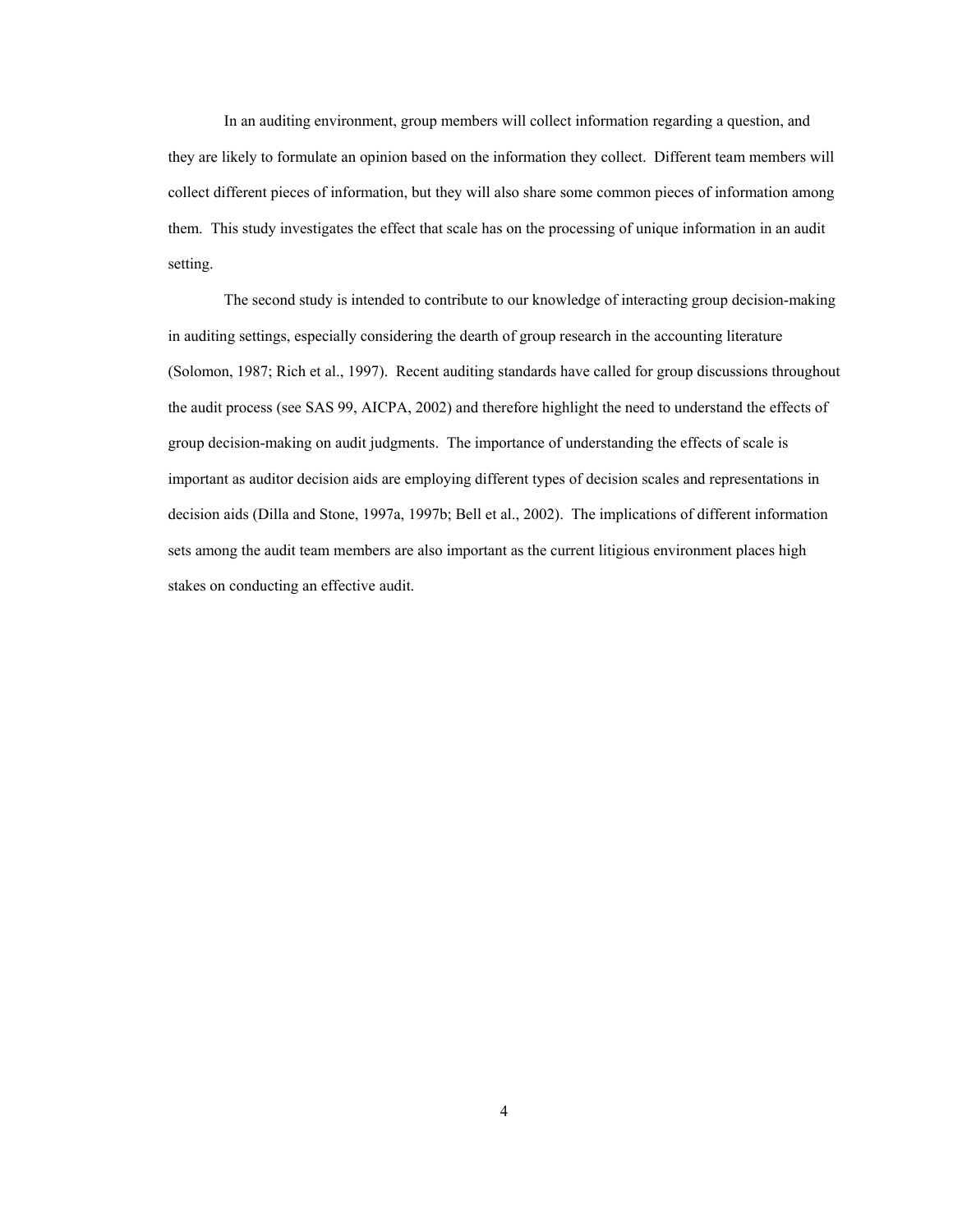## **CHAPTER 2**

# **REVIEW OF THE INTERACTING GROUP DECISION-MAKING LITERATURE Discrete judgments**

#### *Social decision schemes*

 Decisions faced by groups are often discrete in nature; that is, the group is asked to determine whether it should render a guilty or not guilty vote, provide a yes-no decision, or a select from a set of mutually exclusive alternatives. When transforming the distribution of initial opinions (the "decision schemes") into a final group opinion, Davis (1973) described how groups would rely on some combinatorial process to arrive at a group decision if the ultimate decision were discrete. Davis's (1973) general social decision scheme (SDS) model describes how groups may combine their opinions into a final decision. Under SDS, all possible constellations of initial opinions are considered. The number of possible constellations increases dramatically with the number of alternatives from which the group may choose:

$$
m = {n+r-1 \choose r} = \frac{(n+r-1)!}{r!(n-1)!}
$$

where *m* equals the number of possible constellations, *n* equals the number of outcome alternatives, and *r*  equals the number of group members.

Once all group members have established an initial opinion and the group's constellation is known, the group begins to deliberate. Laughlin and Hollingshead (1995) review some of the processes by which groups will combine their opinions. The process will determine the probability that the group will select a certain alternative, or *Dj*. If groups randomly select an alternative, then the SDS model is an equiprobability model in which all proposed alternatives have an equal chance of becoming the final group decision. If the group employs a voting mechanism, then the SDS models assigns a probability of 1.00 to the alternative favored by a majority or plurality. If one alternative is demonstrably correct, then a truthwins model assigns a probability of 1.00 to the correct alternative if at least one person advocates that alternative. Table 1 illustrates how some decision schemes may change  $D_i$ , or the probability that a group selects a certain alternative, for each possible constellation given  $(r = 4, n = 2)$  and  $(r = 4, n = 3)$ .

{Insert Table 1 here}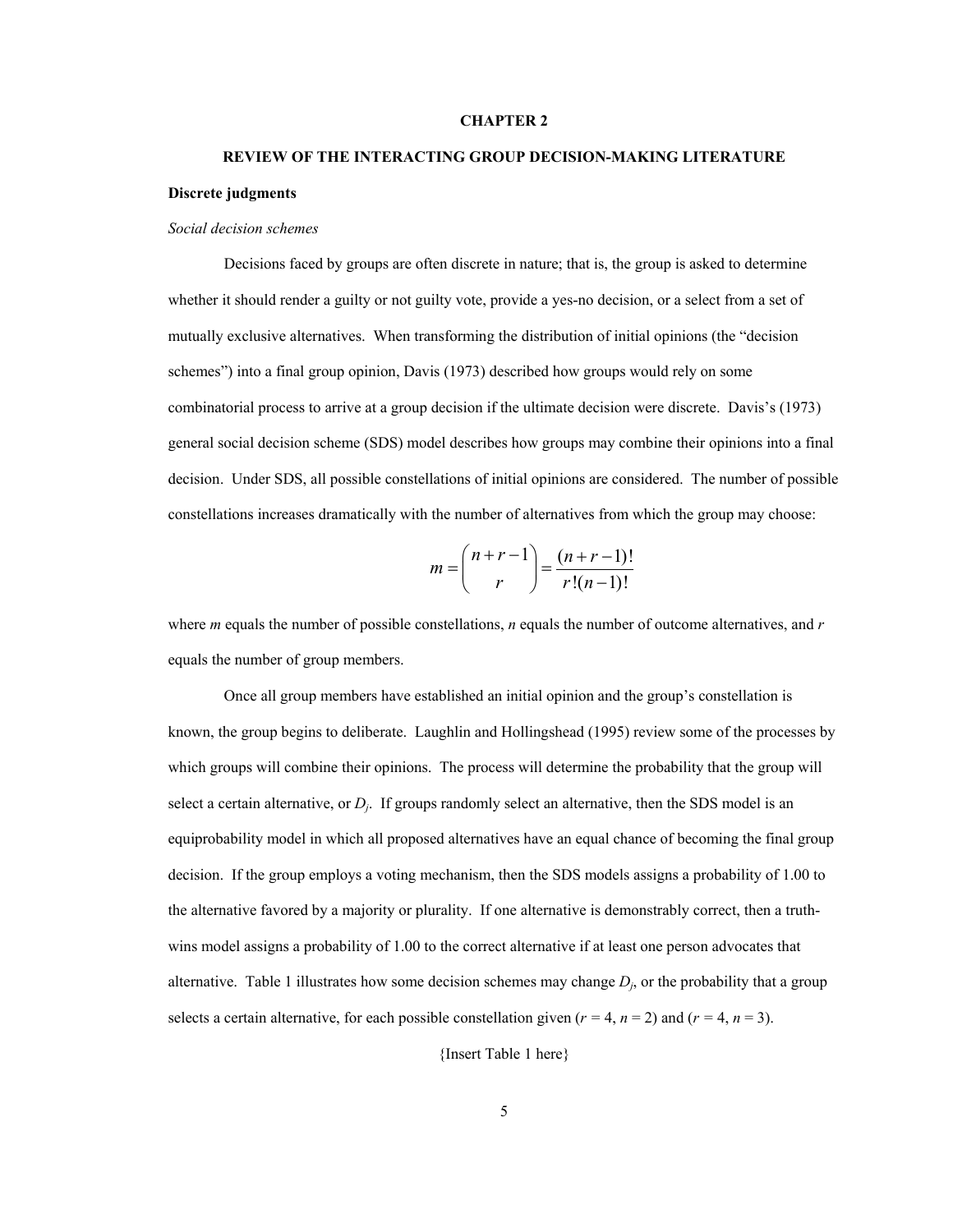The particular decision scheme employed by a group often depends on the task or the nature of the problem that the group is trying to solve. Most often, groups employ a majority-wins model where the group decision is most likely to be the alternative that is favored by a majority of group members (Laughlin and Hollingshead, 1995; Hastie and Kameda, 2005). If a majority is not available, then groups tend to rely on a plurality-wins model or a median-wins model. However, in certain tasks, groups deviate from these general rules. For example, intellective tasks – tasks with demonstrably correct answers (McGrath, 1984) – usually exhibit a truth-wins pattern in which the group will select the correct alternative if at least one member arrives at the solution (Lorge and Solomon, 1955; Laughlin and Hollingshead, 1995). In SDS research, the accuracy of various decision rules is evaluated by testing the observed distribution of group decisions versus the expected distribution of group decisions using a goodness-of-fit statistic.

In this dissertation, decision-making will be investigated in three-person groups. Therefore, the following social decision schemes will be examined. Each is described below, and Table 2 provides a summary of these social decision schemes.

- *Majority wins / median wins*  If two or more members agree on an alternative, that alternative will be the final group decision. If each member has a unique pre-discussion preference, the group decision will be the median preferred alternative.
- *Risk wins* The riskiest alternative favored by one of the group members will become the final group decision.
- *Conservative wins* The most conservative alternative favored by one of the group members will become the final group decision.
- *Polarization wins* If the group is predisposed towards a risky alternative for the task at hand (i.e., the average of the group members' pre-discussion preferences is risky), then the riskiest alternative favored by a group member will be chosen. If the group is predisposed towards a conservative alternative, then the most conservative alternative will be chosen. The theory of group polarization is discussed in detail in the following section.

#### **Continuous and ordinal judgments**

## *Choice shift and group polarization*

In 1961, James Stoner found that surprisingly, groups were willing to take more risks in a chess

tournament scenario than were the individual members of the group (Stoner 1961, unpublished thesis; cited

by Wallach et al. 1962). Researchers now use an omnibus term, "choice shift", to refer to any difference –

either more risky or more cautious – in the mathematical composite of the pre-discussion individual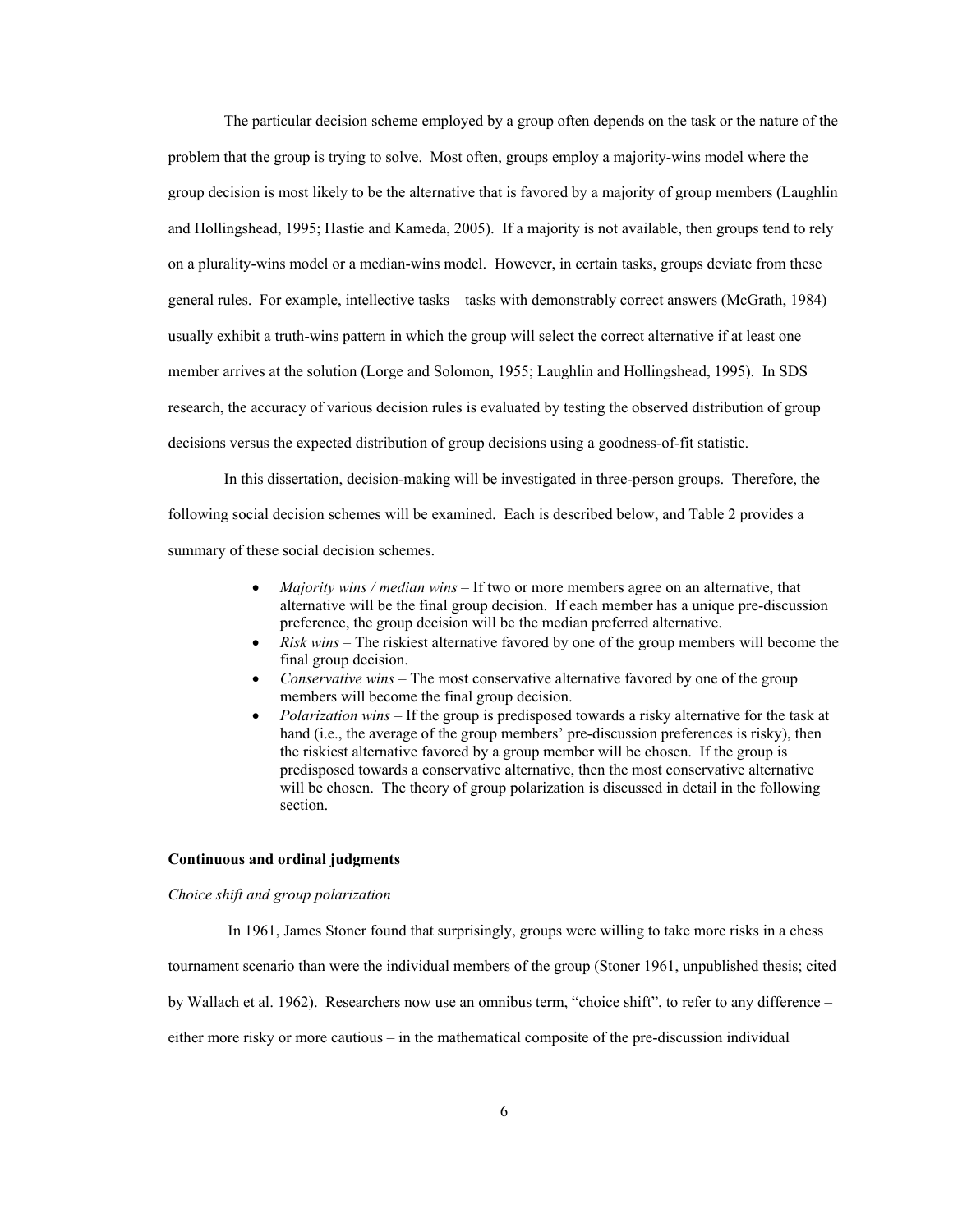members' judgments and the final group judgment (Butler and Crino 1992). "Polarization" is a specific type of choice shift in which the group shifts away from a neutral position to a more extreme position in the same direction as the initial tendency of the individual members' pre-discussion preferences (Myers and Lamm 1976). In other words, group polarization is an intensification of the beliefs already held by the group members. For example, if a group's judgment is riskier than the average individual member's judgment, then that choice shift is an example of polarization if the initial tendency of the individuals was already risky. Polarization is contradictory to the notion of mean regression that extreme observations will regress towards the middle on repeat testings.

Two theories are generally used to explain group polarization: social comparison and persuasive arguments. *Social comparison theory* is a normative explanation in which individuals try to perceive and portray themselves in a socially desirable light consistent with their perceptions of the group's values (Isenberg 1986). Individuals are constantly processing information about how other people present themselves, and they adjust their own presentation or opinions accordingly. When group members engage in this social comparison process, an average shift in the direction of greater perceived social value occurs. *Persuasive arguments theory* is an informational explanation for the group polarization phenomenon. It posits that an individual's choice is a function of the persuasiveness and quantity of arguments that can be recalled from memory when formulating that position (Isenberg 1986). Group discussion will influence an individual by exposing that person to persuasive arguments which advocate a shift in a given direction (Vinokur and Burnstein 1978; Burnstein 1982). According to persuasive arguments theory, choice shift and therefore polarization are contingent upon the argument pool within the group.

It is important to note that the methodology employed by much of the choice shift research may not actually test for group polarization. A vast amount of research actually tests for sample polarization, not group polarization. Group polarization is the extremization that occurs *within* groups, while sample polarization is the extremization that occurs *across* groups (McGarty et al., 1992). A test of the shift between the entire sample's pre-discussion mean and the mean of all of the groups' decisions is a test of sample polarization, not group polarization, and no theoretical predictions exist for sample polarization with continuous dependent variables under either social comparison theory or persuasive arguments theory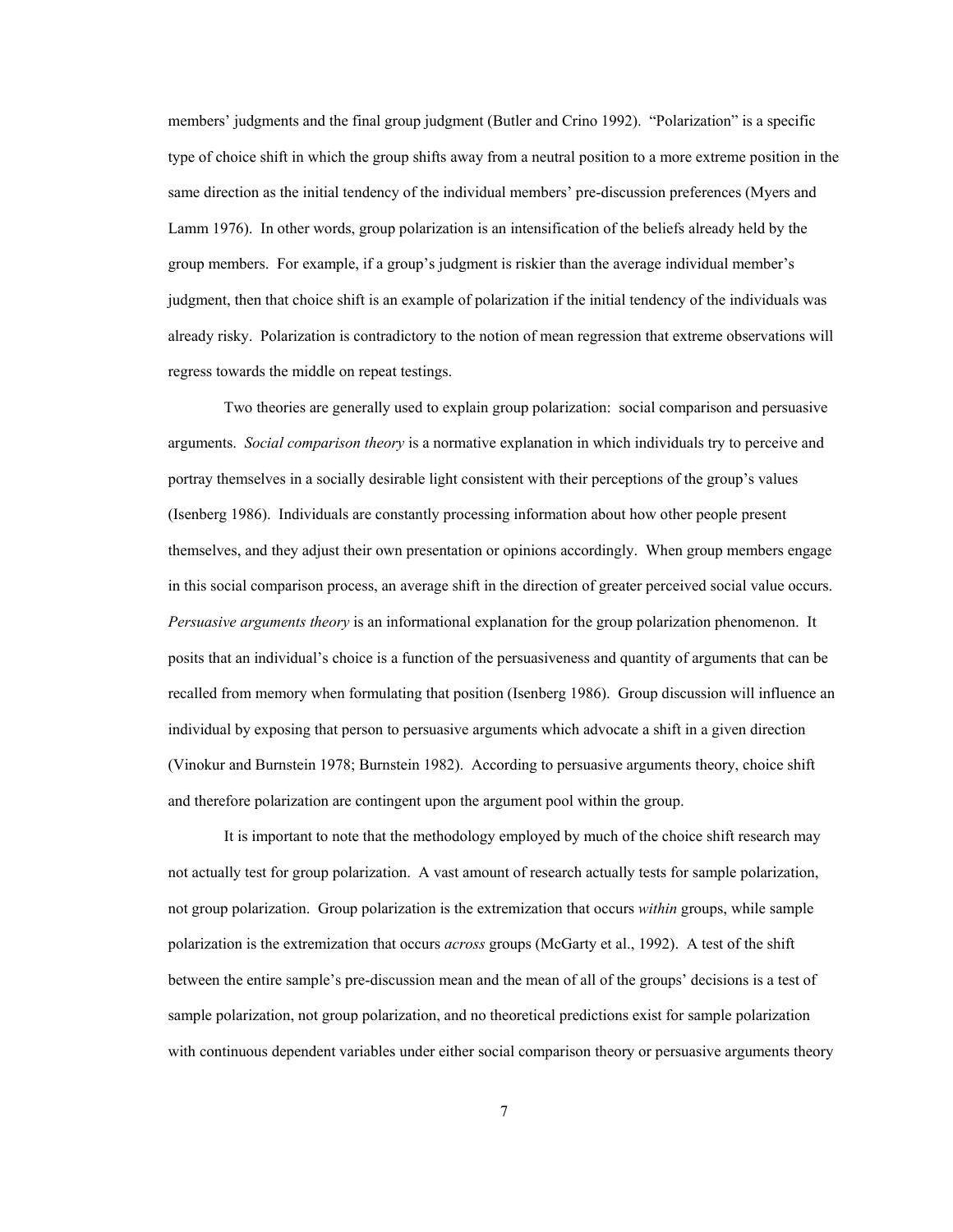(Rodrigo and Ato, 2002). Despite this critical distinction between individual groups and the entire sample, most research analyzes group polarization at the sample and not group level, so much of our existing knowledge in fact applies to sample polarization.

## *Weighted opinion models*

 The two major theories of group decision making discussed thus far have significant shortcomings when attempting to predict group judgments. The traditional conceptualization of group polarization – that is, choice shifts are the result of social comparison and / or persuasive arguments – does not offer a prediction for the magnitude of the choice shifts, only the direction. An SDS approach may be effective in predicting group decisions when the number of possible outcome alternatives is small. However, as the number of possible outcomes increases – as is the case if the decision outcome is located on a continuous number line, either bounded or unbounded – the number of possible decision constellations (*m*) increases or becomes infinite, and the SDS eventually reduces to a median-wins, mean-wins, or equiprobability decision scheme as no majorities or pluralities will exist. The weighted opinion stream of research addresses these problems by examining group decision-making processes on more continuous scales and allowing predictions of the final group outcomes.

Following Friedkin's (1998) notation, the general formulation of a weighted opinion model is

$$
\mathbf{y}^{(\infty)} = \mathbf{V} \mathbf{y}^{(1)} \tag{1}
$$

where  $y^{(\infty)}$  is a matrix of the actors' final opinions, **V** is a matrix of the weights of the opinions, and  $y^{(1)}$  is an  $r \times 1$  column vector of the actors' initial opinions. The size of the  $y^{(\infty)}$  and **V** matrices may vary depending on the model being used. The challenge to researchers is to find the appropriate values in **V**, i.e., the best estimate of the weighting of each individual's opinion on the final group decision.

 James Davis, who over two decades prior had introduced social decision schemes, presented the social judgment scheme (SJS) in 1996 (Davis, 1996). This model argues that the weight is a function of the distance from the mean of the initial opinions. Under the SJS, the group opinion is a weighted average of each member's initial opinion, and consistent with both the theory of social power and attitude change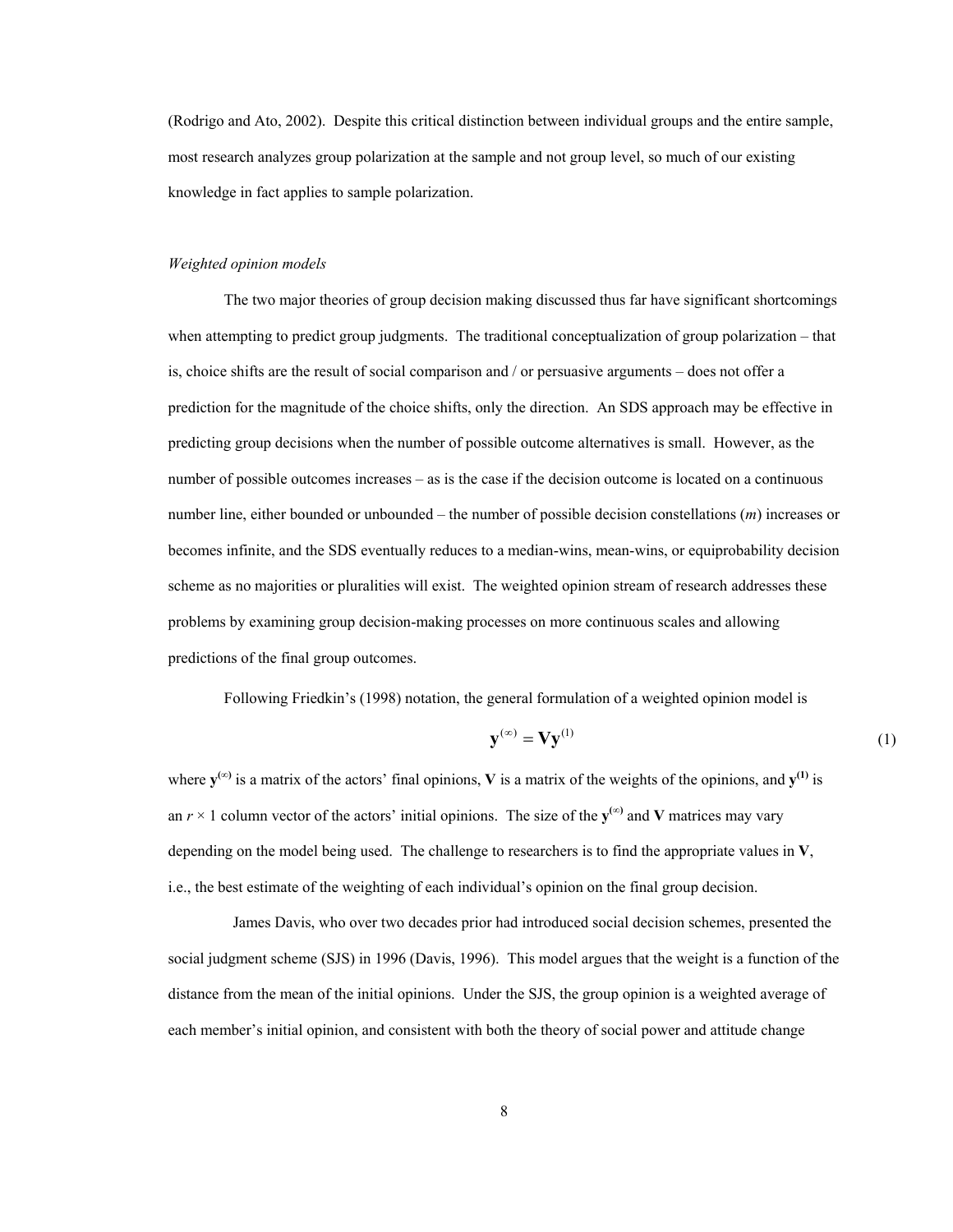models, the SJS predicts that the weight of each member's opinion exponentially decays as the distance between the initial opinion and the mean of the initial opinions increases. This model is presented formally in Appendix 1. Davis (1996) finds empirical support for the SJS model in a study of mock juries determining damage awards where the possible awards were bounded within a range of \$0 to \$1,000,000. Davis et al. (1997) again find support of this model in mock school board budget allocations, with the decision scale bounded between \$0 and \$2,000,000.

Noah Friedkin and his colleagues have developed another weighted opinion model. Friedkin (1998) develops a structural social influence network theory (hereafter, SINT) which in turn may be applied to group decision making in order to predict choice shifts (Friedkin, 1999). The model accounts for the endogenous influence each actor has on another during the group discussion process, and the entire network of the actors' susceptibilities to each others' opinions serves as the weight applied to each of the initial opinions to arrive at a final predicted group opinion. Friedkin's formulation predicts a final opinion for *each* member. If the matrix of interpersonal influences, which ultimately determines **V** (see Friedkin, 1999, for an explanation), is precisely measured, then each element of  $\mathbf{v}^{(\infty)}$  will be equal to each other if the group is forced to reach a consensus decision. If the interpersonal influences are not precisely measured, then the predicted group decision is an average of the elements of  $y^{(\infty)}$  (Friedkin, 1999). To estimate the interpersonal influences, Friedkin's research currently uses a self-reported measure of the influence of another actor on an individual (e.g. Friedkin 1999; Friedkin and Johnsen, 1999).

Hinsz (1999), testing a series of weighted opinion models he labels "SDS-Q" (or Social Decision Schemes for Quantities"), finds evidence that assigning an arbitrary weight to the most valued opinion by the group may accurately predict the group's final decision as it heavily weights the preferred opinion but still considers the influence of the minority opinion. Specifically, he found that when groups were setting a goal in a performance task, a decision scheme was assigns a weight of 0.1 to the lowest goal and a weight of 0.9 to the average of the remaining members' goals best predicts the group's final goal. Such a decision scheme results in a goal that is just below what the group thinks it can actually achieve, and so the likelihood of achieving that goal is high and therefore attractive to the group members. A modification of that decision scheme may also be employed in the present study. If a majority exists, but the group still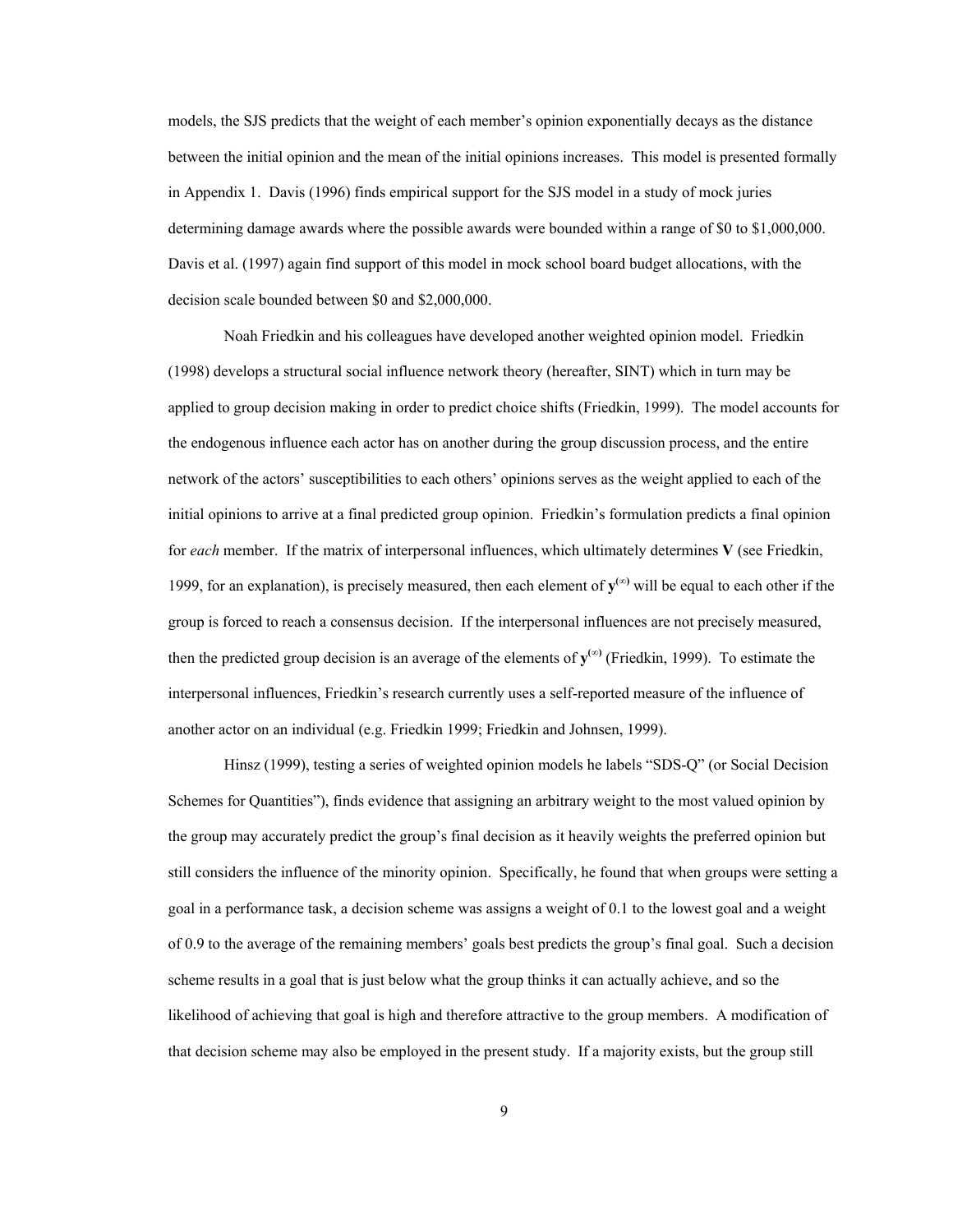wants to account for the minority, then a weight of 0.8 to the majority opinion and a weight of 0.2 to the minority opinion may a compromise position. A weight of 0.8 is selected rather than 0.9 because the fineness of the scale may prevent the group decision from straying from the majority opinion (for example, on a seven-point scale, assigning a weight of 0.9 to the majority opinion will likely lead to a prediction that is virtually identical to the majority opinion).

Given the above discussion, and the results of Hinsz (1999) on other continuous-based social decision schemes, the following models will also be tested for group decisions. These are also summarized in Table 2.

- *Arithmetic mean* The mean of the pre-discussion preferences will be the final group preference.
- *Nearest to the center of gravity of proportionality* the alternative that lies closest to the arithmetic mean of the pre-discussion preferences will be the final group decision (this accounts for the fineness of the scale).
- *Weighted majority*  the majority opinion will carry a weight of 0.8 and the minority opinion will carry a weight of 0.2.
- *SJS* the influence of an opinion will decay exponentially as it deviates from the mean of the opinions.
- *SINT* the group decision will be a function of the weighted influences of each member on each other member.

{Insert Table 2 here}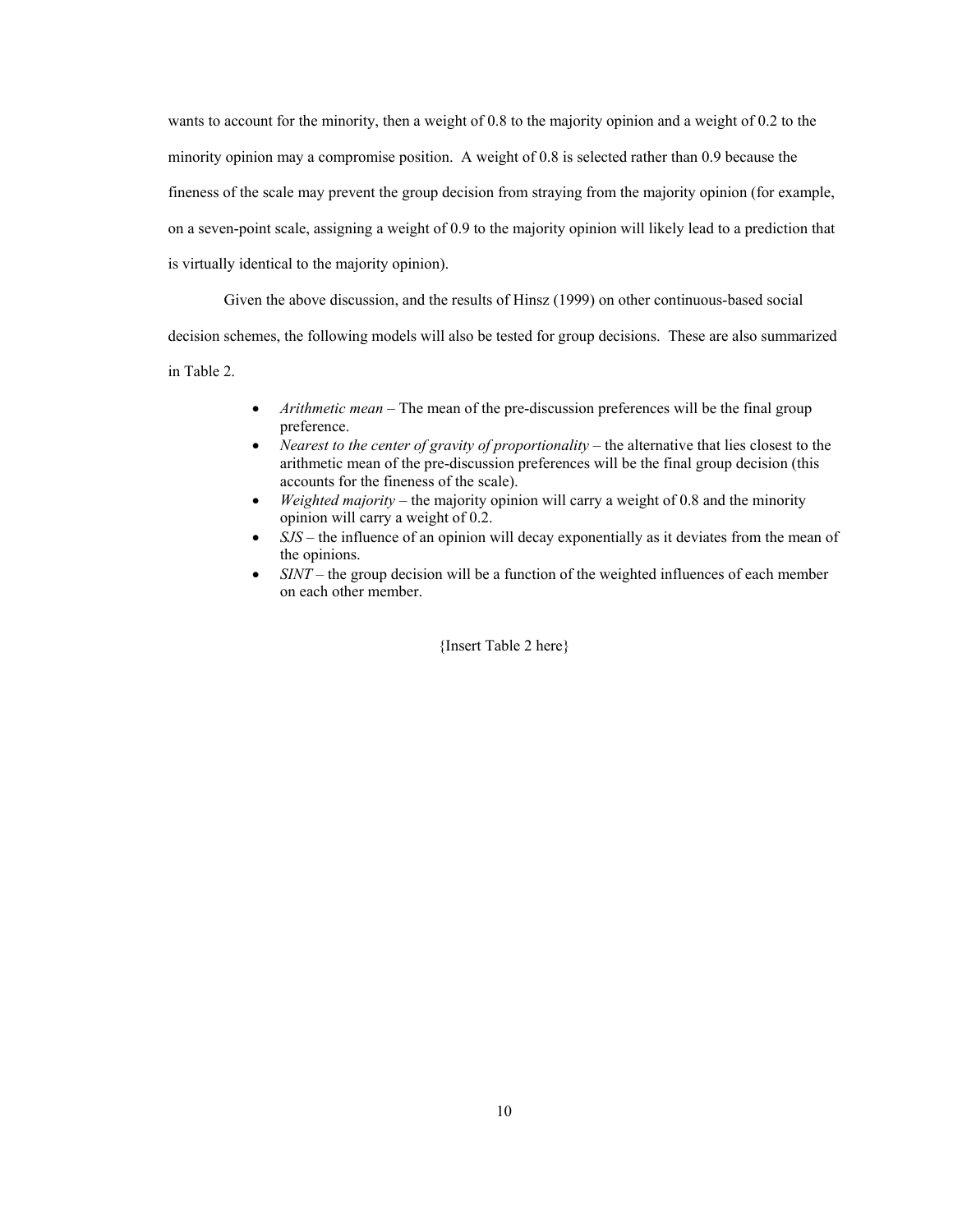## **CHAPTER 3**

#### **RESEARCH ON INTERACTING GROUP PROCESSES IN AUDITING**

#### **Choice shifts and social decision schemes**

Five studies have examined the choice shift phenomenon in the auditing literature, and the results have generally been mixed. Four of the studies found significant choice shifts, but of these, only two papers (Bamber et al., 1996; Carpenter, 2005) have results that are consistent with the theory of group polarization. One audit study did not find any choice shifts. However, similar to most research in the psychology literature, all of the papers tested for sample polarization, not group polarization, and therefore not much is known about the underlying group processes involved. With the exception of Carpenter (2005), this research was conducted in two different communication environments (face-to-face and computer-mediated). While computer-mediated communication is growing in importance due to the internationalization of audit clients and the increasing availability of technology (Bamber et al., 1998), this dissertation is only concerned with results obtained in the face-to-face conditions of those studies as computer-mediated communication may alter decision-making processes (Arunachalam and Dilla, 1992, 1995; Fjermestad and Hiltz, 1998) and is beyond the scope of this study.

 Of the five papers investigating choice shift, three papers examine shifts using a continuous (0 to 100 point) scale. One paper found no shifts (Schultz and Reckers, 1981), one paper found small shifts (Reckers and Schultz, 1982), and one paper found significant polarization (Bamber et al., 1996). The striking inconsistency of these results appears to contradict models of decision-making based on the initial distribution of opinions. All three of the studies used virtually identical tasks – specifically, the case developed by Schultz and Reckers (1981) – and the average pre-discussion likelihood of disclosure was approximately 40% in all three studies for the face-to-face groups. However, because the authors in all three studies examined shifts at the sample level and not the group level, the netting effect of the shifts *between groups* went unaccounted, and the within-group shifts may have been more predictable given the initial distribution of opinions within the groups.

 Two papers examine choice shifts using more discrete scales. Both of these studies find significant choice shifts, though only one is in the direction predicted by polarization. Karan et al. (1996)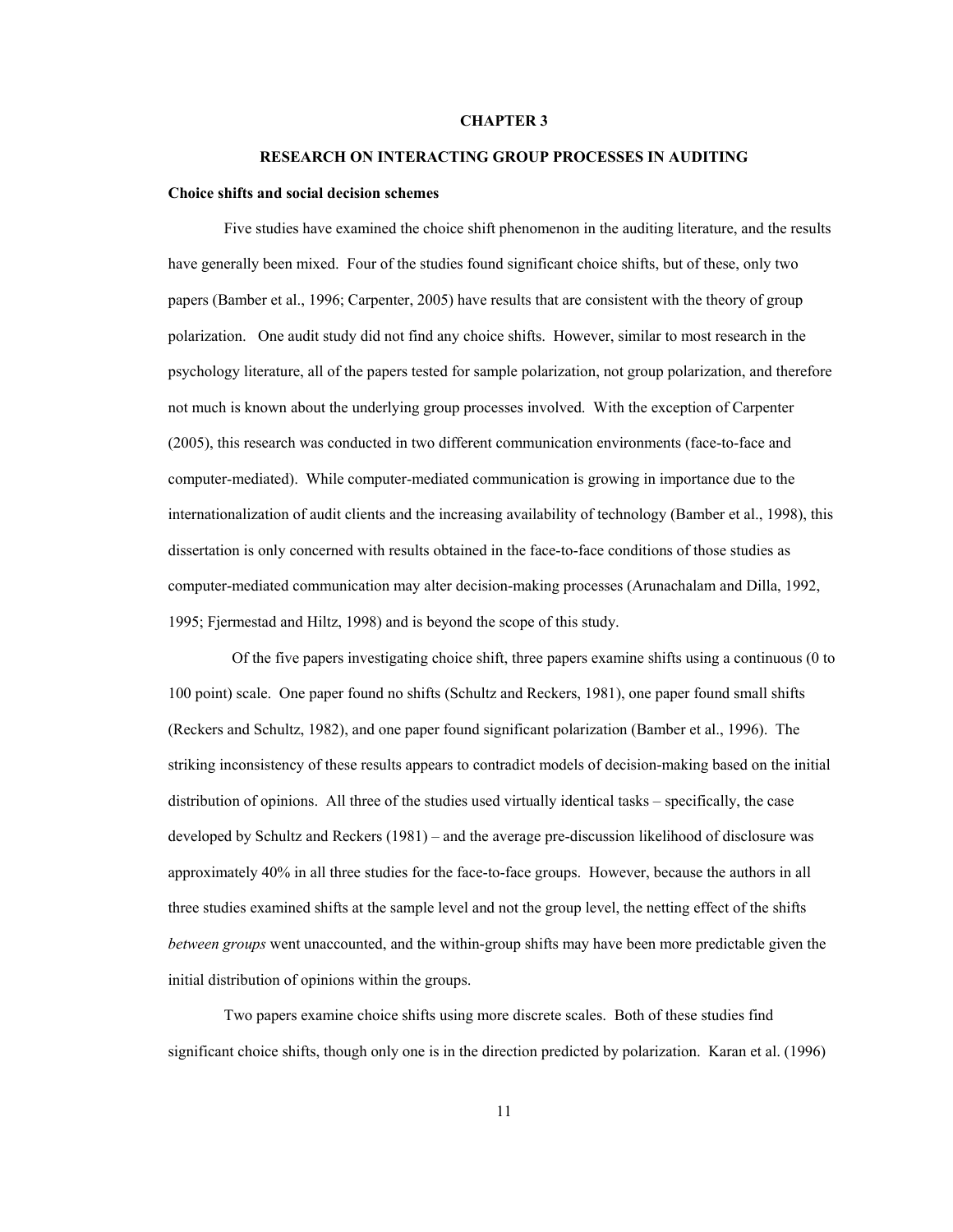asked student subjects to provide acceptable audit risk judgments on a scale of 1 (indicating low acceptable audit risk) to 10 (high acceptable audit risk). The average individual ratings were 6.03, and contrary to the theory of group polarization, the group ratings shifted down to 5.60 which was a significant shift.

However, the subjects in Carpenter's (2005) study exhibited striking group polarization, even by standards observed in purely theoretical psychology laboratories. In her study, audit groups were given a set of financial statements and asked to judge the likelihood that fraud existed in the financial statements on a scale of 1 to 11. In one condition, auditors were given financial statements that actually contained fraud, and in the other condition, the financial statements did not. In both conditions auditors thought that the financial statements contained fraudulent numbers, and the auditors' opinions strengthened after group discussion. Even more interesting, though, is the fact that the average group judgment exceeded the average opinion of the most extreme group member. Carpenter's (2005) groups consisted of an audit staff, senior, and manager, and across the sample, the managers consistently had the highest likelihood ratings for fraud in both sets of financial statements. However, their average opinions were only 7.35 and 6.40 for fraud and no-fraud statements, respectively. The group opinions were 7.45 and 6.90, respectively. Thus, a sample-wide analysis suggests that the group judgment was not bounded by the most extreme opinion in the group, and currently, only the choice shift literature can account for such a large shift.

It appears that subjects in both the Karan et al. (1996) and Carpenter (2005) studies applied continuous decision models to the ten-point and eleven-point scales, respectively, which is unlike the treatment of probability scales as discrete scales that appears to occur in traditional CDQ tasks (Kerr et al., 1996). The shift towards the center of the scale in Karan et al.'s (1996) study suggests that the minority opinion was incorporated into the group decision. In Carpenter's study, social comparison processes clearly appear to be at work as the groups on average shifted past the most extreme – but not most accurate – member who also happened to be the highest ranking member in terms of organizational hierarchy. Differences in member status are beyond the scope of this dissertation, though that subject appears to be a promising area for future research (for example, see Bonner et al., 2002, for a social decision scheme model that assigns higher proportionalities to expert members' opinions). However, Carpenter's (2005) results do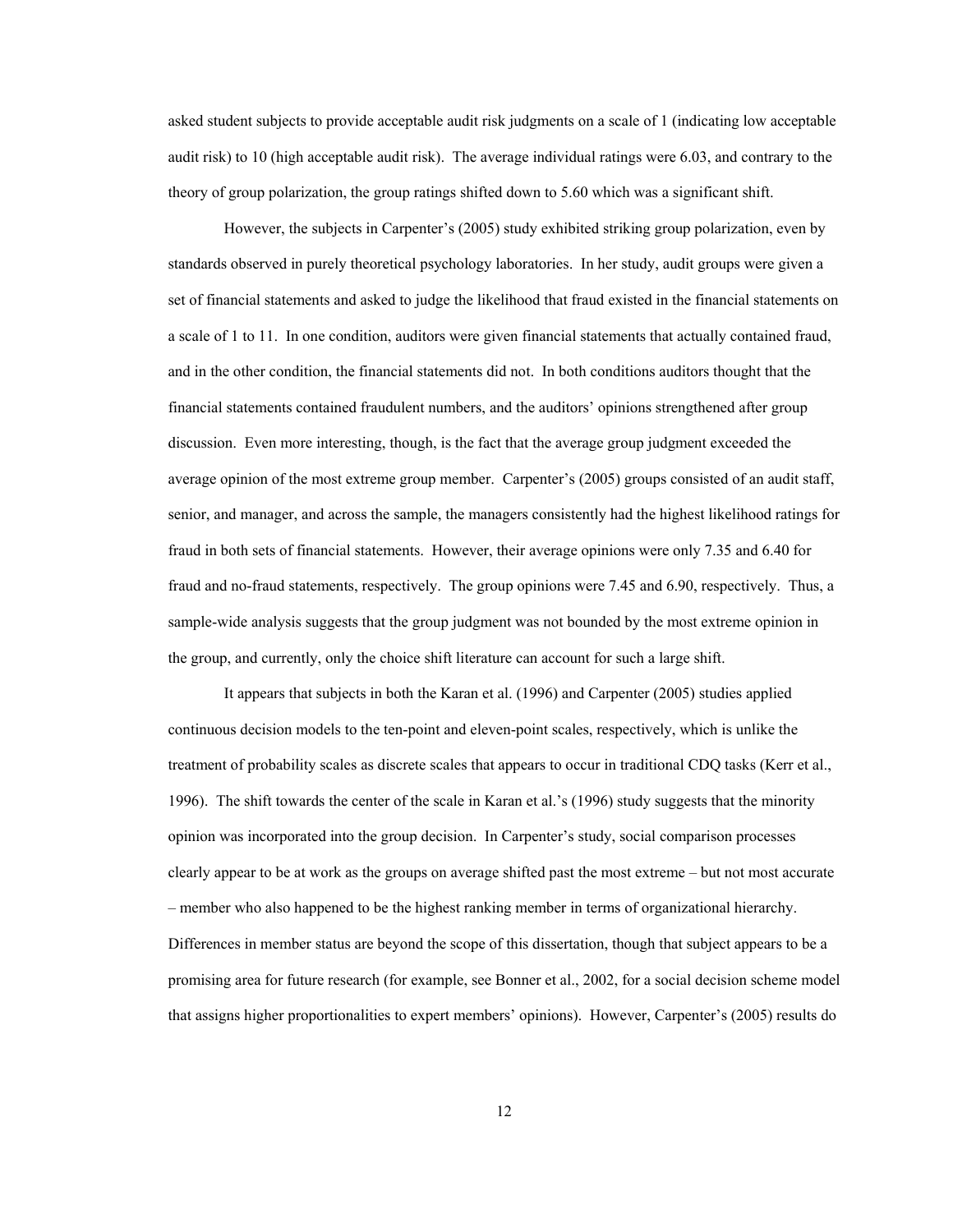shed insight into the group processes studied in this dissertation as they suggest a continuous decisionmaking model was employed.

Only one study in the accounting literature investigates social decision schemes. Chalos (1985) asked groups of four practicing bank loan officers to issue likelihood assessments that a company would default on a loan using a fifty point scale (0 through 10, in 0.2 increments), and subjects were also asked to choose a course of action (call the loan, work out the loan, or continue as normal). Each group was to assess eight companies, and these eight cases were based on actual companies allowing for a *post hoc* test of accuracy for truth models for which course of action the bank committee should have taken.

Chalos (1985) found that the truth-wins model best fit the data. The truth-wins model predicts that if at least one member favors the correct alternative, the group will ultimately choose that alternative. Chalos's table 3 (page 536) shows that in two cases – case numbers three and  $six$  – the group judgment reversed the initial tendency of the pre-discussion opinions on the likelihood of default if the scale were dichotomized. In those two cases, the average pre-discussion assessment was less than 5 (suggesting no default), but the group decision was greater than 5 (suggesting default). This contradicts the theory of polarization and compensatory strategies which merely impound minority opinions, but instead suggests that the groups did in fact employ a discrete decision process (most likely truth-wins given the model fits) in those cases which in turn affected the likelihood assessments. In other words, this suggests that groups first rely on a discrete decision rule to identify the proper choice of action, and then subsequently apply a continuous decision rule to refine the specificity of the decision. In all of the remaining six cases, though, polarization occurred as the groups' opinions were more extreme than the initial opinions as opposed to simply regressing towards the middle of the scale, once again seemingly rejecting compensatory strategies.

Although Chalos's (1985) task involved loan officers making a loan call decision, the subjects were presented with a payoff matrix which imposed a cost-benefit tradeoff when pursuing one course of action or another, and the payoff depended on the accuracy of their choice. However, this is different than an audit environment in which auditors must balance litigation risk against client retention and audit cost, so Chalos's subjects were able to polarize with fewer consequences.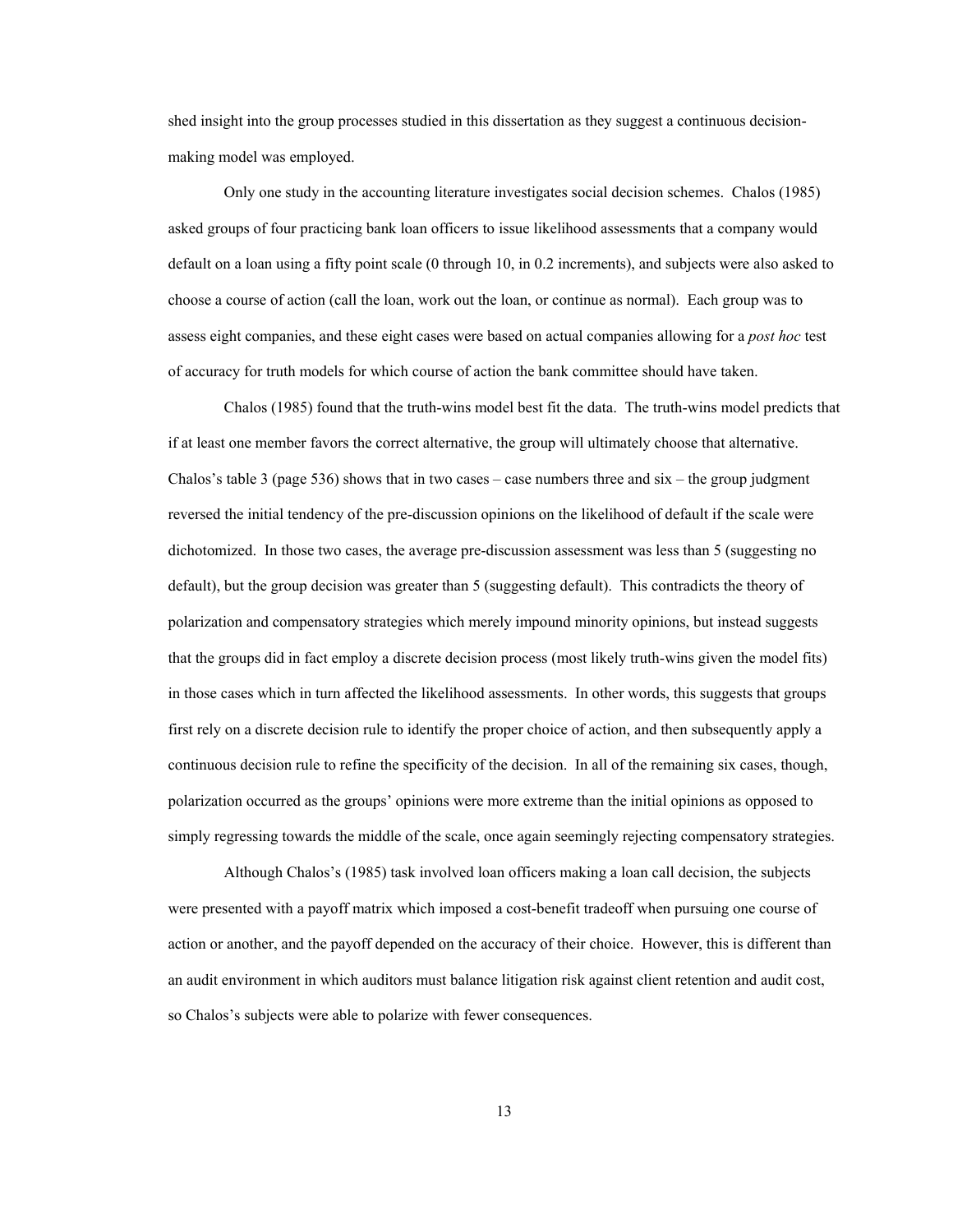In sum, despite the inconsistent results, the accounting literature appears to suggest that given a continuous or discrete probability scale, groups will tend to employ continuous decision-making processes. However, when given both a discrete set of alternatives and a continuous assessment scale, the group will first make a discrete choice and then a continuous judgment. With the exception of Chalos (1985), none of these papers have examined processes at the individual group level; this research currently analyzes sample-wide data.

## **Scale effects**

 Dan Stone and his colleagues authored a series of papers which generally found that accuracy in individual judgments, at least in terms of consistency, increases in numeric scales, while speed increases in discrete scales (Stone and Schkade, 1991, 1994; Stone and Dilla, 1994; Dilla and Stone, 1997a, 1997b). Reimers et al. (1993) found that linguistic scales had higher risk assessments in individual judgments than numeric judgments did, and when mapped into numeric responses, the higher linguistic assessments translated into statistically larger sample sizes using the decision aid employed by the auditing firm that provided the subjects. Piercey (2006) also found that linguistic scales lead to more extreme judgments than numeric scales.

Currently, no research on scale effects *in groups* has been conducted in an accounting setting, and Gigone and Hastie (1997) is the only study in any discipline of which I am aware that explicitly examines scale effects in groups. This study will be discussed more extensively in the hypothesis development section of study 1, but the general results of the study were that groups making continuous judgments impounded more information into the decision and weighted pieces of information more evenly, whereas groups making discrete choices tended to focus on information which supported the final group choice. Also, group discussions were shorter in choice settings if the members' initial choice preferences were unanimous (Gigone and Hastie, 1997).

#### **Effects of information distribution**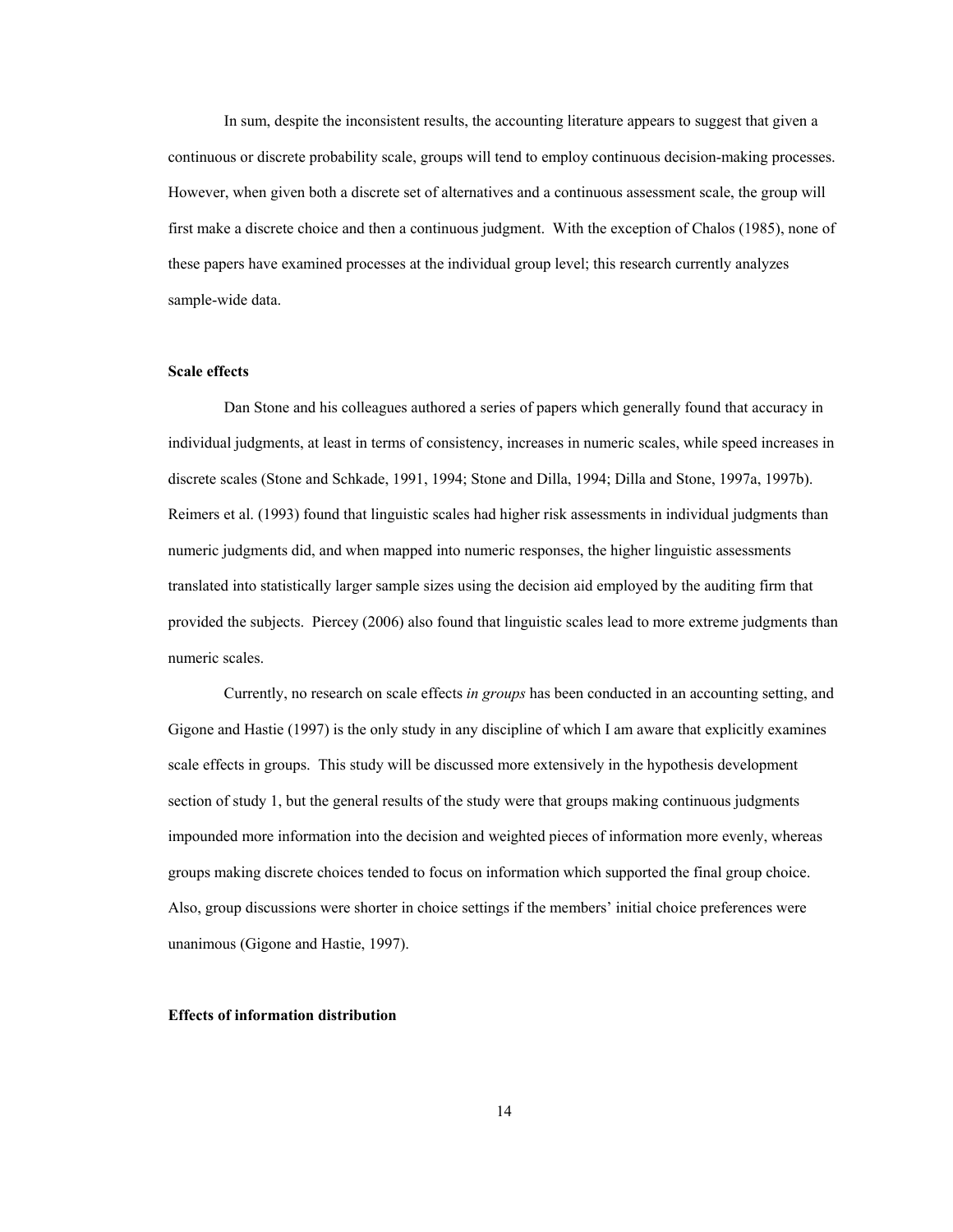Throughout the course of an audit, individual audit team members will independently discover or have access to different pieces of information which other team members will not possess. When group members with different information sets begin discussing a common problem, a lengthy stream of psychology research indicates that the group discussion will tend to focus on those pieces of information which are shared across all members (Stasser and Titus, 1985, 1987, 2003; Gigone and Hastie, 1993; Winquist and Larson, 1998; Chernyshenko et al., 2003). However, as the length of the discussion increases, the probability that unique information is entered into the group discussion increases. This is because the groups initially discuss the shared information, but eventually the members run out of shared information to discuss, and they proceed to discuss unique information (Larson et al., 1994).

Surprisingly, though, once unique information is introduced into the group discussion, it is not repeated in the group discussion as much as shared information; this is particularly true in hierarchical groups where lower-status members are reluctant to discuss uniquely-held information in the presence of a superior or expert. This was demonstrated in analyzing group discussions of medical students making diagnoses jointly with medical residents (Larson et al., 1996). Further, when a group member hears *another* group member's unique information, the first member does not value that piece of information as much as the owner of that information (Chernyshenko et al., 2003). Therefore, the effects of novel arguments on group discussions are not as influential as shared information. This may be because unique information does not facilitate reaching group consensus (Postmes et al., 2001; Stasser and Titus, 2003) or due to egocentric biases in which people recall their own contributions to group discussions more than others' (Ross and Sicoly, 1979; Chernyshenko et al., 2003).

Only one study in the accounting literature examines the effect of information distribution in interacting groups. Murthy and Kerr (2004) present auditing students with a hidden-profile task regarding a discrepancy between a client's accounts payable ledger and its supplier's records. This was an intellective task in which a correct answer existed and was demonstrable; however, the information was distributed in such a way that no one person could solve the problem with only his or her information set. The findings revealed that face-to-face groups only correctly answered both parts of the problem 44 percent of the time. Murthy and Kerr (2004) conclude that the inability of interacting groups to solve the problem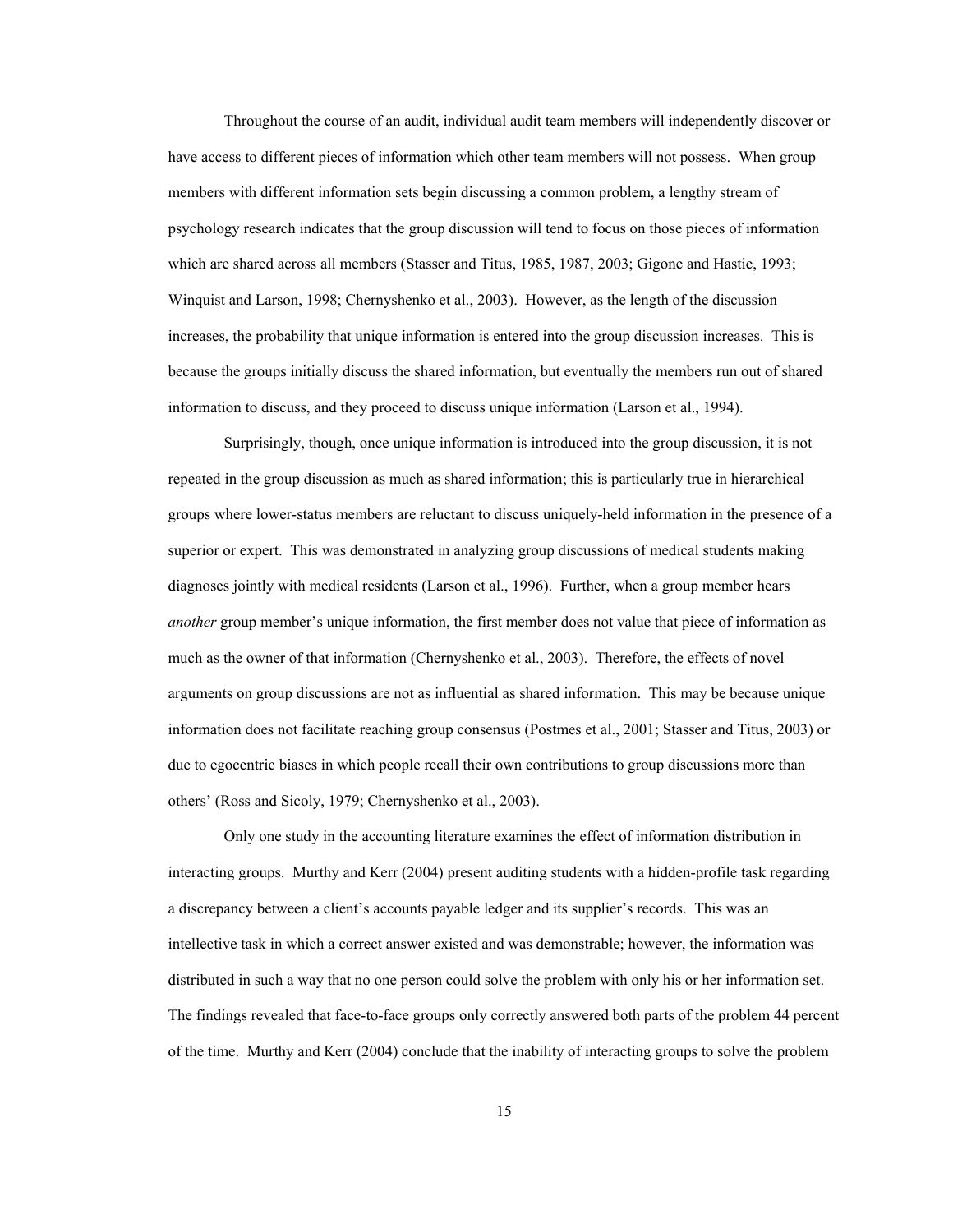was due to difficulty in organizing the information in group memory. Other groups which were solving the same problem using an internet bulletin board tool, a group decision support system which allows people to better organize and post information into group memory, were able to solve both parts of the problem 77 percent of the time.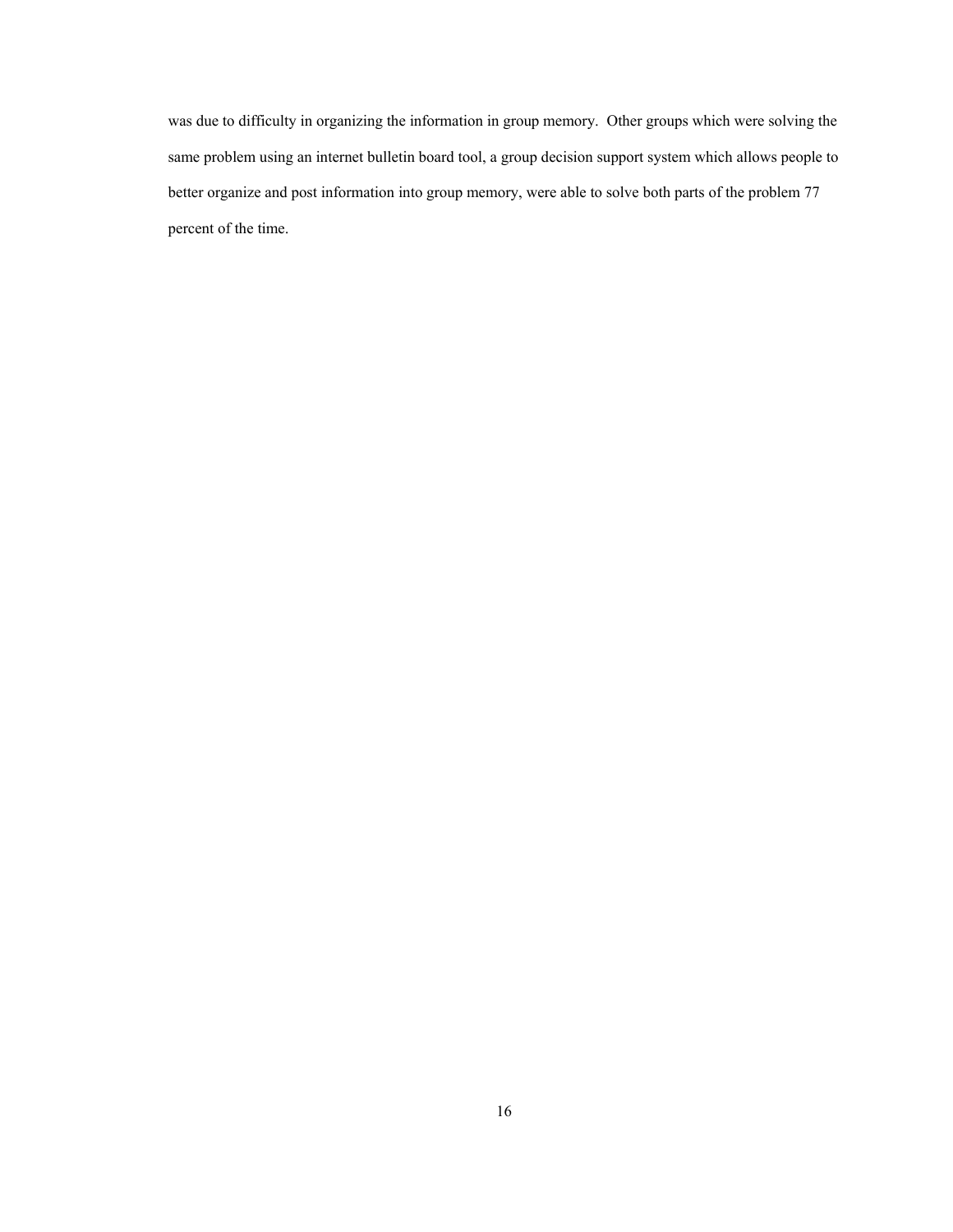## **CHAPTER 4**

## **STUDY 1**

#### **Background**

To date, all of the studies of which I am aware try to examine which model best explains behavior by examining the fits of the various models to a single set of group decisions. In other words, the scale is not manipulated between conditions, but instead, all groups are given one task and the same scale, and the models are tested within that one sample. Further, these papers usually remain within the same research stream; that is, SDS models are tested against other SDS models (e.g., Laughlin and Hollingshead, 1995), polarization is tested to see whether or not it exists (e.g., Sia et al, 2002), and the weighted opinion models are tested against other weighted opinion models (e.g., Davis et al., 1997; Hinsz, 1999). Two papers that do cross research streams are Zuber et al. (1992) and Crott et al. (1991); these papers are discussed further in the hypothesis development section.

The first study of the dissertation takes a different approach to the question of which model of group decision processes best explains group outcomes by posing same judgment to different groups, and manipulating the scale between two conditions (discrete and continuous). In a third condition, groups are given both types of scales, and the consistency of the models across the conditions will be examined. This research design allows for a test of the best-fitting decision-making model for the same decision under two different scales, and it also allows for a direct examination of the effects of scale on decision outcomes. Different group processes are predicted to be used for the same decision under different scales. Also, under a conservation of cognitive effort approach, groups are predicted to prefer to use SDS processes rather than attempting to combine continuous decisions if both options are available.

In addition, the first study of the dissertation addresses the effects of risk in decision making under different scales. In some decisions under uncertainty, social norms may dictate the course of action that the group should take, and therefore the group will follow a truth-wins SDS model under discrete scales in risky decision settings (Laughlin and Earley, 1982). Such conditions should be reflected in the distribution of initial group opinions. However, under continuous scales, some group members may counter the norm, and the fineness of the continuous scale allows the group the incorporate that minority opinion. Therefore,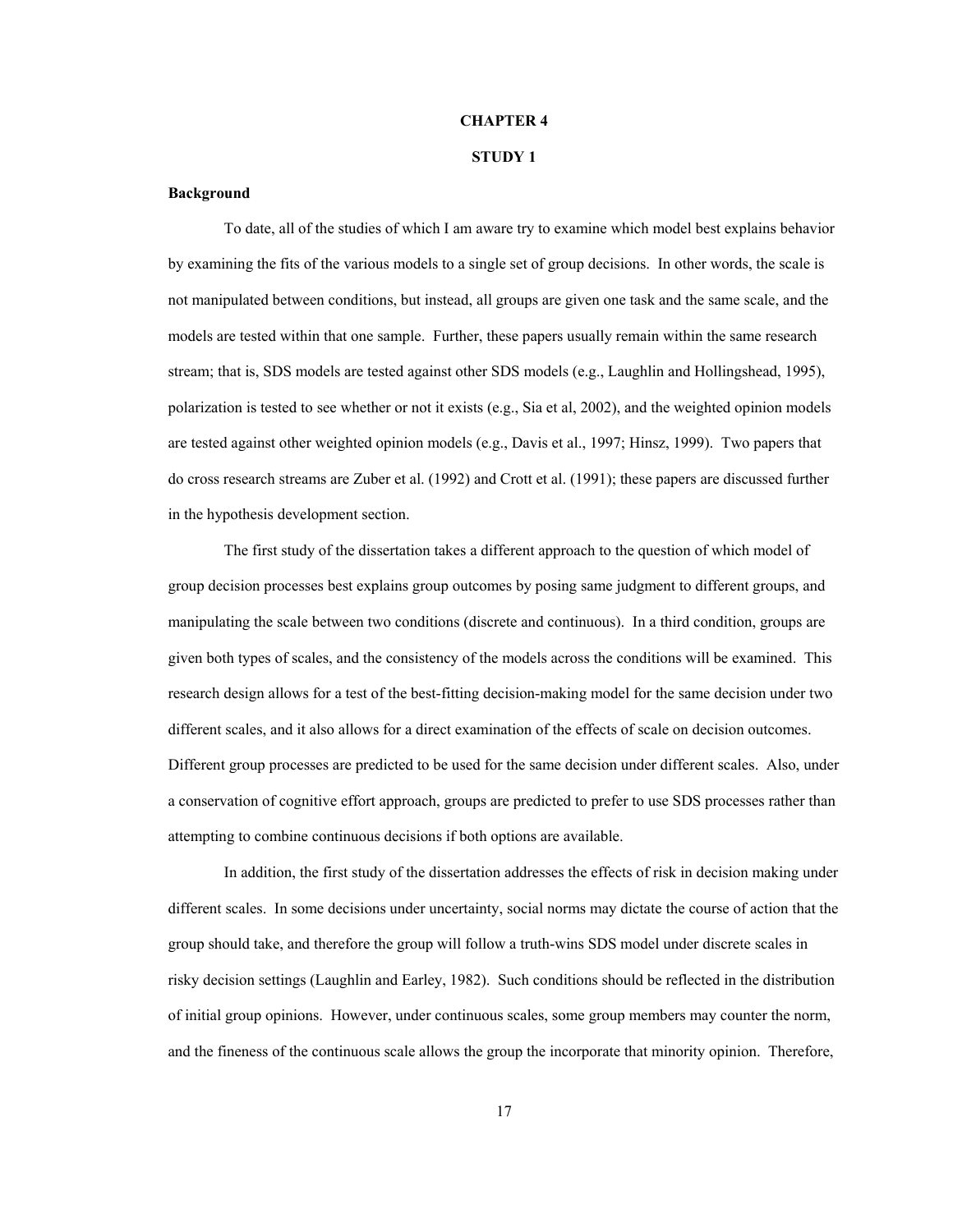under conditions of risk, discrete alternative choices are predicted to result in more extreme opinions than continuous judgments.

Finally, the first study offers the only explicit test of sample polarization of which I am aware. Group polarization is the intensification of beliefs *within* groups, while sample polarization is the intensification of beliefs *across* groups. One implication of SDS is that the entire sample will polarize if the sample is skewed towards one belief. While the notion that sample polarization is a statistical artifact of SDS is controversial (see Myers and Lamm, 1976, for a critical assessment of this view; see Kerr et al., 1996a, 1996b, for support), the author has not seen any papers that explicitly test for sample polarization, although many papers in fact test for sample polarization due to methodological choices despite motivating the papers with theories of group polarization (McGarty et al., 1992; Rodrigo and Ato, 2002). In this paper, conditions are hypothesized when sample polarization is expected to occur; specifically, it is predicted under discrete and risky decision environments but not continuous environments. These predictions link the weighted opinion models and social decision schemes to the choice shift literature.

## **Theory and Hypothesis Development**

The theories discussed in the literature review section apply mainly to two types of decision settings: those in which the decision scales are discrete (SDS), which is often called "group choice", or continuous (SJS, SDS-Q, SINT, group polarization) which is labeled "group judgment". Research has shown that the scale of the decision response will affect the decisions made by people, though almost all of this research is done at the individual and not group level. At the individual level, Dan Stone and his colleagues find that individual judgments are more accurate in terms of consistency when people are given numeric scales rather than discrete scales, though they are quicker at evaluating information when given discrete scales (Stone and Schkade, 1991, 1994; Stone and Dilla, 1994; Dilla and Stone, 1997a, 1997b). However, only one paper examines scale differences in a group setting (Gigone and Hastie, 1997). The authors found that groups given discrete scales discussed less information than groups making continuous judgments. This may be due to an elimination-by-aspects (Tversky, 1972) or similar strategy. Gigone and Hastie (1997) also found that when the pre-discussion opinions were unanimous, group members tended to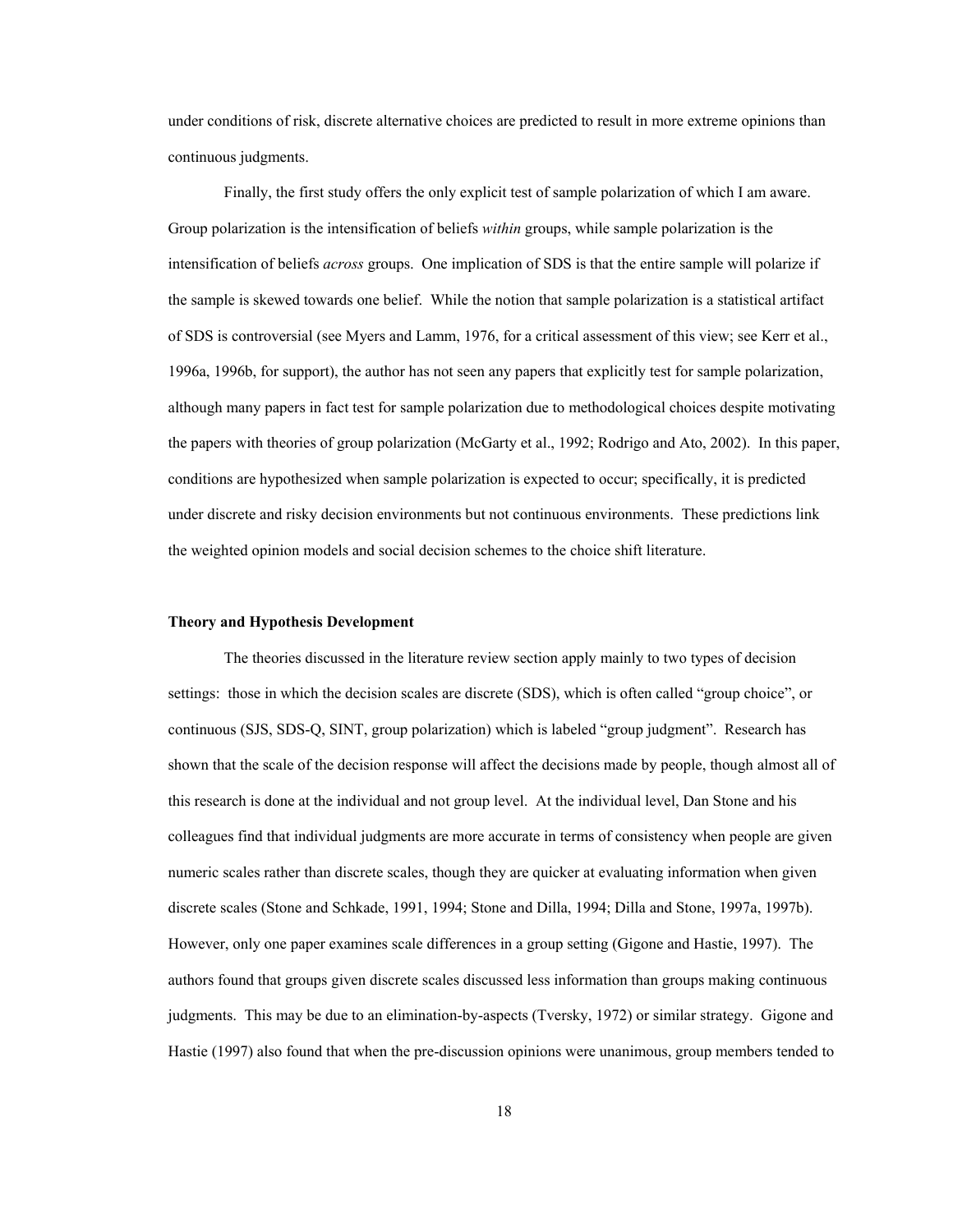end the discussion immediately, and this was more likely to occur in group choice settings because the number of possible constellations *m* is much smaller.

Given the findings that individuals more quickly evaluate information in group choice settings, and the findings that groups discuss less information in group choice settings, groups should be more inclined to engage in choice behaviors rather than judgment behaviors. This is consistent with the notion that effort is likely the most important factor in cognitive cost-benefit calculations (Stone and Schkade, 1994; see also Kleinmuntz and Schkade, 1993). Social decision schemes consume less cognitive effort than continuous decision schemes (Hastie and Kameda, 2005), suggesting that groups should prefer to employ those combination processes. Additionally, such a prediction is consistent with Laughlin and Ellis (1986) who argue that in the absence of demonstrable correctness, people tend to find "safety in numbers" and rely on social consensus as a valid response (Kerr and Tindale, 2004; Festinger, 1954). Thus, the first hypotheses stated in alternative form are:

**H1:** When making decisions in neutral settings, groups will employ majority-wins social decision schemes in discrete scales and a weighted opinion model in continuous scales.

**H2:** When both a discrete scale and continuous scale are available, groups will utilize the discrete scale to arrive at a decision.

 As discussed in the literature review, most of the research on group polarization in judgment and decision-making utilizes the CDQ which presents subjects with several vignettes of risky decisions. The subjects are usually asked to respond on some discrete probability scale, and the average of the prediscussion responses across the entire sample is compared to the average group response across the entire sample. This statistical method treats the probability scales as continuous, and if groups operate as if the probability scales are continuous, then a continuous judgment scheme should better account for the final group decisions. However, given the (lack of) fineness of the probability scales, and the relatively small number of unique constellations *m* that may exist within the sample, groups may employ discrete choice schemes rather than continuous judgment schemes when making group decisions with discrete probability scales.

 The argument that *m* may be small in such situations is, on the surface, tenuous given the large number of decision outcomes that are available even on a relatively small probability scale such a seven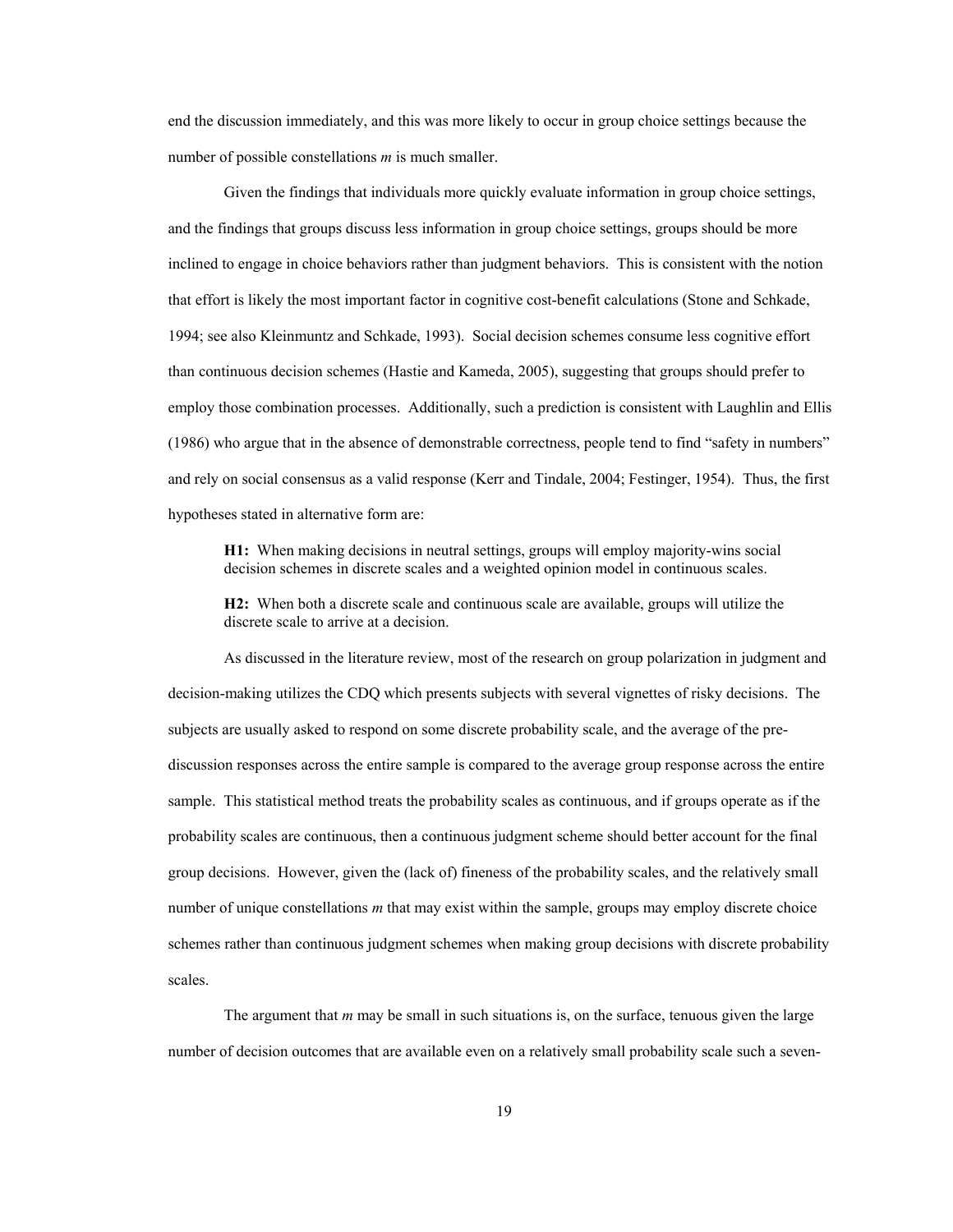point scale. However, certain decision settings have decision outcomes which are clearly favored over other outcomes (Laughlin and Earley, 1982). In such settings, ceiling effects of the scale should create individual judgments which are clustered towards one end of the scale, reducing the number of unique constellations that will be formed given a limited sample size. The formation of groups should create groups in which some responses are duplicated, and majority decision schemes may emerge.

Additionally, Kerr et al. (1996a) note that in risky decisions, some tasks may have alternatives that are appealing enough that they serve as a "demonstrably correct" response and therefore initiate a truthwins mode of thinking for the group. Here, risky tasks refer to the Choice Dilemma Questionnaire presented by Wallach et al. (1962), where the decisions that are made have some (hypothetical) consequence to the decision maker. Kerr et al. (1996a) cite the example that if a football captain is given the choice of attempting a one-point play at the end of the game which results in a tie, or a riskier play which results in a win, the riskier play may be "correct" because the point of competitive sports is to win. An early influential study on choice shifts and social decision schemes, Laughlin and Earley (1982), provides support for this notion: 73% of groups had constellations which supported "going for the win". They found that a risk-supported decision scheme best accounted for the group decision in a dichotomous decision scale on some tasks, even more so than a majority-wins scheme.

Two important studies have approached examined risk-taking in both an SDS perspective and choice shift perspective. Consistent with SDS, Crott et al. (1991) find that median social decision schemes predict group decisions better than an intensification of the beliefs already held by the population. Also, Zuber et al. (1992) gave subjects lists of persuasive arguments before group discussion, but still found significant choice shifts after the group discussion. According to persuasive arguments theory, once group members have all of the information, shifts should not occur. Instead, Zuber et al. (1992) found that a reduced-pairwise comparison model, a median model which is consistent with Crott et al.'s findings, best predicts group decisions. These results contrast with Laughlin and Earley (1982) who find risk-wins decision schemes may best fit risky tasks. Considering the potentially discrete scales used by Zuber and Crott (5 and 9 point scales, respectively), the failure of persuasive arguments in Zuber et al.'s study to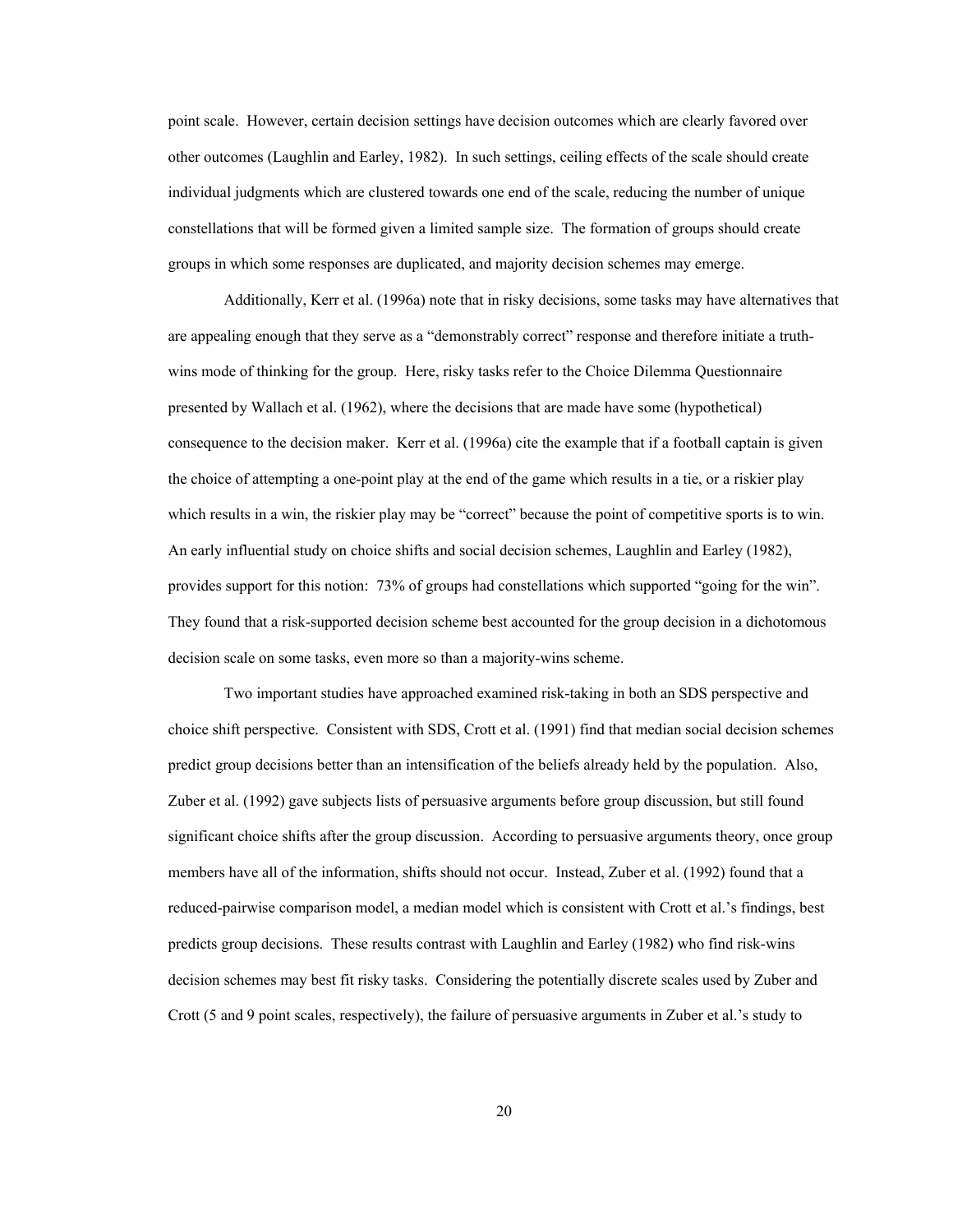account for choice shifts, and the lack of polarization in Crott et al.'s study, these studies indicate that SDS decision processes were likely at work in CDQ tasks.

Given Kerr et al.'s (1996a) discussion and the findings of Laughlin and Earley (1982), Crott et al. (1991), and Zuber et al. (1992), it appears that traditional probability scales in risky settings function as discrete scales rather than continuous scales. In severely risky or conservative settings, a risk-wins or conservative-wins model should emerge if the preferred alternative is consistent with a strong social norm. In more neutral settings, a majority-wins model should emerge, and when no majority exists, the group should resort to median-wins following prior research. However, in continuous scales, the processes will still focus on the combining all opinions into a group decision rather than normative pressures. This leads to the following hypothesis, stated in alternative form:

**H3:** In risky decision settings, groups will employ risk-wins or conservative-wins decision schemes in discrete scales and weighted opinion models in continuous scales.

The implications of H3 are that probability scale environments will result in more extreme judgments than continuous-based scales in risky settings. In neutral settings, no difference is expected if the distribution of initial opinions is symmetrically distributed around the median. Davis (1973) discusses the reasons for this in his initial presentation of group decision schemes; this is an alternative explanation to group polarization instead of the traditional social comparison and persuasive arguments theories (which at the time were still being developed). This application of SDS assumes that groups consider ordinal alternatives as unique, discrete choices.

If groups employ a majority-wins SDS and if the distribution of constellations is symmetric around the median alternative, then no sample polarization should occur. Under these conditions, for every group in which the majority supporting alternative A outnumbers a minority supporting alternative B (or C, or D, etc.), there will be a group in which the minority alternative becomes the majority alternative and is able to suppress the other alternatives. Ultimately, the average of the group discussions will equal the average of the pre-discussion preferences. However, if the initial preferences of group members are not symmetrically distributed around the median but instead are skewed in either direction, sample polarization may result from a majority-wins SDS for discrete but ordinal decision alternatives.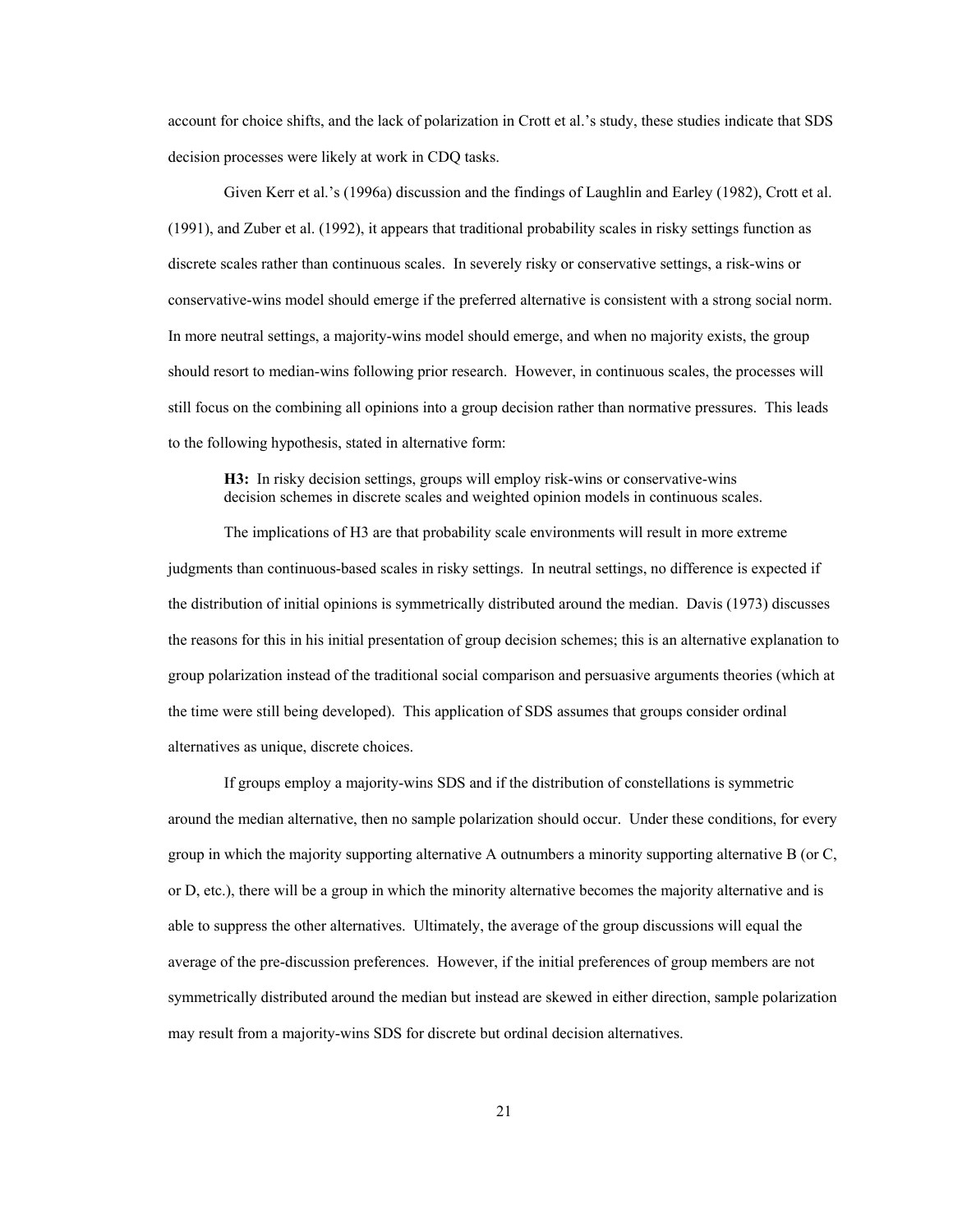In skewed environments, the probability that a group contains a majority is increased, and a majority-wins decision scheme will induce polarization within each group. Further, because a disproportionate number of groups will have majorities pulling the minority opinion in the same direction, sample polarization should be observed. Note that this also applies to median-wins decision rules even when no majorities exist. If the pre-discussion opinions are skewed towards one "pole", the probability that the median alternative in any group is nearer the preferred pole is greater than the probability that the median is nearer a minority opinion. Thus, sample polarization should also occur. If the groups' tendencies are already risky, then a risk-wins rule will obviously lead to sample polarization, as will a conservative-wins rule if the groups' predispositions are conservative.

However, in continuous environments, polarization may or may not occur because the groups engage in compensatory strategies which incorporate the minority opinion. If the groups employ SJS, then the exponential decay of the minority member will cause very small group polarization, whereas if the groups employ an influence model, the amount of polarization is unknown. Thus, the fourth hypothesis stated in alternative form is:

**H4:** Sample polarization will occur in discrete decision scales but not in continuous decision scales.

The SDS approach to group polarization illustrates why polarization is generally considered a decision bias. While group decision making can improve decision accuracy, it may also attenuate or strengthen individual biases. Generally, a consensus in initial opinions will exaggerate individual biases, while an even distribution of opinions may or may not attenuate them (Kerr et al., 1996b). As Kameda et al. (2003) discuss, group decision making will only overcome individual biases if the group collectively identifies and corrects the individual biases. However, if a majority of the group shares the same bias, then the individual bias will likely be accentuated through group discussion (Einhorn et al., 1977; Kerr et al., 1996a; Sunstein, 2002; see Rutledge and Harrell, 1994, for an example of this in a budgeting setting). Biases have been well-documented in judgment tasks (e.g. Kahneman et al., 1982) and therefore group polarization may reduce decision accuracy. Kameda et al. (2003) illustrate that larger group sizes will

22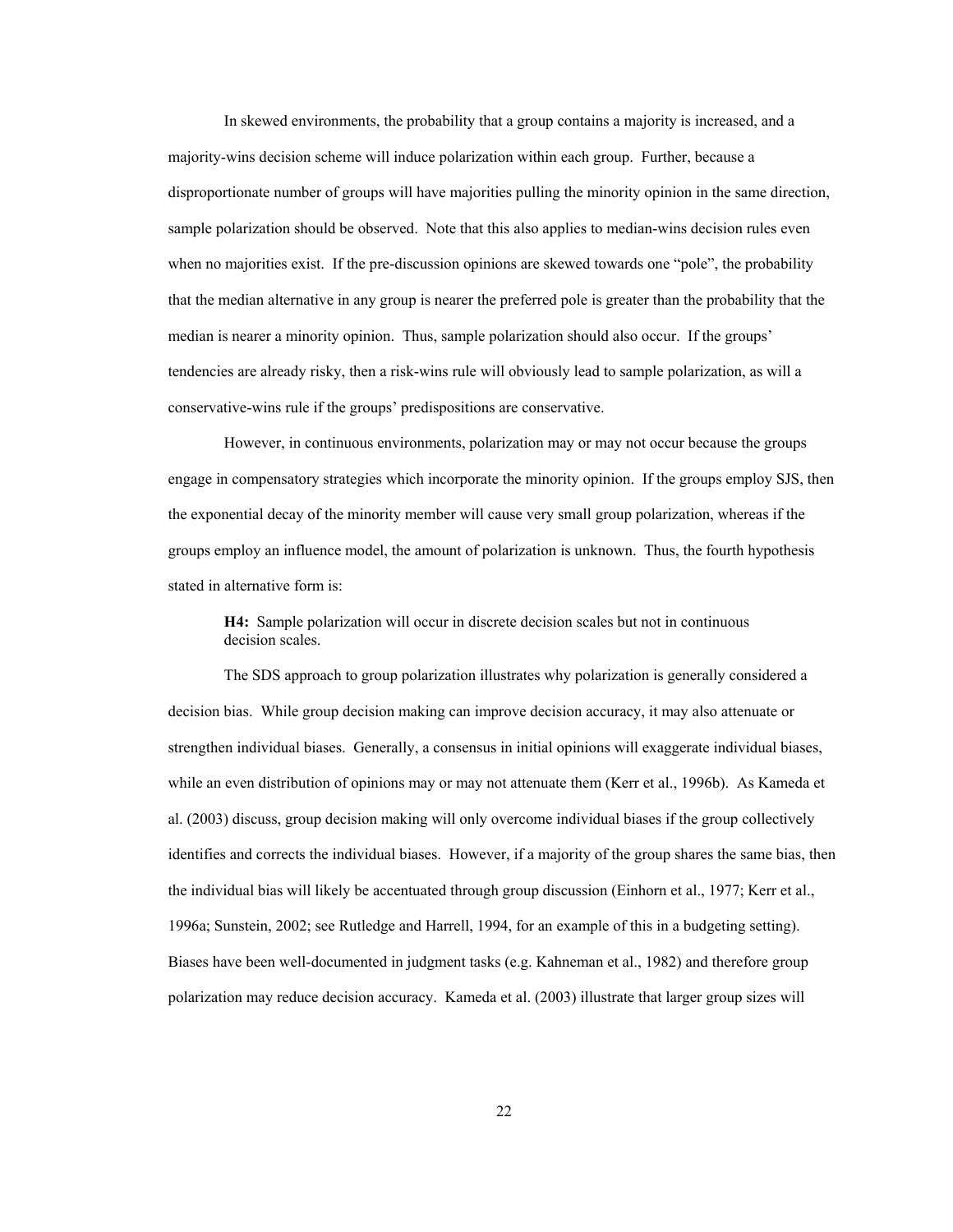increase the magnitude of polarization under majority-wins decision schemes, and therefore larger groups sharing the same biases will compound their errors more severely than smaller groups.

#### **Method**

Two sets of within-subjects tasks were developed for this study. The first set of tasks asked subjects to assume the role of a teacher's assistant who has been asked to grade responses to two questions: for the first question, they were asked to grade a hypothetical student's definition of capitalism, and in the second, they were asked to grade a student's haiku (see Appendix 2). These two tasks are used to test H1 and H2. The second set of tasks consisted of three traditional CDQ items (chess, surgery, career change) which have been found in past research to induce a risky shift, no shift, and a conservative shift, respectively. Therefore, each group completed five questions: two questions from the first set of tasks, and three questions from the second.

Scale was a between-subjects manipulation. In the two grading tasks, there were three scale conditions: continuous only (assign a percentage grade), discrete only (assign a letter grade), and both continuous and discrete. Subjects in all conditions were instructed that the course followed a standard university curve of 90% to 100% is an A, and so on, and that the hypothetical student was promised to receive at least 50% for turning in the assignment. Thus, a letter grade could be converted to a number grade (an F became a 55%, a D became a 65%, etc.), and *vice versa*, for comparison across conditions where each letter grade consisted of a 10-point range. In the three CDQ tasks, there were two conditions: continuous (assign a probability from 10% to 90%) and discrete (select one of the following five probabilities: 10%, 30%, … , 90%).

Two-hundred eighty-five students from an introductory computer class at a large Midwestern university participated in the experiment and received extra credit worth approximately one percent of their total grade in the course. Students are appropriate for this study because decision-making theory is being examined directly and independent of an accounting setting, and the use of professional accounting subjects would be inefficient in such a situation (Libby et al., 2002). Subjects arrived at the experiment and were given instructions. They were then randomly assigned to groups of three and began working on the first set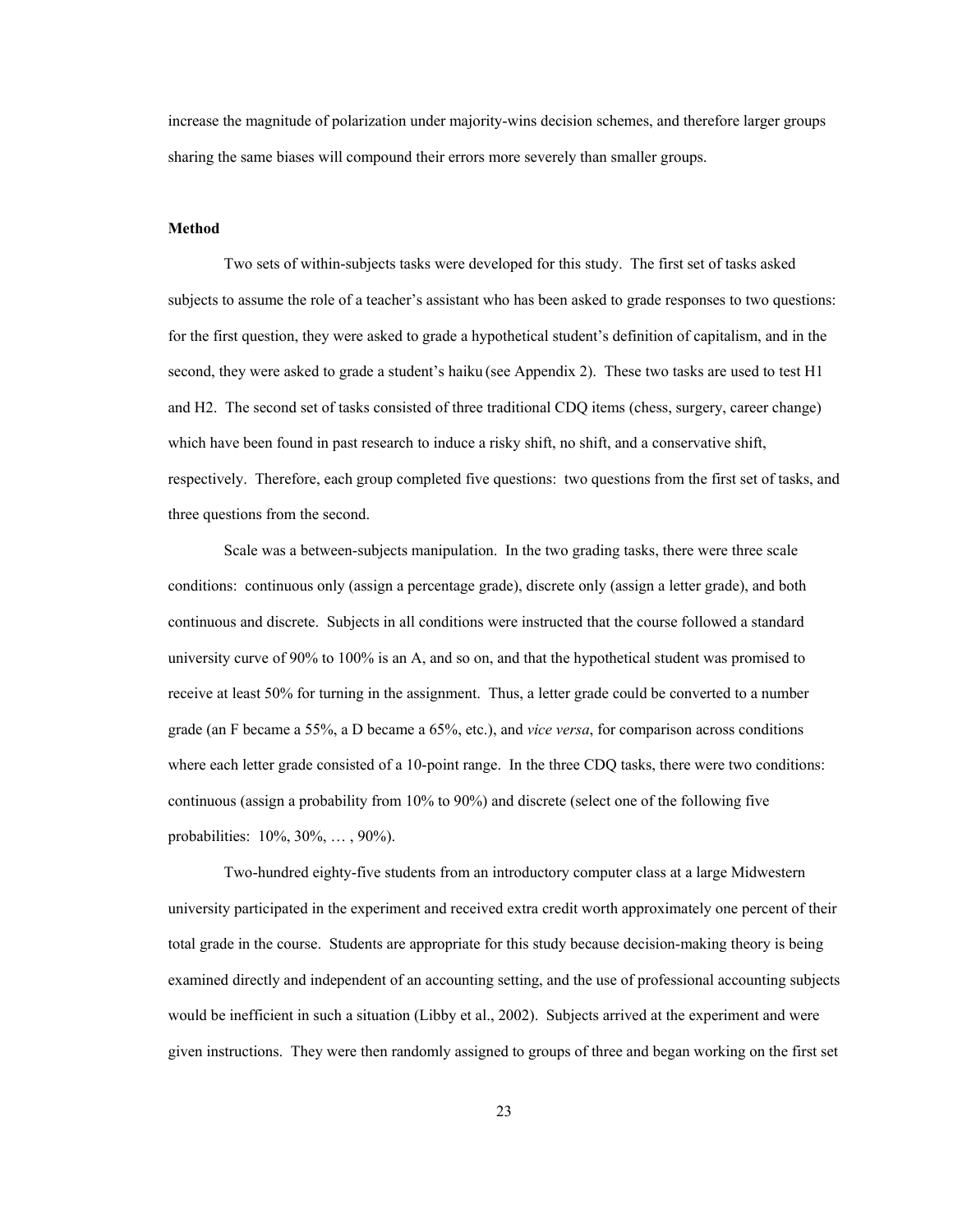of tasks. Each subject worked through each question individually. Then, the subjects worked together as a group to answer the questions together. Finally, the subjects answered the questions individually again. After finishing the questions, subjects then allocated poker chips which represented influence for the SINT model (see Appendix 1). This process was repeated for the second set of tasks, and after allocating the poker chips, they completed a post-experimental questionnaire, were thanked for their participation, and were dismissed.

## *Dependent variables and model testing*

 Studies which test the effectiveness of various models employ different methods of evaluating the models. Usually, tests involve three dependent variables: model bias, model precision, and hitrate. Occasionally, papers employ other tests (Wasserman and Davis, 1991; Zuber et al., 1992; Hinsz, 1999), though most papers include examinations of bias, precision, and hitrate. However, to date, all studies of which I am aware involve model tests of one sample with one condition, whereas this study has multiple conditions. Examining multiple dependent variables across multiple conditions may lead to confusing results, and therefore I will use model precision as the primary dependent variable. Model precision, which is the absolute value of the difference between the model's prediction and the actual group decision, best reflects accuracy because overestimates or underestimates of the group decisions are both counted as errors. Model bias, which is the simply the difference between the model's prediction and the group prediction, allows overestimates and underestimates to net against each other, and therefore a highly inaccurate model may appear to correctly to predict group decisions if the overestimates and underestimates are symmetrical (consider, for example, a state where polarization wins is the true model of group decisions: a mean wins model may have a very small bias if groups are polarizing in opposite directions even though groups are engaging in exactly the opposite behavior of mean wins). Hitrate is the percentage of groups for which the model exactly predicts the group decision (precision  $\leq 0.5$ ), but this measure is heavily biased against weighted opinion models in discrete scale situations as the opinion weights must lead to a group prediction which is equal to one of the possible scale responses. In this study, model precision (where a lower precision indicates a better model fit) is calculated and presented in the tables, and the models are also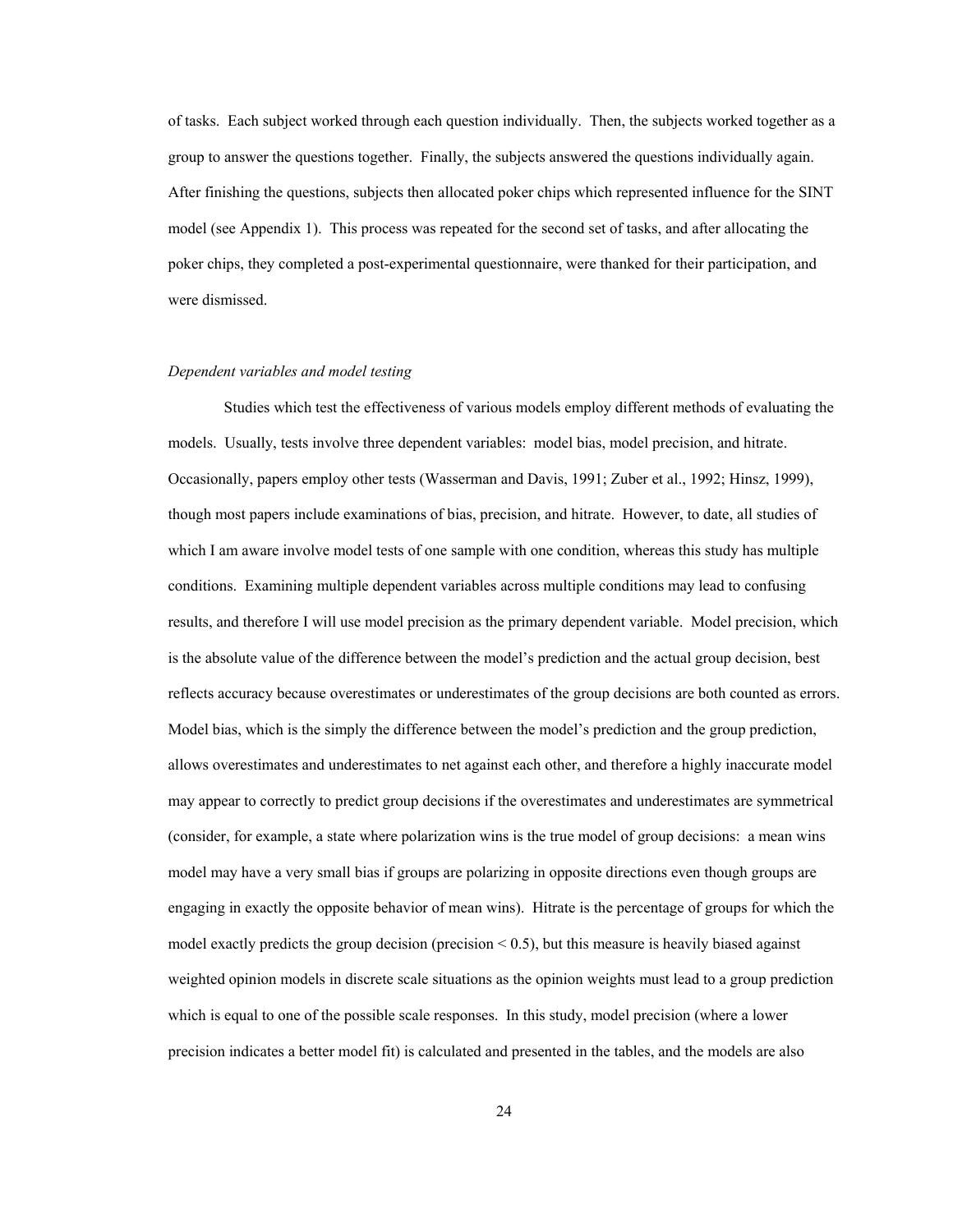ranked by precision for ease of comparison across conditions. Hitrate is also presented for informational purposes, though the primary analyses and discussions will focus on precision. Model bias will be discussed in the situations where it sheds insight into the group processes.

The statistical test which is frequently employed in the literature is a test of the differences in model precisions. In these tests, the best performing model's precision (i.e., the model with the lowest precision score) is compared to each of the other models' precisions by conducting a *t*-test on the difference scores. However, testing the difference scores violates the independence of observations assumption because the same actual group decision is used to calculate each of the models' precisions (Wasserman and Davis, 1991). Further, most of the models are derived from the same set of initial opinions which also can lead to non-independence. Wasserman and Davis (1991) demonstrate that using *t*-tests in these situations leads to a conservative bias in the tests. To date, no other method of comparing model precisions has been developed, and given the conservative bias in the tests, the tests of the differences in model precision are used in this study. Because the tests must be directional by construct, one-tailed tests are employed in model tests.

The fourth hypothesis addresses polarization. Polarization is defined as the intensification of already-held beliefs by the group members, and in general, it is calculated by changing the sign on the choice shift (which is the absolute value of the difference between the mean of the pre-discussion opinions of the group members and the actual group decision) to positive or negative, depending on if the choice shift occurred in the direction that the group already favored. This is done for each group to calculate *group* polarization; to calculate *sample* polarization, the overall difference in the means of all of the prediscussion opinions for the whole sample are compared to the overall means of all of the group opinions (though the specific calculation of sample polarization is done to account for the non-independence of observations). Landis et al. (2006) offer a detailed discussion of methodological considerations and challenges in measuring polarization, and in this study, the following calculations for polarization are employed. In the risk-free tasks, because of the extreme skew in the data relative to the midpoint of the scale (median grade for capitalism  $= 91.0$ ; median grade for haiku  $= 81.5$ ; midpoint of scale for both capitalism and haiku  $= 75.0$ ), the median score is used as the fulcrum from which groups are thought to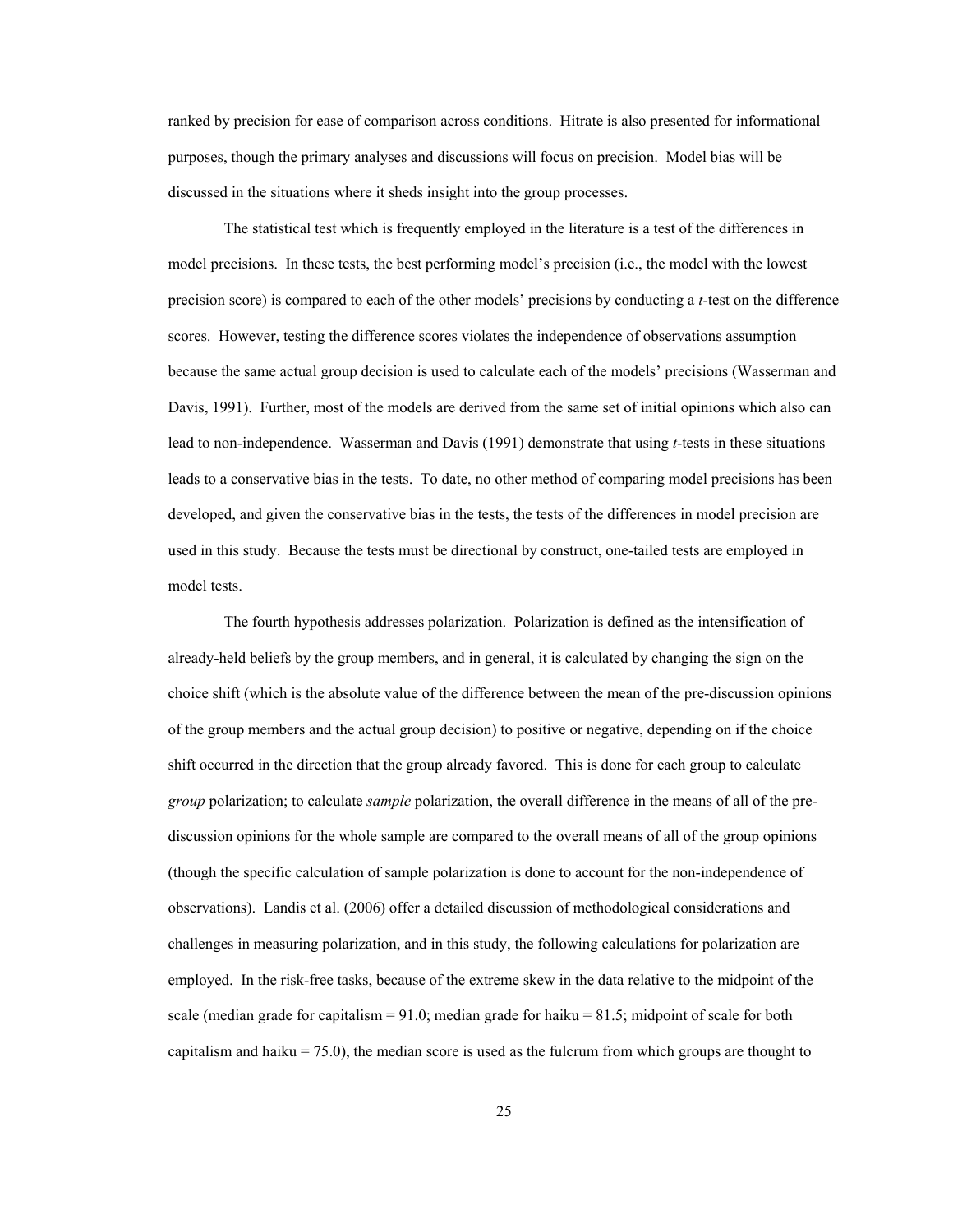polarize rather than the midpoint (Myers and Lamm, 1976). Therefore, groups whose members hold an average pre-discussion opinion higher than 91.0 (81.5) in the capitalism (haiku) task are coded as exhibiting positive polarization if the group decision is higher than the average of the initial opinions, and that shift is coded as negative polarization if the group decision is lower than the average of the initial opinions. If the groups have an average initial opinion lower than 91.0 (81.5) for the capitalism (haiku) task, then a shift down from the average initial opinion is coded as positive polarization and a shift up is coded as negative polarization (Landis et al., 2006). In the risky tasks, the pre-discussion averages are close to 50, or the midpoint of the scale, so 50 is retained as the fulcrum from which polarization is thought to occur. Calculations are identical to those described for the risk-free tasks.

## **Results**

The first hypothesis predicted that majority wins would be the dominant model in discrete scales in risk-free settings, while a weighted opinion model would dominate the continuous scales. Because majority wins models can, by definition, only be employed by groups if a majority exists, the sample is first pared down to those groups in which two or three members agree on an alternative before discussion. Further, if all three members agree before discussion, then all of the decision models predict that the unanimous initial opinion will be the group opinion, and those groups are also eliminated from this analysis. In the continuous scale, this leaves 12 groups in the capitalism task (19 groups were eliminated because all members had unique initial opinions, and no groups had unanimous initial opinions) and 12 groups in the haiku task (again, 19 groups had all unique initial opinions and none had unanimous initial opinions) for a total of 24 groups. In the discrete scale, 21 groups were left in the capitalism task (after eliminating 5 unique and 6 unanimous groups) and 21 groups in the haiku (after eliminating 9 unique and 2 unanimous groups).

 Results of the analysis on the remaining groups are presented in Table 3. In the continuous scale, the weighted opinion models fared quite well as the five continuous models better fit the group decisions than the four discrete models, thus supporting the second part of H1. SINT was the best model with an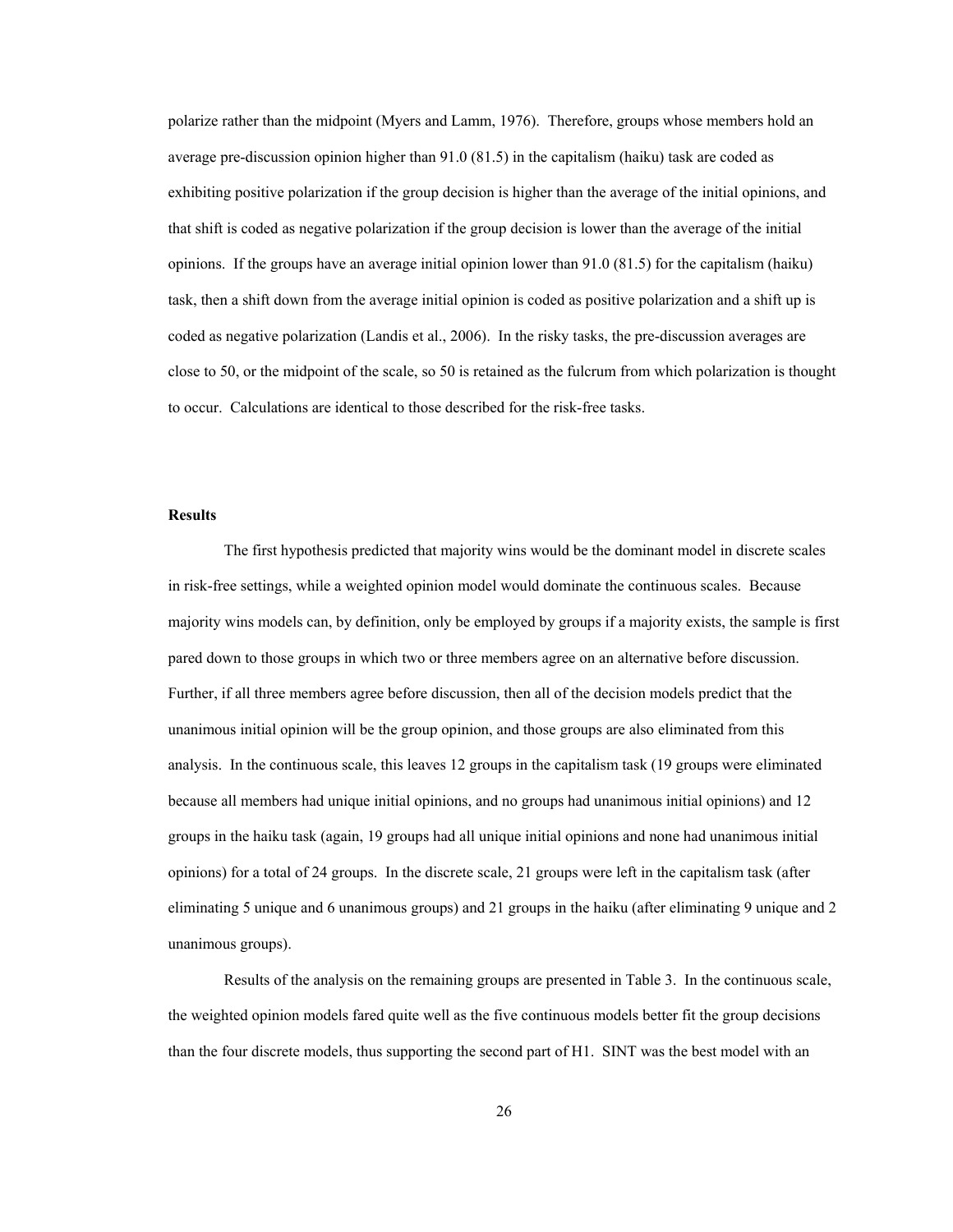<span id="page-33-0"></span>average miss of 1.56, and it marginally outperformed the other weighted opinion models, as well as best discrete model, majority wins ( $p = 0.05$ ). The *p*-value for the difference between SINT and majority wins is higher than the *p*-values between SINT and the other weighted opinion models because of the variation in the discrete model precision scores. In general, the standard deviations for the discrete models (not tabled; range from 3.34 to 5.57) are higher than for the continuous models (range from 2.06 to 2.47). Consistent with Hinsz (1999), the hitrates for the discrete-based models were generally higher than for the continuous models (with the exception of the low wins model with a 4% hitrate). However, the discrete models had higher precision errors indicating that when they missed, they missed by a large amount. Across both tasks, SINT also significantly outperformed the second-best model, mean wins (*p*-value = 0.040). The top three continuous models all systematically underestimated the group decision (not tabled). For those models, the average bias was -1.071 for SINT (the t-test for a significant difference from zero yielded a *p*-value of 0.037), -1.359 for SJS (*p*-value = 0.044), and -1.417 for mean wins (*p*-value =  $(0.037)^{2,3}$  $(0.037)^{2,3}$  $(0.037)^{2,3}$  $(0.037)^{2,3}$  $(0.037)^{2,3}$ .

## {Insert Table 3 here}

In sum, it appears that the influence model (SINT) better predicted group decisions than other weighted opinion models (SJS, weighted majority, and mean wins). However, given the similarities in precision, and the same pattern of underestimating the group decision, it appears that SJS is essentially mimicking the mean wins model. This is explored further in Appendix 1. In general, and as expected, weighted opinion models outperformed SDS models in the continuous scale as predicted by H1.

 $\overline{a}$ 

 $2^{2}$  Bias is the signed precision of a model and indicates whether a model systematically overestimates or underestimates the group decision. In most other models, a systematic bias was not present.

 $3$  The bias of a mean wins model is equivalent to sample polarization times negative one if the sample is predicted to shift up; otherwise, if the sample is predicted to shift down, the bias is equal to sample polarization. In this case, the negative bias of the mean wins model indicates that the mean wins model systematically underestimated the group decision (definition of bias of a mean wins model). Stated differently, groups on average intensified their beliefs away from the mean wins model towards the high end of the scale (definition of sample polarization). These two statements are mathematically equivalent. Table 6 shows the sample polarization for the remaining tasks and initial constellation types, and therefore the bias of the mean wins model for the remaining tasks may be calculated by multiplying the sample polarization by negative one. The *p*-values will remain the same for tests of significance from zero. The grading tasks with two members equal was the only task and constellation type with a significant mean wins bias.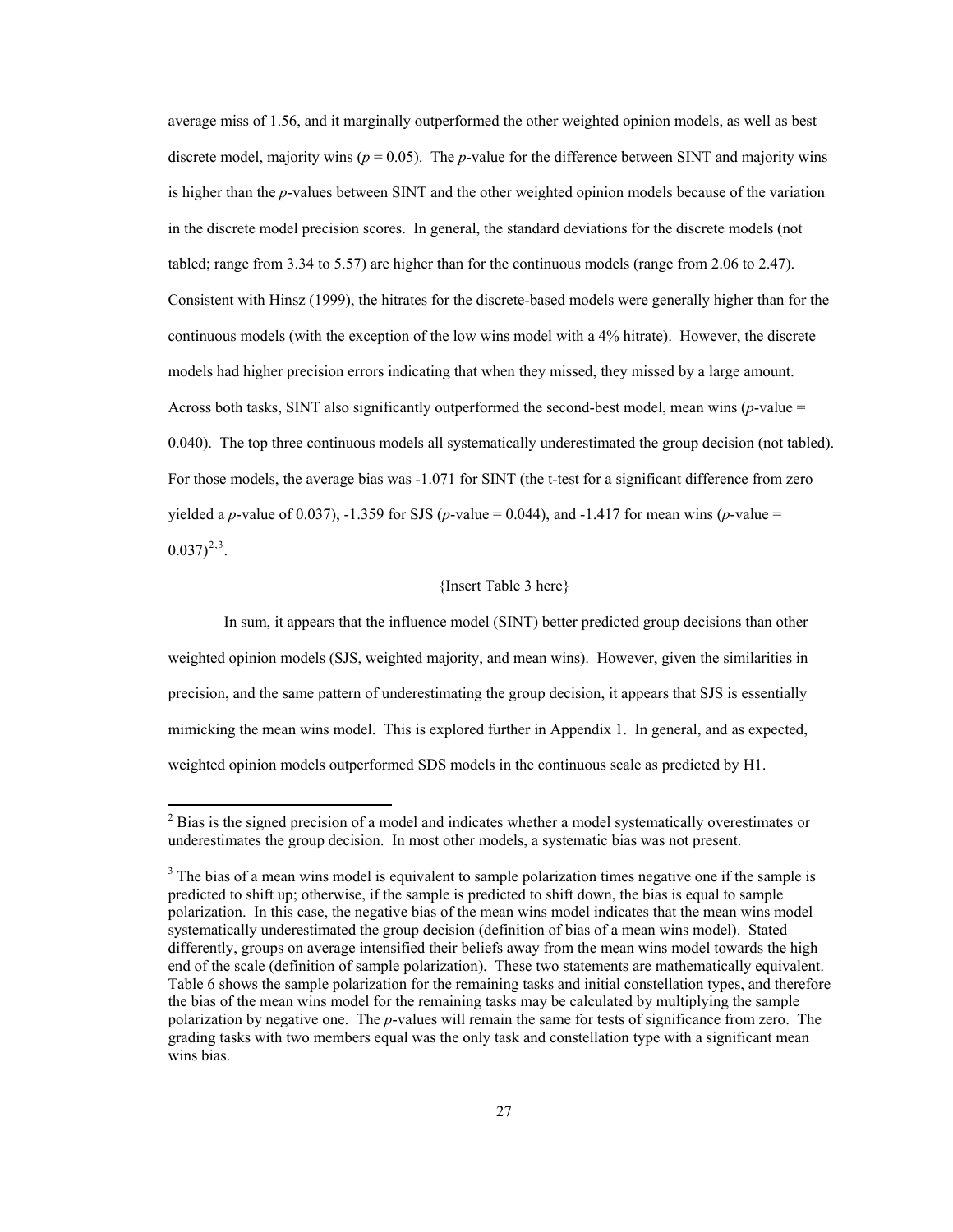<span id="page-34-0"></span> In the discrete scale, a majority wins model was predicted to be the best model. However, once again, SINT was the top model with an average precision score of 2.15 across both tasks, significantly outperforming majority wins (majority wins precision  $= 3.57$ ; rank  $=$  third best model; *p*-value  $= 0.011$ ). In the discrete scale, hitrates were much higher for the discrete models (NTCGP, majority wins, and the "extremization" models … high wins, low wins, and polarization wins), but SINT tended to be significantly closer *on average* to the group decision than all models except NTCGP. Therefore, unlike the continuous scale, the first hypothesis is rejected in discrete scales. Instead of behaviors based on social decision schemes and choice-type behaviors, groups seemed to arrive at decisions which were independent of the constellation of initial opinions and instead based their decisions more on the persistent interpersonal influences of the actors (i.e., SINT wins). A weighted opinion model (NTCGP) was also the second-best model in the discrete scale, indicating that many groups were trying to equally weight each members' opinions and settling on the nearest answer. In sum, H1 is partially supported: the continuous condition results were consistent with expectations, but the discrete condition results were not.

 Because the continuous models consistently outperform the discrete models in both continuous and discrete scales, Table 3 provides initial evidence that groups prefer to employ continuous decision models as opposed to discrete models. This is contrary to H2, which posits that due to the added cognitive effort, groups should prefer to employ discrete models. This surprising finding is further supported by the results presented in Table 4. Because majority wins is a model of particular interest given its prevalence in the literature, once again only those groups with two members who have identical pre-discussion preferences are analyzed. Here, the performance of the various decision models are presented for the condition in which subjects were asked to provide both a continuous and discrete response. The results indicate that in general, the model fits for the continuous responses (best fit is weighted majority, precision  $= 1.41$  $= 1.41$  $= 1.41$ ) are better than the model fits for the discrete responses (best fit is NTCGP, precision  $= 2.58<sup>4</sup>$ ). Therefore, H2 is rejected. Results indicate that subjects prefer to incorporate models which utilize

 $\overline{a}$ 

<sup>&</sup>lt;sup>4</sup> A t-test of the difference between 1.41 and 2.58 is inappropriate because the data more severely violates the non-independence assumption, and t-tests are particularly not robust to non-independence. In this instance, one the model precisions of 1.41 and 2.58 are derived from each group providing different answers to the same question, so independence is violated twice (once for each group, and once for the same question). No method of testing this difference currently exists (Wasserman and Davis, 1991).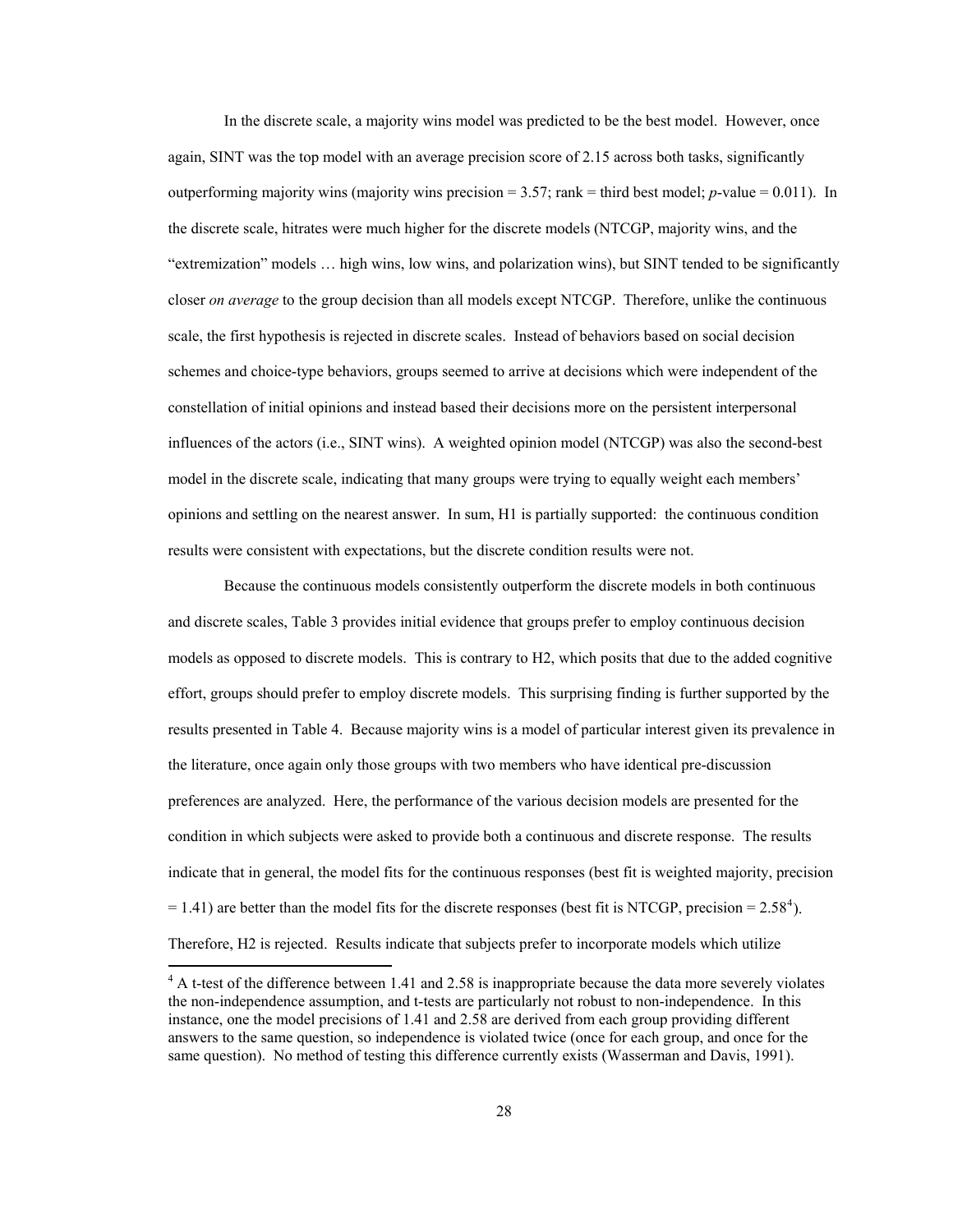continuous responses, and let they let the continuous responses dictate the discrete response of the group. Cognitive effort does not appear to deter groups from weighing and incorporating each others' opinions in a systematic fashion, though this may be because groups only contain three members and combining three opinions is a relatively simple procedure compared to larger groups.

## {Insert Table 4 here}

 The third hypothesis predicts that for risky tasks, groups will employ risky or conservative decision models in discrete scales, and weighted opinion models in continuous scales. Table 5 presents the results of the analysis, and once again, the prediction is supported in the continuous scale but not the discrete scale. In the continuous scale, SINT was once again the leading model, though its performance was not statistically better than the other weighted opinion models if two members had identical initial opinions, though it was statistically better than the weighted majority model (*p*-value = 0.003). In the discrete scale, NTCGP was the best model if two members started with the same opinions. However, median wins, a discrete model, had the best precision score if all members were unique. This model did not statistically outperform the NTCGP, SJS, or mean wins models, however. Further, the polarization, risky ("high wins"), and conservative ("low wins") models were consistently statistically worse than the weighted opinion model, contrary to H3. Thus, H3 is partially supported, where the continuous condition predictions were supported but the discrete condition predictions were not.

### {Insert Table 5 here}

The fourth hypothesis was dependent on the discrete scales exhibiting discrete decision models. The results of the formal tests of this hypothesis are presented in Panel A of Table 6, and neither group polarization nor sample polarization is consistently present throughout the sample, which once again is consistent with the continuous but not the discrete condition. Groups with unanimous initial opinions were excluded from this analysis; with the exception of one group which exhibited slight polarization, the remaining groups selected the unanimous pre-discussion opinion as the group opinion.

#### {Insert Table 6 here}

The fourth hypothesis is conditional on the following two assumptions: first, groups would employ majority-wins behaviors in discrete scales, and second, the distribution of initial opinions would be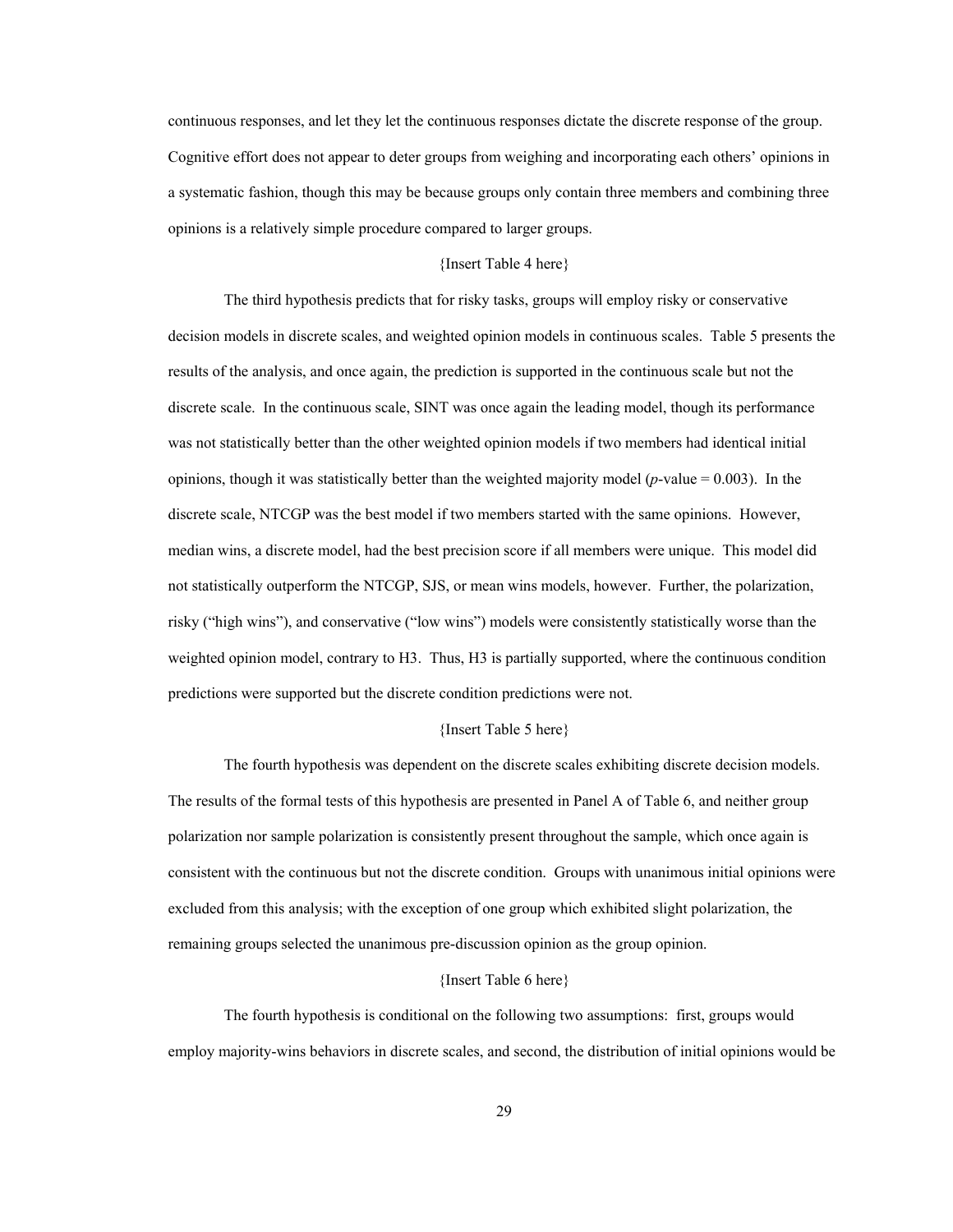relatively skewed, particularly in the risky settings. Tables 3 and 5 show that the majority did not pervasively "win" in the discrete scales, thus failing the first assumption. To examine if the second assumption would have been sufficient to induce polarization if the first assumption held, Panel B of Table 6 isolates those groups where a majority won to see if sample polarization was present in that subset of groups. In Panel B, groups who had two members with the same initial opinions were split into groups where the majority won and groups where the majority did not win.

Note that in groups of three, the median opinion will also be the majority opinion because two out of the three members agree on the same opinion. Therefore, a majority wins rule will simply correct the skew in the initial opinions as each group will settle on its median opinion, and overall, the average prediscussion median opinion of all of the groups becomes the average opinion of all the groups. For example, consider two groups, each of whose members' pre-discussion opinions are (10, 10, 40). The median opinion is 10, and the average opinion is 20 for each group, and thus the entire sample. A majoritywins rule will yield a group decision of 10 for each group, and now the average of the groups' opinions (group A is 10 and group B is  $10 =$  average opinion of 10) equals the pre-discussion median (10). A test of sample polarization in this instance is merely a test of the significance of the skew: if the correction of the skew was significant, then skew was big enough to cause sample polarization. Panel B indicates that, for those groups who exhibited majority wins rules, the skew was only significant in one condition (continuous, risk-free: sample polarization =  $2.56$ , *p*-value = 0.007). This is contrary to the results of Laughlin and Earley (1984) who argue that CDQ tasks should cause a skew towards one end of the scale and thus induce sample polarization. In sum, H4 failed because neither assumption of majority wins nor the skew of the sample was met.

The relative failure of majority wins to explain group decisions throughout this study was surprising given the amount of research which finds support for such a decision rule (see, for example, Hastie and Kameda, 2005). However, in many studies, the decision alternatives are mutually exclusive (e.g., choose between candidate A, B, C, etc.) and/or dichotomous in nature (e.g., guilty or not guilty). One possible explanation for the ubiquity of majority wins in those situations is that the group cannot find "middle ground" and must therefore engage in conformity as the next best alternative to making decisions.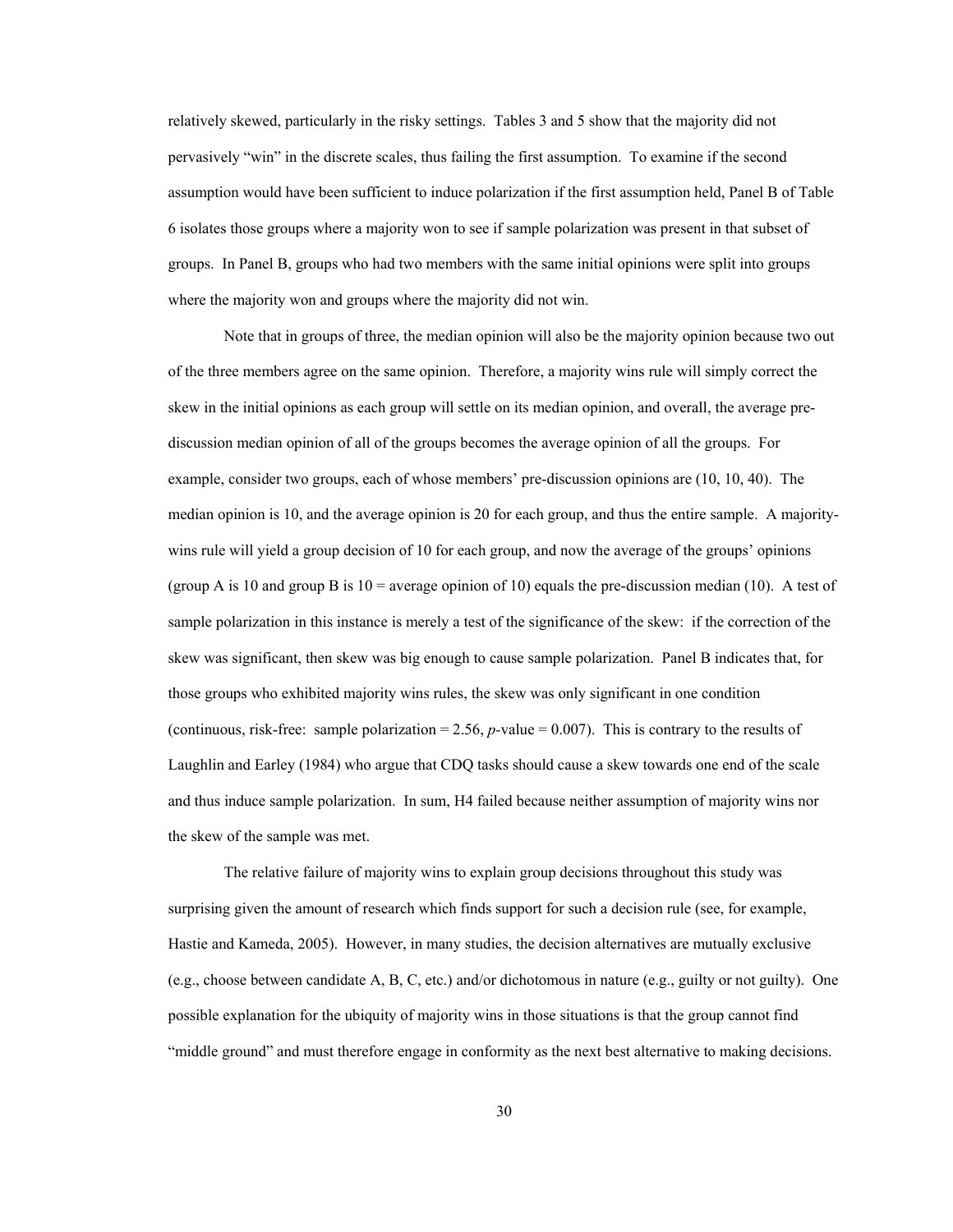<span id="page-37-0"></span>Conversely, if an alternative that lies between the majority opinion and the minority exists, groups appear likely to choose that alternative and engage in more central tendency behaviors which incorporate the opinions of all group members. If this is the case, then the standard deviation of the initial opinions should be inversely related to the likelihood that the group will choose the majority opinion.

To examine this possibility, a logistic regression was tested with a successful majority wins hit coded as 1 (successful) or 0 (not successful) as the dependent variable, and the standard deviation of the initial opinions, task, and scale condition (discrete or continuous) as independent variables. All five tasks were included in the model, and only those groups with two equal initial opinions were analyzed. All interactions were insignificant and were dropped from the model<sup>[5](#page-37-0)</sup>. The main effect of standard deviation was negative and highly significant (coefficient = -0.1620; Wald chi-square *p*-value < 0.0001), as was condition with the continuous condition coded as 1 (coefficient  $=$  -0.8526; Wald chi-square *p*-value  $\le$ 0.0001). The intercept of the model was 1.7458, and the model was able to correctly classify 74.5% of observations. The results are consistent with the hitrates in Tables 3 and 5 which show that groups in the continuous condition were less likely to settle on the majority opinion. Additionally, and consistent with the above prediction, the farther away the outlying opinion was from the two equal opinions, the less likely the group was to settle on the majority opinion.

# **Discussion**

 $\overline{a}$ 

Results of the tests indicate that groups of three members do not employ discrete decision models based on social decision schemes, but instead employ continuous decision models which involve the systematic weighting of group members' opinions. This decision setting is different than previous papers testing social decision schemes because in this study, the decision alternatives were ranked, and therefore groups were not forced into using social decision schemes because no other alternative exists, such as in the case of many categorical decisions. The results of this study suggest that social decision schemes are in

 $<sup>5</sup>$  The variance of the initial opinions was also included in the model to test for nonlinear effects of distance</sup> between alternatives. The variance is equal to the square of the standard deviation; this is analogous to including, for example, assets and assets squared in a logistic regression model. The coefficient on the variance was not significant and was dropped from the model.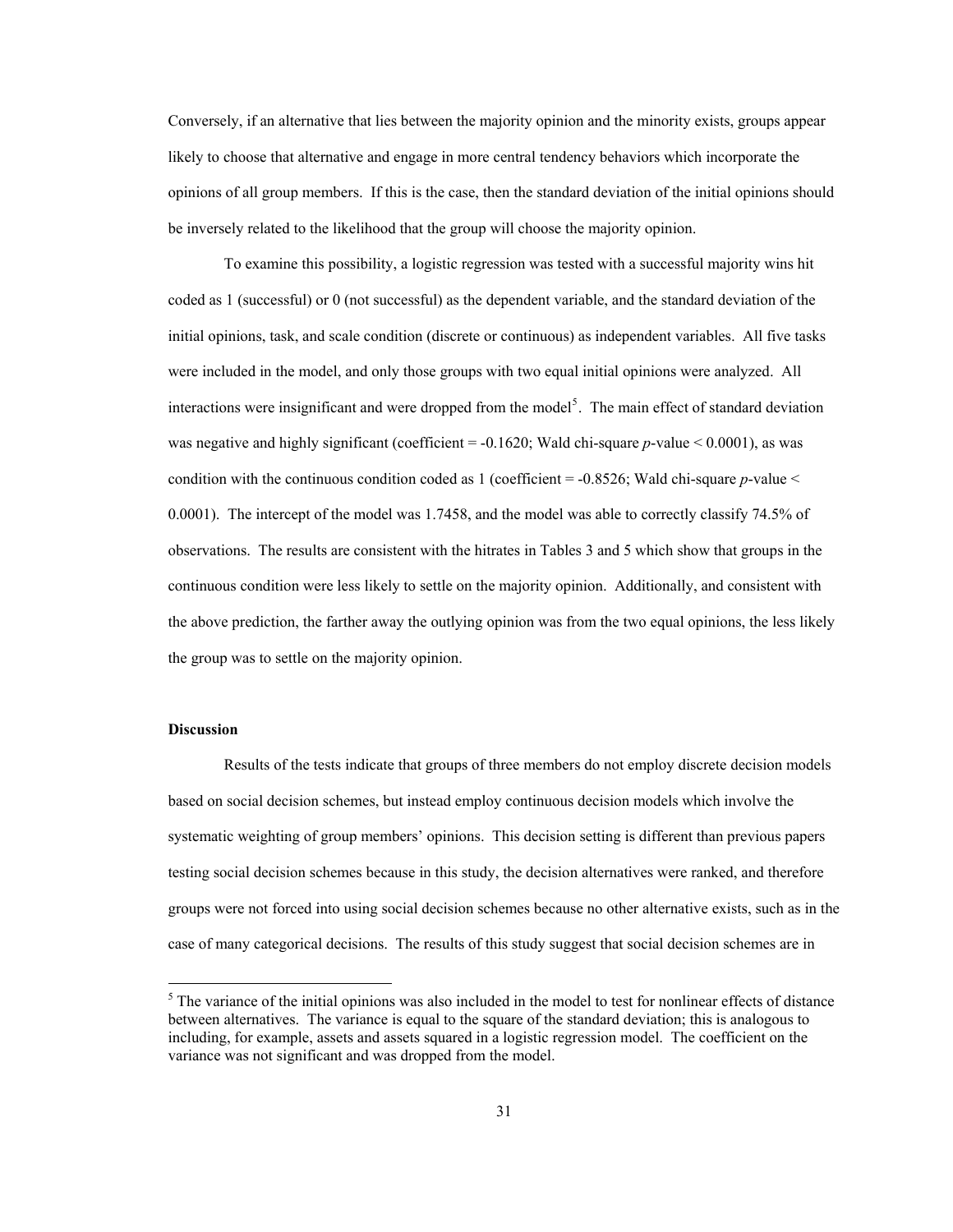fact used by groups because they have no other choice in other studies, as opposed to groups using social decision schemes because they are an attractive cognitive shortcut for decision-making. The results of the study also indicate that the scale of the decision outcome does not change group behaviors as suggested by the group decision making literature (e.g., Hinsz, 1999).

 The first hypothesis predicted that groups would employ majority-wins rules in discrete scales and some weighted opinion model in continuous scales. In both scales, groups employed an influence-based weighted opinion model. The second hypothesis predicted that when both a discrete scale and continuous scale were available, groups would use the discrete scale to arrive at a decision because discrete scales require cognitive effort. Instead, groups used weighted opinion models which are more consistent with continuous scales. When making decisions involving risk, the third hypothesis predicted that groups would use a risky or conservative model in discrete scales but a weighted opinion model in continuous. Once again, groups used weighted opinion models in both scales. The fourth hypothesis predicted that a majority-wins rule would lead to sample polarization in discrete scales, but the weighted opinion models that were actually used in the discrete scales were partially responsible for the lack of sample polarization.

Perhaps the most surprising result from the study was the poor performance of majority wins in the discrete scales. Majority wins has enjoyed much empirical success in the literature, but two reasons may exist for the lack of support for majority wins in this study. First, this study used groups of three people which tend to be smaller than many of the studies examining social decision schemes. As group size increases, conformity pressures also increase, and this may lead to more majority-wins type decisions. Second, in many cases, the majority wins model is tested by dichotomizing a scale with multiple decision alternatives (for example, Laughlin and Earley (1982) collapsed a 10-point probability scale to a yes / no response). The loss of information from such an approach may be significant as the distance between the majority opinion and the dissenter was found to be inversely related to the likelihood that the majority opinion would be the final group opinion. If a substantial difference between the two alternatives exists, then groups are likely to pick an alternative that lies between the two opinions. The accuracy of central tendency models suggests the groups are likely to settle on the alternative that equals the mean of the group members' initial opinions. This inability of a majority wins model to overcome the distance between initial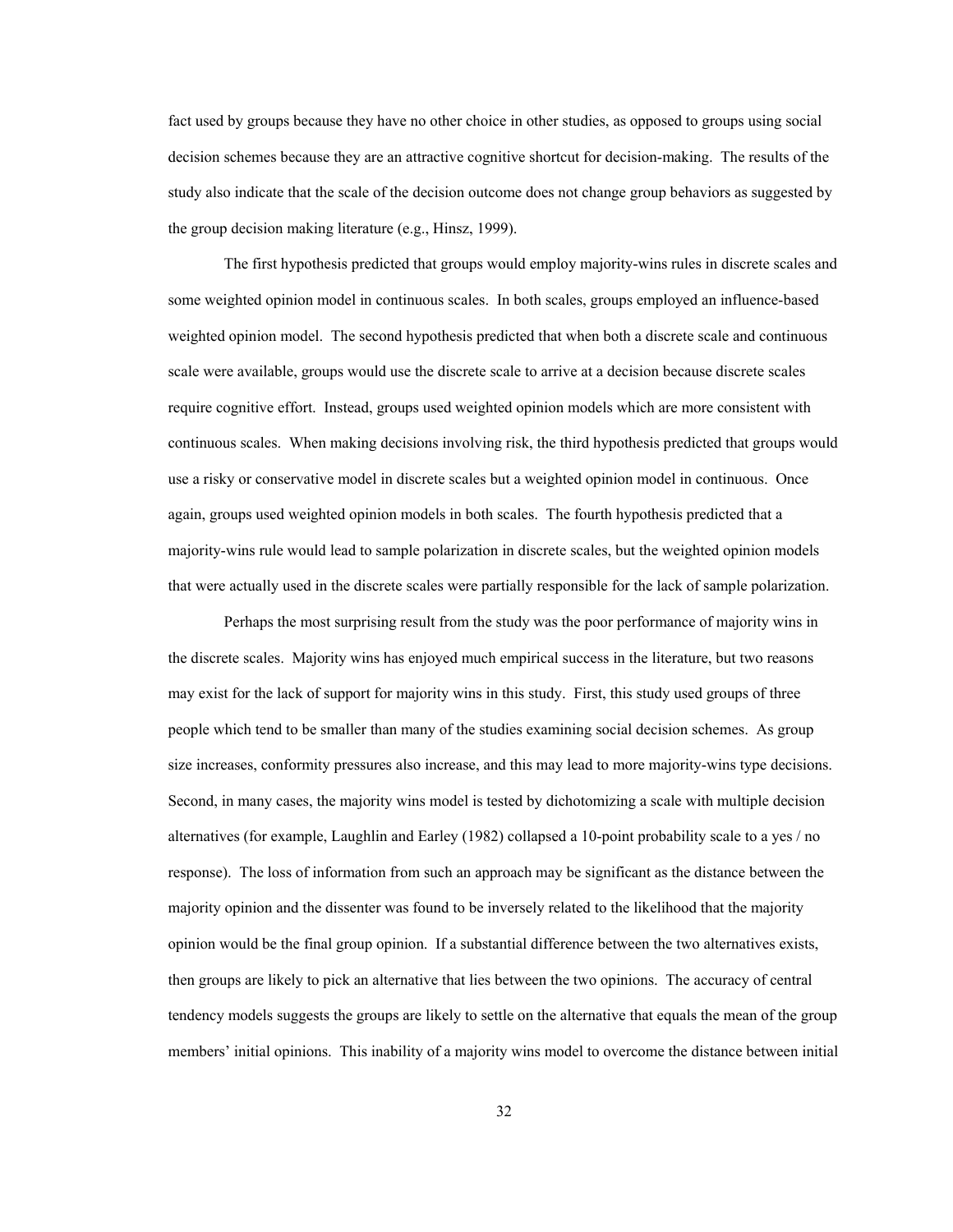opinions warrants further attention by researchers. For example, the Norm-Information-Distance model (Crott et al., 1996) may provide some insights into such results.

 Classifying decision models based on their theoretical origins (e.g., SDS, SDS-Q, SJS, SINT) leads to an unclear picture of group decision making. This is evident throughout the tables presented in this study because consistent patterns among performances in the decision models are difficult to identify, with the exception that SINT appears to be more successful than the others. However, a much clearer pattern emerges when the models are classified by the group behavior that is exhibited if the groups employ the decision models. In other words, by identifying possible group behaviors and then identifying which models are consistent with those behaviors, the results of this study shed substantial insight into group decisions. These group behaviors, and the corresponding models, are discussed below.

#### *Extremization*

 Some evidence exists that groups may choose the most extreme judgment or alternative that is favored by one of the group members. For example, a small decision-making group may distinguish itself from a larger population of decision-makers because of feelings of social identity. Therefore, other group members side with the member that is most prototypical of the small group's position relative to the remaining population, and this prototypical person may be the most extreme group member (McGarty et al., 1992). Sometimes an opinion assumed by a group member may have a significant informational advantage over other opinions, and this "rhetorical asymmetry" may cause an extremization of the group opinion, perhaps even past the most extreme member's initial opinion (Schkade et al., 2000; 2004). The groupthink literature documents many cases of groups pursuing extreme alternatives (Janis, 1982; Turner and Pratkanis, 1998). Models which are consistent with extremization are risk wins, conservative wins, and polarization wins.

### *Factional influence*

 Faction models assume that group members align themselves with other group members who share the same or similar opinions, and together those group members are able to pull the group decision in their preferred direction. From an informational standpoint, their ability to influence the group may arise because groups tend to search for information that supports group consensus (Schulz-Hardt et al., 2000),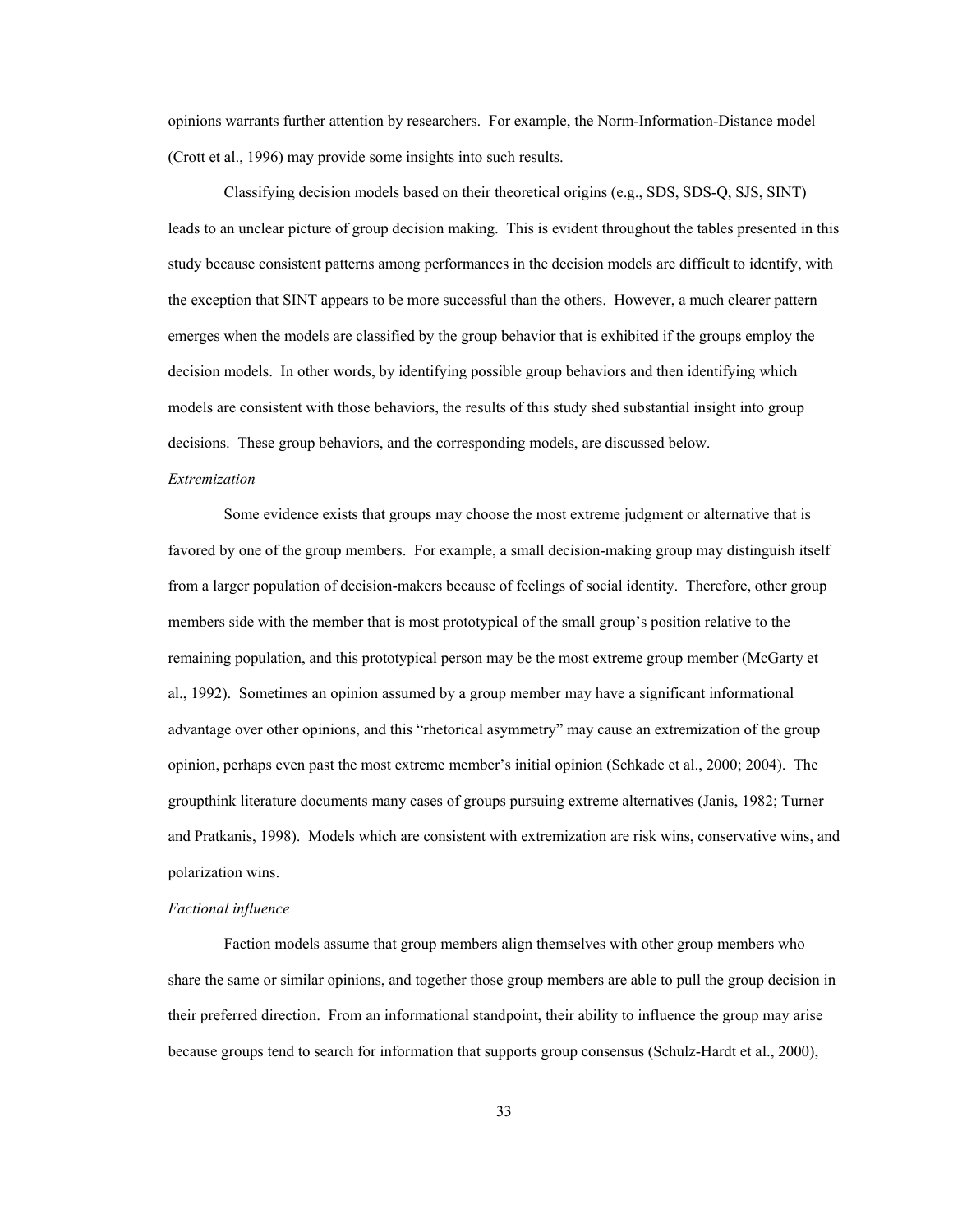and because dominant factions contribute most to group discussions (Parks and Nelson, 1999). Therefore, the group conversation is likely to be driven by those members who already agree discussing why they agree, and the information pool will favor their initial opinions. Or, from a social comparison standpoint, once group members see that several members agree on a course of action, the group preference becomes known, and they are likely to shift their opinions in that direction to make themselves appear more favorable to the group (Baron and Roper, 1976). Models which are consistent with factional behaviors are majority wins, SJS, and weighted majority.

### *Central tendency*

 Central tendency models are intuitive models that suggest that the group decision will gravitate towards the center of the group members' initial opinions. These models accommodate all members' opinions and may potentially avoid conflict within the group by equally valuing each members' opinion (although not necessarily equally *weighting* the opinions, i.e., as in the median model). Models which are consistent with central tendency behaviors are mean wins, NTCGP, and median wins.

#### *Idiosyncratic influence*

 Idiosyncratic influence models assume that the group decision is determined by the interpersonal influences of the actors, and therefore the constellation of initial group opinions is not helpful in predicting the ultimate group decision. These influences may be derived from members observing the expertise of other members and adjusting the importance of the experts' comments when contributing their own comments. Because these models allow for the identification and incorporation of expert opinions, these are sometimes referred to as "rational" models of decision-making (e.g., Lehrer and Wagner, 1981). Several such models exist (for discussions, see Davis et al., 1997b; Friedkin, 2003). This study examines the structural influence network model (SINT) which is related to many of those models (Friedkin, 2003).

Table 7 presents the results in terms of group behaviors. Here, a clear pattern can be seen. In continuous scales, idiosyncratic influence behaviors dominate (SINT), followed by central tendency behaviors (mean wins) and faction-based models (SJS). However, as discussed in Appendix 1, SJS essentially functions as a central tendency model when measured nominally as opposed to percentages as was done in this study. Therefore, influence models dominate followed by central tendency models. This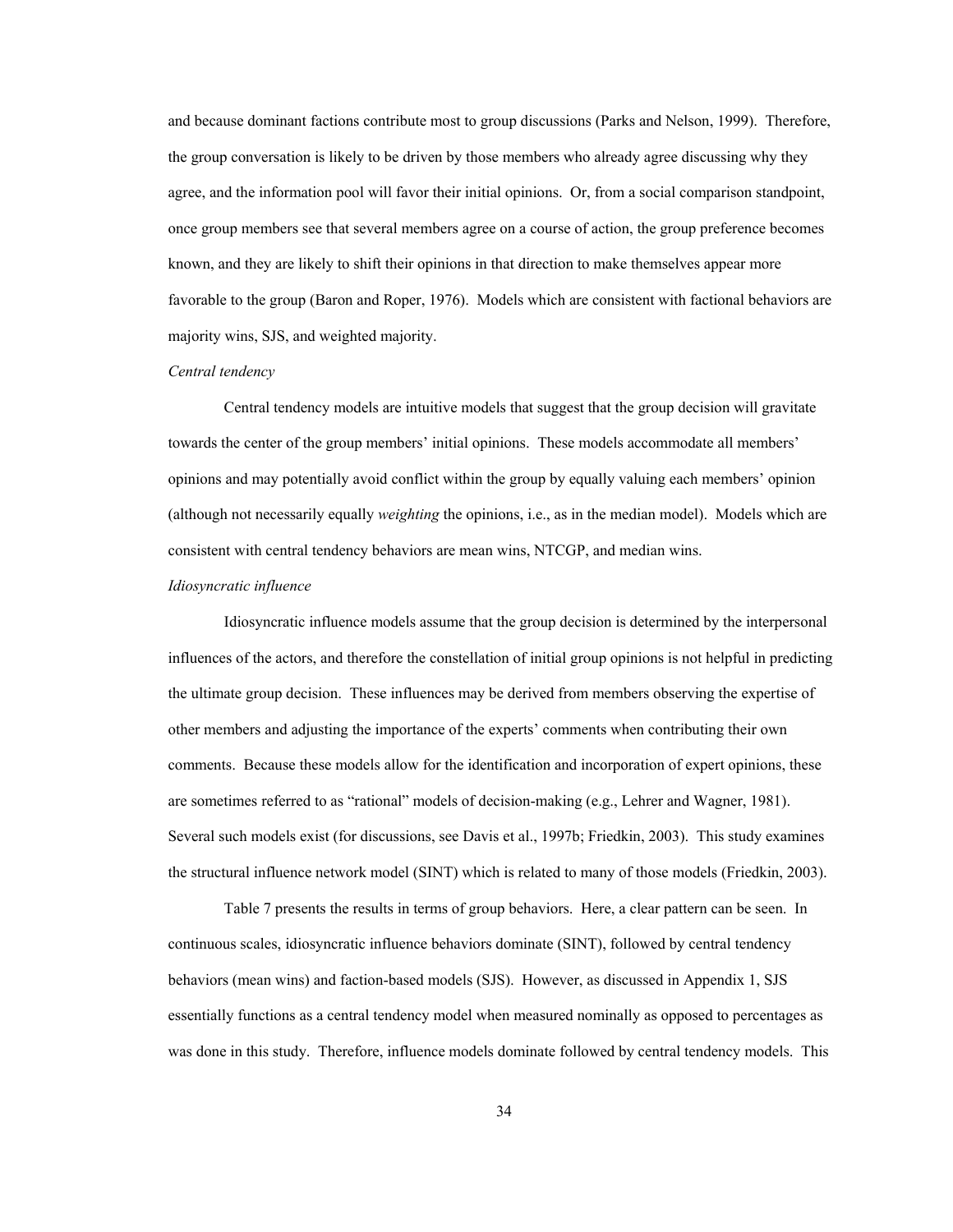means that if the network of interpersonal influences is not known, then the average of the group members' opinions is the next best estimate of the group's decision.

#### {Insert Table 7 here}

In the discrete scale, the pattern is less pronounced, but some behaviors do clearly emerge. Surprisingly, influence models are not as dominant if everyone holds a unique pre-discussion opinion, but they do dominate if two people agree on a course of action before discussion. Once again, though, if the network of interpersonal influences is not known, then central tendency behaviors will result in the next best estimate of the group's decision. Faction behaviors do begin to emerge in the discrete scale, but they do not dominate the central tendency behaviors.

The above analysis supports the principal finding that the scale of the decision outcome does not affect group outcomes as expected, despite prior research that shows scales may change the actual discussions and exchange of information that occurs (Gigone and Hastie, 1997). Further research may attempt to identify when, or if, faction behaviors do exert more influence on group decision outcomes than central tendency behaviors. Manipulating group size appears to be the next step in isolating these behaviors.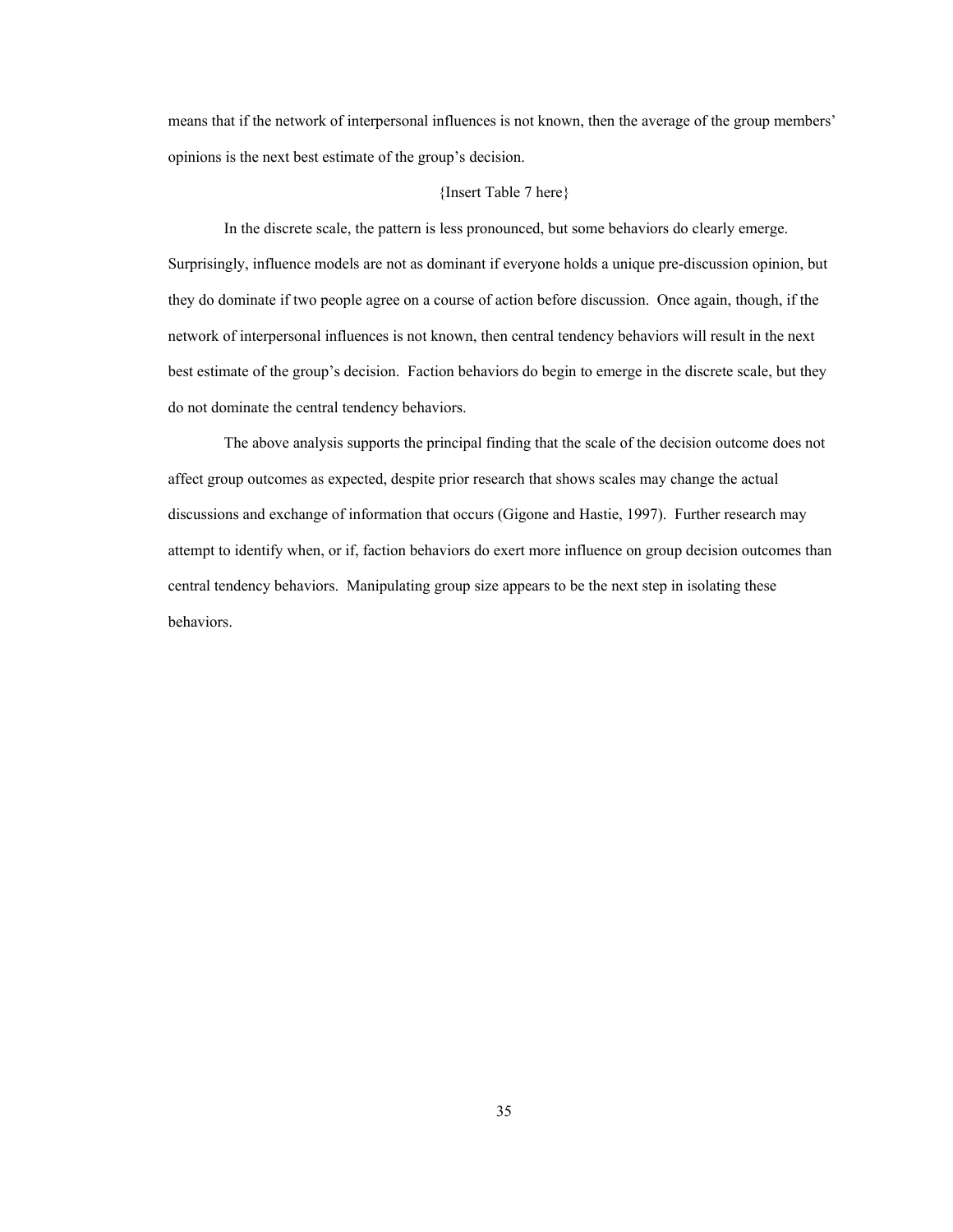### **CHAPTER 5**

# **STUDY 2**

#### **Background**

The second study incorporates the importance and distribution of information in an auditing decision-making environment in addition to the scale effects. The research question asked in the second study is "How does scale affect group decision-making processes and outcomes in an accounting setting, and what effect does the distribution of information among group members have on these processes and outcomes?" According to the first study, auditors are predicted to employ SDS models in discrete environments and continuous models in continuous environments. However, the nature of the accounting decision-making setting might cause an increased focus on the information content of the discussions, causing auditors to employ SDS models which more closely resemble the compensatory models used in continuous scales. These models are predicted to be different than the SDS models used in tasks in which normative pressures are more prevalent.

Scale has been found to affect the way that groups incorporate information into the decisionmaking process. Research has shown that groups in discrete scales tend to focus on fewer pieces of information and assess higher importance to the remaining cues that are considered (Gigone and Hastie, 1997), weakening the influence of informational cues. In a group choice setting (i.e., under discrete scales), auditors are expected to have a more defensive posture while justifying their choices during the group discussions. This is expected to focus the discussion on confirmatory information. However, in continuous scales, the discussion is expected to examine the weights of confirming and disconfirming information. Therefore, in continuous scales, auditors are expected to discuss more information when making judgments.

The distribution of information has also been found to affect group decision-making. Specifically, information which is shared by all group members tends to be discussed more and more heavily weighted by groups (Gigone and Hastie, 1993; Winquist and Larson, 1998; Chernyshenko et al., 2003). Thus, shared information will dominate the discussion, though the weighting process of a continuous environment should cause auditors to more closely examine both shared and unique information. Thus, auditors are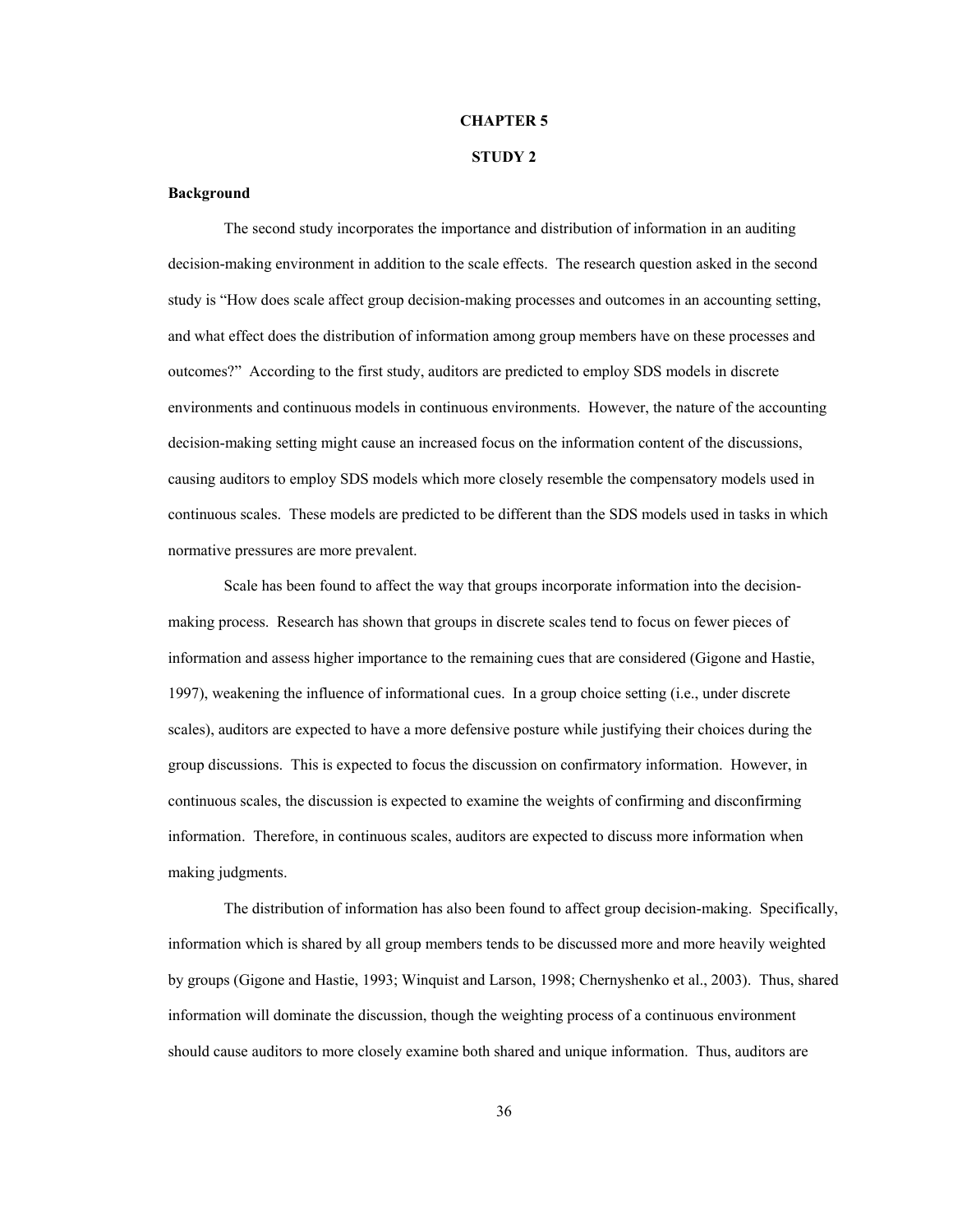predicted to more completely discuss and weigh information in continuous environments compared to auditors in discrete environments.

This information distribution can create conflicts in combinatorial processes such as SDS if the unshared information suggests members should change their initial assessment. Groups may prematurely end discussion in discrete scales if members agree on a decision; this is more likely to occur in discrete alternatives because the probability that members have unanimous initial preferences increases as the number of alternatives decreases. If the information is distributed in such a way that conflicts arise between the initial preferences and the "correct" alternative based on the entire information pool (that is, if auditors are given different pieces of information which individually appear to support the one alternative, but when all information is pooled, the information in actuality supports another alternative), then groups in discrete alternative choices are predicted to be less likely to change their opinions to the correct alternative than groups in the continuous scales.

#### **Theory and Hypothesis Development**

As discussed in the first study, the task type is likely to have an effect on the decision processes that are employed by interacting groups. Different influences will affect groups in different situations. Groups solving intellective tasks – tasks with demonstrably correct answers (McGrath, 1984) – tend to focus on informational cues rather than normative pressures (Kaplan and Miller, 1987), because the group can identify the correct response given the information set. Consensus-based SDS rules are less important in such situations despite their appeal as a more cognitively efficient decision process, and instead groups rely on truth-wins or truth-supported rules in discrete scales and polarize in continuous scales once the correct answer is identified.

However, judgment tasks – tasks without demonstrably correct answers – tend to focus on normative pressures because the group has no logical criteria for establishing a correct answer (Kaplan and Miller, 1987). Here, consensus-based SDS models are anticipated to be effective models of group decision-making. The importance of information in judgment tasks is secondary to normative influences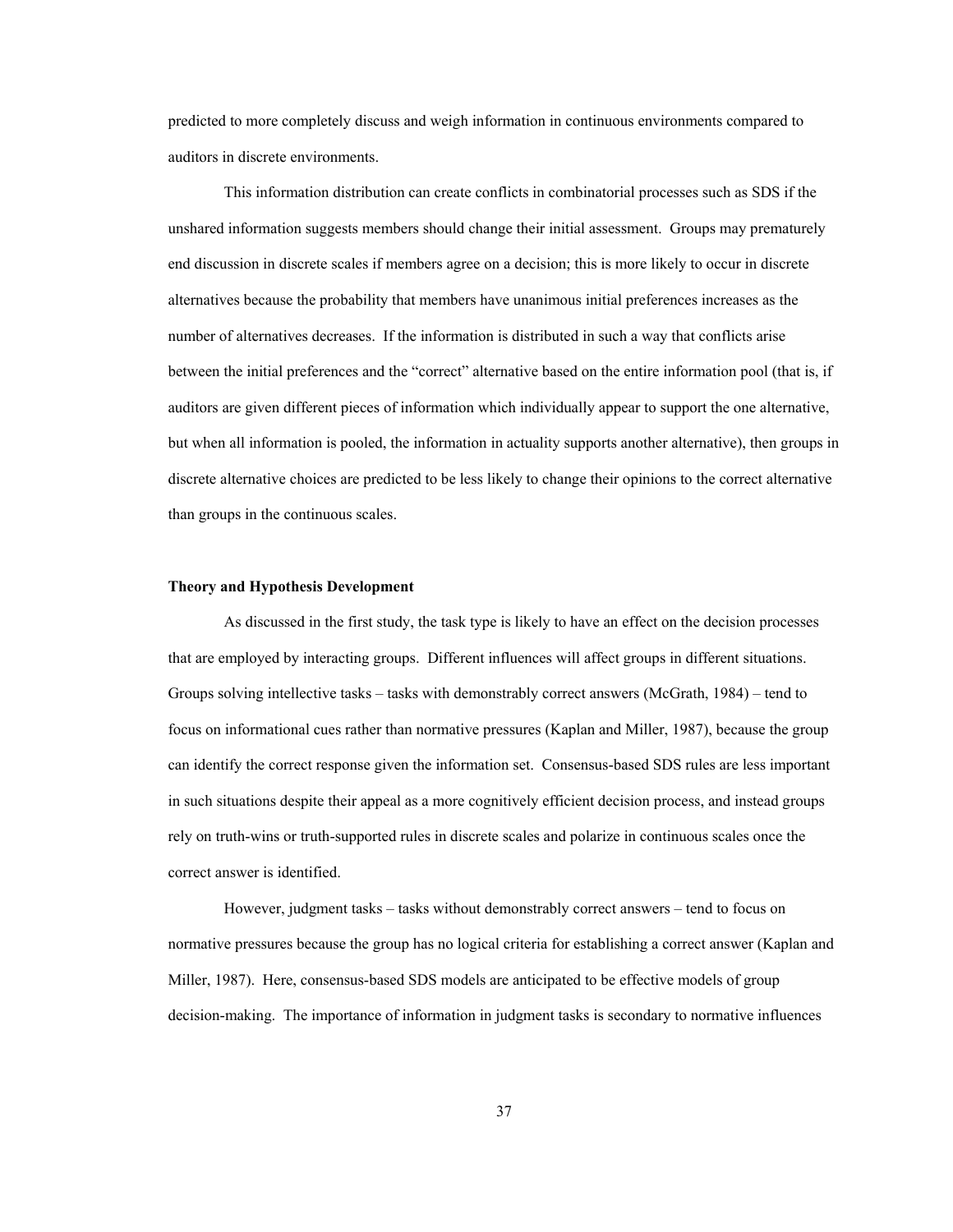because groups have difficulty finding a correct decision to compare their favored decision against. Instead, groups adopt a "safety in numbers" approach (i.e., judgment consistency) to make group decisions.

The traditional characteristics of intellective and judgment tasks suggest that a group of auditors trying to assess the riskiness of a client are performing a judgment task, and therefore, the psychology literature would predict that normative influences should dominate the decision-making processes. However, although there is no *demonstrably* correct risk or probability assessment which the auditors should arrive at during the discussion, a group of auditors assessing the likelihood of possible alternatives should focus on the facts of the situation when making a group judgment because a correct solution does exist, even if it is not demonstrable *ex ante*. For example, when assessing the cause of a wayward ratio calculated during the analytical review, a true cause for the unexpected ratio does exist. Likewise, auditors debating whether to issue a going-concern report should consider and debate the facts of a client more rather than trying to focus on consensus, because ultimately the going-concern status of the company will be known. Therefore, while the decisions being made by auditors exhibit the characteristics of judgment tasks, the nature of the audit setting will cause groups to exhibit processes that are more characteristic of intellective tasks and will therefore focus on the information exchanged.

Such an informational focus should lead to the incorporation of the minority opinion into the group decision, where the minority opinion is the opinion farthest from the median opinion in a threeperson group. Therefore, under a discrete decision outcome scale where groups much choose a decision outcome, an SDS model that incorporates the minority decision into the final group outcome is likely to be selected by the group. The two SDS models which do that are the mean-wins, or the nearest to the center of gravity of proportionality wins. In continuous decision outcome scales, the group will employ a continuous decision model which accounts for all opinions. However, whether SINT, SJS, or an arithmetic mean-wins SDS-Q is employed is unknown. This leads to the following hypothesis stated in alternative form:

**H5a:** In an audit task with fully shared information and a discrete decision alternative, groups will employ either a mean-wins or nearest to the center of gravity of proportionality SDS model.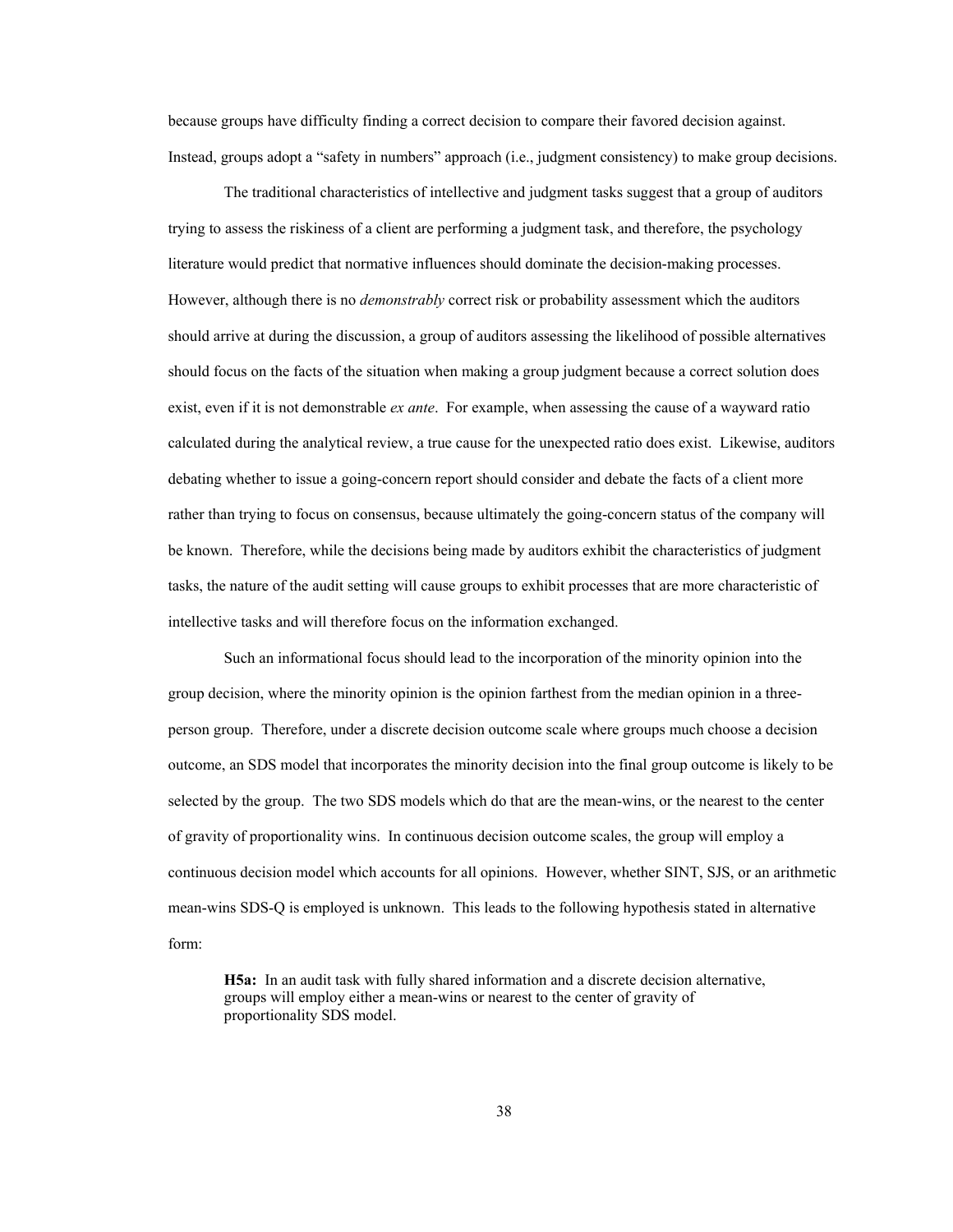**H5b:** In an audit task with fully shared information and a continuous decision alternative, groups will employ a weighted opinion model.

In study 2, the predicted SDS models imply that no sample polarization should occur if the responses are symmetrically distributed around the median alternative in the discrete scale. Likewise, sample polarization is not predicted in the continuous scale *ex ante*. This is consistent with the lack of sample polarization found in Schultz and Reckers (1981) and Karan et al. (1996). As discussed above, the sample polarization observed in Chalos's (1985) study was in a bank loan setting which did not include the competing risk factors that an audit setting faces (i.e., balancing litigation risk with client retention and audit costs), and the task setting may have contributed to Chalos's (1985) subjects' polarization. Carpenter's (2005) sample polarization appears to be driven by the differing statuses of the group members; this study will be conducted with homogenous groups of auditors. An alternative prediction, however, is that the materiality of the task may cause conservative shift similar to Bamber et al. (1996) and somewhat consistent with Reckers and Schultz (1982), in which case a conservative-wins model may or a conservatively-weighted SDS-Q model may better explain the results.

The decision scale will determine whether the group approaches the problem as a group choice (discrete) or a group judgment (continuous). Gigone and Hastie (1997) find that in group choice settings in intellective tasks, group members discuss less information; this may be due to an elimination-by-aspects strategy (Tversky, 1972) in which pieces of information which do not meet a certain relevance threshold are discarded by the group members. However, given the informational (rather than normative) focus of audit tasks, groups should consider more information regardless of the decision scale before making a decision. While H5a predicts that group members will more fully incorporate the minority opinion into the final decision, groups will still be discussing the decision alternatives as group choices rather than group judgments in discrete scale environments. To arrive at a choice, an individual must consider evidence which supports his or her position, and therefore the information set that each group member brings to the discussion will tend to be supportive of his or her choice. In this sense, the group discussion serves as a forum in which group members must justify their opinion because justifiability of one's opinion is a means by which group members may judge the expertise of each other (Peecher, 1996; Kennedy et al., 1997).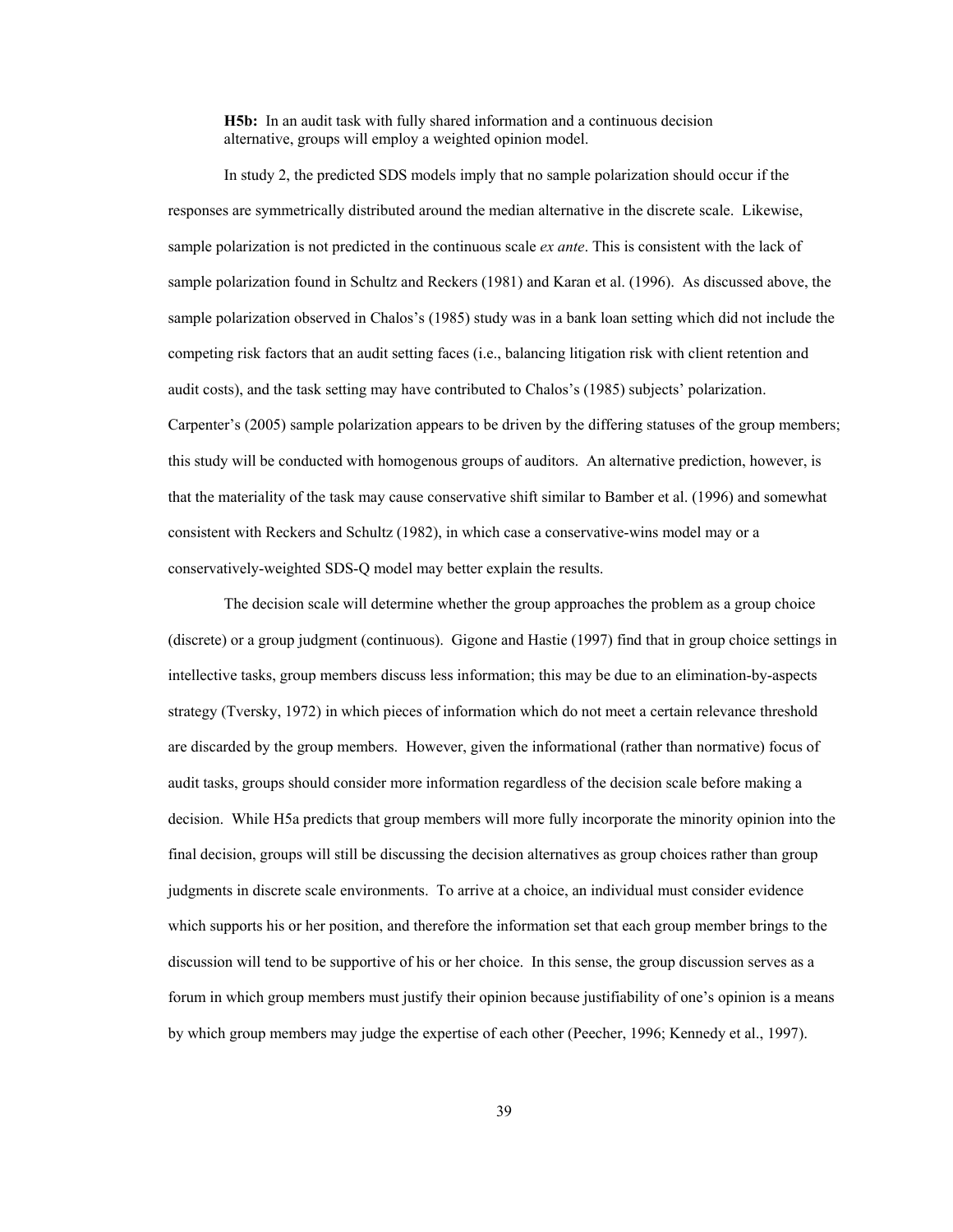If a person makes a judgment on a continuous scale, the justification is likely to be less in defense of a choice and will instead focus on how the group member weighed the various pieces information against each other. Therefore, the information set relevant to each individual's opinion is larger, and the amount information discussed among group members will be greater because each individual will consider both confirming and disconfirming information. Thus, more information is predicted to be exchanged in continuous as opposed to discrete scales. Additionally, when all group members have the same initial opinions, groups tend to truncate the discussion (Gigone and Hastie, 1997). This is more likely to occur in discrete scales where the number of constellations *m* is small, particularly if the evidence suggests that some alternatives are more appropriate than others (e.g., a conservative option is more appropriate than a risky option). In such cases group discussion is predicted to be truncated due to the lack of dissenting opinions to debate. Therefore, hypothesis six, stated in alternative form, is:

**H6:** Groups given discrete decision alternatives will discuss less information than groups given continuous outcome alternatives.

 H5a states that groups will engage in more compensatory SDS models which would reflect the incorporation of the minority group member's opinion, suggesting that informational influences trump normative influences in accounting settings. This appears inconsistent with H6 which predicts that groups in discrete scales will share less information than they would if they were in a continuous scale. However, the two predictions will be consistent with each other if the group discussion focuses on the justification of the minority opinion as opposed to a justification of the majority opinion. Because the majority opinion already has "consensus support", the discussion is likely to be limited to attempts by the minority opinion to persuade the majority opinion to accept, or at least incorporate, the minority choice.

 When information is distributed among group members so that group members have both common and unique information, the shared information is likely to dominate the group's discussion and influence the group members more than unique information (Chernyshenko et al., 2003). In continuous scales, because the decision processes for individuals will likely involve a compensatory strategy between information cues, the subsequent group discussions regarding the individual judgments will likely focus on the balance between pieces of information. Thus, the discussion should reveal more pieces of information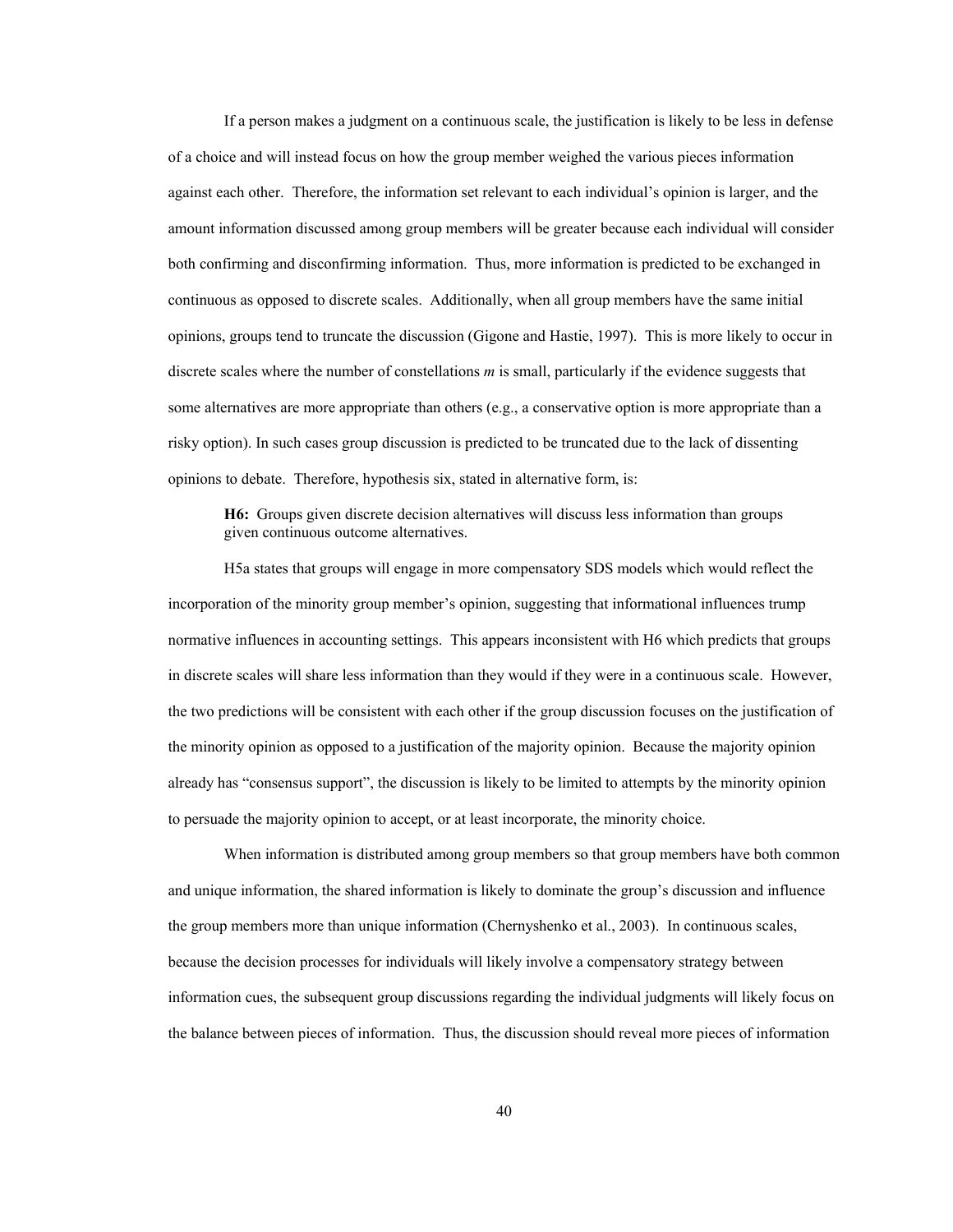whether the information was common or unique to the individuals. However, in discrete scales, because the group members may be justifying their choices more, the discussion is likely to focus on only those pieces of information which support their opinions.

 If the information is distributed in such a way that the shared information supports one end of the decision spectrum (e.g., low risk versus high risk), then auditors in discrete scales are less likely to discuss unique information which contradicts the initial tendency. This is because the minority opinion, if it exists, will be the only party which needs to justify his or her opinion, and therefore the unique information discussed will be that held by the minority opinion, as that information was persuasive enough to turn the individual's decision against the majority opinion. The remaining unique information is less likely to be discussed. Such a distribution of information may be encountered in practice because unique information may be discovered through individual audit testing or discovery, while common information may be found from more public sources or through discussions with management who have an incentive to attain a favorable opinion from the auditor. Therefore, the following hypothesis is put forth in alternative form:

**H7a:** Unique information will be discussed less by groups making decisions in discrete scales than by groups making decisions in continuous scales.

If the unique information contradicts the shared information, then the added discussion of unique information in continuous scales will cause groups to revise their decisions more to incorporate the opposite effect of the unique information. Further, unique information, even when discussed, is less influential than shared information (Chernyshenko et al., 2003). Therefore, more unique information must be discussed to have an effect on the group decision, and this is more likely to occur in continuous scales. This leads to the following hypothesis in alternative form:

**H7b:** Unique information will be incorporated into the group decision less by groups making decisions in continuous scales than by groups making decisions in discrete scales.

### **Method and Participants**

The experimental design was a  $2 \times 2$  setup utilizing both between-subjects and within-subject conditions. Subjects were given a hypothetical company – the company developed by Asare (1992) – and were asked to complete two tasks (within-subjects; see Appendix 3). The first task involved subjects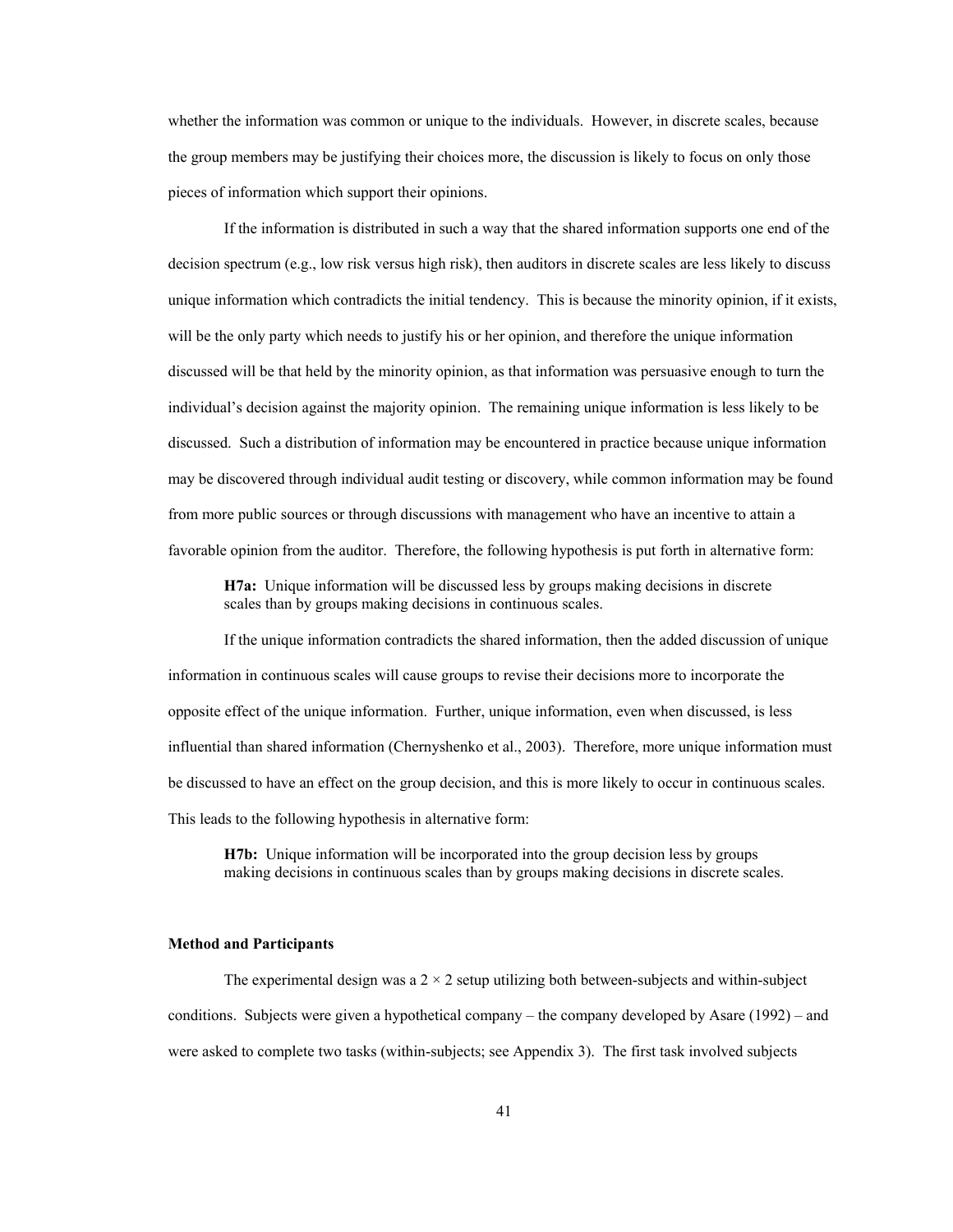<span id="page-48-0"></span>assessing the likelihood of a material misstatement in the accounts receivable balance which was based on the Brown and Solomon (1991) task; this was supplanted into Asare's (1992) company. Subjects were given the results of some audit procedures which have already been completed and the results (for example, analytical ratios), and a list of those not yet completed (for example, verification of individual transactions), and were asked to make a likelihood assessment that the balance of the account could be misstated. In this task, all subjects had all of the same information. The between-subjects manipulation was again scale. In one scale condition, subjects were given a discrete probability scale with five outcomes  $(0.10, 0.30, \ldots,$ 0.90), and in the other, subjects were asked to make a probability assessment, though the maximum and minimum probabilities they may assign will be 90% and 10% to maintain consistency (and comparability) with the first task<sup>[6](#page-48-0)</sup>.

 In the second task, subjects were asked to give a recommendation to the audit partner regarding whether a going-concern opinion should be issued in the audit opinion. The task utilized the twelve information cues developed by Ashton and Kennedy (2002) for Asare's (1992) case. However, information was distributed in such a way that each person receives eight cues, six of which indicate the company should not receive a going-concern opinion, and two cues which might suggest such an opinion is warranted. The two 'mitigating' cues were uniquely held, so of the total information set, six shared cues suggest the company is not a going concern risk, while six unique cues suggest it is a going concern risk. Subjects were asked to assess the likelihood that they would recommend a going concern opinion to the engagement partner on a discrete probability scale with five outcomes, or on a continuous scale bounded by 10% and 90%, depending on the scale condition in which they were placed.

 Subjects were 93 volunteers from public accounting firms in Missouri, Kansas, and Nebraska giving 31 groups of three. Big 4, regional, and local firms all participated in the study, and the study was administered at each of the participating firms' offices<sup>[7](#page-48-0)</sup>. Whenever possible, groups were composed of

<sup>6</sup> Subjects were also asked to estimate how many staff hours should be budgeted to complete the accounts receivable audit. This information is not analyzed to investigate the current hypotheses. 7

 $\overline{a}$ 

 $<sup>7</sup>$  The study was administered at the University of Missouri for two groups who were visiting the campus</sup> for other events.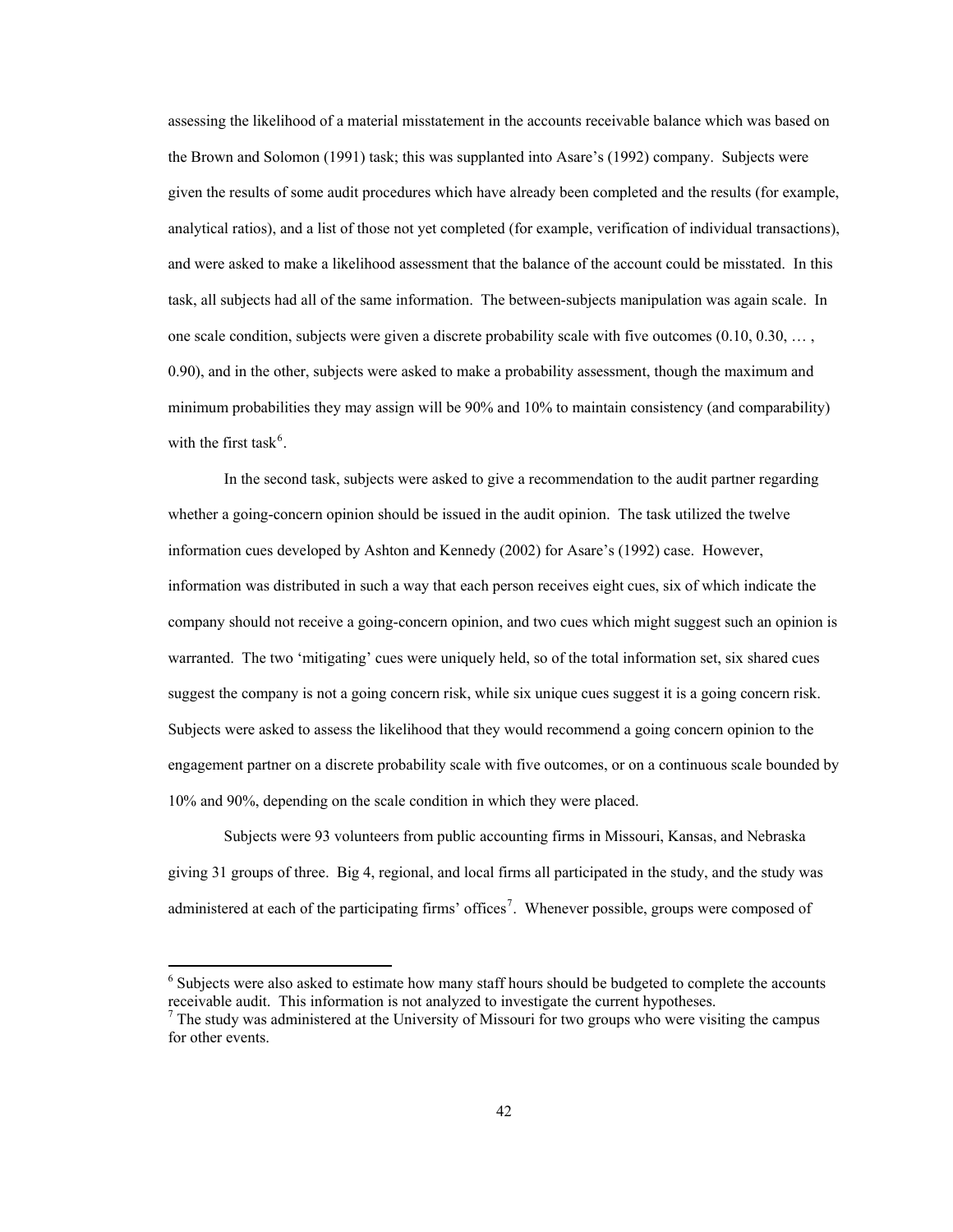<span id="page-49-0"></span>accountants with identical organizational levels (e.g., partners, managers, etc.)<sup>[8](#page-49-0)</sup>; however, due to subject requirements this was not always possible. Descriptive statistics of the study participants are presented in Table  $8<sup>9</sup>$  $8<sup>9</sup>$  $8<sup>9</sup>$ . The table shows that roughly two-thirds of the sample consists of staff and seniors who have on average 4.2 years and 1.4 years of experience respectively. This level of experience is appropriate for the accounts receivable task, but decisions regarding going concern opinions are usually made at the partner level. This experience level was anticipated, and so the question for the going concern task asked for the likelihood that the individual or group would recommend a going concern qualification to the engagement partner, rather than asking for the likelihood that the individual or group would actually issue a going concern opinion. Table 8 also indicates are somewhat high level of "other" audit opinions issued by managers and partners; this was driven by partners in the local firms (who represent  $33\%$  or  $(6+2)/(16+8)$ ) of the combined managers and partners in the sample) who work on a substantial number of government audits. Finally, four out of the nine "unequal" groups – that is, groups that did not consist of three individuals at the same organizational level – occurred in local firms because of the availability of participants at those firms.

# {Insert Table 8 here}

### **Results**

 $\overline{a}$ 

H5a (H5b) predicts that a mean-wins or NTCGP (weighted opinion) model will be employed by groups making decisions in a discrete (continuous) scale. To test these hypotheses, the various models are tested as was done in Study 1 where the primary test of model performance is the difference in model precision, but hitrate and bias are also presented. Results are presented for the accounts receivable task in Table 9. Consistent with the strong results of Study 1, SINT is again most accurate at predicting group decisions in both scale settings, indicating that the persistent network of interpersonal influences is most important in group decisions. However, surprisingly, the next best model in both scales was the majority

<sup>&</sup>lt;sup>8</sup> Two senior managers participated in this study. Their descriptive statistics more closely matched the descriptive statistics of the partners, and therefore, they were classified as partners for these analyses.

 $9^9$  Due to additions to the post-experimental questionnaire which occurred after the first four groups had completed the study, some descriptive data was not collected for the first four groups.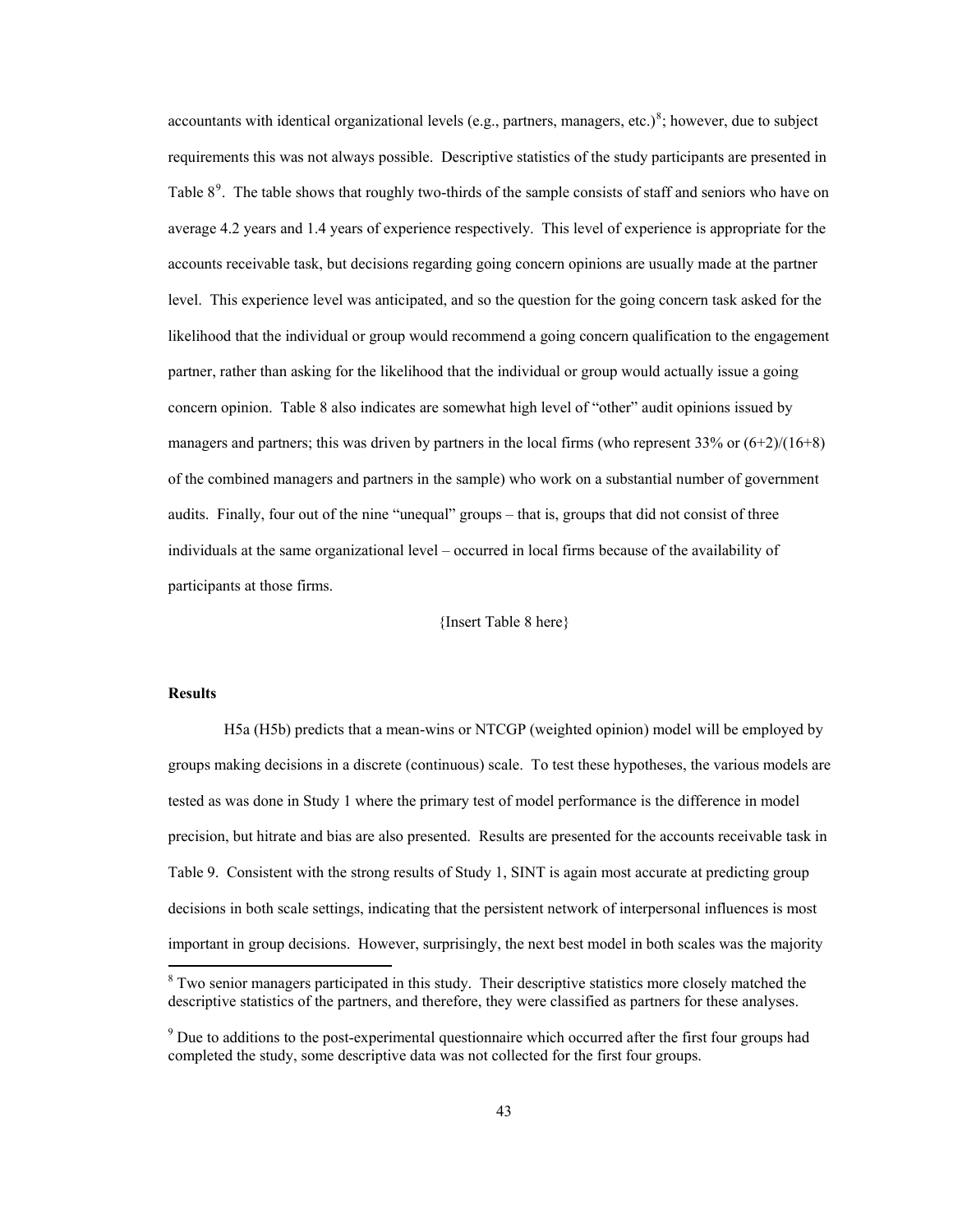wins model, indicating precisely the opposite predictions of the hypothesis. Rather than focusing the information context of the task as predicted, groups chose the opinion favored by a majority of the group members (or, if none agreed, the middle group members' opinion was selected. This occurred 40% of the time in the continuous scale setting, and 75% of the time in the discrete scale setting. It appears that groups believed that a consensus of group members' opinions prior discussion was the best judgment in the absence of a demonstrably correct answer, consistent with Festinger's (1954) original theory of social comparison. Also noteworthy is the lack of a significant bias of the mean wins model in both scales; this indicates that no sample polarization occurred.

# {Insert Table 9 here}

One possible explanation for the above results is that groups are settling on the median opinion when all group members begin the discussion holding unique initial opinions. However, when groups with unique initial constellations of opinions are excluded (not tabled), 5 groups remain in the continuous condition, and majority wins predicted the group decision 60% of the time (3 of 5 groups), which was not unexpectedly tied with polarization wins. Given the small sample size, statistical tests are not appropriate on the relative precision, but majority wins is still the second best model with a precision of 5.0 (also tied with polarization wins) compared to SINT's precision of 3.2. In the discrete scale, 11 groups remain, and 82% of them used a majority wins rule, which was the best decision model. Again, SINT had the best precision of 1.3, but majority wins was second with 3.6. The next closest model was weighted majority with a precision of 5.1. While the groups with unique constellations did contribute some of the accuracy of the majority (or in this case, median) wins model, the majority wins model still performed well relative to other models when groups with unique constellations were excluded.

In both Study 1 and Study 2, scale has been shown to not significantly alter decision outcomes for groups of three, contrary to predictions drawn from the psychological literature. Given these results, and particularly the success of decision models based on social influences as opposed to informational influences, it is less likely that differences will be observed in the amount of discussion of individual pieces of information, or the importance of the cues on the group decision, between scale conditions. After completing the task, each group member was asked (individually) to rate both how much each of fourteen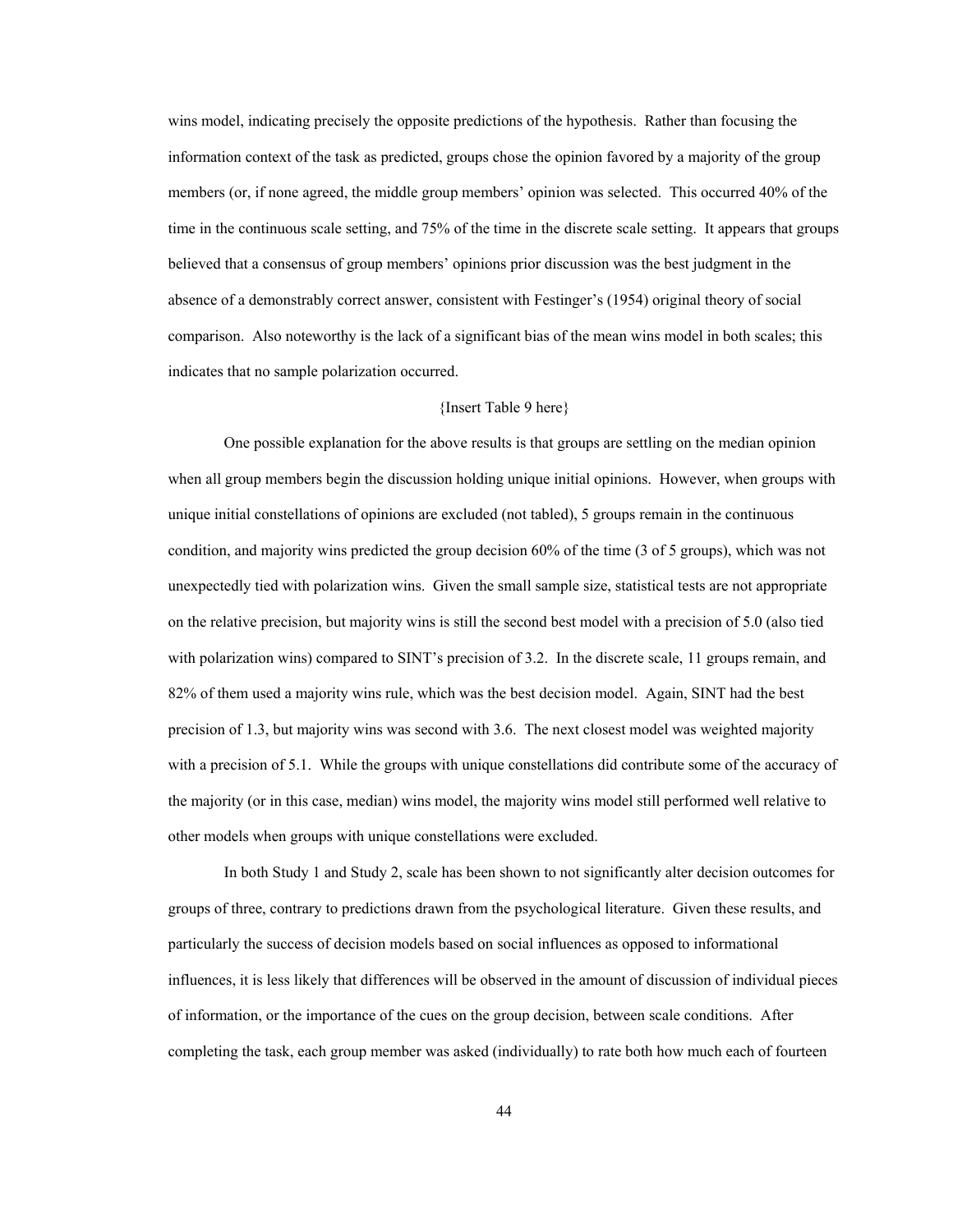cues was discussed, and how important each cue was in the group decision, on a scale of 0 (not discussed at all or not important at all) to 4 (discussed extensively or extensively affected the group's decision). Each cue's importance and amount discussed was calculated as the *average* evaluation of that cue for each group, and therefore there are 15 observations in the continuous condition and 16 observations in the discrete condition. Tests of H6 are presented in Table 10, and as expected, few differences are observed between conditions for individual cues. The remaining tests refer to the going concern task.

### {Insert Table 10 here}

 Panel A shows that generally, cues are equally discussed between conditions, with a few but unremarkable marginal differences. The lack of significant differences between the conditions for the cues in general rejects H6 (two of the three significant differences are in the wrong direction). A more formal test of H6 is presented in Panel B, where the total discussion for all cues is presented by continuous and discrete scales (average cue discussion for continuous = 1.38; average cue discussion for discrete = 1.34; *p*value of difference  $= 0.82$ ). Therefore, H6 is rejected. Further, H7a predicts that when the cues are separated by common and unique cues, the unique cues should be discussed more in the continuous scale. Panel B indicates that on average, cues were discussed less in the continuous scale (average discussion = 0.80) than in the discrete scale (average discussion  $= 1.03$ ), but this difference is insignificant (*p*-value  $=$ 0.24). Thus, H7a is also rejected.

 When subjects' perceptions of the information cues' importance is analyzed, once again differences in individual cues are not systematically observed (Table 11, Panel A). Some marginal differences emerge between conditions when cues are pooled by common and unique cues, as participants in the continuous condition believed the common cues were more important to the group decision relative to subjects in the discrete condition  $(p = 0.08, Panel B)$ . However, H7b hypothesizes that the differences will emerge in the conditions regarding the unique cues, and subjects rated the importance of the unique cues nearly identically in both conditions ( $p = 0.99$ ) rejecting H7b.

#### {Insert Table 11 here}

 Many of the findings in prior research regarding cue importance are based on factorial designs which make it much easier for researchers to isolate the effects of individual cues on decisions. To validate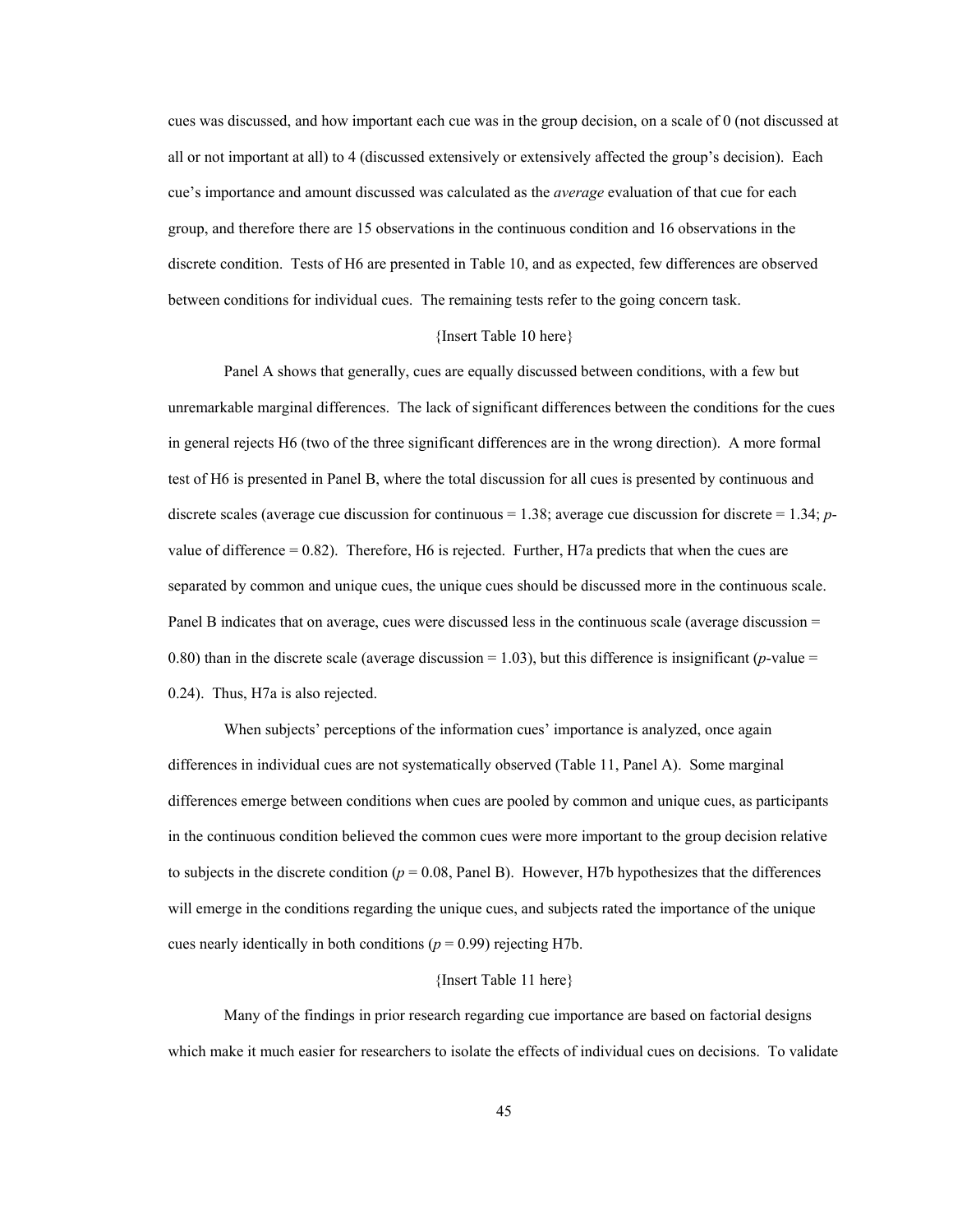<span id="page-52-0"></span>that the self-reports of the cues in this study are adequate measures of the incorporation of cues by the groups, this data set is tested to examine two well-known biases regarding individuals' contributions to group discussions when unique information is held. First, prior research finds that subjects tend to remember their unique contribution to group discussions more than other group members remember those contributions. If that occurred in this study, then individual group members should believe that their unique cues were discussed more, relative to the assessment of the same cues by other group members. Second, subjects tend to think their uniquely held cues are incorporated into the group discussion more, and if so, they should think their unique cues were more important than other members' thought those cues were.

 Subjects' own relative assessments are calculated by averaging the subjects' assessments of the two cues that are unique to that subject. This is done for each of the dependent variables: the amount discussed and the importance on the group decision. Then, the other group members' assessments of those same cues are averaged, and the difference between the owner's assessment and the other members' assessments are subtracted. A positive number indicates that the owner thought the two cues were discussed more (or were more important to the group discussion), and this would be consistent with both biases. A negative number indicates that the other members thought the cues were discussed more or was more important. Results of tests of the predicted biases are presented in Table 12.

### {Insert Table 12 here}

 Results show that the self-contribution bias is robust in this sample, as individuals thought that their uniquely-held cues were discussed more than their other group members did. Regarding the perception of the importance of uniquely-held cues, in the continuous scale, subjects did not believe their uniquely-held cues were more important to the group decision than the other group members did, although in the discrete scale subjects did believe that  $10$ . However, given these results, it appears that subjects do

 $\overline{a}$ 

 $10$  Note that these two biases are analogous to the "endowment effect" in which a good (in this case, information) attains more value to the individual once the good is obtained by the individual (Thaler, 1980). However, the endowment effect is thought to be one manifestation of prospect theory in which the loss of that good will cause an asymmetric loss to the subject than the value gained by the subject when the good is obtained (Kahneman et al., 1990). In this case, the sharing of unique information reduces its value as an asset to the individual, and therefore the individual has incentives not to reveal her unique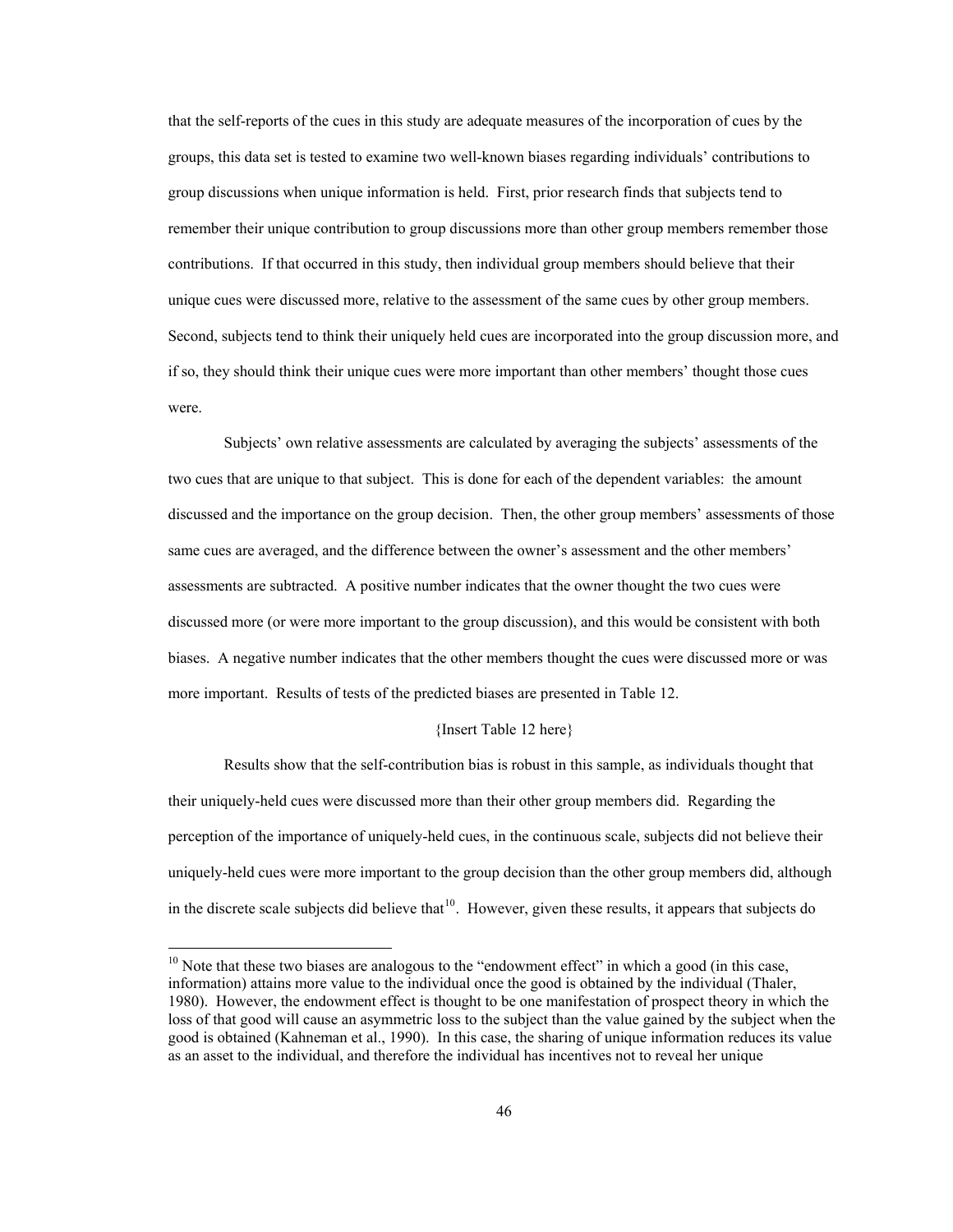believe their unique cues are discussed more, and are somewhat more important to the group than other group members do, and therefore this experimental design yields results which are relatively consistent with the literature on the contributions of uniquely-held information. Thus, the self-reports appear to be valid, and the overall results obtained regarding cue usage in this study appear to be driven by the consistent finding that decision outcomes are more consistent with group processes in which social influences are more important than informational influences.

# **Discussion**

 In Study 2, SINT was the best-fitting model followed by faction-based models as described in the discussion section of Study 1. This indicates that persistence interpersonal influences dominate group decision making by experienced accountants, even in information-rich settings in which the discussion is expected to focus on the information exchanged rather than social influences. Had information played a more important role, then groups would have been expected to employ more central tendency models. If the network of interpersonal influences is unknown, then a majority / median wins decision rule is the next best estimate of the group decision. Contrary to theory, the scale manipulation did not substantially alter model performance or group outcomes, and this was verified by the analysis of cue usage between the two scale groups.

 The results of this study are most consistent with Carpenter (2005) who finds that organizational level is most important in group decision-making by accountants. In her study, the managers had the most influence, and they were able to pull the group decision in their favored direction which is consistent with the tenets of SINT. One alternative explanation (and the explanation that Carpenter gives) is that group polarization occurred; however, the results of both Study 1 and Study 2 of this dissertation find that group

information. The results in Table 12 indicate that the individuals thought their private information was in fact discussed more and more important to the group, suggesting a willingness of the individuals to share that information. Investigating when an individual would share that information is a potential direction for further research, likely from an experimental economics standpoint. If the value of the unique information to the group outweighs the value loss to the individual for revealing the private information, the individual may still not reveal the private information if the individual does not adequately realize her portion of the benefits obtained by the group. The goal of the group (in this study, answering questions as if trying to conduct an effective audit) and the strength of the members' sense of group identity may moderate these effects.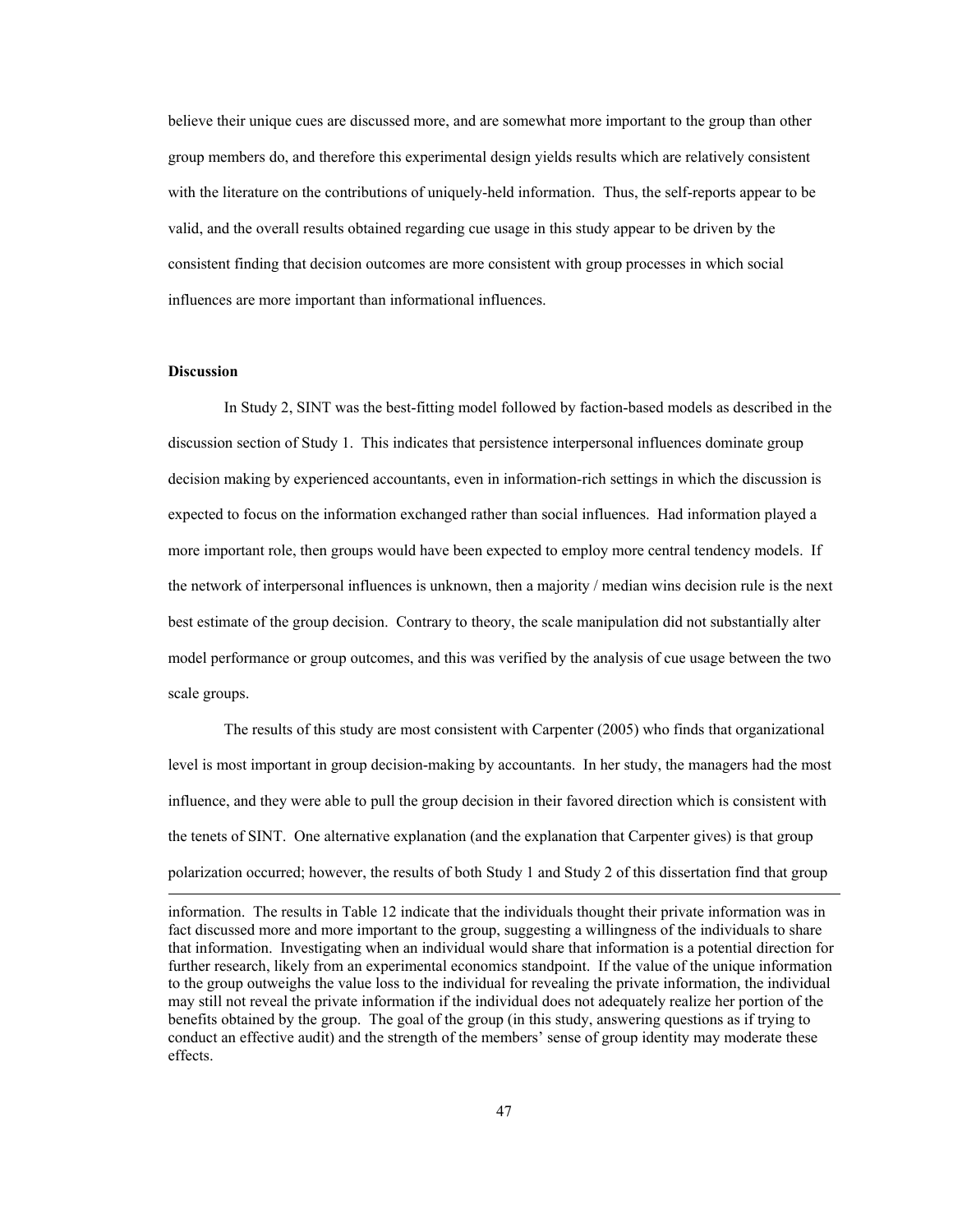polarization is not ubiquitous in groups of three people. Further, given the results of other papers in accounting which were not able to find group polarization (Schultz and Reckers, 1981; Reckers and Schultz, 1982; Karan et al., 1996), this study fits with other accounting studies which find that group polarization may not be reliable in accounting settings.

This study appears most inconsistent with Chalos (1985) who finds that information is the most important factor in group decisions. However, it is possible that Chalos is interpreting the results of his experiment incorrectly. First, Chalos argues that groups exhibit a truth-wins model, but a requirement for a truth-wins model is that the correct answer is demonstrable during the group discussion (McGrath, 1984; Laughlin and Hollingshead, 1995). In Chalos's study, a correct answer existed because the bank loan tasks were based on real situations (in which some of the loans did actually default), but the answer was only known *ex post* and was not demonstrable during the group discussion. Second, Chalos dichotomized his scale similar to Laughlin and Earley (1982), and as demonstrated in Study 1 the loss of information from such a procedure may lead to incorrect conclusions because groups may actually compromise (particularly if an outlying member's opinion is far away from the other group members' opinions), but this effect is hidden in the dichotomization of the scale.

Recently, FASB has required group discussions to occur throughout audits. Presumably, FASB issued these requirements in an attempt to increase audit effectiveness by enlarging the size of the information pool which is salient to auditors during the decision-making process. However, a large body of psychological research regarding the sharing of information suggests that groups will not incorporate information optimally into the group decision optimally, particularly if some of the information is uniquely held (Stasser and Titus, 2003). Therefore, group discussions may not have the effect that FASB presumably intended. The results of this study are consistent with the notion that groups are not pure information processors as group decisions in this study were guided more by social influences than by informational influences, and people with outlying opinions were drawn into the majority's viewpoint. The lack of sample polarization (not tabled; sample polarization was insignificant in all tasks) suggests that as a whole, groups did not identify a correct answer from the scenarios presented to them, and therefore the groups were shifting in random directions rather than towards a universal "correct" answer.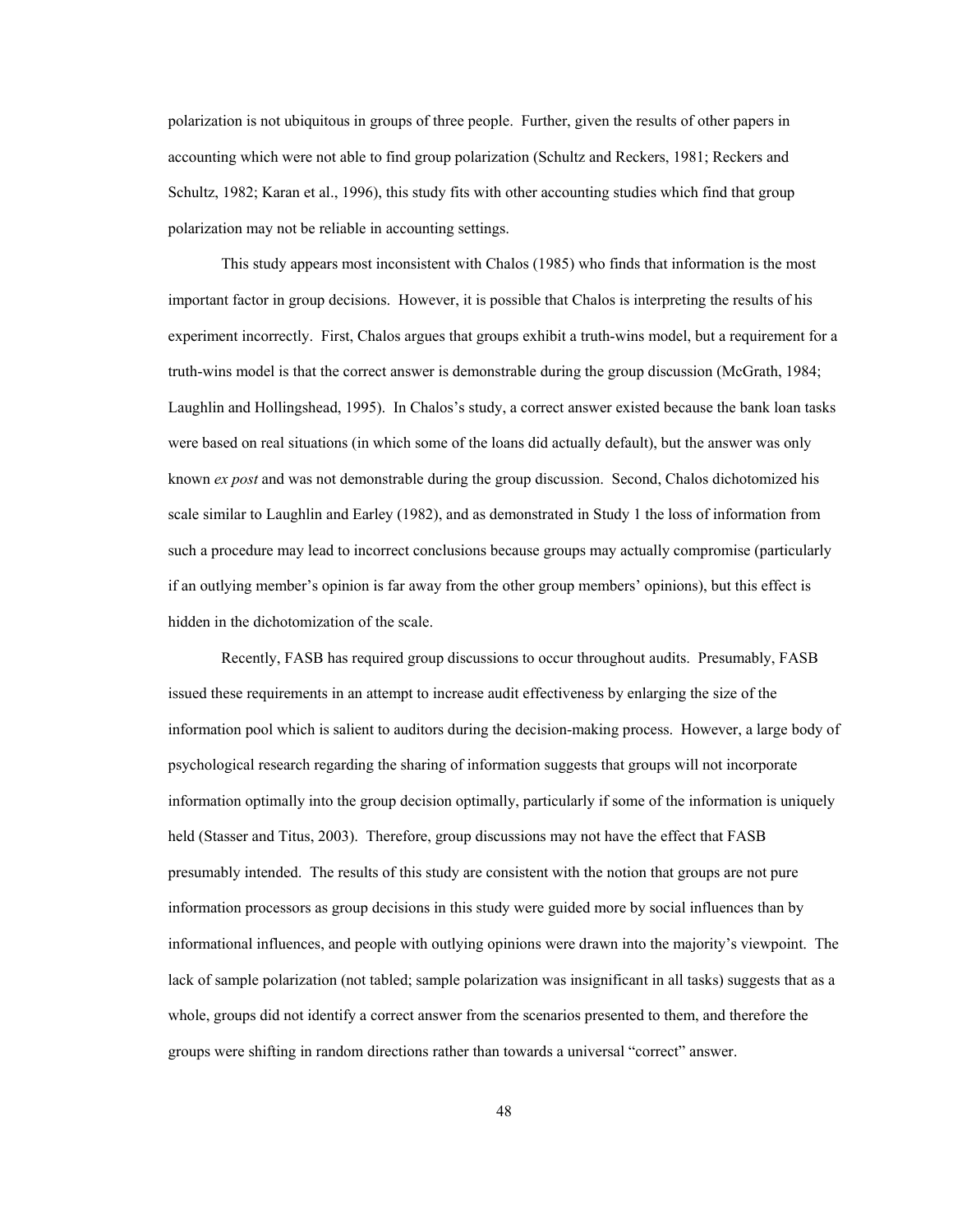Because these groups were making decisions which had no right-or-wrong answers, the accuracy of the group decisions can not be evaluated in this study. Two important studies with contradictory results suggest that social influences should be further examined in terms of decision accuracy. As discussed already, Carpenter (2005) finds that social influences guide decisions, but in her study the social influences were correct only half the time, and therefore the groups were not able to correctly overcome those influences. On the other hand, Hastie and Kameda (2005) demonstrate that majority-wins rules can lead to optimal decisions in simulations of resource harvesting.

Other potential areas of further research include investigating how group members attain influence. Given the success of SINT, this appears a worthwhile pursuit. Clearly, in Carpenter's (2005) study, organizational level bestowed influence on group members. However, organizational behavior research shows that a variety of factors such as gender, organizational status, experience, SES, race, etc. may affect group dynamics, and research may attempt to map these to the endogenous network of influence in groups. Further, accounting-specific characteristics such as experience or perceived expertise (Libby and Luft, 1993) may be traced to influence in groups.

In this study, the tasks were presented in a specific order. Subjects were first asked to complete the accounts receivable task which contained full information. Then, subjects were asked to complete the going concern task in which the relevant cues for that task were distributed differently among group members. This order was chosen because groups would most likely not encounter the experimental manipulation of unique cues until the last question that was asked. If groups discovered that each person held unique information in the first task, then groups completing the second task might spend time searching for another experimental manipulation that did not exist rather than discussing the case at hand.

The purpose of the unique cues in the experimental design was to investigate which information was mentioned during the group discussion without physically monitoring the group discussion (which may significantly change group behaviors). Groups that discovered the unique information are assumed to have engaged in a more informational-focused discussion, and therefore, groups were not informed *a priori* that some members held unique information. However, in practice, auditors would know that each person holds some pieces of unique information such as the results of some audit tests when entering group discussions,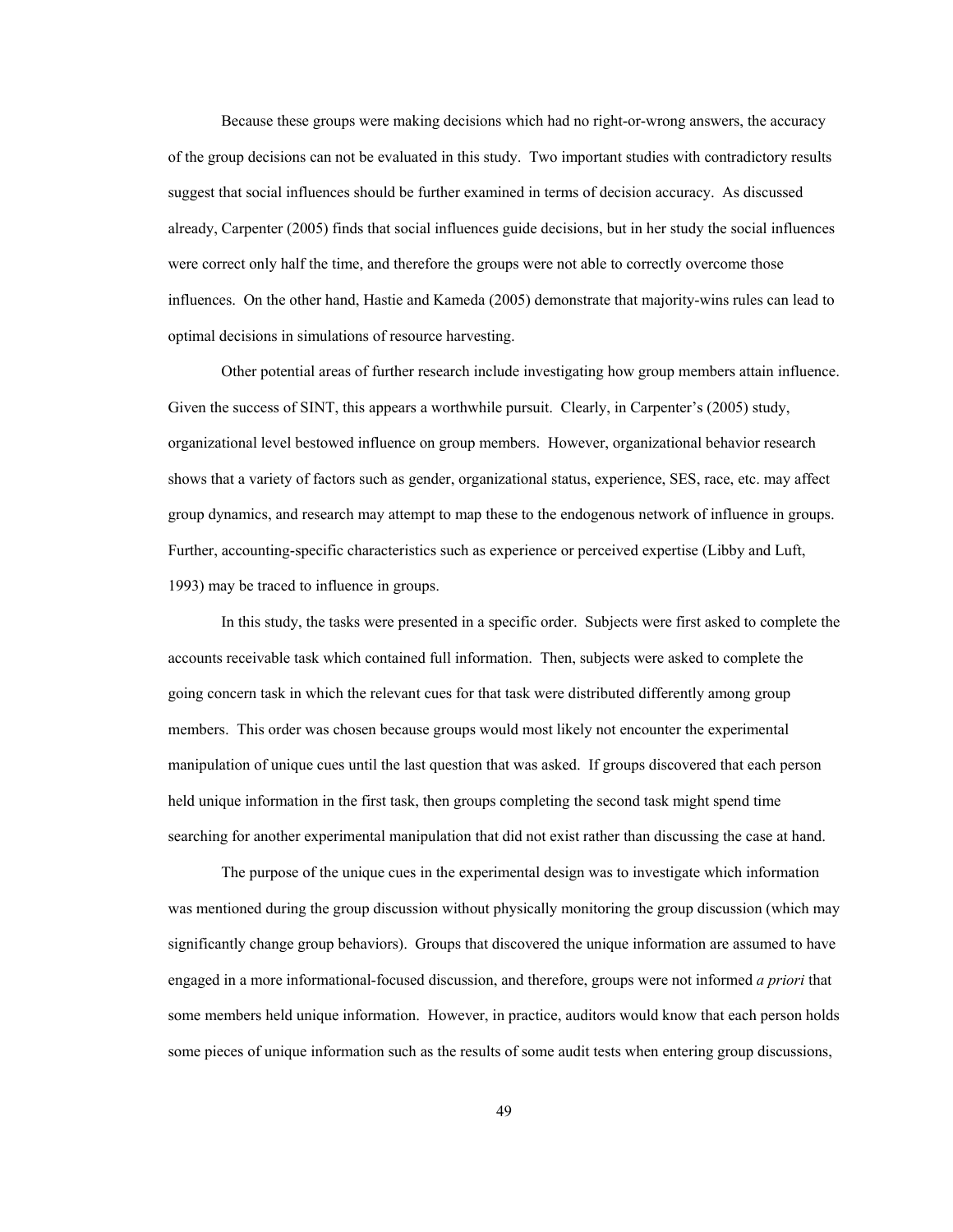and it is possible that groups may deliberately seek certain pieces of unique information when making their decisions. Note, though, that the holder of the unique information may not be aware that some of her information is unique, such as in the current study. Nonetheless, this experimental design may impose a limitation on the generalizability of the results.

Another limitation of the current research is the use of groups which consisted of people with equal organizational status. An analysis of the importance of certain cues on group decisions (not tabled) shows that certain groups of auditors thought certain cues were more important to the going concern task. For example, the fact that shareholders were willing to invest additional capital if needed was rated as very important by partners (importance  $= 3.56$  on a scale of 0 to 4), but that cue's importance decreased as organizational level decreased (managers =  $2.83$ ; seniors =  $2.14$ , staff =  $2.27$ ). A similar pattern is observed for the importance of the doubling number of customers (cue 14; partners  $= 2.23$ , managers  $=$ 1.56, seniors = 0.95, staff = 1.44). These cues refer more to the company's external environment and are therefore likely more important to partners than to audit staff, whose experience is mostly with testing internal accounts. Interestingly, partners were less concerned with current operating losses, a cue whose importance generally increased as organizational levels decreased (partners  $= 1.13$ , managers  $= 1.39$ , seniors  $= 2.67$ , staff  $= 2.33$ ). Therefore, within groups, it appears that experience dictated which cues were discussed and evaluated more, and having groups consisting of equal organizational levels may further decrease the importance of certain unique cues if those cues would not be considered as important when evaluated by members of that organizational level or intensify the importance of the unique cue if it is valued. Further, and consistent with Larson et al. (1996), if a lower ranking member of an audit team holds a unique cue, the importance of that cue will likely carry more or less weight depending on whether the higher ranking member values that cue. In short, the importance of unique cues may be moderated by the organizational level of the group members who are evaluating that cue.

While some audit decisions may be made by auditors of the same ranks (for example, partners discussing client acceptance or rejection decisions), in many actual auditing situations, and particularly the ones represented by the tasks that the subjects completed, groups are likely to be composed of auditors of different ranks. However, this study provides a baseline examination of the group dynamics in auditing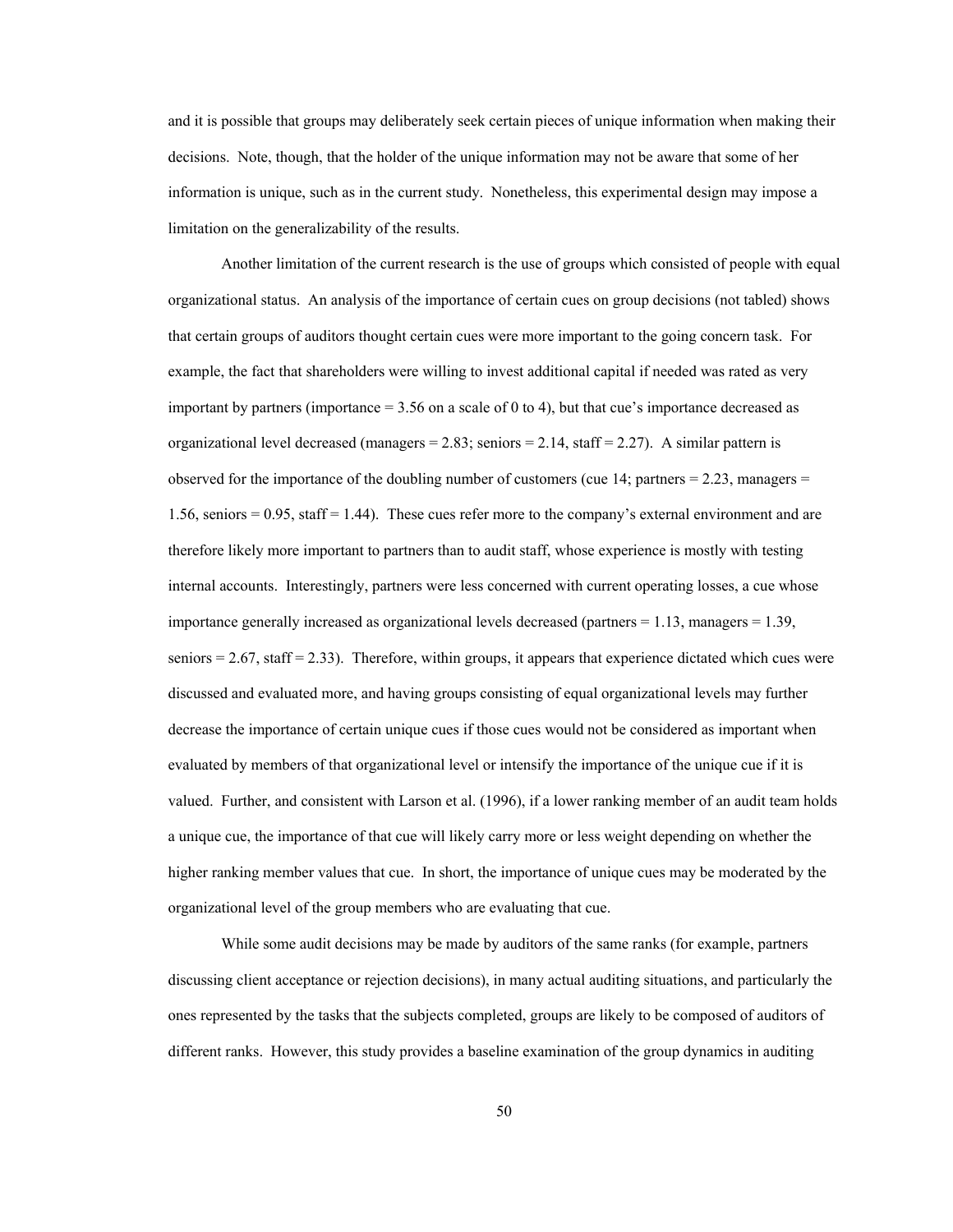situations, and therefore manipulating ranks may be a subject of future research which can isolate the effects of rank (for example, does majority still win with two audit staff members and a manager if the two staff members agree?) or other variables on social influence.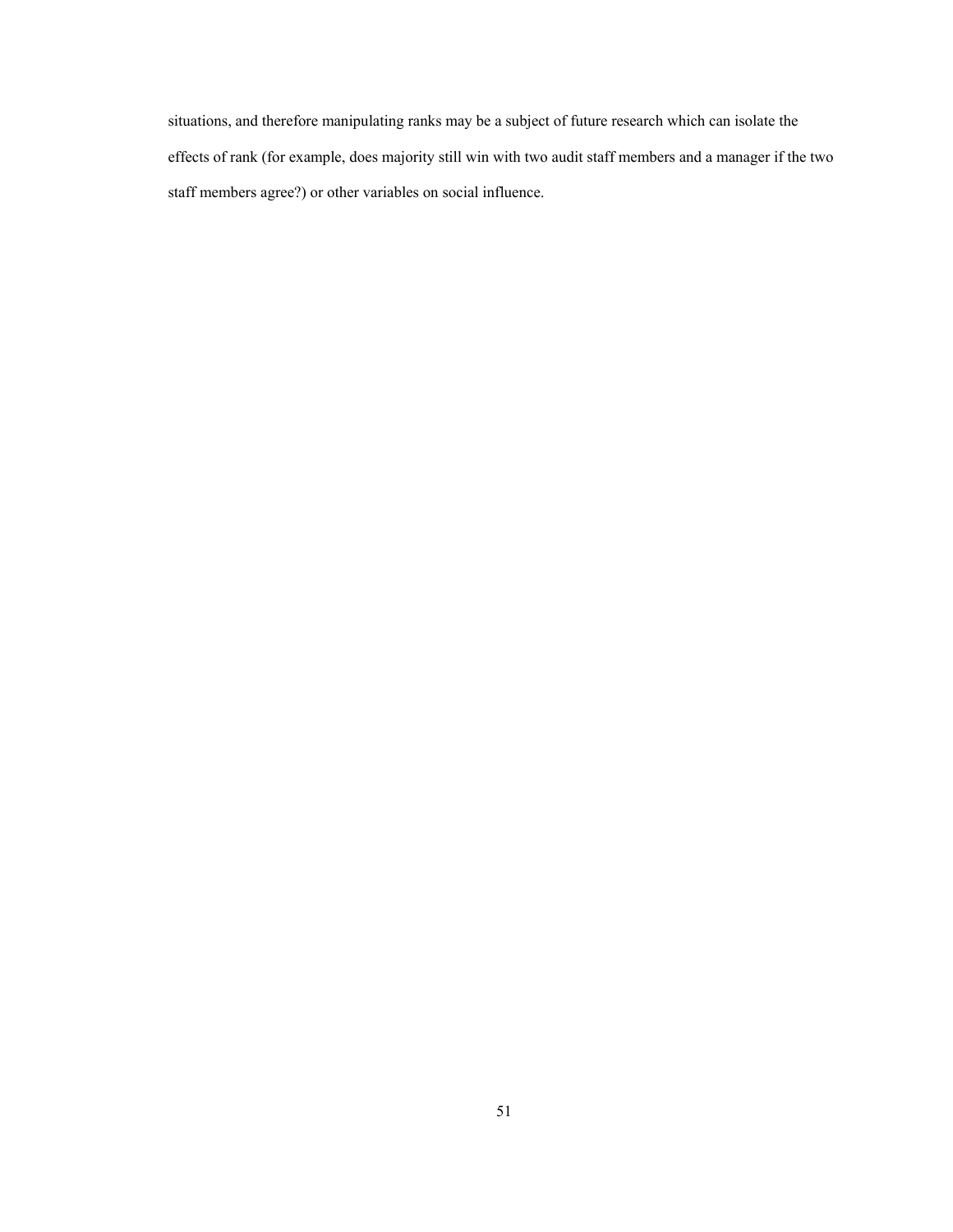### **CHAPTER 6**

### **DISCUSSION AND CONCLUSIONS**

The extant body of group decision making literature is both vast and complex. The complicated theory and hypothesis development sections of Studies 1 and 2 illustrate that finding consistent patterns in the research and establishing predictions are difficult, though several studies imply or explicitly suggest that one potential reason for the varied findings is the scale of the decision outcome that is utilized in the research. This dissertation is the first study of which I am aware that experimentally manipulates scale, and the results of the experiments show that scale is likely not the cause of substantially different group outcomes. Results of the hypotheses tested in this dissertation are presented in Table 13. Rather, the results of Study 1 and Study 2 show that a remarkably simple pattern in group decision making emerges for groups of three making decisions under uncertainty, regardless of scale.

Using the classification presented in the discussion section of Study 1, where decision models are classified by the underlying group behavior that is exhibited (extremization, faction, central tendency, or idiosyncratic influence), groups are shown to exhibit consistent behaviors. Most importantly, of the factors examined in this dissertation, the *persistent* network of interpersonal influences is the most determinant factor in group decision making. Because subjects were asked to identify the network of influence (i.e., distribute the poker chips) after completing several tasks, the network of influences obtained reflect the influence over those tasks rather than just one single task. If influence data was collected after each task, the SINT model would simply reflect subjects' abilities to identify the network of interpersonal influences that occurred in that task, and the network data would not necessarily have any predictive value. However, prior research has shown the network to be persistent (Friedkin and Johnsen, 1999), and the data collected in this study reflects the persistency of the network. The success of SINT in both Studies 1 and 2 indicates that knowledge of the network will allow an observer to more effectively predict the group decision than if the observer utilizes one of the other decision models examined.

If the network of interpersonal influences is not known, then the two studies diverge on which model is the second-best predictor of group outcomes. The first study utilized *ad hoc* groups (or "laboratory groups") to make simple decisions which were scarce in information, and in these situations, a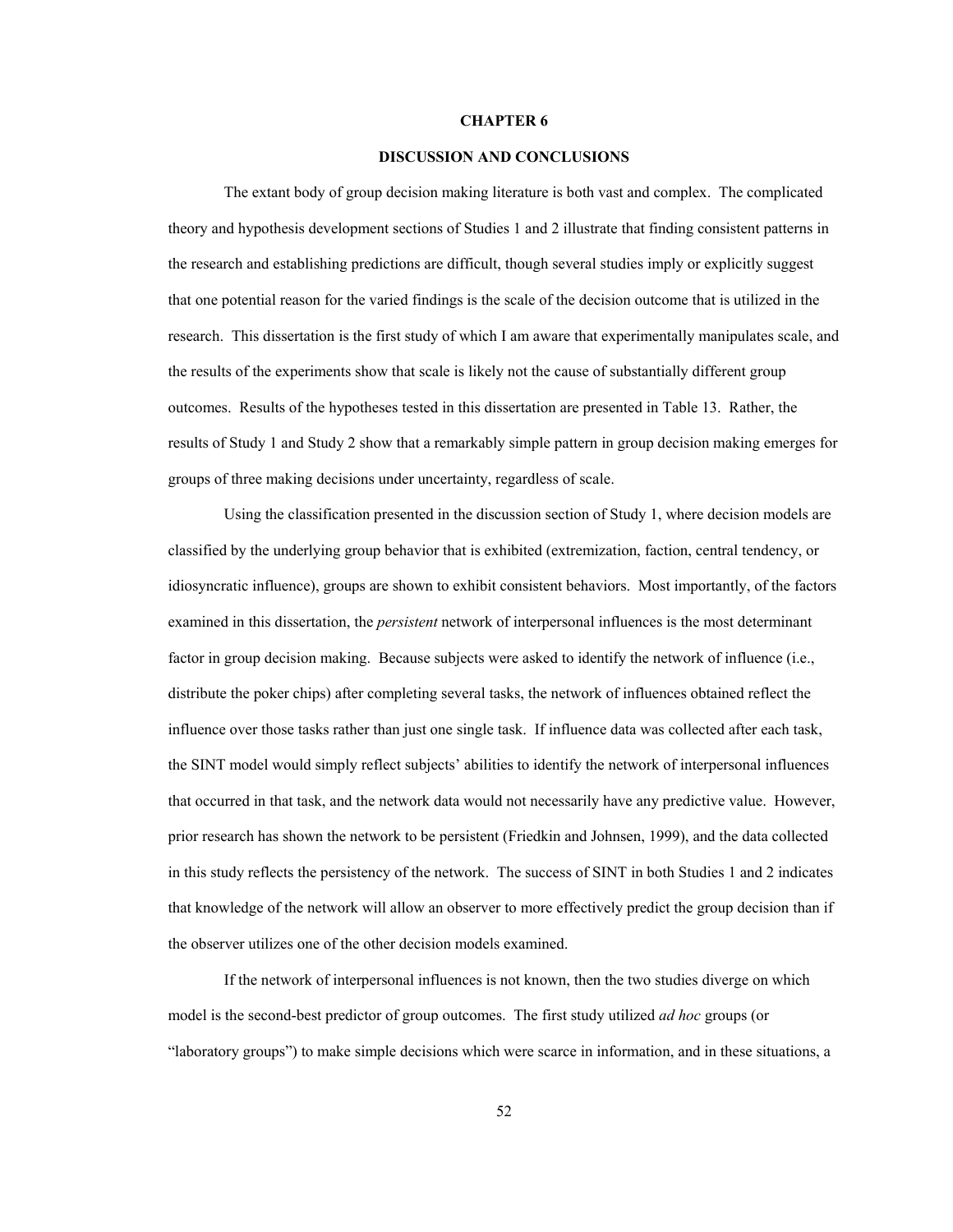central tendency model tended to be the best model. The precise model utilized (mean wins, NTCGP, or median wins) varied depending on the decision scale, but the ultimate outcome was that the groups gravitated towards the center of the constellation of initial opinions. The most likely explanation is that group members wished to avoid conflict and therefore chose a model which equally valued each group members' opinions.

Surprisingly, majority wins models did not perform well in the first study. This may be due to the small group size. In groups of three, calculating the center of the group opinions is relatively easy to do compared to larger groups, and therefore groups could easily calculate the answer which best incorporated the initial opinions of all group members. In larger groups, this may be more difficult to do, and a majority wins rule may become the group decision process because it saves cognitive effort. Or, conformity pressures may be stronger in larger groups, and so factions may be more prevalent and have more power in larger groups. Both explanations suggest that group size appears to be an important avenue in future research to examine the ubiquity of majority wins decision rules. Kameda et al. (2003) show in simulations that majority wins rules are more likely to occur in larger groups.

In the second study, groups of professional accountants who had experience with each other were making decisions in information-rich environments. Here, faction behaviors tended to dominate, and majority wins once again emerged as an effective predictive model. The reason for this may lie in social comparison theory: given the complex information environment but the lack of a demonstrably correct answer, subjects may have assessed their expertise by comparing their responses to the responses of the other group members. The lack of either group or sample polarization suggests that persuasive arguments did not dictate the decision process; if the pool of information possessed and valued by the group was the determining factor, then systematic shifts within groups and / or between groups should have been observed in the direction that was already favored by the group. However, the shifts occurred in the direction of the majority, regardless of where the majority's opinion was relative to the midpoint of the scale (which is reflective of initial tendency).

In summary, the surprising results found in this dissertation provide several insights into group decision-making, and they suggest that a different view of group decision-making may be warranted. First,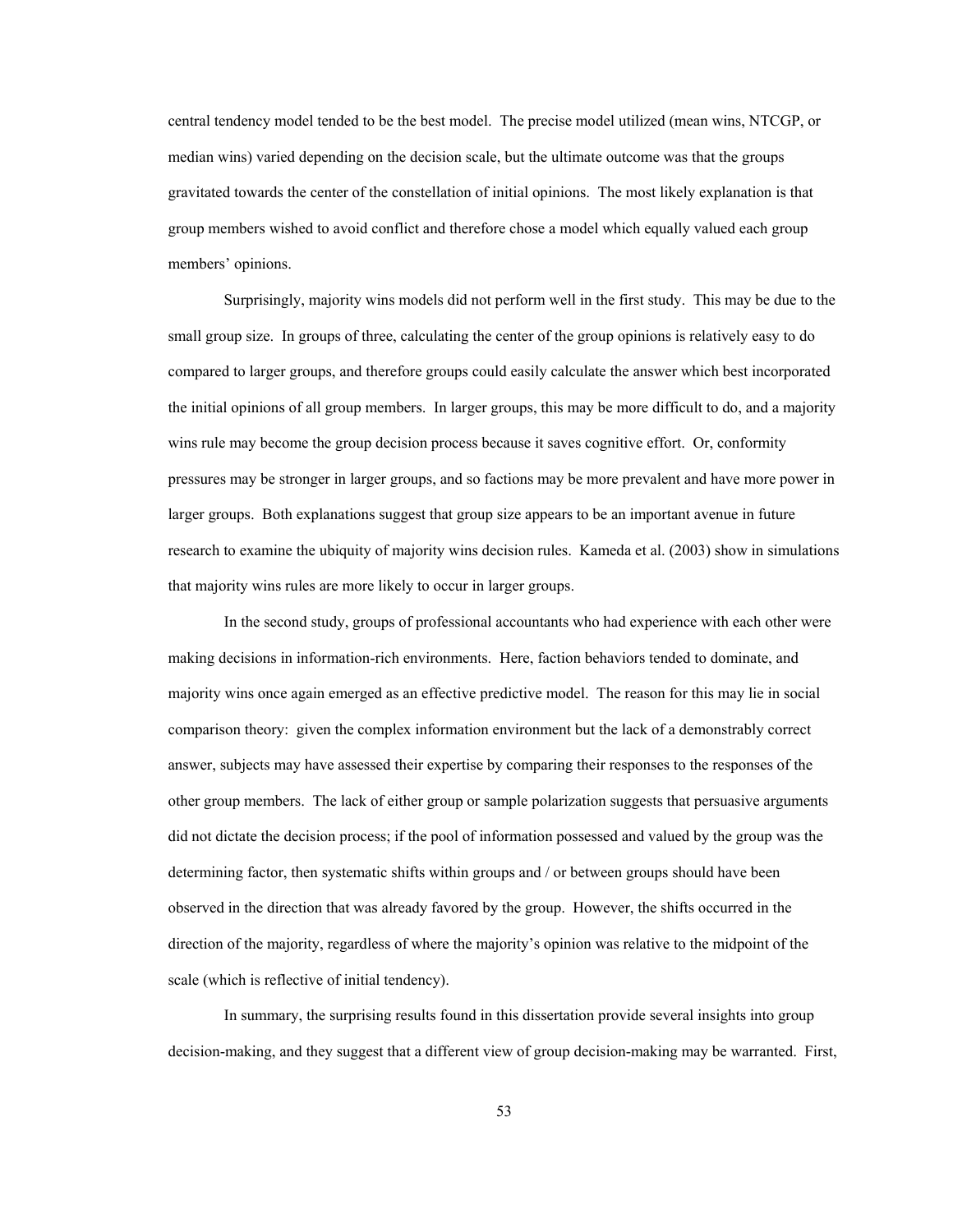a behavioral classification of group decision models such as the one presented in Table 7 is surprisingly successful at linking the various decision models together and identifying a consistent pattern in group outcomes. Second, the results of Study 1 appear to suggest that cognitive effort is not the primary driver of "laboratory" group decision outcomes, but instead groups first try to equally weight the opinions of each member. If the cognitive effort to equally weight the members is too great, then faction-based models may ensue. Third, the information-rich setting of the auditing tasks apparently, and paradoxically, caused group members to seek social influences as a means of judging the best answer to the audit questions. This result has practical implications to policy makers and audit firms because if a bias can be instilled in auditors before the group meetings begins (for example, if a conservative bias is induced by reminding auditors of the principle of professional skepticism), then it is more likely the bias will be reflected in an audit group's decision. Thus, the psychological notion of priming may have a strong effect on audit teams if members are primed before group discussions.

Given the success in succinctly describing group behaviors in Studies 1 and 2, the classification scheme presented in Table 7 of Study 1 appears to be a promising area for future research. Subsequent studies may begin refining the classification scheme and identifying which group behaviors are most likely to occur in which task settings. For example, the classification scheme currently does not account for intellective tasks for which a demonstrably correct answer exists, in which case the truth-wins model enjoys a great deal of success. Additional models may also be classified as they are identified (for example, a dictator-wins model may be included in the idiosyncratic influence classifications). This suggests a two-tier classification system: first, the group behavior is identified for a task (e.g., judgment, intellective), and second, the decision model which is most appropriate for the specific task or group characteristics (e.g., continuous or discrete scale; mixed or similar organizational structures) is identified.

In this study, the discrete scale response was a five-point scale using probability assessments between 10% and 90% (or, in the grading task, between 55% and 95%). Russell et al. (1991) demonstrated that using a five-point Likert scale with points of 10% through 90% forced subjects to adjust their responses so that significant information loss resulted in the subjects' assessments of a problem. Russell and Bobko (1992) show that subjects using that same five-point scale are not only forced into choosing a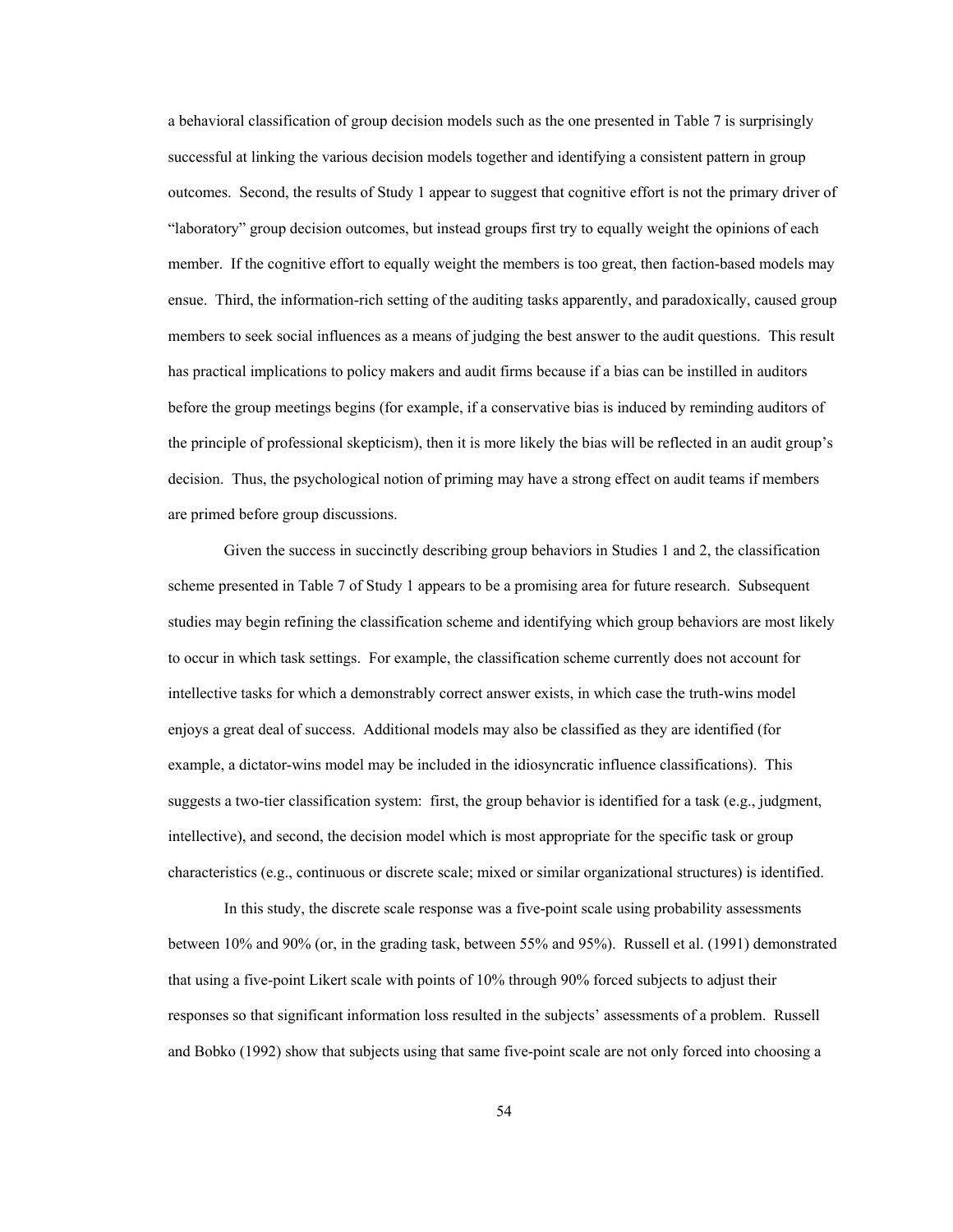<span id="page-61-0"></span>response which does not adequately represent their viewpoints, but that subject often employ a nonlinear response function in the five-point scale condition when compared to responses on a continuous (150 point) scale. That study was a between-subjects design in which subjects were essentially given five scenarios<sup>[11](#page-61-0)</sup>, and in one condition subjects were asked to provide a continuous response by marking their likelihood on a 150mm line (their response was measured as the number of millimeters from the endpoint of the line), and in the other condition, subjects were asked to provide a percentage response given choices of 10% through 90% in 20% increments (as is done in this study). When the five scenarios are placed on a graph along the X-axis, the responses in the continuous scale condition resembled an elongated 'S' curve. However, in the discrete scale condition, responses resembled a rotated 'U' curve. Therefore, those two studies demonstrated that a five-point scale does induce responses which are different than those which are observed using a much finer continuous scale.

While a five-point probability scale has been shown to induce different behaviors than a continuous scale, this particular scale may not necessarily induce purely "discrete" decision behaviors that are documented in the SDS stream of research. In many of those studies, the decision alternatives are mutually exclusive (such as guilty or not guilty; hiring Candidate A, B, or C; etc.) whereas in this study the decision alternatives are ordinal. While some SDS research uses ordinal scales (for example, Laughlin and Earley, 1982), the use of ordinal alternatives may create some differences in behaviors than may be observed if the decision alternatives were mutually exclusive.

Several limitations exist to these studies. In the first study, some of the analyses required a substantial paring of the sample size to isolate those conditions under which the hypotheses could be tested (for example, to conduct the analysis in Table 3, of the 66 total group observations in the continuous scale condition, 42 had to be dropped to isolate only those 24 groups which had two members with identical prediscussion opinions). This loss of data may reduce the generalizability of some of the specific hypothesis tests. However, almost all groups in the continuous and discrete scale conditions are included in Table 7

 $\overline{a}$ 

<sup>&</sup>lt;sup>11</sup> The actual design used by Russell and Bobko (1992) was a more complicated  $5 \times 5$  design, but for simplicity of exposition, the scenario in which Violence = 5 is described because the results in that condition are easiest to explain in words. Their reported results are relatively robust across most of their conditions.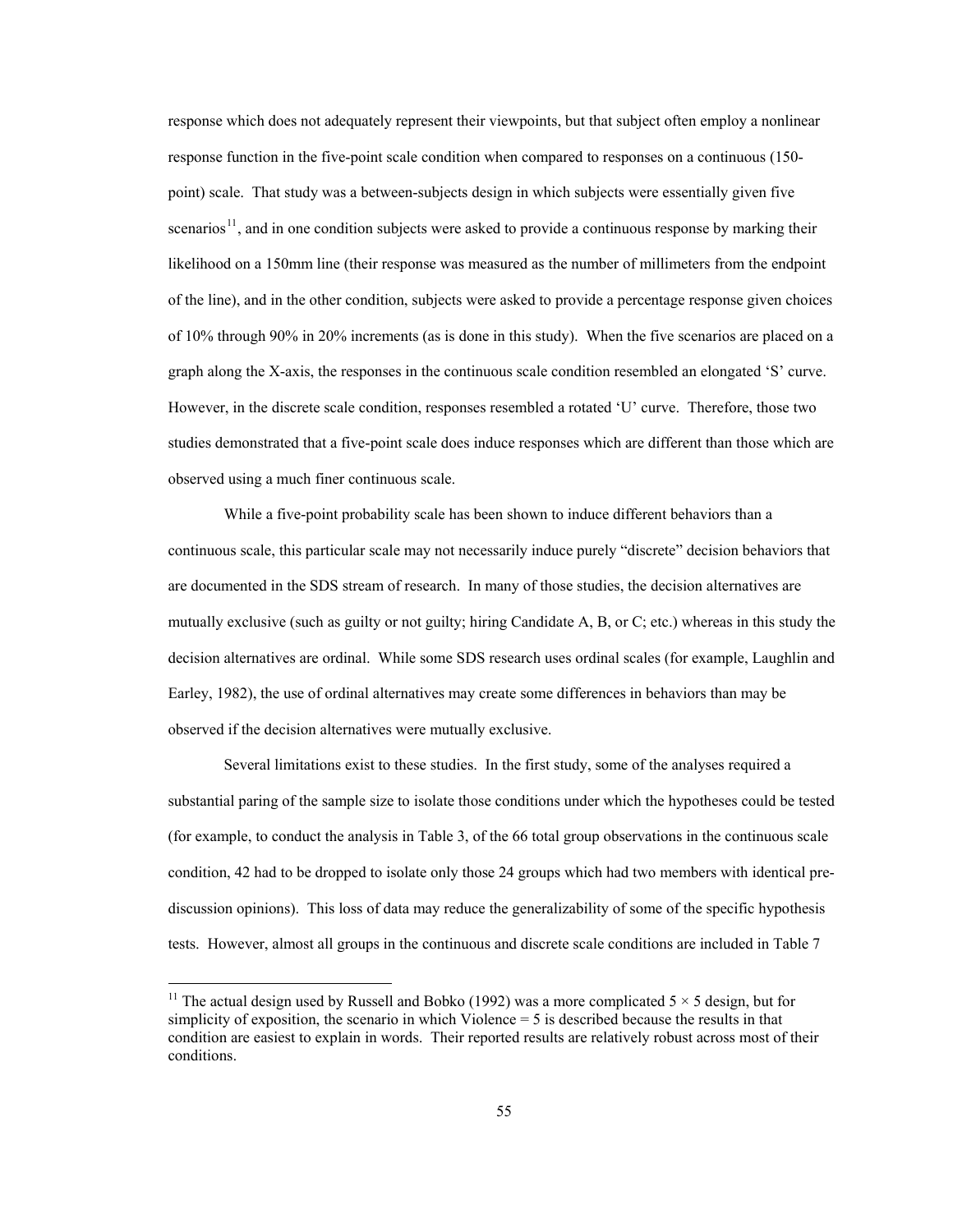<span id="page-62-0"></span>which summarizes the main findings of Study 1 that central tendency behaviors dominate the group decisions<sup>[12](#page-62-0)</sup>. Therefore, while the loss of information may affect some specific tests, the primary analysis and findings of Study 1 (which is reported in Table 7) retains most of the information that was collected.

Limitations which apply to both studies include the use of a relatively small group (three members), and the use of only one type of task (judgment). Some of the limitations imposed by the small group size have been discussed in Study 1; namely, that conformity effects tend to be smaller in groups of three and therefore some of the behaviors which are observed in other group research utilizing larger groups may not be observed in this study. The smaller group size may also facilitate the computation of the average of the members' pre-discussion opinions which may also affect the group decisions. However, three-person groups were chosen for Study 1 because their behaviors may be compared to the three-person groups in Study 2 which more closely reflect actual audit teams found in practice (see the discussion section of Study 2 for limitations regarding the composition of those groups). One potential avenue for further research is to specifically manipulate group size and/or the potential decision outcomes (which may be easier or harder to calculate group means) to isolate whether cognitive ease or the relative lack of faction-based conformity pressures are driving the central tendency behaviors observed in Study 1.

Second, both studies may suffer from a potential lack of interest by the subjects because no incentives for effort or performance were offered. This is more likely a potential limitation of Study 1 rather than Study 2 because in Study 2, participants were volunteers who presumably had an interest in the study when they agreed to participate. In Study 1, the lack of performance- or effort-based incentives may have contributed to the central tendency behaviors as group members may have chosen the decision outcome that avoided conflict – namely, mean wins or another decision model which equally incorporated group members' opinions. However, much psychological research on group decision making does not offer incentives to their participants, and because of that, the results of Study 1 are comparable to that research.

 $\overline{a}$ 

 $12$  Groups with unanimous pre-discussion opinions are excluded from Table 7 because all decision models predict the same group outcome (that the group will decide on the unanimous initial opinion), and therefore those groups may not be classified by behavior.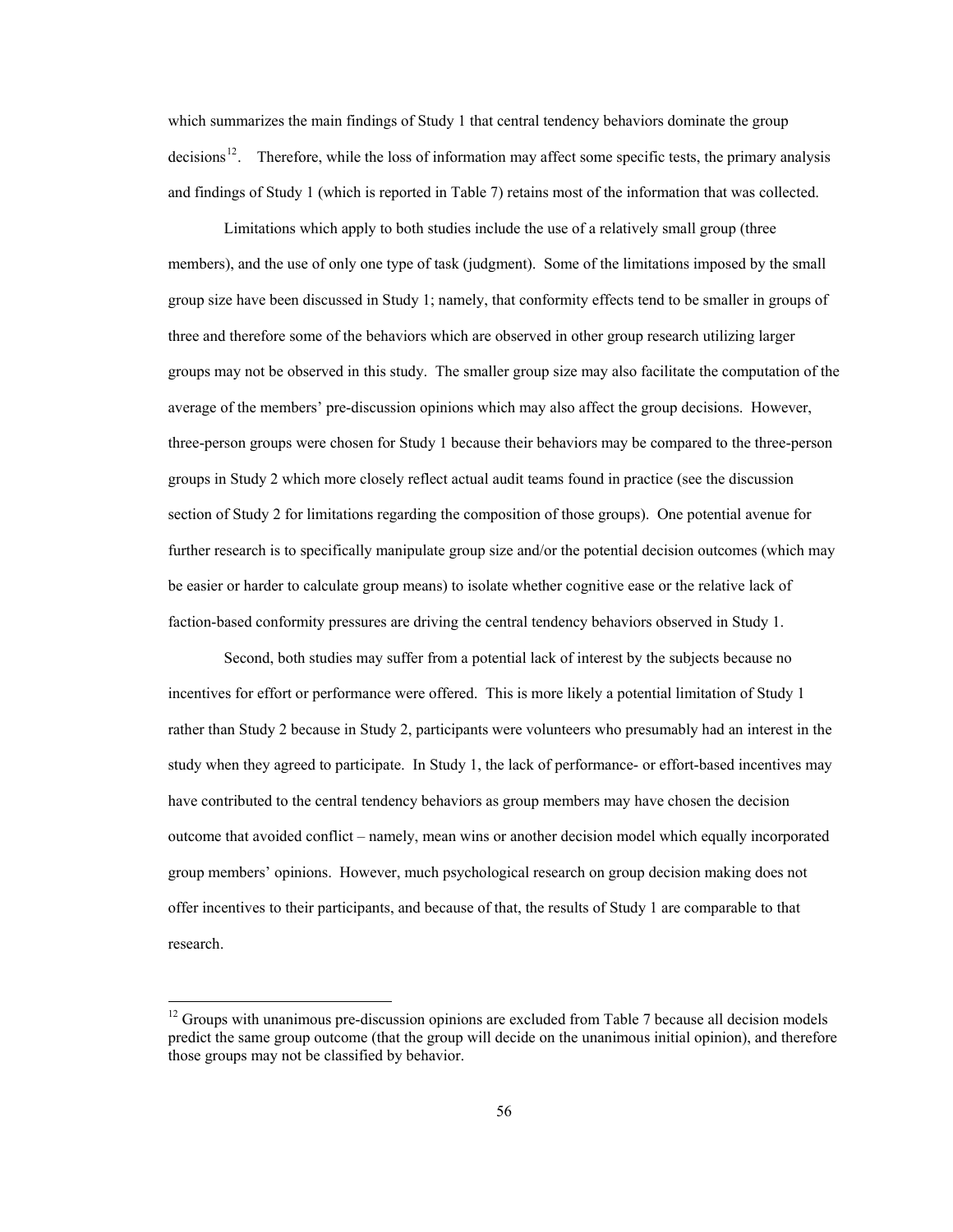Third, the use of student subjects in Study 1 limits both the generalizability of the results as well as the comparability of results between Study 1 and Study 2 which uses professional auditors. The costs and benefits of using student subjects have been well documented in both the psychological and accounting literatures. The use of professional auditors for Study 1 would be inappropriate because decision making theory is being examined independent of the task setting, and using professional subjects who are donating their time would be inefficient (Libby et al., 2002), and therefore, student subjects are a better pool of subjects. Further, using students in Study 1 offers the advantage of comparability to other psychological studies of group decision making which frequently employ student subjects. The use of student subjects is inappropriate for Study 2 because of the lack of professional knowledge and experience which is needed to replicate behaviors that may occur in practice, and therefore, auditors are a better pool of subjects for Study 2. Therefore, student subjects were chosen for Study 1 and professional auditors were chosen as subjects for Study 2.

SINT, the most successful decision model, has its own set of limitations. First, SINT is based on the actors' perceptions of influence of each other, and therefore it is subject to biases by the actors such as egocentric biases or stereotypes. Although these studies demonstrate that subjects are able to identify interpersonal influences rather well, in some situations the assessment of the network may be less accurate and therefore reduce the effectiveness of SINT. Second, SINT is based on data collected after the tasks have been completed, and therefore the predictive ability of SINT is limited to similar tasks being completed by the same group members. Future research may seek to establish *a priori* predictions for the network of influences. Third, the sustainability of the network of interpersonal influences is unknown. In other words, how long does the network hold? Many research opportunities exist regarding both the persistence and formation of the network (Do group members become fixated on the network, even when the relative expertise of group members shifts? Do task order effects change the formation of the network?).

The finding that SINT is the most successful model implies a consistent network of influences across tasks. This may in fact represent reality because one person may exhibit a strong leadership style which is carried forward through many tasks and therefore consistently influence the group decision, or the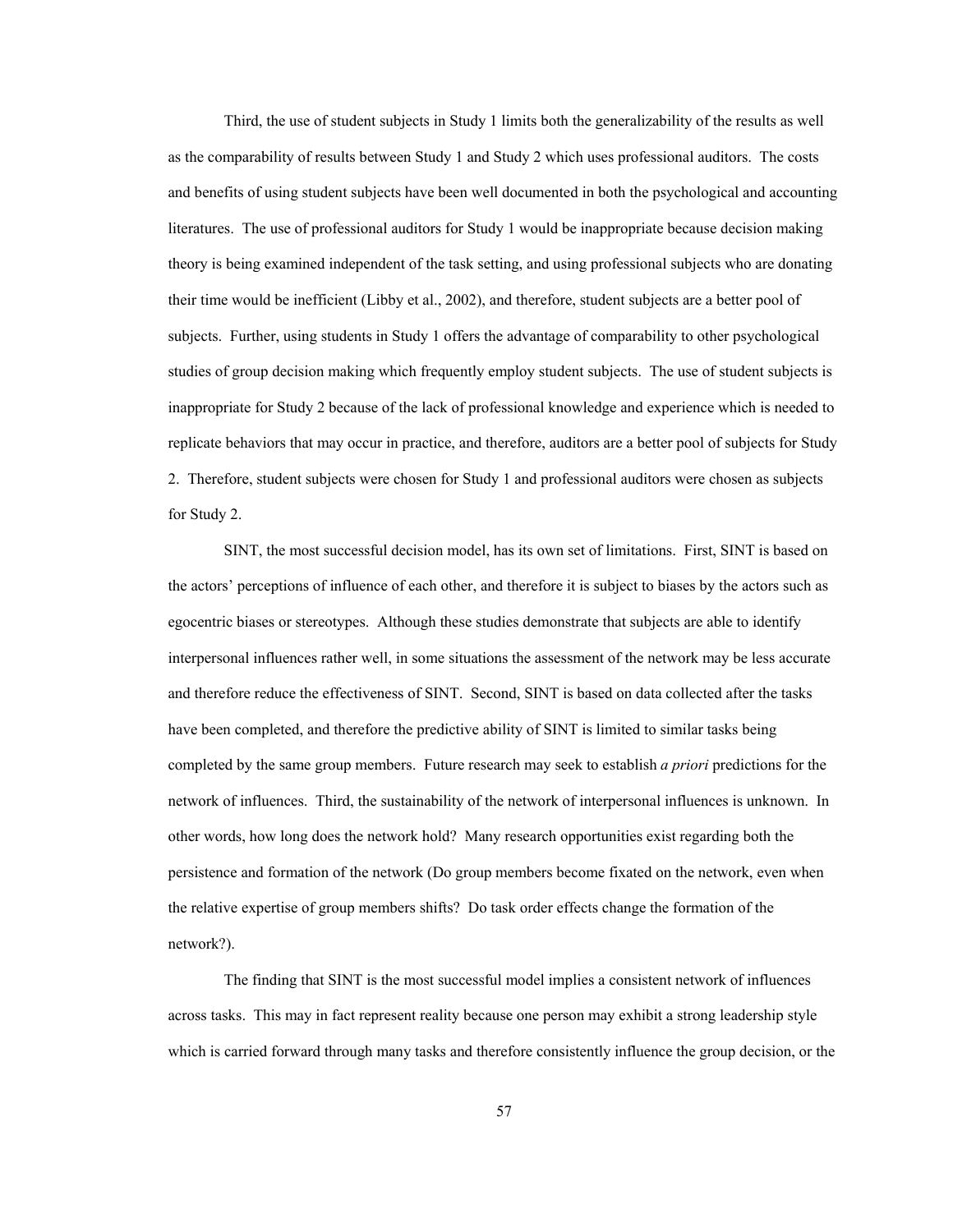group may take on an identity which is to avoid conflict with group members which may lead to a network of approximately influences, and so on. It is entirely possible that the group establishes a norm for behaviors and decision making which is persistent. However, as discussed above, unless that norm is known or may be estimated *a priori*, the usefulness of SINT as a predictive model is limited.

Because the network of interpersonal influences is identified after the group discussion, SINT may appear to be a circular decision model. However, in both studies, several tasks were completed before the network was identified, and therefore the persistent model of influence was presumably obtained from the poker chip distribution. If the true network of interpersonal influences varied from task to task, then the network of influences that is derived from the poker chip distribution completed at the end of all of the tasks should only apply to one task if all subjects allocated poker chips based on the network of influences for the same task, or none of the tasks if each group member allocated poker chips based on the network of influences for different tasks. Most likely, if the network did truly vary, then subjects would allocate poker chips based on the last task completed because the salience of the network would be strongest. The results do not bear this out. For example, in Study 2, the accounts receivable task was the first task completed, followed by the budget allocation, followed by the going concern likelihood. Subjects allocated poker chips after the going concern task (the last task), but the network of influences derived from the poker chip distribution provided the best model fit for the accounts receivable task (the first task). Further, correlation tests (not reported) conducted on the data in Study 1 in which SINT data was collected at two points (after the grading tasks and after the CDQ tasks) show a high correlation in the number of poker chips that a subject received between the first poker chip allocation and the second poker chip allocation. In other words, if a person received a large number of poker chips after completing the grading tasks, that person likely received a large number of poker chips after the CDQ tasks. Therefore, it appears that the poker chip distribution does in fact describe a persistent network of influences.

 The results of Study 2 indicate that information may not be shared optimally in group discussions, and especially unique information. At least two solutions have been identified in the group literature to overcome this phenomenon. First, a group agenda which facilitates the identification and evaluation of information (such as requiring decision makers to justify their initial opinions in writing) can overcome the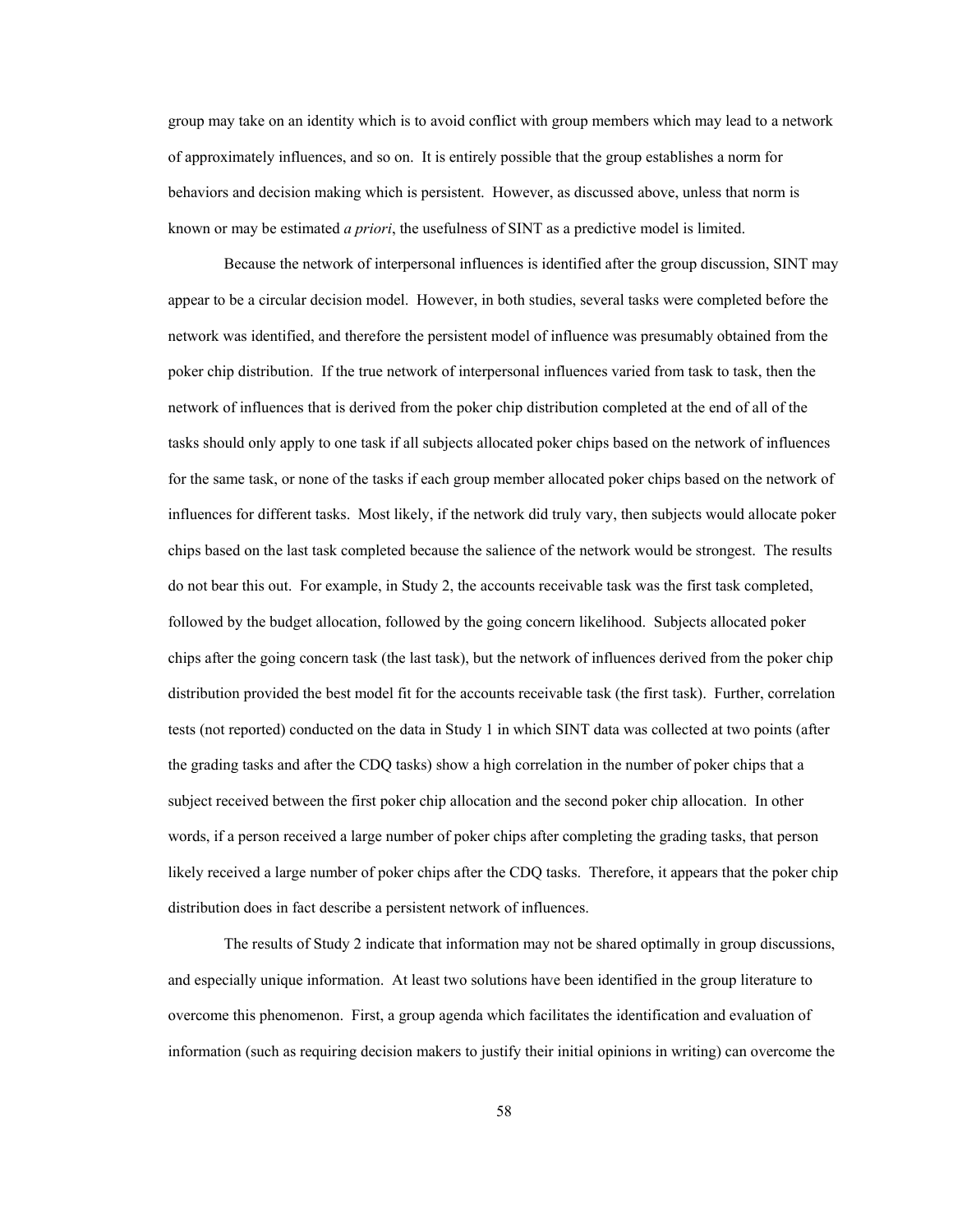group process loss (Nunamaker et al., 1991). Second, employing GDSS technology which supports the group agenda or provides tools which allow the organization of information may facilitate the sharing and evaluation of information (Fjermestad and Hiltz, 1998; Murthy and Kerr, 2004).

One important question that is raised by the results of this dissertation, and specifically Study 2, is how an information generation (i.e., brainstorming) session affects the subsequent evaluation of that information by the group. In this study, groups were not instructed to brainstorm ideas before making their decisions, so that question can not be answered by this study. However, these results suggest that the brainstorming session required by SAS 99 at the beginning of audits may not increase audit effectiveness. Even though more information is generated as a result of the brainstorming session (Carpenter, 2005), audit teams may focus on social influences rather than on the information that was generated in the brainstorming session. While Carpenter (2005) finds that groups which brainstormed had higher fraud risk assessments than the individual members of the groups before discussion (which she labels "nominal" groups; in other words, she finds polarization of fraud risk assessments in her groups), the experimental design of her study does not allow her to test whether the higher assessments were caused by the information that was generated, or if the assessments were caused by the differing levels of the organization status of the group members. In her study, the group members at the highest organizational level (in her case, managers) also had the highest fraud risk assessments, so the polarization that is reported in her study may be caused by either informational influences (the additional ideas from the brainstorming session) or by social influences (the differing organizational levels). Therefore, the effect of the brainstorming session on group decisions remains an open question; the results of this study suggest that the brainstorming session may not function as intended by FASB.

This study is a response to the many calls for more group research by accounting researchers, particularly given the passage of SAS 99. As mentioned in the introduction to Study 2, research on group decision making in the accounting, and especially the audit, literature is scarce. However, accounting researchers may have a difficult task in studying group decision processes for two reasons: first, the cost of group decision research imposes a practical constraint on its pervasiveness, and second, the psychological literature on group decision making is so complex that accounting researchers may have difficulty in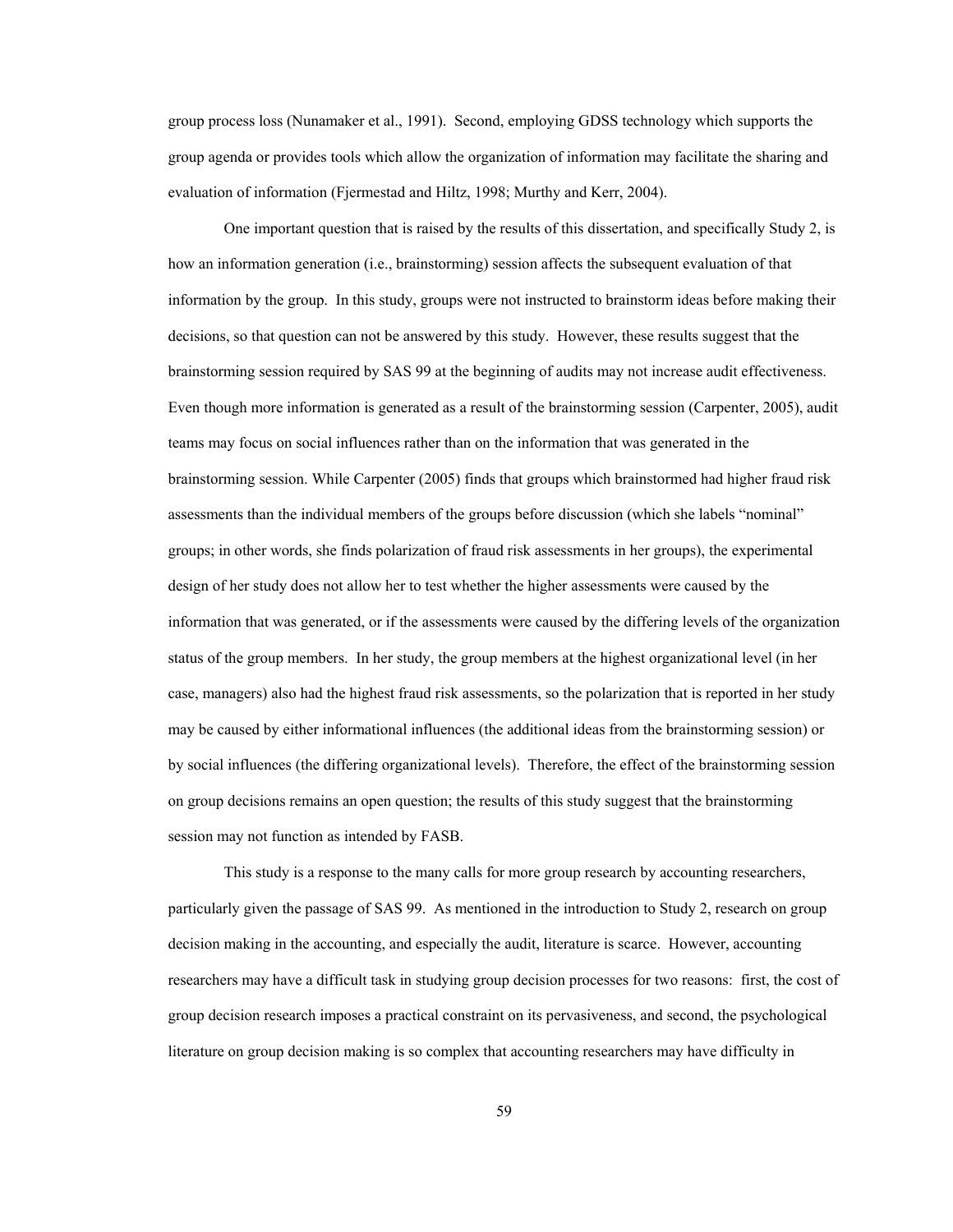identifying the relevant theories upon which to draw. Using groups of three, which is a common size of audit teams, this dissertation simultaneously examines group decision theories in an information-scarce and information-rich setting using students (as is typical in psychology research) and accounting professionals (as is preferred in accounting research) to highlight the differences in behaviors between the two settings and provide a baseline for future audit research. The primary difference between the two settings – that laboratory groups employ central tendency models and auditors employ faction-based models – was surprising, and exactly opposite prior expectations where laboratory groups were predicted to be more subject to factional influences and auditors would incorporate the opinions all of group members. However, given this starting point, audit research may now begin examining under which circumstances information will play a greater role and how the interactions of social and informational influences map into audit effectiveness.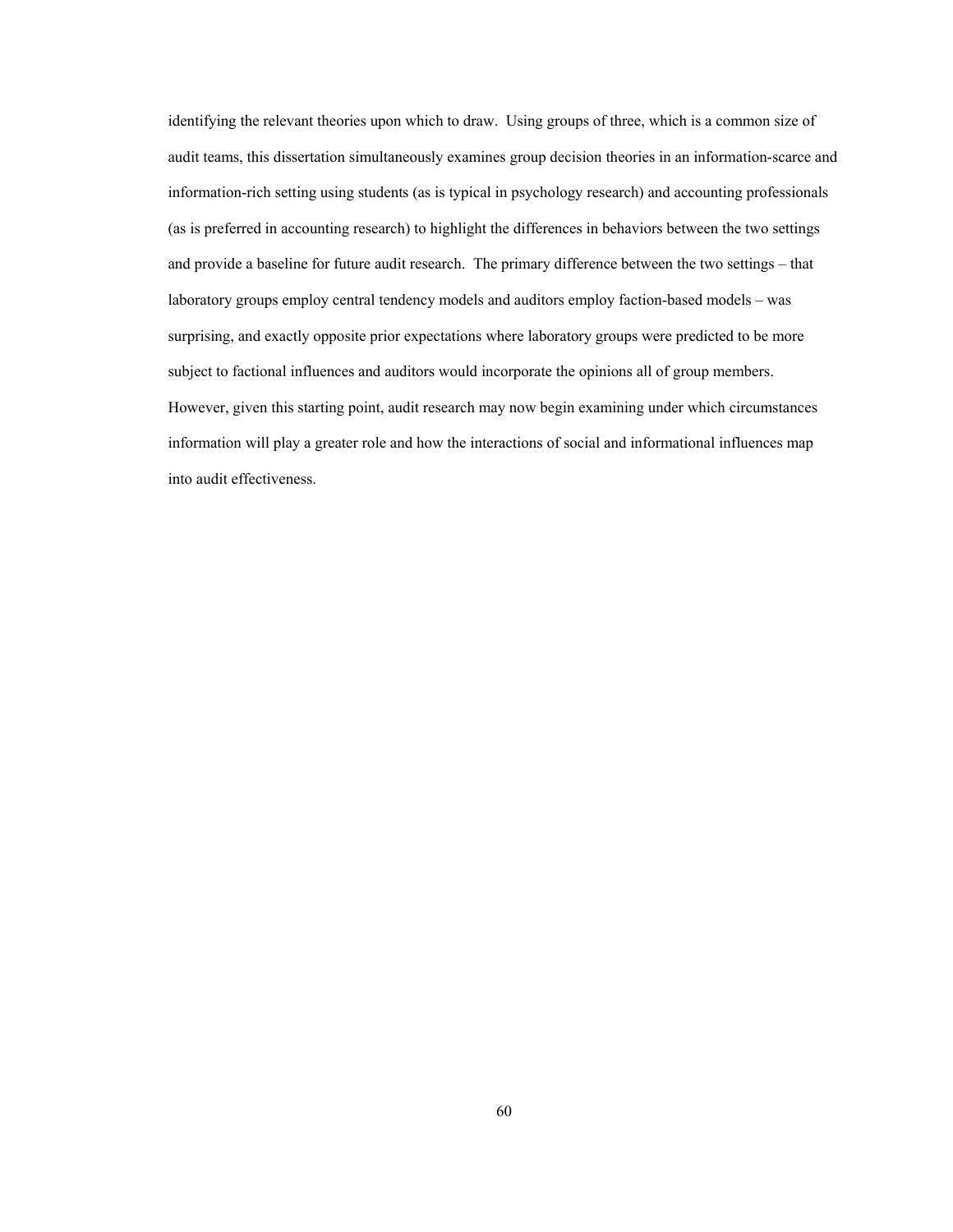# **REFERENCES**

- AICPA. 2002. *Consideration of Fraud in a Financial Statement Audit*, Statement on Auditing Standards No. 99. New York, NY: AICPA.
- Arunachalam, V., & Dilla, W. 1992. Computer-mediated communication and structured interaction in transfer pricing negotiation. *Journal of Information Systems* 6 (2):149-170.
- Arunachalam, V., & Dilla, W.N. 1995. Judgment accuracy and outcomes in negotiation: A causal modeling analysis of decision-aiding effects. *Organizational Behavior and Human Decision Processes* 61 (3):289-305.
- Asare, S.K. 1992. The auditor's going-concern decision: interaction of task variables and the sequential processing of evidence. *Accounting Review* 67 (2):379-393.
- Ashton, R.H., & Kennedy, J. 2002. Eliminating recency with self-review: the case of auditors' 'going concern' judgments. *Journal of Behavioral Decision Making* 15 (3):221-231.
- Bamber, E.M., Hill, M.C., & Watson, R.T. 1998. Audit groups and group support systems: A framework and propositions for future research. *Journal of Information Systems* 12 (2):45-73.
- Bamber, E.M., Watson, R.T., & Hill, M.C. 1996. The effects of group support system technology on audit group decision making. *Auditing: A Journal of Practice & Theory* 15 (1):122-134.
- Bell, T.B., Bedard, J.C., Johnstone, K.M., & Smith, E.F. 2002. KRisk(SM): A computerized decision aid for client acceptance and continuance risk assessments. *Auditing: A Journal of Practice & Theory* 21 (2):97-113.
- Bonner, B.L., Baumann, M.R., & Dalal, R.S. 2002. The effects of member expertise on group decisionmaking and performance. *Organizational Behavior & Human Decision Processes* 88 (2):719-736.
- Brown, C.E., & Solomon, I. 1991. Configural information processing in auditing: The role of domainspecific knowledge. *Accounting Review* 66 (1):100-119.
- Burnstein, E. 1982. Persuasion as argument processing. In *Contemporary Problems in Group Decision-Making*, edited by G. Stocher-Kreichgauer. New York, NY: Academic Press.
- Butler, J.K., and M.D. Crino. 1992. Effects of initial tendency and real risk on choice shift. *Organizational Behavior and Human Decision Processes* 53 (October):14-34.
- Carpenter, T.D. 2005. Partner influence, team brainstorming, and fraud risk assessment: Some implications of SAS No. 99. Working paper, University of Georgia.
- Chalos, P. 1985. Financial distress: A comparative study of individual, model, and committee assessments. *Journal of Accounting Research* 23 (2):527-543.
- Chernyshenko, O.S., Miner, A.G., Baumann, M.R., & Sniezek, J.A. 2003. The impact of information distribution, ownership, and discussion on group member judgment: The differential cue weighting model. *Organizational Behavior & Human Decision Processes* 91 (1):12-25.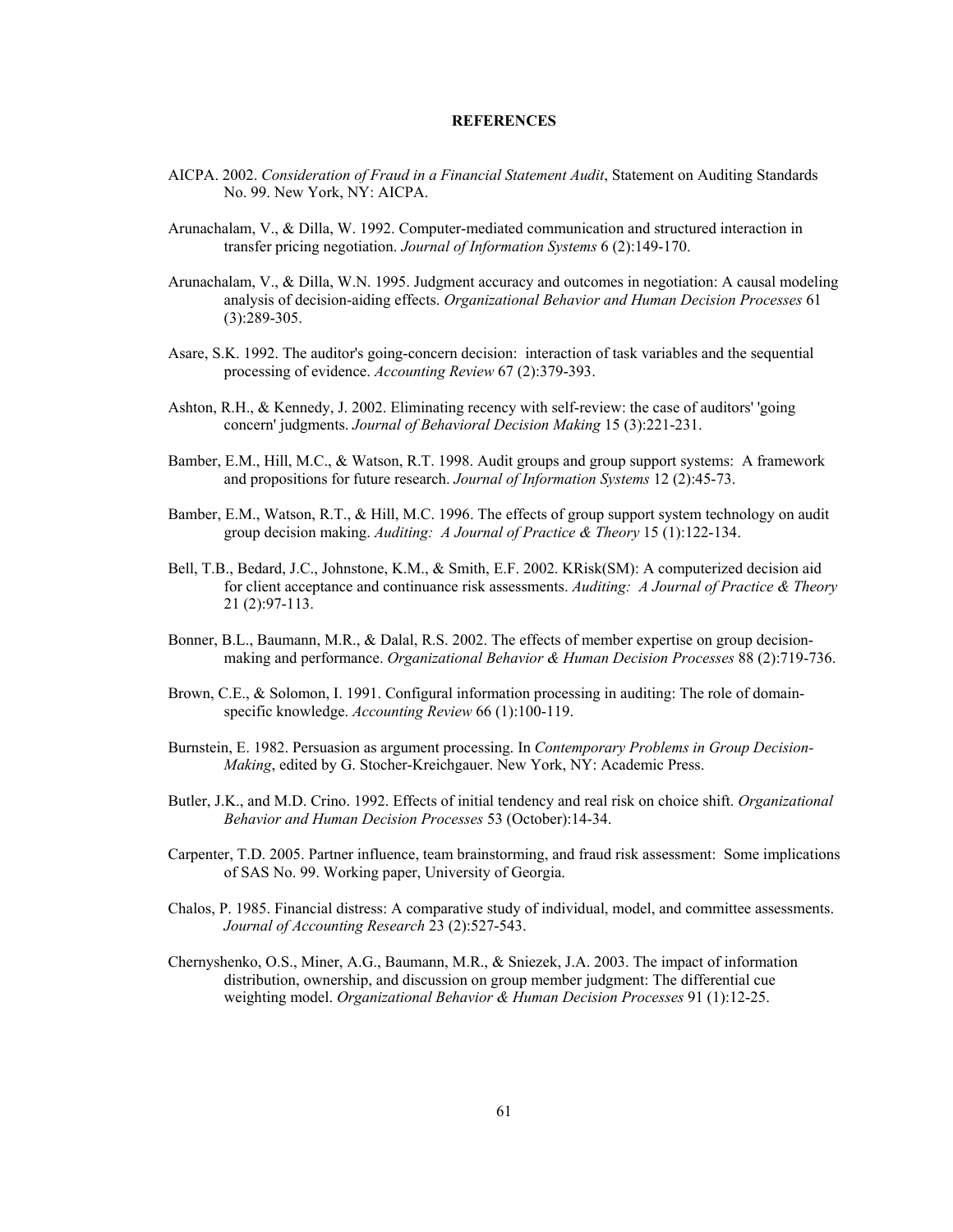- Crott, H.W., Szilvas, K., and Zuber, J.A. 1991. Group Decision, Choice Shift, and Polarization in Consulting, Political, and Local Political Scenarios: An Experimental Investigation and Theoretical Analysis. *Organizational Behavior and Human Decision Processes* 49 (1):22.
- Davis, J.H. 1973. Group decision and social interaction: A theory of social decision schemes. *Psychological Review* 80 (2):97-125.
- Davis, J.H. 1996. Group decision making and quantitative judgments: A consensus model. In *Understanding Group Behavior*, edited by E. H. Witte and J. H. Davis. Mahwah, New Jersey: Lawrence Erlbaum.
- Davis, J.H., Au, W.T., Hulbert, L., Chen, X.P., & Zarnoth, P. 1997. Effects of group size and procedural influence on consensual judgments of quantity: The example of damage awards and mock civil juries. *Journal of Personality and Social Psychology* 73 (4):703-718.
- Dilla, W.N., & Stone, D.N. 1997a. Representations as decision aids: The asymmetric effects of words and numbers on auditors' inherent risk judgments. *Decision Sciences* 28 (3):709-743.
- Dilla, W.N., & Stone, D.N. 1997b. Response scales in risk judgments: The effects of representation, fineness and user choice. *Journal of Information Systems* 11 (2):75-96.
- Einhorn, H.J., Hogarth, R.M., & Klemper, E. 1977. Quality of group judgment. *Psychological Bulletin* 84 (1):158-172.
- Festinger, L. 1954. A theory of social comparison processes. *Human Relations* 7:117-140.
- Fjermestad, J., & Hiltz, S.R. 1998. An assessment of group support systems experimental research: Methodology and results. *Journal of Management Information Systems* 15 (3):7-149.
- Friedkin, N.E. 1998. *A structural theory of social influence*. Cambridge, New York: Cambridge University Press.
- Friedkin, N.E. 1999. Choice shift and group polarization. *American Sociological Review* 64 (6):856-875.
- Friedkin, N.E., & Johnsen, E.C. 1999. Social influence networks and opinion change. *Advances in Group Processes* 16:1-29.
- Gigone, D., & Hastie, R. 1993. The common knowledge effect: Information sharing and group judgment. *Journal of Personality and Social Psychology* 65 (5):959-974.
- Gigone, D., & Hastie, R. 1997. The impact of information on small group choice. *Journal of Personality and Social Psychology* 72 (1):132-140.
- Hastie, R., & Kameda, T. 2005. The robust beauty of majority rules in group decisions. *Psychological Review* 112 (2):494-508.
- Hinsz, V.B. 1999. Group decision making with responses of a quantitative nature: The theory of social decision schemes for quantities. *Organizational Behavior and Human Decision Processes* 80  $(1):28-49.$
- Isenberg, D.J. 1986. Group polarization: A critical review and meta-analysis. *Journal of Personality and Social Psychology* 50 (6):1141-1151.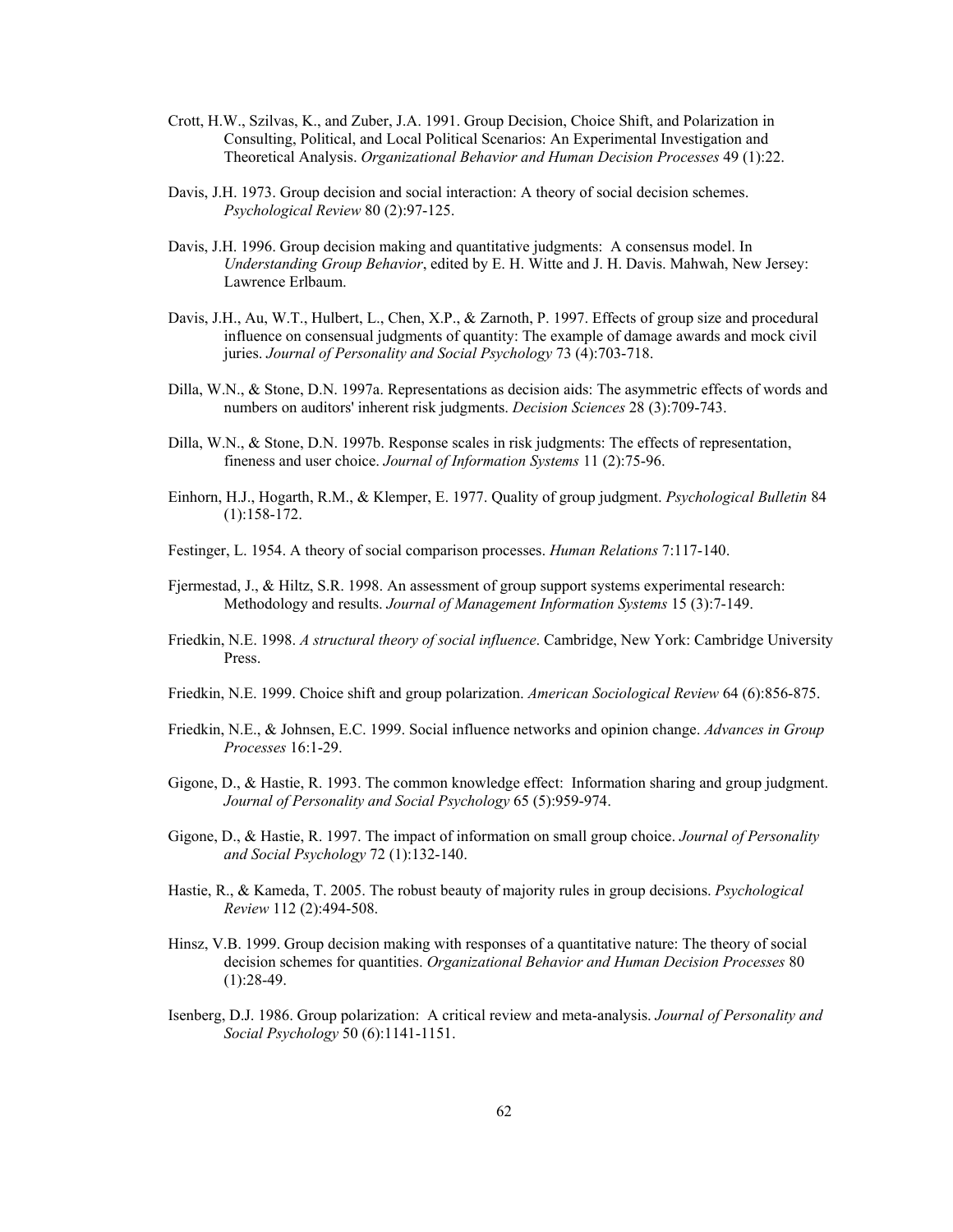- Kahneman, D., Slovic, P., & Tversky, A. 1982. *Judgment under uncertainty: heuristics and biases*. Cambridge, New York: Cambridge University Press.
- Kahneman, D., Knetsch, J.L., & Thaler, R.H. 1990. Experimental tests of the endowment effect and the Coase theorem. *The Journal of Political Economy* 98 (6):1325-1348.
- Kameda, T., Tindale, R.S., & Davis, J.H. 2003. Cognitions, preferences, and social sharedness: Past, present, and future directions in group decision-making. In *Emerging perspectives on judgment and decision research*, edited by S. L. Schneider and J. Shanteau. Cambridge, New York: Cambridge University Press.
- Kaplan, M.F., & Miller, C.E. 1987. Group decision making and normative versus informational influence: Effects of type of issue and assigned decision rule. *Journal of Personality and Social Psychology* 53 (2):306-313.
- Karan, V., Kerr, D.S., Murthy, U.S., & Vinze, A.S. 1996. Information technology support for collaborative decision making in auditing: An experimental investigation. *Decision Support Systems* 16:181- 194.
- Kennedy, J., Kleinmuntz, D.N., & Peecher, M.E. 1997. Determinants of the justifiability of performance in ill-structured audit tasks. *Journal of Accounting Research* 35 (3):105-123.
- Kerr, N.L., MacCoun, R.J., & Kramer, G.P. 1996a. Bias in judgment: Comparing individuals and groups. *Psychological Review* 103 (4):687-719.
- Kerr, N.L., MacCoun, R.J., & Kramer, G.P. 1996b. "When are N heads better (or worse) than one?": Bias judgment in individuals versus groups. In *Understanding Group Behavior*, edited by E. H. Witte and J. H. Davis. Mahwah, New Jersey: Lawrence Erlbaum.
- Kerr, N.L., & Tindale, R.S. 2004. Group performance and decision making. *Annual Review of Psychology* 55:623-655.
- Kleinmuntz, D.N., & Schkade, D.A. 1993. Information displays and decision-processes. *Psychological Science* 4 (4):221-227.
- Landis, M., Arunachalam, V., & Wheeler, P. 2006. Choice shifts and group polarization in dyads. Working paper, University of Missouri-Columbia.
- Larson Jr., J.R., Foster-Fishman, P.G., & Keyes, C.B. 1994. Discussion of shared and unshared information in decision-making groups. *Journal of Personality & Social Psychology* 67 (3):446-461.
- Larson Jr., J.R., Christensen, C., Abbott, A.S., & Franz, T.M. 1996. Diagnosing groups: Charting the flow of information in medical decision-making teams. *Journal of Personality & Social Psychology* 71 (2):315-330.
- Laughlin, P.R., & Earley, P.C. 1982. Social combination models, persuasive arguments theory, social comparison theory, and choice shift. *Journal of Personality and Social Psychology* 42 (2):273- 280.
- Laughlin, P.R., & Ellis, A.L. 1986. Demonstrability and social combination processes on mathematical intellective tasks. *Journal of Experimental Social Psychology* 22 (3):177-189.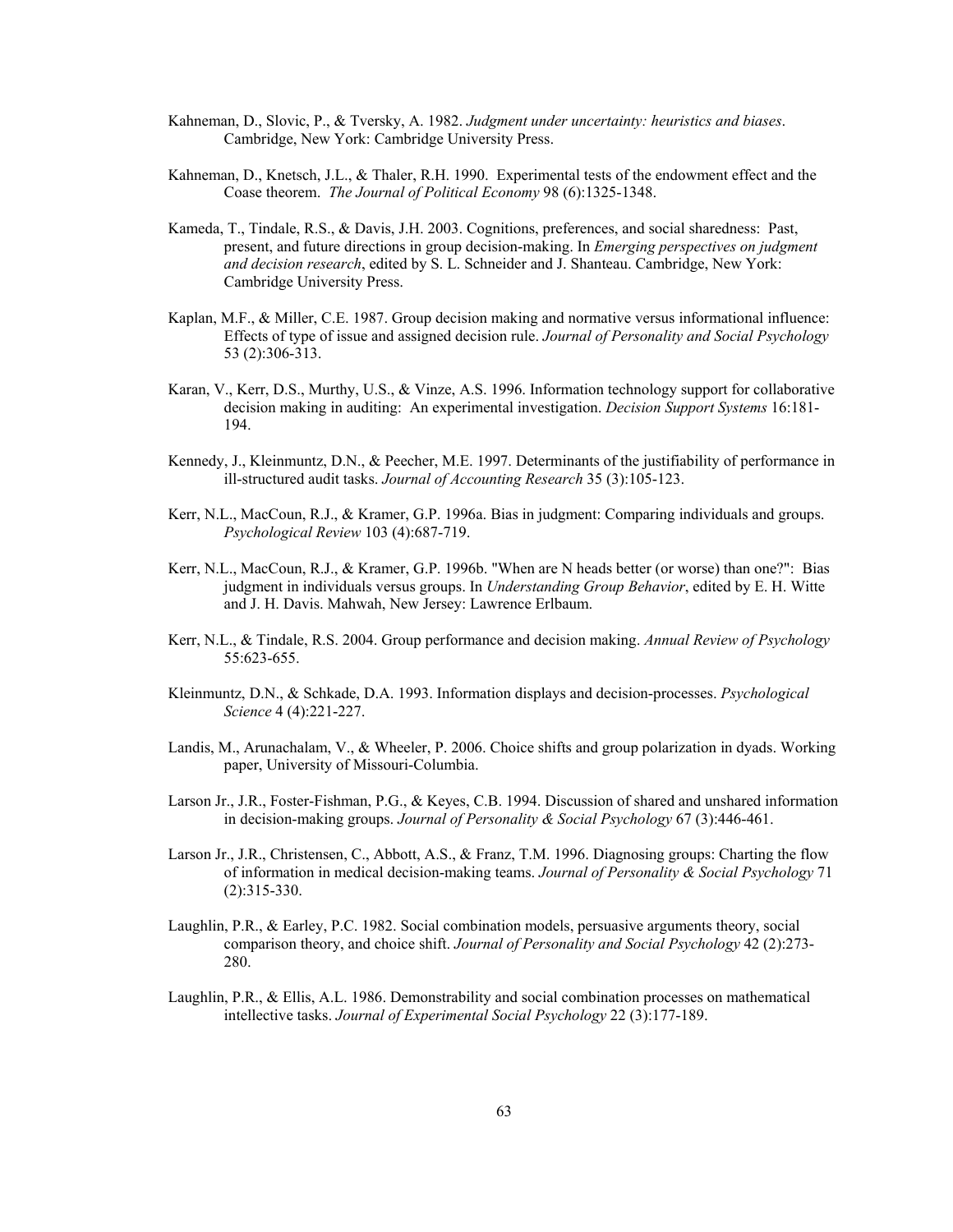- Laughlin, P.R., & Hollingshead, A.B. 1995. A theory of collective induction. *Organizational Behavior and Human Decision Processes* 61 (1):94-107.
- Libby, R., & Luft, J. 1993. Determinants of judgment performance in accounting settings: Ability, knowledge, motivation, and environment. *Accounting, Organizations and Society* 18 (5):425-450.
- Libby, R., & Trotman, K.T. 1993. The review process as a control for differential recall of evidence in auditor judgments. *Accounting, Organizations and Society* 18 (6):559-574.
- Libby, R., Bloomfield, R., & Nelson, M.W. 2002. Experimental research in financial accounting. *Accounting, Organizations and Society* 27 (8):775-812.
- Lorge, I., & Solomon, H. 1955. Two models of group behavior in the solution of Eureka-type problems. *Psychometrika* 29:139-148.
- McGarty, C., Turner, J.C., Hogg, M.A., David, B., & Wetherell, M.S. 1992. Group polarization as conformity to the prototypical group member. *British Journal of Social Psychology* 31 (1):1-19.
- McGrath, J. 1984. *Groups: Interaction and Performance*. Englewood Cliffs, NJ: Prentice-Hall, Inc.
- Murthy, U.S., & Kerr, D.S. 2004. Comparing audit team effectiveness via alternative modes of computermediated communication. *Auditing: A Journal of Practice & Theory* 23 (1):141-152.
- Myers, D.G., and H. Lamm. 1976. The group polarization phenomenon. *Psychological Bulletin* 83 (4):602- 627.
- Nunamaker, J.F., Dennis, A.R., Valacich, J.S., Vogel, D.R., & George, J.F. (1991). Electronic meeting systems to support group work. *Communications of the ACM* 34 (7):40-61.
- Peecher, M.E. 1996. The influence of auditors' justification processes on their decisions: A cognitive model and experimental evidence. *Journal of Accounting Research* 34 (1):125-140.
- Piercey, M.D. 2006. The biases, strategic skewness, and justifiability of verbal (vs. numerical) audit risk assessments. Working paper, University of Illinois.
- Postmes, T., Spears, R., & Cihangir, S. 2001. Quality of decision making and group norms. *Journal of Personality & Social Psychology* 80 (6):918-930.
- Reckers, P.M.J., & Schultz, J.J. 1982. Individual versus group assisted audit evaluations. *Auditing: A Journal of Practice & Theory* 2 (1):64-74.
- Reimers, J., Wheeler, S., & Dusenbury, R. 1993. The effect of response-mode on auditors' control risk assessments. *Auditing: A Journal of Practice & Theory* 12 (2):62-78.
- Rich, J.S., Solomon, I., & Trotman, K.T. 1997. Multi-auditor judgment / decision making research: A decade later. *Journal of Accounting Literature* 16:86-126.
- Rodrigo, M.F., and M. Ato. 2002. Testing the group polarization hypothesis by using logit models. *European Journal of Social Psychology* 32 (1):3-18.
- Ross, M., & Sicoly, F. 1979. Egocentric biases in availability and attribution. *Journal of Personality and Social Psychology* 37 (3):322-336.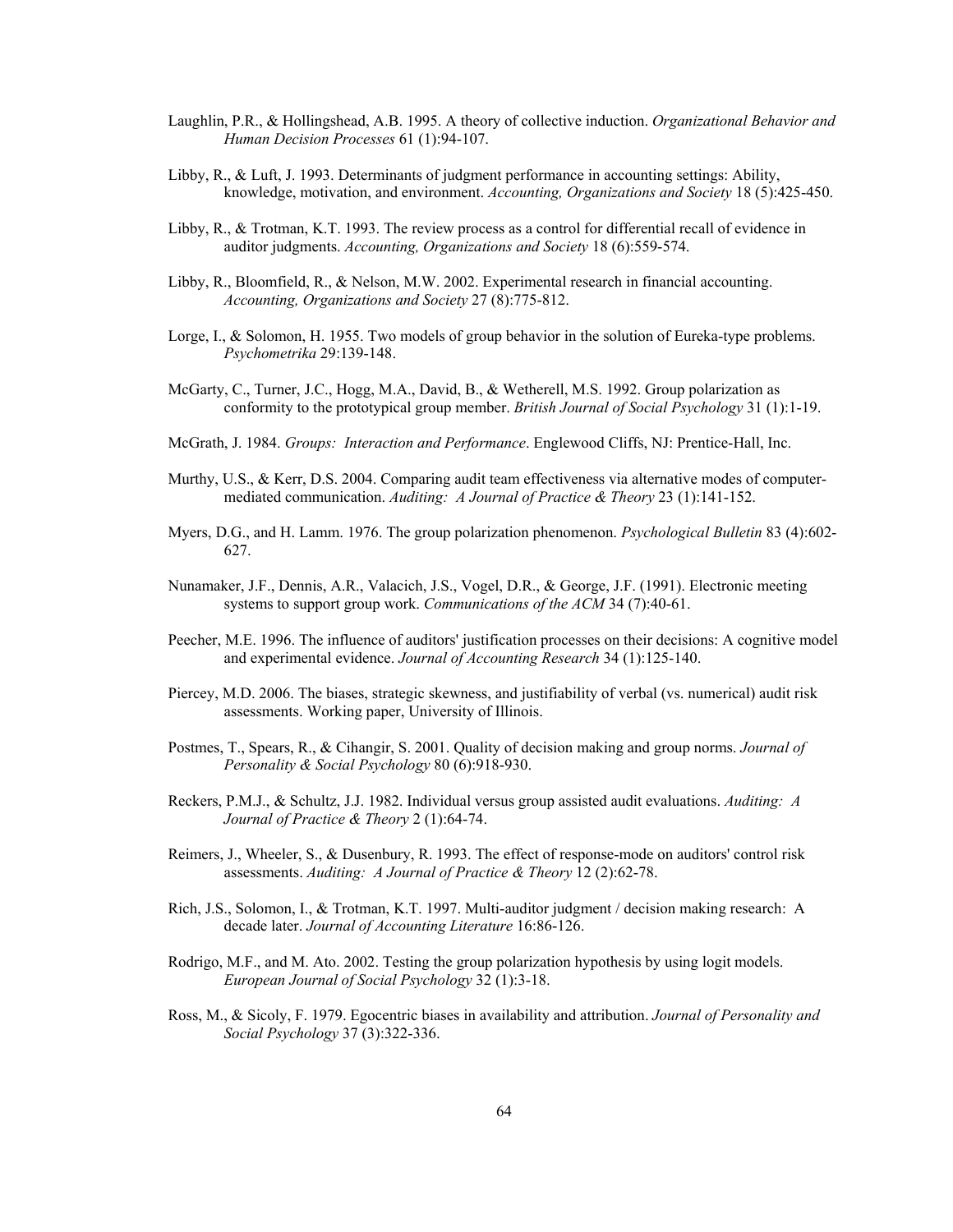- Russell, C. J., Pinto, J.K., & Bobko, P. 1991. Appropriate moderated regression and inappropriate research strategy: A demonstration of information loss due to scale coarseness. *Applied Psychological Measurement* 15:125-135.
- Russell, C. J., & Bobko, P. 1992. Moderated regression analysis and Likert scales: Too coarse for comfort. *Journal of Applied Psychology* 77 (3):336-342.
- Rutledge, R.W., & Harrell, A.M. 1994. The impact of responsibility and framing of budgetary information on group-shifts. *Behavioral Research in Accounting* 6:92-109
- Schultz, J.J., Jr., & Reckers, P.M.J. 1981. The impact of group processing on selected audit disclosure decisions. *Journal of Accounting Research* 19 (2):482-501.
- Sia, C.-L., Tan, B.C.Y., & Wei, K.-K. 2002. Group polarization and computer-mediated communication: Effects of communication cues, social presence, and anonymity. *Information Systems Research* 13  $(1):70-90.$
- Solomon, I. 1987. Multi-auditor judgment / decision making research. *Journal of Accounting Literature*  6:1-25.
- Stasser, G., & Titus, W. 1985. Pooling of unique information in group decision making: Biased information sampling during discussion. *Journal of Personality and Social Psychology* 48 (6):1467-1478.
- Stasser, G., & Titus, W. 1987. Effects of information load and percentage of shared information on the dissemination of unshared information during group discussion. *Journal of Personality and Social Psychology* 53 (1):81-93.
- Stasser, G., & Titus, W. 2003. Hidden profiles: A brief history. *Psychological Inquiry* 14 (3/4):304-313.
- Stone, D.N., & Dilla, W.N. 1994. When numbers are better than words: The joint effects of response representation and experience on inherent risk judgments. *Auditing: A Journal of Practice & Theory* 13 (Supplement):1-19.
- Stone, D.N., & Schkade, D.A. 1991. Numeric and linguistic information representation in multiattribute choice. *Organizational Behavior & Human Decision Processes* 49 (1):42-59.
- Stone, D.N., & Schkade, D.A. 1994. Effects of attribute scales on process and performance in multiattribute choice. *Organizational Behavior & Human Decision Processes* 59 (2):261-287.
- Stoner, J.A.F. 1961. A comparison of individual and group decisions involving risk, unpublished master's thesis, Massachusetts Institute of Technology.
- Sunstein, C.R. 2002. The law of group polarization. *Journal of Political Philosophy* 10 (2):175.
- Thaler, R.H. 1980. Toward a positive theory of consumer choice. *Journal of Economic Behavior and Organization* 1 (1):39-60.
- Trotman, K.T. 1985. The review process and the accuracy of auditor judgments. *Journal of Accounting Research* 23 (2):740-752.
- Tversky, A. 1972. Elimination by aspects: A theory of choice. *Psychological Review* 79 (3):281-299.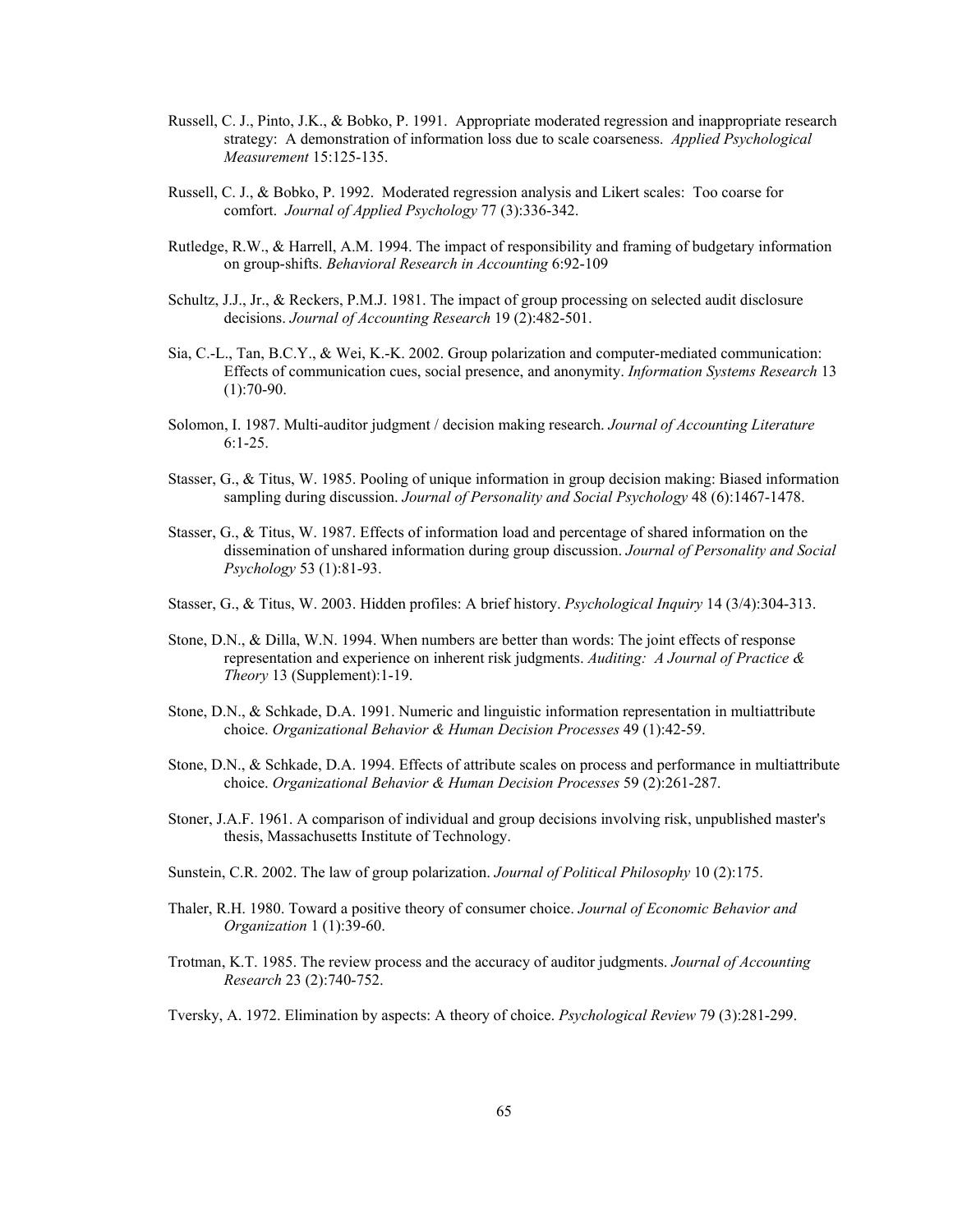- Vinokur, A., and E. Burnstein. 1978. Novel argumentation and attitude change: The case of polarization following group discussion. *European Journal of Social Psychology* 8:335-348.
- Wallach, M., Kogan, N., & Bem, D. 1962. Group influence on individual risk taking. *Journal of Abnormal and Social Psychology* 65:75-86.
- Wasserman, S., & Davis, J.H. 1991. A methodology for comparing predictions from many models to few data. *Quality and Quantity* 25 (2):189-209.
- Winquist, J.R., & Larson, J.R. 1998. Information pooling: When it impacts group decision making. *Journal of Personality and Social Psychology* 74 (2):371-377.
- Zuber, J.A., H.W. Crott, and J. Werner. 1992. Choice shift and group polarization: An analysis of the status of arguments and social decision schemes. *Journal of Personality and Social Psychology* 62  $(1):50-61.$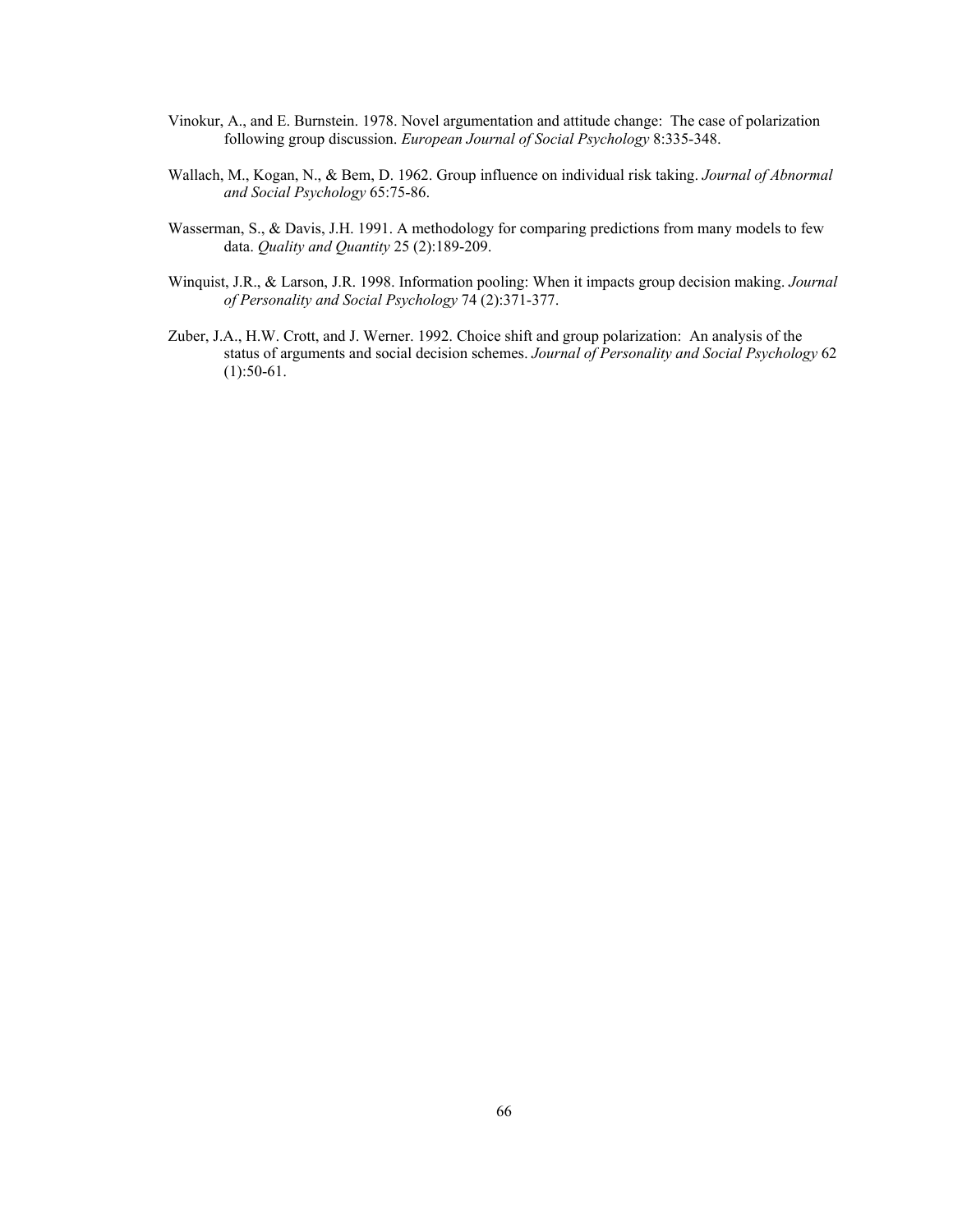**TABLE 1 Illustration of selected social decision scheme (SDS) models** 

|                         |      | Equiprobability | Majority / Plurality |      |          | Proportionality | Truth-wins* |                |
|-------------------------|------|-----------------|----------------------|------|----------|-----------------|-------------|----------------|
| $(r_{\rm Y},r_{\rm N})$ | Yes  | No              | Yes                  | No   | Yes      | No              | Yes         | N <sub>0</sub> |
| (4, 0)                  | 1.00 |                 | 1.00                 |      | $1.00\,$ |                 | 1.00        |                |
| (3, 1)                  | 0.50 | 0.50            | 1.00                 |      | 0.75     | 0.25            | 1.00        |                |
| (2, 2)                  | 0.50 | 0.50            | 0.50                 | 0.50 | 0.50     | 0.50            | 1.00        |                |
| (1, 3)                  | 0.50 | 0.50            |                      | 1.00 | 0.25     | 0.75            | 1.00        |                |
| (0, 4)                  |      | 1.00            |                      | 1.00 |          | 1.00            |             | 1.00           |

*Panel A:* Four person group with two alternatives (yes or no):  $r = 4$  and  $n = 2$ 

\* Assumes "Yes" is the demonstrably correct answer

*Panel B:* Four person group with three alternatives  $(A, B, or C)$ :  $r = 4$  and  $n = 3$ 

|                   |      | Majority / Plurality |      |      | Proportionality |               |  |  |  |
|-------------------|------|----------------------|------|------|-----------------|---------------|--|--|--|
| $(r_A, r_B, r_C)$ | A    | B                    | C    | A    | B               | $\mathcal{C}$ |  |  |  |
| (4, 0, 0)         | 1.00 |                      |      | 1.00 |                 |               |  |  |  |
| (3, 1, 0)         | 1.00 |                      |      | 0.75 | 0.25            |               |  |  |  |
| (3, 0, 1)         | 1.00 |                      |      | 0.75 |                 | 0.25          |  |  |  |
| (2, 2, 0)         | 0.50 | 0.50                 |      | 0.50 | 0.50            |               |  |  |  |
| (2, 0, 2)         | 0.50 |                      | 0.50 | 0.50 |                 | 0.50          |  |  |  |
| (2, 1, 1)         | 1.00 |                      |      | 0.50 | 0.25            | 0.25          |  |  |  |
| (1, 3, 0)         |      | 1.00                 |      | 0.25 | 0.75            |               |  |  |  |
| (1, 2, 1)         |      | 1.00                 |      | 0.25 | 0.50            | 0.25          |  |  |  |
| (1, 1, 2)         |      |                      | 1.00 | 0.25 | 0.25            | 0.50          |  |  |  |
| (1, 0, 3)         |      |                      | 1.00 | 0.25 |                 | 0.75          |  |  |  |
| (0, 4, 0)         |      | 1.00                 |      |      | 1.00            |               |  |  |  |
| (0, 3, 1)         |      | 1.00                 |      |      | 0.75            | 0.25          |  |  |  |
| (0, 2, 2)         |      | 0.50                 | 0.50 |      | 0.50            | 0.50          |  |  |  |
| (0, 1, 3)         |      |                      | 1.00 |      | 0.25            | 0.75          |  |  |  |
| (0, 0, 4)         |      |                      | 1.00 |      |                 | 1.00          |  |  |  |

The first column of each panel lists the possible constellations of members' initial opinions. In the other columns, the various alternatives are listed as well as possible decision schemes that might be employed by the group (e.g., equiprobability, majority, etc.). The probability that the group will decide on an alternative is shown in the table given the decision scheme and the constellation of initial group opinions. For example, as shown in the second row of Panel B, if the group employs a proportionality decision scheme and three people initially favor alternative A and one person favors alternative B, then the probability that the group will choose Alternative A (B) is 0.75 (0.25).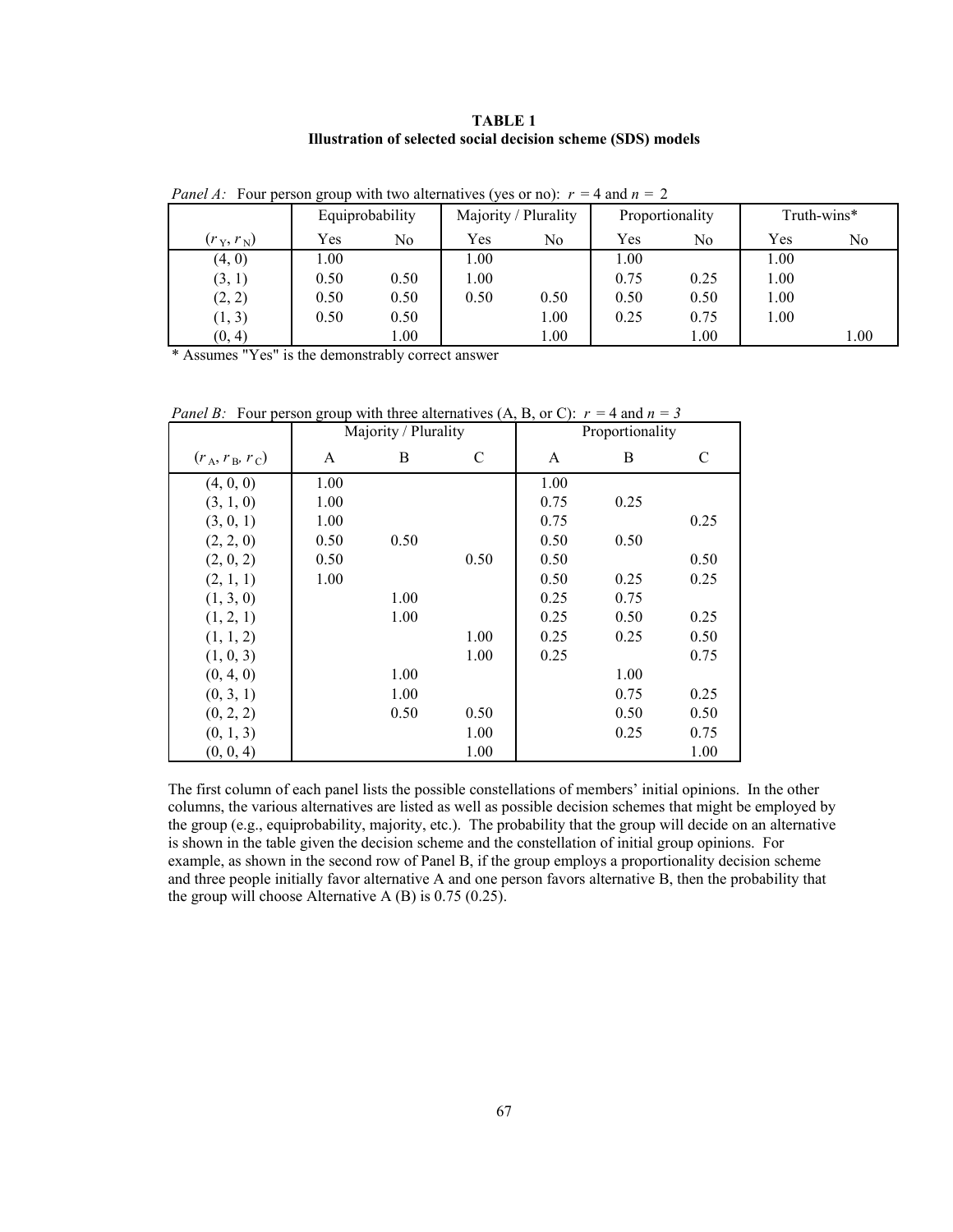### **TABLE 2 Group decision models**

| Underlying                         |                                                                                                                                                                                                                                                                                                                                                                                                   | Individual           | Social  |
|------------------------------------|---------------------------------------------------------------------------------------------------------------------------------------------------------------------------------------------------------------------------------------------------------------------------------------------------------------------------------------------------------------------------------------------------|----------------------|---------|
| <b>Theory</b>                      | <b>Decision Rule</b>                                                                                                                                                                                                                                                                                                                                                                              | cognitive<br>effort* | effort* |
|                                    | Rules based on discrete decision alternatives                                                                                                                                                                                                                                                                                                                                                     |                      |         |
|                                    | <i>Majority wins / Median wins</i> - If two or more members agree on an alternative,<br>that alternative will be the final group decision. If each member has a unique pre-<br>discussion preference, the group decision will be the median preferred alternative.                                                                                                                                | low                  | low     |
| SDS (Davis,                        | Risk wins – The riskiest alternative favored by one of the group members will<br>become the final group decision.                                                                                                                                                                                                                                                                                 | low                  | low     |
| 1973)                              | Conservative wins - The most conservative alternative favored by one of the<br>group members will become the final group decision.                                                                                                                                                                                                                                                                | low                  | low     |
|                                    | <i>Polarization wins</i> – If the group is predisposed towards a risky alternative for the<br>task at hand (i.e., the average of the group members' pre-discussion preferences is<br>risky), then the riskiest alternative favored by a group member will be chosen. If<br>the group is predisposed towards a conservative alternative, then the most<br>conservative alternative will be chosen. | low                  | low     |
|                                    | Rules based on continuous decision alternatives (weighted average models)                                                                                                                                                                                                                                                                                                                         |                      |         |
|                                    | <i>Arithmetic mean</i> – The mean of the pre-discussion preferences will be the final<br>group preference.                                                                                                                                                                                                                                                                                        | high                 | high    |
| SDS-Q<br>(Hinsz, 1999)             | Nearest to the center of gravity of proportionality $-$ the alternative that lies closest<br>to the arithmetic mean of the pre-discussion preferences will be the final group<br>decision (this accounts for the fineness of the scale).                                                                                                                                                          | high                 | high    |
|                                    | Weighted majority – the majority opinion will carry a weight of 0.8 and the<br>minority opinion will carry a weight of 0.2.                                                                                                                                                                                                                                                                       | high                 | high    |
| SJS (Davis,<br>1996)               | $ SJS -$ the influence of an opinion will decay exponentially as it deviates from the<br>mean of the opinions.                                                                                                                                                                                                                                                                                    | high                 | high    |
| <b>SINT</b><br>(Friedkin,<br>1999) | $SINT$ – the group decision will be a function of the weighted influences of each<br>member on each other member.                                                                                                                                                                                                                                                                                 | high                 | high    |

\* Discrete effort levels are based on the findings of Dan Stone and William Dilla (Dilla and Stone, 1997a, 1997b; Stone and Dilla, 1994) and Stone and Schkade (1994) while continuous effort levels are based on Hastie and Kameda's (2005) assessments.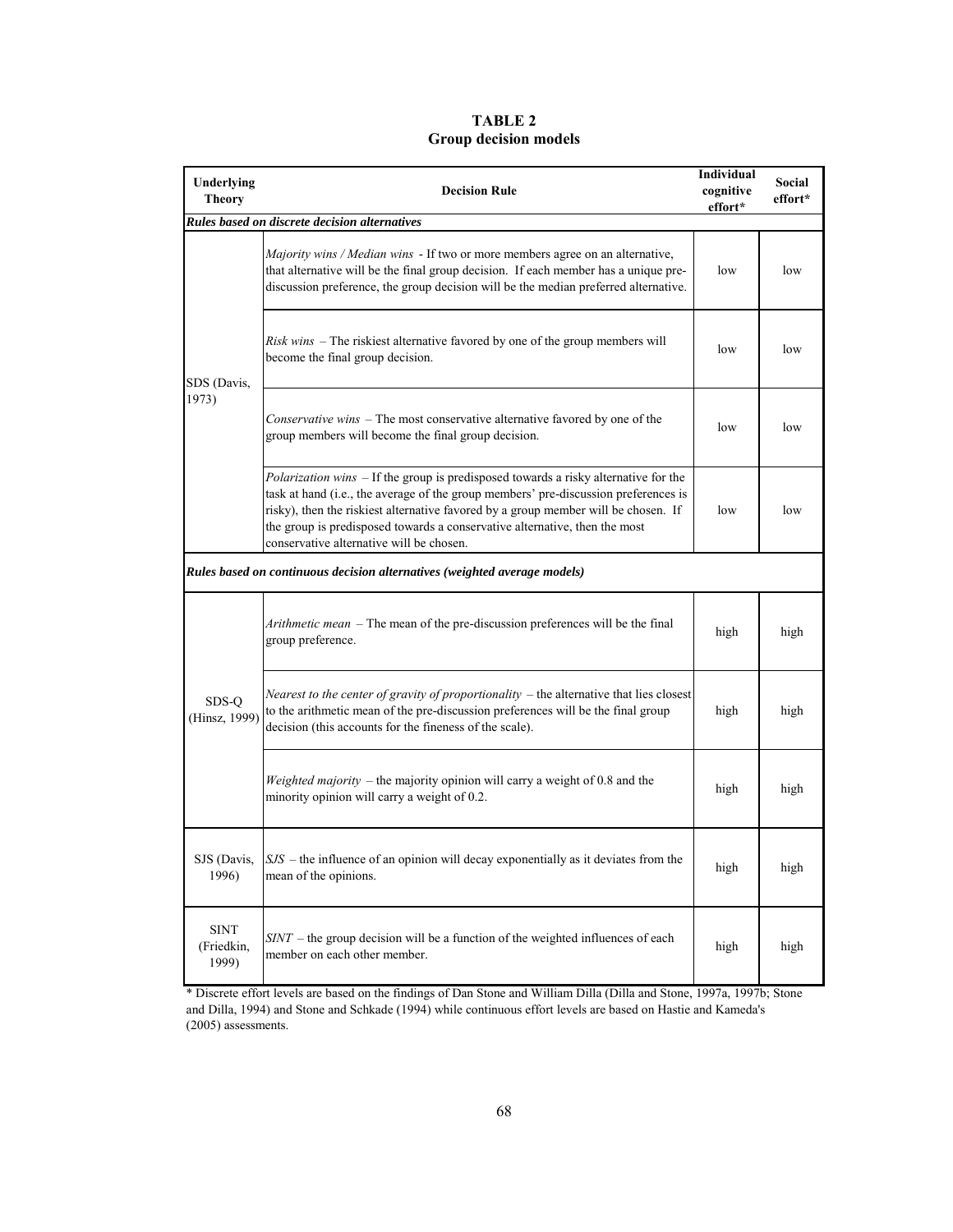|                           |                             |           | Overall    |                |         | Capitalism |      |         | <b>Haiku</b> |                |         |
|---------------------------|-----------------------------|-----------|------------|----------------|---------|------------|------|---------|--------------|----------------|---------|
| Model                     | Classification              | precision | $p$ -value | rank           | hitrate | precision  | rank | hitrate | precision    | rank           | hitrate |
| <b>Continuous setting</b> |                             |           |            |                |         |            |      |         |              |                |         |
| <b>SINT</b>               | continuous (weighted opin.) | 1.56      |            |                | 38%     | 1.24       |      | 50%     | 1.87         |                | 25%     |
| Mean wins                 | continuous (weighted opin.) | 2.50      | 0.040      | $\overline{c}$ | 17%     | 2.14       | 3.5  | 17%     | 2.86         | $\overline{2}$ | 17%     |
| <b>SJS</b>                | continuous (weighted opin.) | 2.51      | 0.036      | 3              | 17%     | 2.14       | 3.5  | 17%     | 2.88         | 3              | 17%     |
| Weighted majority         | continuous (weighted opin.) | 2.58      | 0.028      | 4              | 8%      | 2.22       | 5    | $0\%$   | 2.95         | 4              | 17%     |
| <b>NTCGP</b>              | continuous (weighted opin.) | 2.63      | 0.027      | 5              | 17%     | 2.25       | 6    | 17%     | 3.00         | 5              | 17%     |
| Majority wins             | discrete                    | 2.92      | 0.050      | 6              | 50%     | 2.42       | 7.5  | 50%     | 3.42         | 6              | 50%     |
| Polarization wins         | discrete                    | 3.25      | 0.011      | 7.5            | 42%     | 2.42       | 7.5  | 50%     | 4.08         | $\overline{7}$ | 33%     |
| High wins                 | discrete                    | 3.25      | 0.034      | 7.5            | 50%     | 2.00       | 2    | 50%     | 4.50         | 8              | 50%     |
| Low wins                  | discrete                    | 6.92      | 0.001      | 9              | 4%      | 5.67       | 9    | 8%      | 8.17         | 9              | $0\%$   |
| Number of groups          |                             |           | 24         |                |         |            | 12   |         |              | 12             |         |
|                           |                             |           |            |                |         |            |      |         |              |                |         |
| <b>Discrete setting</b>   |                             |           |            |                |         |            |      |         |              |                |         |
| <b>SINT</b>               | continuous (weighted opin.) | 2.15      |            |                | 38%     | 1.09       |      | 43%     | 3.20         |                | 33%     |
| <b>NTCGP</b>              | continuous (weighted opin.) | 3.10      | 0.130      | $\overline{2}$ | 69%     | 2.38       | 3    | 76%     | 3.81         | $\overline{2}$ | 62%     |
| Majority wins             | discrete                    | 3.57      | 0.011      | 3              | 64%     | 2.38       | 3    | 76%     | 4.76         | 6              | 52%     |
| Weighted majority         | continuous (weighted opin.) | 4.05      | 0.001      | 4              | $0\%$   | 3.43       | 5    | $0\%$   | 4.67         | 5              | $0\%$   |
| <b>SJS</b>                | continuous (weighted opin.) | 4.35      | 0.001      | 5              | 0%      | 4.09       | 6    | $0\%$   | 4.63         | $\overline{4}$ | $0\%$   |
| Mean wins                 | continuous (weighted opin.) | 4.37      | 0.001      | 6              | 0%      | 4.13       | 7    | $0\%$   | 4.60         | 3              | $0\%$   |
| Low wins                  | discrete                    | 5.00      | 0.001      | 7              | 52%     | 4.29       | 8    | 57%     | 5.71         |                | 48%     |
| Polarization wins         | discrete                    | 5.24      | 0.001      | 8              | 52%     | 2.38       | 3    | 76%     | 8.10         | 9              | 29%     |
| High wins                 | discrete                    | 6.43      | 0.001      | 9              | 38%     | 5.71       | 9    | 43%     | 7.14         | 8              | 33%     |
| Number of groups          |                             |           | 42         |                |         |            | 21   |         |              | 21             |         |

**TABLE 3 Decision model performance for groups with two members with identical pre-discussion preferences (risk-free tasks)** 

Precision is the absolute value of the difference between the model's prediction and the actual group decision.

*p* -value is the significance level of the t-test between the precision of the most accurate model and the given model (one-tailed)

Rank is the model's rank, relative to the other models, in terms of precision

Hitrate is the percentage of predictions that are within  $+/$  0.5 scale units of the actual group decision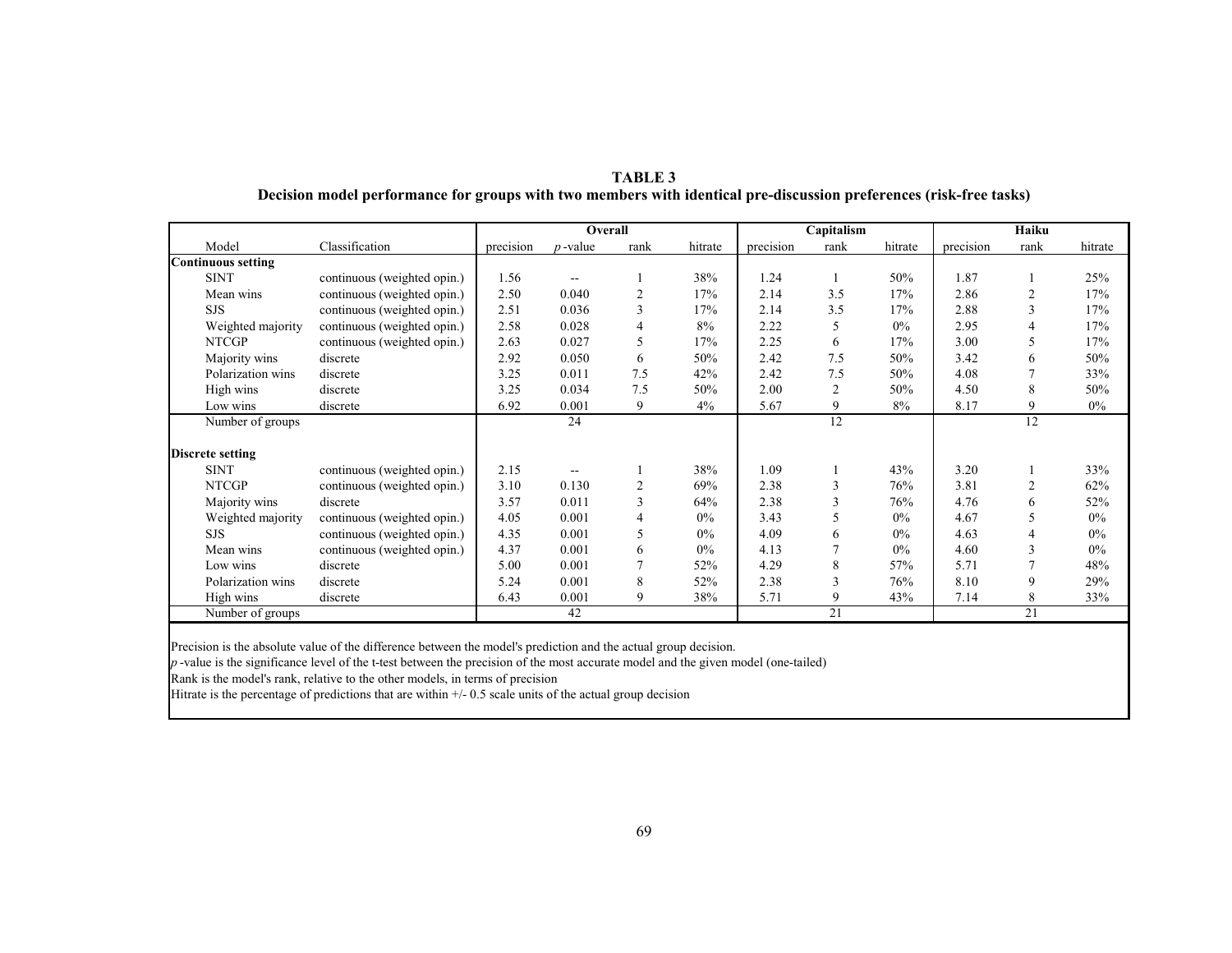#### **TABLE 4 Decision model performance for groups which are asked to provide both a continuous and discrete response (groups have two members with identical pre-discussion responses)**

|                             |                             |           | Overall    |                | Capitalism |      | Haiku     |                |
|-----------------------------|-----------------------------|-----------|------------|----------------|------------|------|-----------|----------------|
| Model                       | Classification              | precision | $p$ -value | rank           | precision  | rank | precision | rank           |
| <b>Continuous responses</b> |                             |           |            |                |            |      |           |                |
| Weighted majority           | continuous (weighted opin.) | 1.41      |            |                | 1.26       | 2    | 1.68      | $\overline{4}$ |
| Majority wins               | discrete                    | 1.65      | 0.179      | $\overline{2}$ | 1.05       |      | 2.75      | 6              |
| <b>SJS</b>                  | continuous (weighted opin.) | 1.74      | 0.048      | 3              | 1.86       | 3    | 1.52      |                |
| <b>NTCGP</b>                | continuous (weighted opin.) | 1.82      | 0.062      | 4              | 1.95       | 5    | 1.58      | 3              |
| Mean wins                   | continuous (weighted opin.) | 1.84      | 0.043      | 5              | 2.02       | 6    | 1.53      | $\overline{2}$ |
| <b>SINT</b>                 | continuous (weighted opin.) | 2.05      | 0.021      | 6              | 1.95       | 4    | 2.24      | 5              |
| Polarization wins           | discrete                    | 3.59      | 0.035      | 7              | 3.68       |      | 3.42      |                |
| Low wins                    | discrete                    | 3.71      | 0.028      | 8              | 3.77       | 8    | 3.58      | 8              |
| High wins                   | discrete                    | 4.11      | 0.001      | 9              | 4.05       | 9    | 4.25      | 9              |
| Number of groups            |                             |           | 34         |                |            | 22   |           | 12             |
|                             |                             |           |            |                |            |      |           |                |
| <b>Discrete responses</b>   |                             |           |            |                |            |      |           |                |
| <b>NTCGP</b>                | continuous (weighted opin.) | 2.58      |            |                | 2.35       | 1.5  | 2.86      |                |
| <b>SINT</b>                 | continuous (weighted opin.) | 3.49      | 0.085      | 2              | 3.24       | 3    | 3.79      | 2              |
| Majority wins               | discrete                    | 3.55      | 0.080      | 3              | 2.35       | 1.5  | 5.00      | 6              |
| Weighted majority           | continuous (weighted opin.) | 4.06      | 0.001      | 4              | 3.53       | 4.5  | 4.71      | 5              |
| <b>SJS</b>                  | continuous (weighted opin.) | 4.40      | 0.001      | 5              | 4.22       |      | 4.62      | 4              |
| Mean wins                   | continuous (weighted opin.) | 4.41      | 0.001      | 6              | 4.31       | 8    | 4.52      | 3              |
| Polarization wins           | discrete                    | 5.81      | 0.001      | 7              | 4.12       | 6    | 7.86      | 8              |
| High wins                   | discrete                    | 6.13      | 0.001      | 8              | 3.53       | 4.5  | 9.29      | 9              |
| Low wins                    | discrete                    | 7.42      | 0.001      | 9              | 8.24       | 9    | 6.43      | 7              |
| Number of groups            |                             |           | 62         |                |            | 34   |           | 28             |

Precision is the absolute value of the difference between the model's prediction and the actual group decision.

*p* -value is the significance level of the t-test between the precision of the most accurate model and the given model (one-tailed)

Rank is the model's rank, relative to the other models, in terms of precision

Hitrate is the percentage of predictions that are within  $+/$ - 0.5 scale units of the actual group decision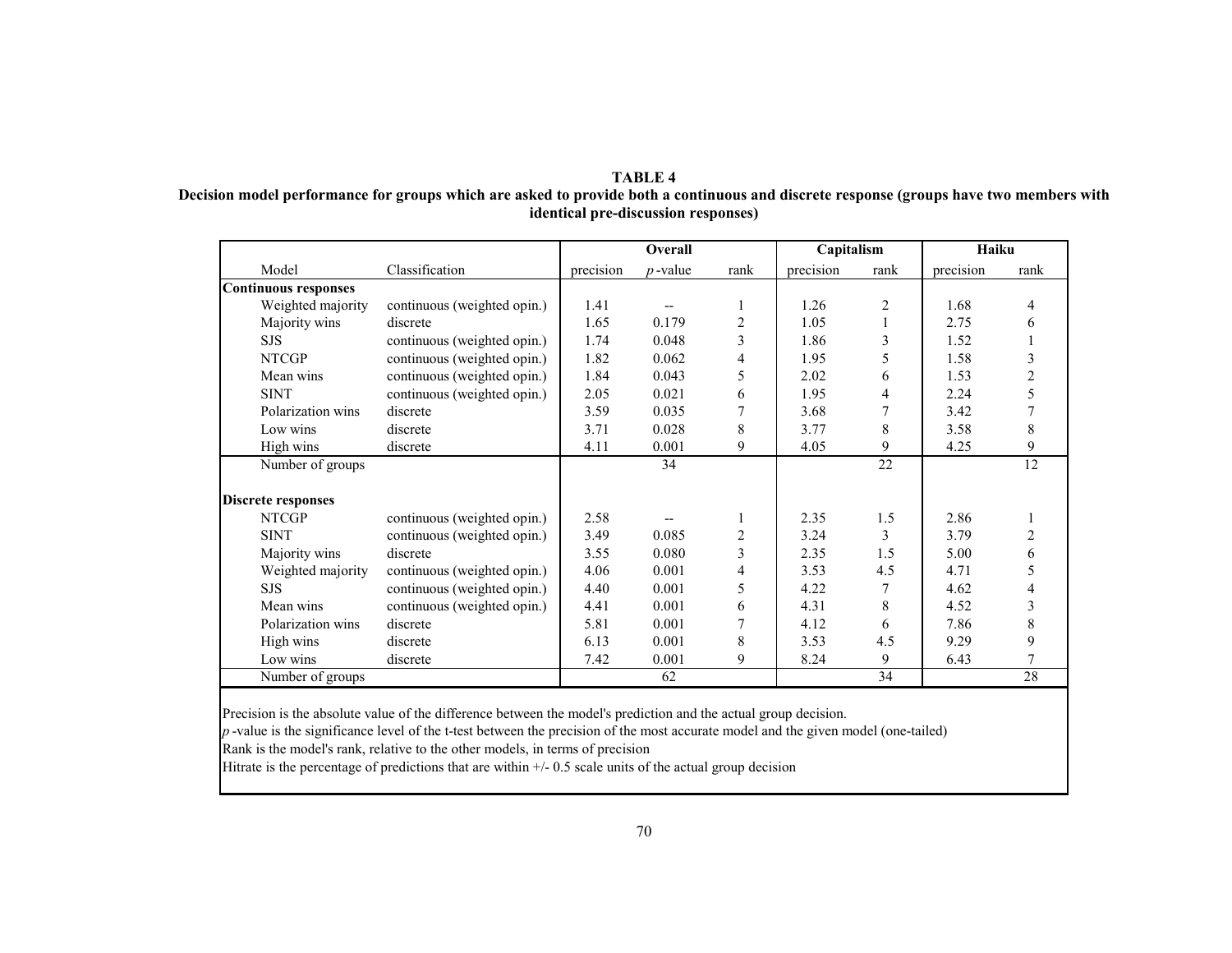| Model                                   | Model type                  | precision | $p$ -value | rank           | hitrate |
|-----------------------------------------|-----------------------------|-----------|------------|----------------|---------|
| Panel A: Continuous, two members equal  |                             |           |            |                |         |
| <b>SINT</b>                             | continuous (weighted opin.) | 3.74      | --         | 1              | 19%     |
| <b>SJS</b>                              | continuous (weighted opin.) | 4.12      | 0.245      | $\overline{c}$ | 6%      |
| Mean wins / NTCGP                       | continuous (weighted opin.) | 4.13      | 0.216      | 3              | 13%     |
| Weighted majority                       | continuous (weighted opin.) | 4.47      | 0.160      | $\overline{4}$ | 3%      |
| Majority wins                           | discrete                    | 6.64      | 0.003      | 5              | 31%     |
| Polarization wins                       | discrete                    | 8.30      | 0.001      | 6              | 25%     |
| High wins                               | discrete                    | 10.05     | 0.001      | 7              | 19%     |
| Low wins                                | discrete                    | 11.17     | 0.001      | 8              | 16%     |
| Number of groups                        |                             |           | 32         |                |         |
| Panel B: Continuous, all members unique |                             |           |            |                |         |
| <b>SINT</b>                             | continuous (weighted opin.) | 5.43      | --         | $\mathbf{1}$   | 13%     |
| Mean wins / NTCGP                       | continuous (weighted opin.) | 5.94      | 0.163      | $\overline{2}$ | 19%     |
| <b>SJS</b>                              | continuous (weighted opin.) | 6.02      | 0.113      | 3              | 14%     |
| Weighted majority                       | continuous (weighted opin.) | 7.15      | 0.006      | $\overline{4}$ | 6%      |
| Median wins                             | discrete                    | 7.59      | 0.002      | 5              | 28%     |
| Polarization wins                       | discrete                    | 17.13     | 0.001      | 6              | $5\%$   |
|                                         |                             |           |            |                |         |
| High wins                               | discrete                    | 20.26     | 0.001      | $\overline{7}$ | 3%      |
| Low wins                                | discrete                    | 20.45     | 0.001      | 8              | 2%      |
| Number of groups                        |                             |           | 109        |                |         |
| Panel C: Discrete, two members equal    |                             |           |            |                |         |
| <b>NTCGP</b>                            | continuous (weighted opin.) | 5.37      | --         | $\mathbf{1}$   | 74%     |
| Majority wins                           | discrete                    | 7.56      | 0.030      | $\overline{c}$ | 65%     |
| <b>SINT</b>                             | continuous (weighted opin.) | 8.05      | 0.012      | 3              | 24%     |
| Weighted majority                       | continuous (weighted opin.) | 8.39      | 0.001      | 4              | $0\%$   |
| Mean wins                               | continuous (weighted opin.) | 8.94      | 0.001      | 5              | 2%      |
| <b>SJS</b>                              | continuous (weighted opin.) | 9.06      | 0.001      | 6              | $0\%$   |
| Polarization wins                       | discrete                    | 11.22     | 0.001      | 7              | 52%     |
| High wins                               | discrete                    | 12.20     | 0.001      | 8              | 48%     |
| Low wins                                | discrete                    | 15.85     | 0.001      | 9              | 30%     |
| Number of groups                        |                             |           | 82         |                |         |
|                                         |                             |           |            |                |         |
| Panel D: Discrete, all members unique   |                             |           |            |                |         |
| Median wins                             | discrete                    | 4.65      |            | $\mathbf{1}$   | 77%     |
| <b>NTCGP</b>                            | continuous (weighted opin.) | 5.12      | 0.330      | $\overline{c}$ | 74%     |
| <b>SJS</b>                              | continuous (weighted opin.) | 5.48      | 0.114      | 3              | 47%     |
| Mean wins                               | continuous (weighted opin.) | 5.74      | 0.121      | $\overline{4}$ | 47%     |
| Weighted majority                       | continuous (weighted opin.) | 6.70      | 0.001      | 5              | 23%     |
| <b>SINT</b>                             | continuous (weighted opin.) | 8.42      | 0.011      | 6              | 9%      |
| Polarization wins                       | discrete                    | 20.00     | 0.001      | 7              | 7%      |
| High wins                               | discrete                    | 26.05     | 0.001      | 8              | $2\%$   |
| Low wins                                | discrete                    | 27.44     | 0.001      | 9              | 5%      |
| Number of groups                        |                             |           | 43         |                |         |

**TABLE 5 Decision model performance for risky tasks**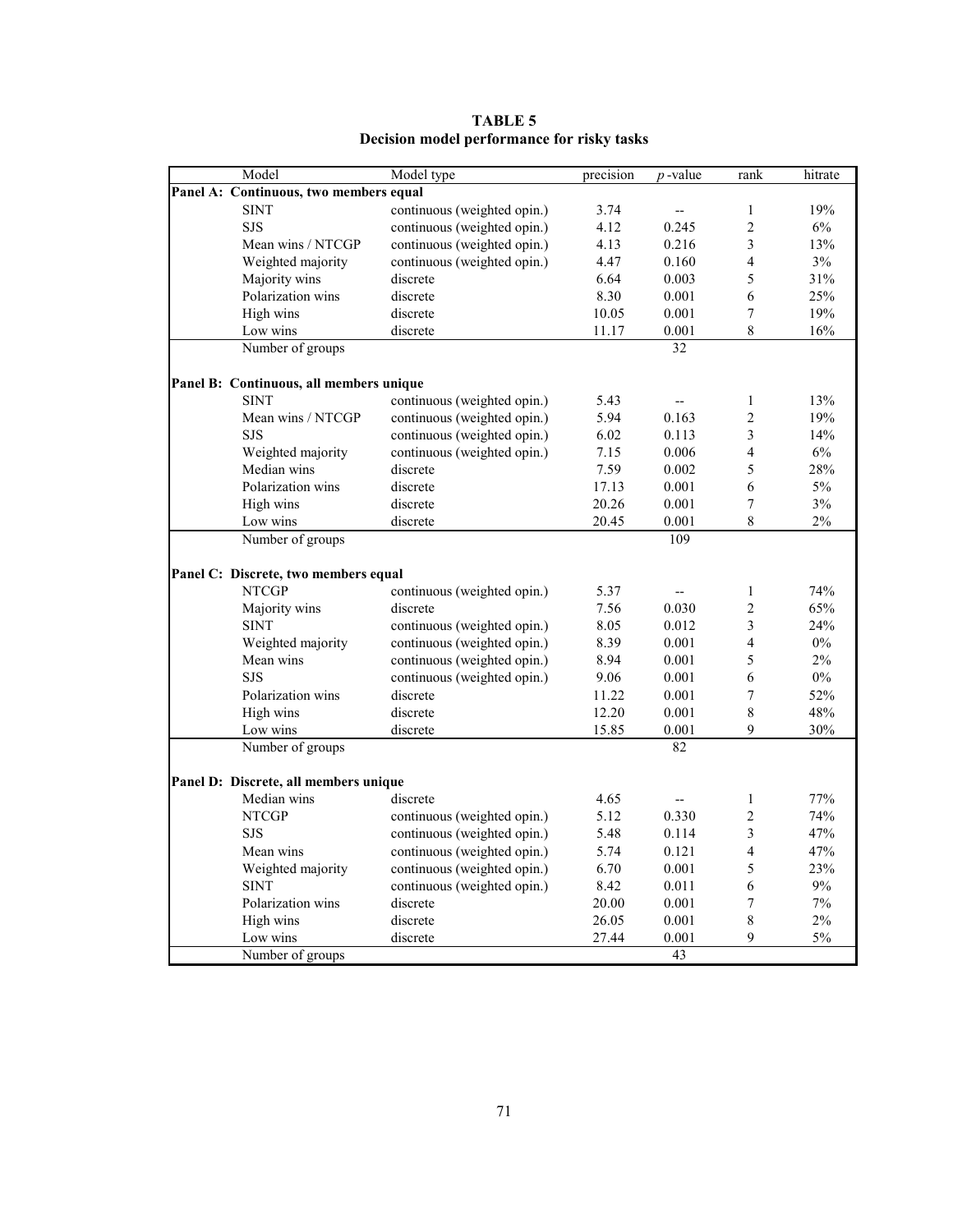### **TABLE 6 Group polarization and sample polarization**

|  | Panel A: All groups whose members' initial opinions were not unanimous |
|--|------------------------------------------------------------------------|
|  |                                                                        |

|                                  |                 | Individuals |       | Groups |                        |            |                       |            |
|----------------------------------|-----------------|-------------|-------|--------|------------------------|------------|-----------------------|------------|
|                                  | $N$ (groups)    | Median      | Mean  | Mean   | Sample<br>polarization | $p$ -value | Group<br>polarization | $p$ -value |
| <b>Risk-free tasks (grading)</b> |                 |             |       |        |                        |            |                       |            |
| Continuous: two members equal    | 24              | 90.00       | 87.50 | 88.92  | 1.42                   | $0.037$ ** | 1.56                  | $0.021$ ** |
| Continuous: all members unique   | <u>38</u>       | 86.67       | 86.61 | 87.14  | 0.54                   | 0.626      | 0.70                  | 0.528      |
| Total continuous                 | 62              | 87.17       | 86.95 | 87.83  | 0.88                   | 0.223      | 1.03                  | 0.152      |
| Discrete: two members equal      | 42              | 88.33       | 86.98 | 86.42  | $-0.56$                | 0.443      | $-0.56$               | 0.443      |
| Discrete: all members unique     |                 | 80.00       | 79.76 | 79.29  | $-0.48$                | 0.699      | $-0.95$               | 0.435      |
| Total continuous                 | $\frac{14}{56}$ | 88.33       | 85.18 | 84.64  | $-0.54$                | 0.385      | $-0.66$               | 0.287      |
| <b>Risky tasks (CDQ)</b>         |                 |             |       |        |                        |            |                       |            |
| Continuous: two members equal    | 32              | 53.33       | 55.77 | 55.70  | $-0.07$                | 0.944      | $-0.02$               | 0.987      |
| Continuous: all members unique   | <u>109</u>      | 58.33       | 58.00 | 57.54  | $-0.46$                | 0.586      | $-0.04$               | 0.964      |
| Total continuous                 | 141             | 58.33       | 57.49 | 57.12  | $-0.37$                | 0.588      | $-0.03$               | 0.962      |
| Discrete: two members equal      | 82              | 60.00       | 59.11 | 60.24  | 1.14                   | 0.325      | $-0.33$               | 0.779      |
| Discrete: all members unique     | 43              | 56.67       | 56.82 | 56.98  | 0.16                   | 0.907      | $-0.16$               | 0.907      |
| Total continuous                 | 125             | 56.67       | 58.32 | 59.12  | 0.80                   | 0.364      | $-0.27$               | 0.763      |

Sample polarization is the average difference between the mean pre-discussion opinions of the individuals of a particular group, and the actual group opinion. Group polarization is calculated by obtaining the choice shift (the absolute value of the difference between pre-discussion opinions within a group and the group's actual decision) and changing the sign of the choice shift depending on the direction of the group decision relative to the pre-discussion average. If the group's opinion was farther away from the midpoint (or median in the risk-free tasks) of the scale than the average pre-discussion opinions, then polarization is equal to choice shift. Otherwise, if the group shifted towards the midpoint (median), the polarization is equal to the choice shift times negative one.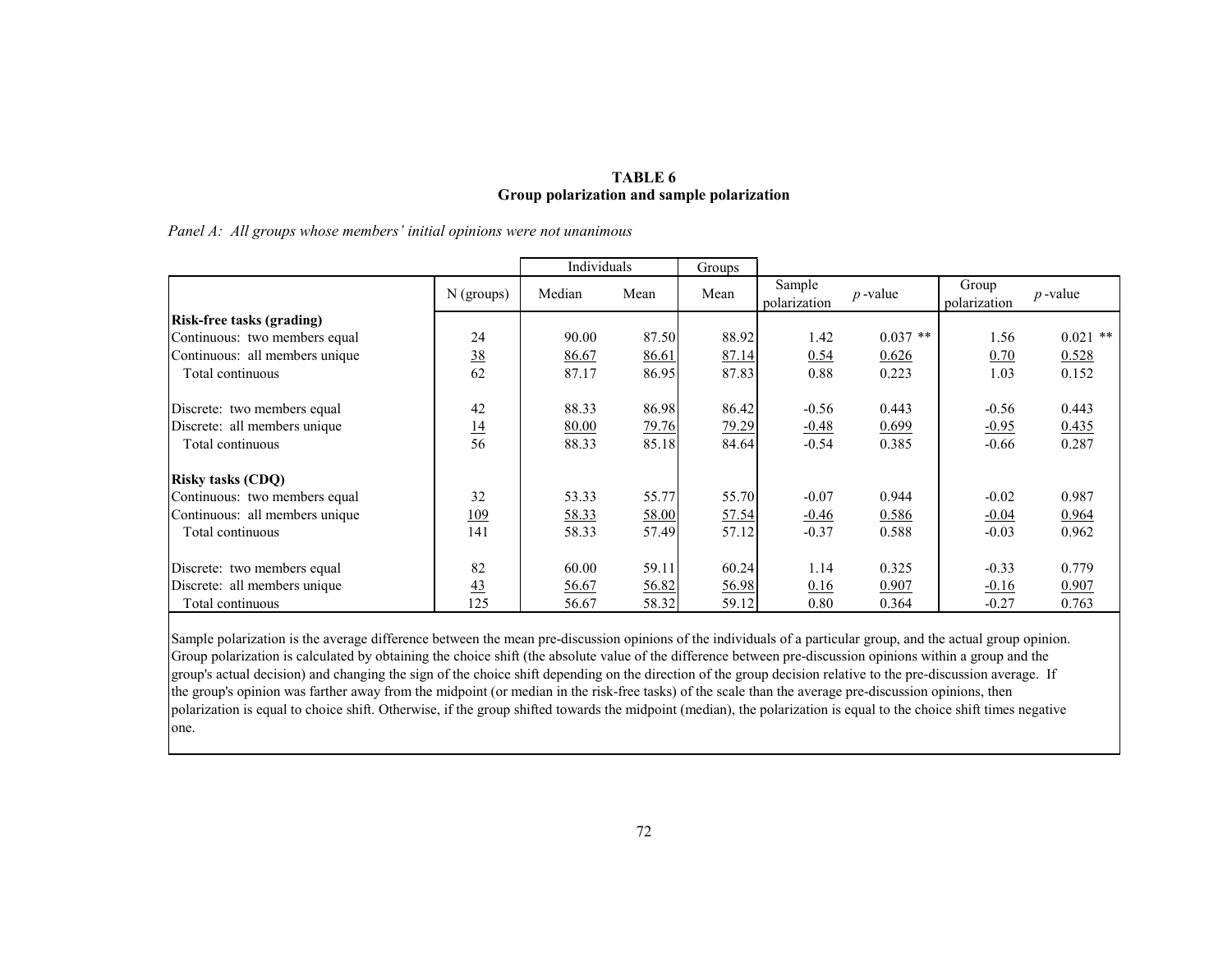### **TABLE 6 (continued) Group polarization and sample polarization**

*Panel B: All groups with two members with equal opinions* 

|                                                                             |              | Individuals    |                | Groups         |                        |                      |                       |                          |
|-----------------------------------------------------------------------------|--------------|----------------|----------------|----------------|------------------------|----------------------|-----------------------|--------------------------|
|                                                                             | $N$ (groups) | Median         | Mean           | Mean           | Sample<br>polarization | $p$ -value           | Group<br>polarization | $p$ -value               |
| <b>Risk-free tasks (grading)</b><br>Majority wins<br>Continuous<br>Discrete | 12<br>27     | 92.08<br>86.48 | 89.52<br>87.10 | 92.08<br>86.48 | 2.56<br>$-0.62$        | $0.007$ ***<br>0.394 | 1.72<br>1.60          | $0.099*$<br>$0.021$ **   |
| Majority does not win<br>Continuous<br>Discrete                             | 12<br>15     | 84.58<br>87.00 | 85.47<br>86.78 | 85.75<br>86.33 | 0.28<br>$-0.44$        | 0.774<br>0.784       | 1.61<br>$-4.00$       | $0.073 *$<br>$0.004$ *** |
| <b>Risky tasks (CDQ)</b><br>Majority wins<br>Continuous<br>Discrete         | 10<br>53     | 64.00<br>60.57 | 63.30<br>58.68 | 64.00<br>60.57 | 0.70<br>1.89           | 0.661<br>$0.075*$    | 0.70<br>2.39          | 0.661<br>$0.023$ **      |
| Majority does not win<br>Continuous<br>Discrete                             | 29<br>22     | 58.99<br>53.86 | 59.89<br>52.35 | 59.66<br>51.93 | $-0.23$<br>$-0.42$     | 0.932<br>0.733       | $-3.91$<br>0.61       | 0.137<br>0.615           |

Sample polarization is the average difference between the mean pre-discussion opinions of the individuals of a particular group, and the actual group opinion. Group polarization is calculated by obtaining the choice shift (the absolute value of the difference between pre-discussion opinions within a group and the group's actual decision) and changing the sign of the choice shift depending on the direction of the group decision relative to the pre-discussion average. If the group's opinion was farther away from the midpoint (or median in the risk-free tasks) of the scale than the average pre-discussion opinions, then polarization is equal to choice shift. Otherwise, if the group shifted towards the midpoint (median), the polarization is equal to the choice shift times negative one.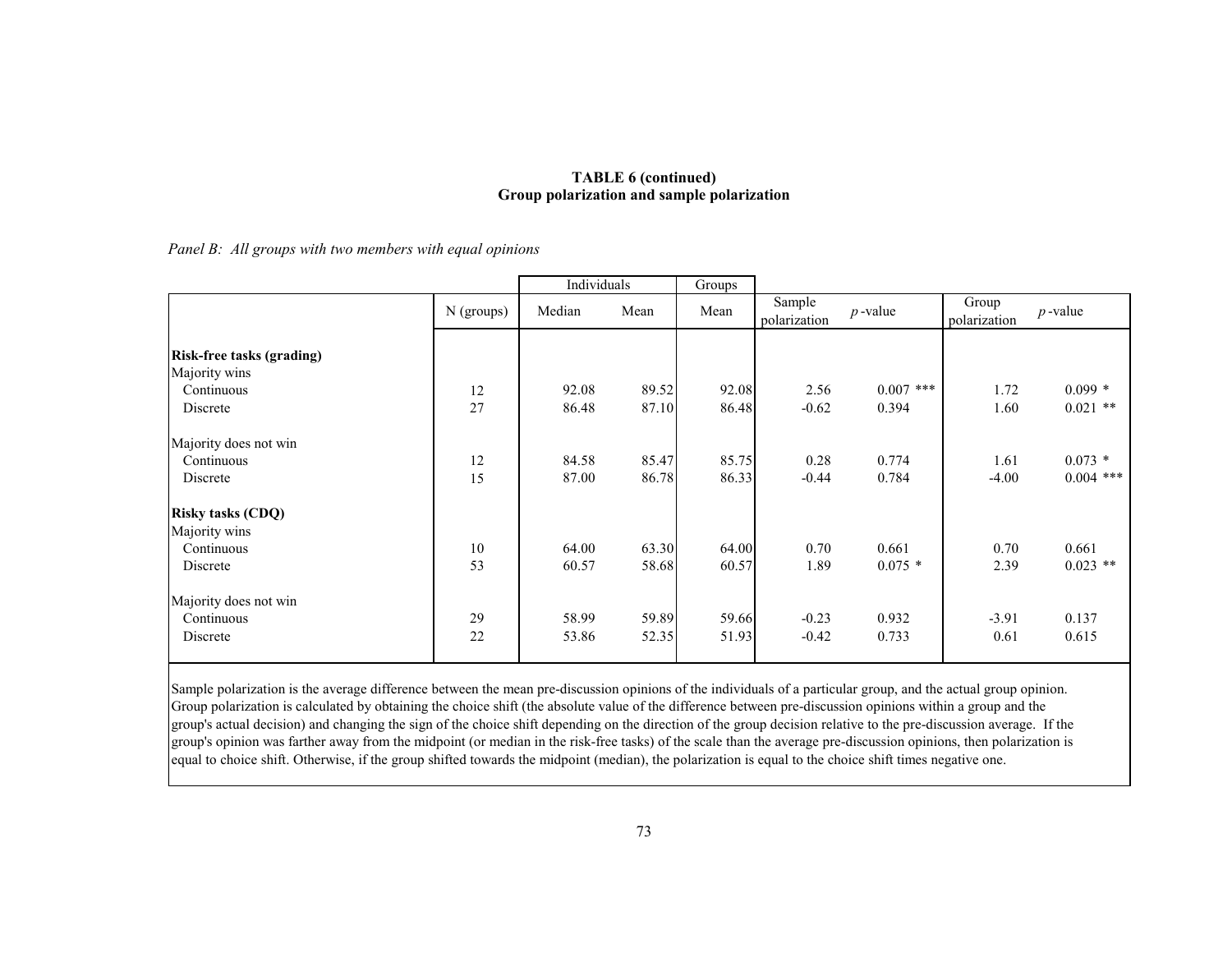| <b>Continuous scale</b>   |               |                          |            |         |                               |                |         |                               |                |         |  |
|---------------------------|---------------|--------------------------|------------|---------|-------------------------------|----------------|---------|-------------------------------|----------------|---------|--|
|                           |               |                          | Best model |         |                               | 2nd best model |         |                               | 3rd best model |         |  |
|                           | $#$ of groups | Model                    | Precision  | Hitrate | Model                         | Precision      | Hitrate | Model                         | Precision      | Hitrate |  |
| Grading tasks (risk-free) |               |                          |            |         |                               |                |         |                               |                |         |  |
| Two members are equal     | 24            | <b>SINT</b><br>influence | 1.56       | 38%     | Mean wins<br>central tendency | 2.50           | 17%     | <b>SJS</b><br>faction         | 2.51           | 17%     |  |
| All members are unique    | 38            | <b>SINT</b><br>influence | 3.57       | 14%     | Mean wins<br>central tendency | 4.09           | 21%     | <b>SJS</b><br>faction         | 4.12           | 18%     |  |
| CDQ tasks                 |               |                          |            |         |                               |                |         |                               |                |         |  |
| Two members are equal     | 32            | <b>SINT</b><br>influence | 3.74       | 19%     | <b>SJS</b><br>faction         | 4.12           | 6%      | Mean wins<br>central tendency | 4.13           | 13%     |  |
| All members are unique.   | 109           | <b>SINT</b><br>influence | 5.43       | 13%     | Mean wins<br>central tendency | 5.94           | 19%     | <b>SJS</b><br>faction         | 6.02           | 14%     |  |

### **TABLE 7 A behavioral classification of group decision model performance**

#### **Discrete scale**

|                           |             |                  | Best model |         |                  | 2nd best model |         |             | 3rd best model |         |
|---------------------------|-------------|------------------|------------|---------|------------------|----------------|---------|-------------|----------------|---------|
|                           | # of groups | Model            | Precision  | Hitrate | Model            | Precision      | Hitrate | Model       | Precision      | Hitrate |
| Grading tasks (risk-free) |             |                  |            |         |                  |                |         |             |                |         |
| Two members are equal     | 42          | <b>SINT</b>      | 2.15       | 38%     | <b>NTCGP</b>     | 3.10           | 69%     | Maj wins    | 3.57           | 64%     |
|                           |             | influence        |            |         | central tendency |                |         | faction     |                |         |
| All members are unique.   | 14          | Median           | 1.43       | 86%     | <b>NTCGP</b>     | 2.14           | 79%     | <b>SJS</b>  | 2.27           | 64%     |
|                           |             | central tendency |            |         | central tendency |                |         | faction     |                |         |
| CDO tasks                 |             |                  |            |         |                  |                |         |             |                |         |
| Two members are equal     | 82          | <b>NTCGP</b>     | 5.37       | 74%     | Maj wins         | 7.56           | 65%     | <b>SINT</b> | 8.05           | 24%     |
|                           |             | central tendency |            |         | faction          |                |         | influence   |                |         |
| All members are unique    | 43          | Median           | 4.65       | 77%     | <b>NTCGP</b>     | 5.12           | 74%     | <b>SJS</b>  | 5.48           | 47%     |
|                           |             | central tendency |            |         | central tendency |                |         | faction     |                |         |
|                           |             |                  |            |         |                  |                |         |             |                |         |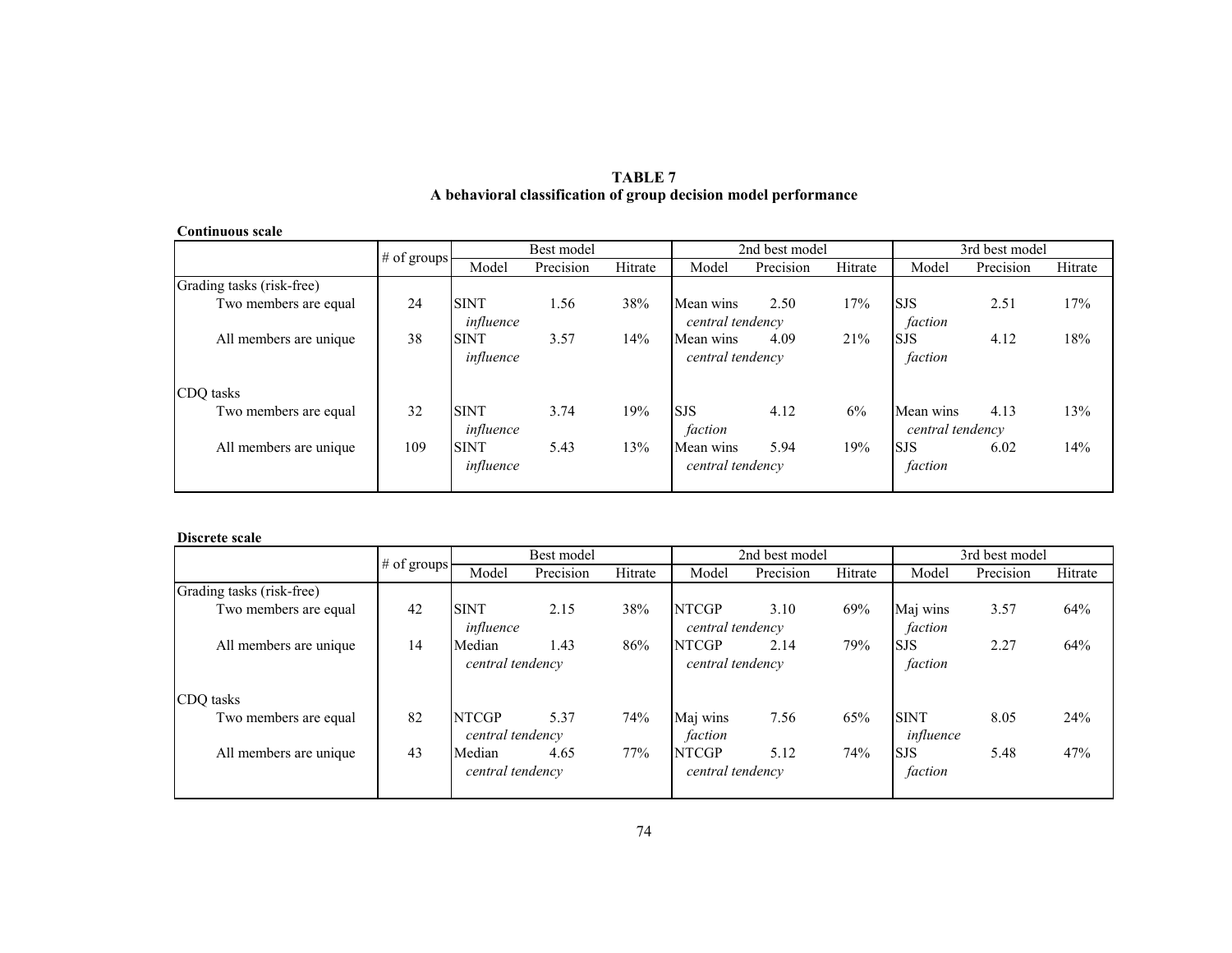### **TABLE 8 Descriptive statistics for Study 2 participants**

## *Panel A: Firms and organizational levels of study participants*

|           |                     |             |                | Organizational level |                |       |              |                |
|-----------|---------------------|-------------|----------------|----------------------|----------------|-------|--------------|----------------|
|           |                     |             | Partners / Sr. |                      |                |       | $#$ of equal | $#$ of unequal |
| Firm type | $#$ of participants | % of sample | Managers       | Managers             | <b>Seniors</b> | Staff | groups       | groups         |
| Big 4     |                     | 54.8%       |                |                      |                |       |              |                |
| Regional  | ، ،                 | 29.0%       |                |                      | 4،             |       |              |                |
| Local     |                     | 16.1%       |                |                      |                |       |              |                |
| Total     |                     | 100.0%      | l 6            |                      | 27             | 30    | 18           |                |

## *Panel B: Experience of study participants*

| <i>r</i> anci <i>B</i> . <i>Baperience</i> of state, participants |            |                | % of audit reports that were: |                |                    |         |  |
|-------------------------------------------------------------------|------------|----------------|-------------------------------|----------------|--------------------|---------|--|
|                                                                   |            |                |                               | Going          |                    |         |  |
|                                                                   | Years      | Approx. $#$ of | Standard                      | concern        | <b>Disclaimers</b> |         |  |
| Organizational level                                              | experience | audits         | reports                       | qualifications | of opinion         | Other   |  |
| Partner / Sr. Manager                                             | 18.4       | 262.7          | 89.8%                         | $1.4\%$        | $0.9\%$            | 7.8%    |  |
| Manager                                                           | 16.6       | 134.0          | 86.0%                         | $1.0\%$        | $0.2\%$            | 12.8%   |  |
| Senior                                                            | 4.2        | 46.1           | 89.9%                         | 5.3%           | 2.5%               | $0.4\%$ |  |
| <b>Staff</b>                                                      | 1.4        | 18.0           | $96.0\%$                      | $3.2\%$        | $0.1\%$            | $0.7\%$ |  |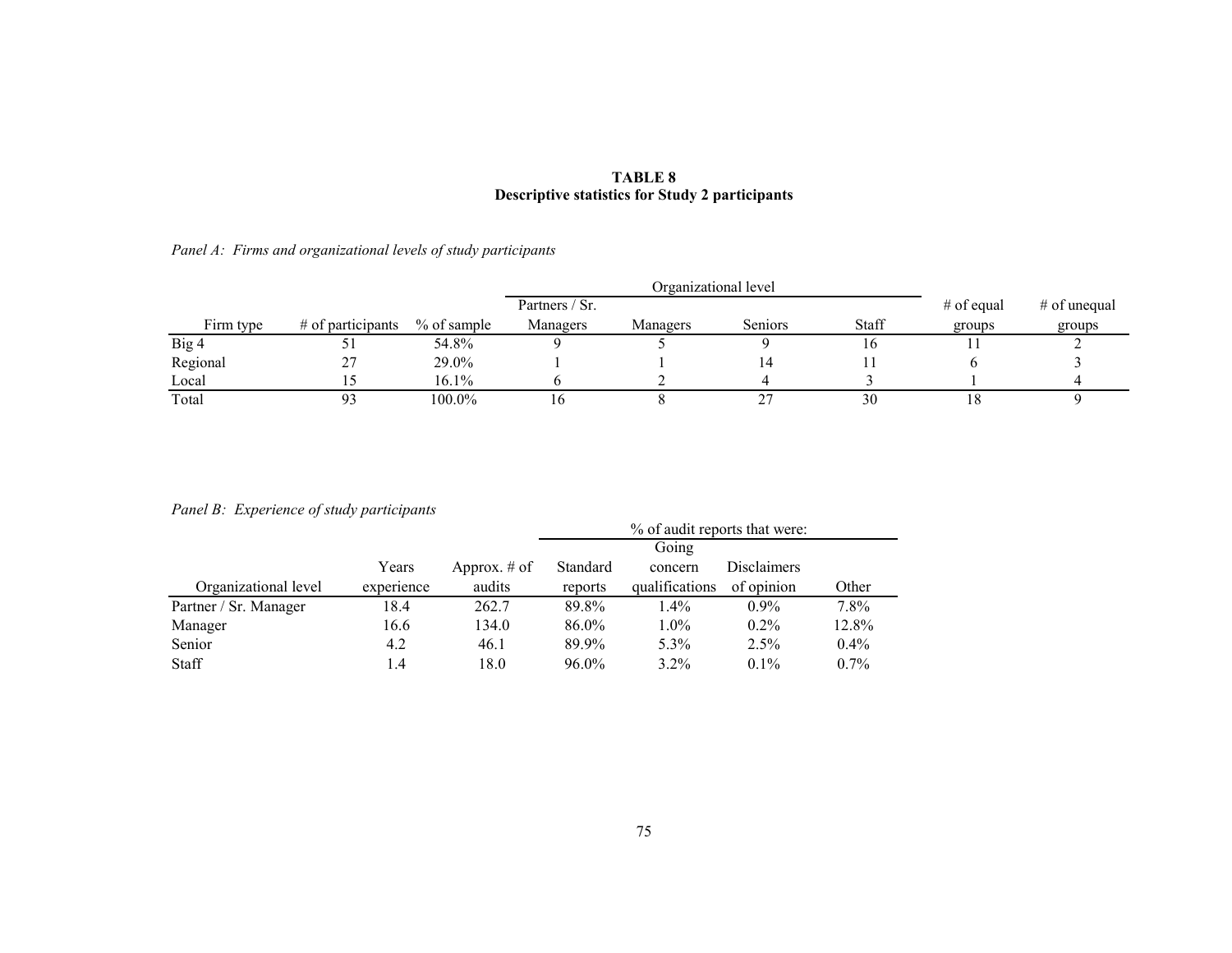|                             |                            |         | Precision |             |                | <b>Bias</b> |             |      |
|-----------------------------|----------------------------|---------|-----------|-------------|----------------|-------------|-------------|------|
| Model                       | Classification             | hitrate | precision | $p$ -value* | rank           | bias        | $p$ -value† | rank |
| <b>Continuous setting</b>   |                            |         |           |             |                |             |             |      |
| <b>SINT</b>                 | continuous (weighted avg.) | 27%     | 1.75      |             |                | 0.67        | 0.290       | 1    |
| Majority wins / median wins | discrete                   | 40%     | 4.27      | 0.026       | $\overline{2}$ | 2.27        | 0.206       | 2    |
| Weighted majority           | continuous (weighted avg.) | 13%     | 4.40      | 0.005       | 3              | 2.44        | 0.119       | 3    |
| <b>SJS</b>                  | continuous (weighted avg.) | 13%     | 6.29      | 0.001       | 4              | 2.76        | 0.166       | 4    |
| Mean wins                   | continuous (weighted avg.) | 20%     | 6.71      | 0.001       | 5              | 2.93        | 0.171       | 6    |
| <b>NTCGP</b>                | continuous (weighted avg.) | 20%     | 6.73      | 0.001       | 6              | 2.87        | 0.180       | 5    |
| Polarization wins           | discrete                   | 27%     | 9.20      | 0.006       | 7              | 3.60        | 0.307       |      |
| Low wins                    | discrete                   | 20%     | 12.07     | 0.002       | 8              | $-12.07$    | 0.001       | 8    |
| High wins                   | discrete                   | 20%     | 18.60     | 0.001       | 9              | 18.60       | 0.001       | 9    |
| Number of groups            |                            | 15      |           |             |                |             |             |      |
|                             |                            |         |           |             |                |             |             |      |
| <b>Discrete setting</b>     |                            |         |           |             |                |             |             |      |
| <b>SINT</b>                 | continuous (weighted avg.) | 44%     | 2.31      |             |                | $-0.96$     | 0.365       |      |
| Majority wins / median wins | discrete                   | 75%     | 6.25      | 0.067       | $\overline{2}$ | $-6.25$     | 0.056       |      |
| Mean wins                   | continuous (weighted avg.) | 31%     | 7.50      | 0.002       | 3              | $-3.33$     | 0.251       | 4    |
| <b>SJS</b>                  | continuous (weighted avg.) | 31%     | 7.53      | 0.003       | 4              | $-3.65$     | 0.217       | 5    |
| <b>NTCGP</b>                | continuous (weighted avg.) | 31%     | 7.63      | 0.002       | 5              | $-3.25$     | 0.264       | 3    |
| Weighted majority           | continuous (weighted avg.) | 13%     | 7.75      | 0.005       | 6              | $-3.75$     | 0.234       | 6    |
| High wins                   | discrete                   | 44%     | 11.25     | 0.004       | 7              | 11.25       | 0.001       | 8    |
| Low wins                    | discrete                   | 44%     | 15.00     | 0.002       | 8              | $-15.00$    | 0.003       | 9    |
| Polarization wins           | discrete                   | 38%     | 16.25     | 0.001       | 9              | $-1.25$     | 0.835       | 2    |
| Number of groups            |                            | 16      |           |             |                |             |             |      |

**TABLE 9 Decision model performance for Accounts Receivable task** 

Precision is the absolute value of the difference between the model's prediction and the actual group decision.

*\* p* -value is the significance level of the t-test between the precision of the most accurate model and the given model (one-tailed)

† *p* -value is for a significant difference from zero (two-tailed)

Rank is the model's rank, relative to the other models, in terms of precision

Hitrate is the percentage of predictions that are within +/- 0.5 percentage points of the actual group decision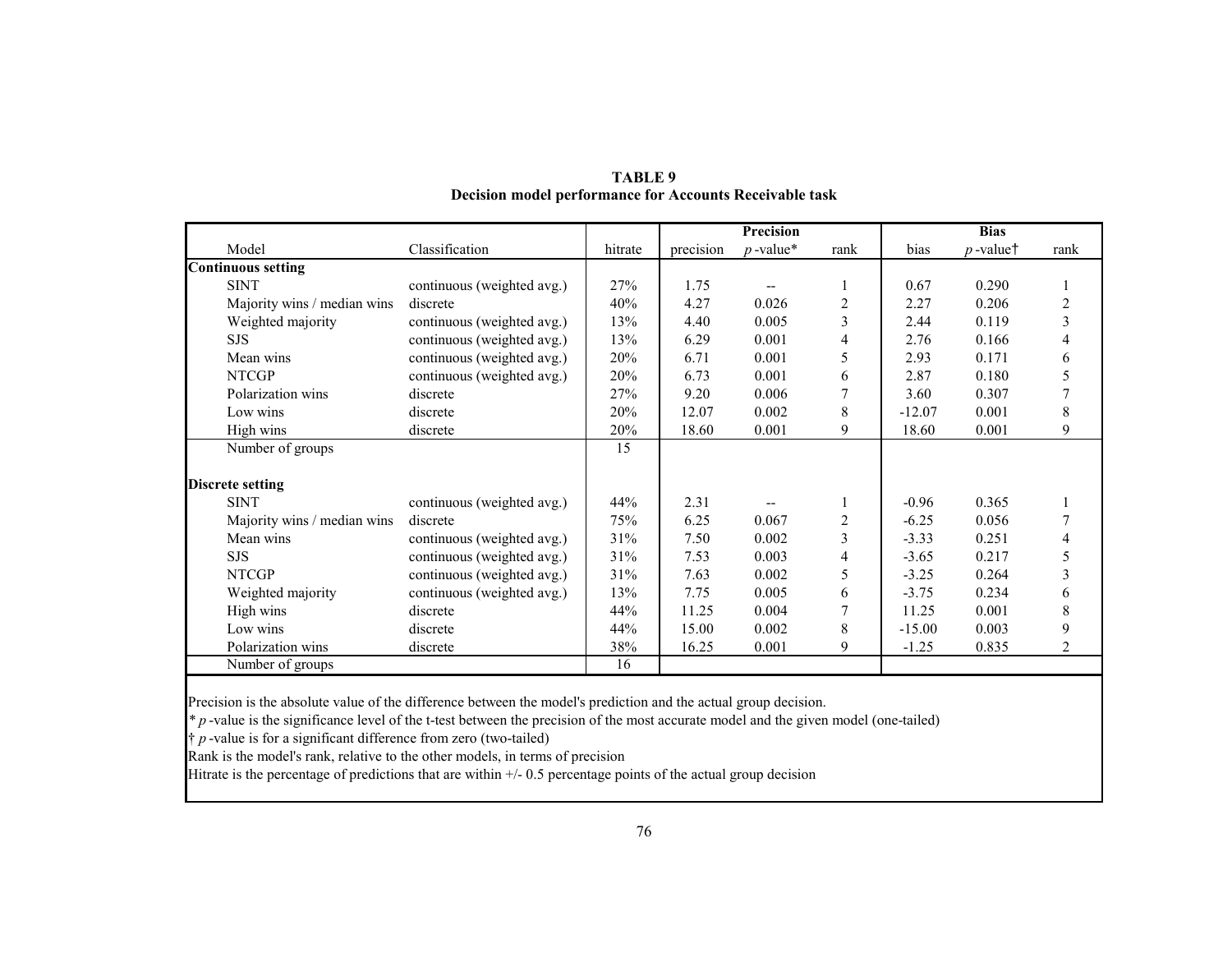#### **TABLE 10 Discussion of cues**

*Panel A: Average group ratings of cue discussion*

| Cue   |                                                          | Continuous | Discrete | Difference | t-stat  | $p$ -value |
|-------|----------------------------------------------------------|------------|----------|------------|---------|------------|
|       | Willingness of shareholders to invest additional capital | 2.78       | 1.90     | 0.88       | 1.74    | $0.09*$    |
| 2     | Decreased overhead costs                                 | 0.43       | 0.46     | $-0.03$    | $-0.09$ | 0.93       |
| 3     | Collection of overdue accounts receivable                | 2.23       | 2.08     | 0.15       | 0.42    | 0.68       |
| $4*$  | Loss of major customer                                   | 0.70       | 1.33     | $-0.63$    | $-1.80$ | $0.08 *$   |
| 5     | Deferment of payment of accounts payable                 | 1.31       | 1.47     | $-0.16$    | $-0.42$ | 0.68       |
| 6     | Operating losses                                         | 1.71       | 2.21     | $-0.50$    | $-1.27$ | 0.21       |
|       | Willingness of shareholders to forgo dividends           | 1.48       | 0.92     | 0.56       | 1.25    | 0.22       |
| 8     | Forecast of increasing profits                           | 1.89       | 1.63     | 0.26       | 0.60    | 0.55       |
| 9*    | Refusal of bank to renew line of credit                  | 1.19       | 1.25     | $-0.06$    | $-0.12$ | 0.90       |
| $10*$ | Competitor's ERP implementation                          | 0.61       | 0.67     | $-0.06$    | $-0.17$ | 0.86       |
| $11*$ | Engineer's resignation                                   | 0.39       | 1.00     | $-0.61$    | $-1.77$ | $0.09*$    |
| $12*$ | Expiration of patent                                     | 0.88       | 1.03     | $-0.15$    | $-0.41$ | 0.68       |
| $13*$ | Slow inventory turnover                                  | 1.00       | 0.85     | 0.15       | 0.40    | 0.69       |
| 14    | Increasing customer base (number of users is doubling)   | 1.06       | 0.67     | 0.39       | 1.58    | 0.12       |

\* indicates uniquely-held cue

*Panel B: Average group ratings of cue discussion by common and unique cues*

| Cue type    | Continuous | Discrete | Difference | '-stat  | <i>p</i> -value |
|-------------|------------|----------|------------|---------|-----------------|
| Common cues | 1.70       | L 46     | 0.23       | ∣ 19    | 0.42            |
| Unique cues | $0.80\,$   | .03      | $-0.23$    | $-0.82$ | 0.24            |
| All cues    | l.38       | 34       | 0.04       | 0.23    | 0.82            |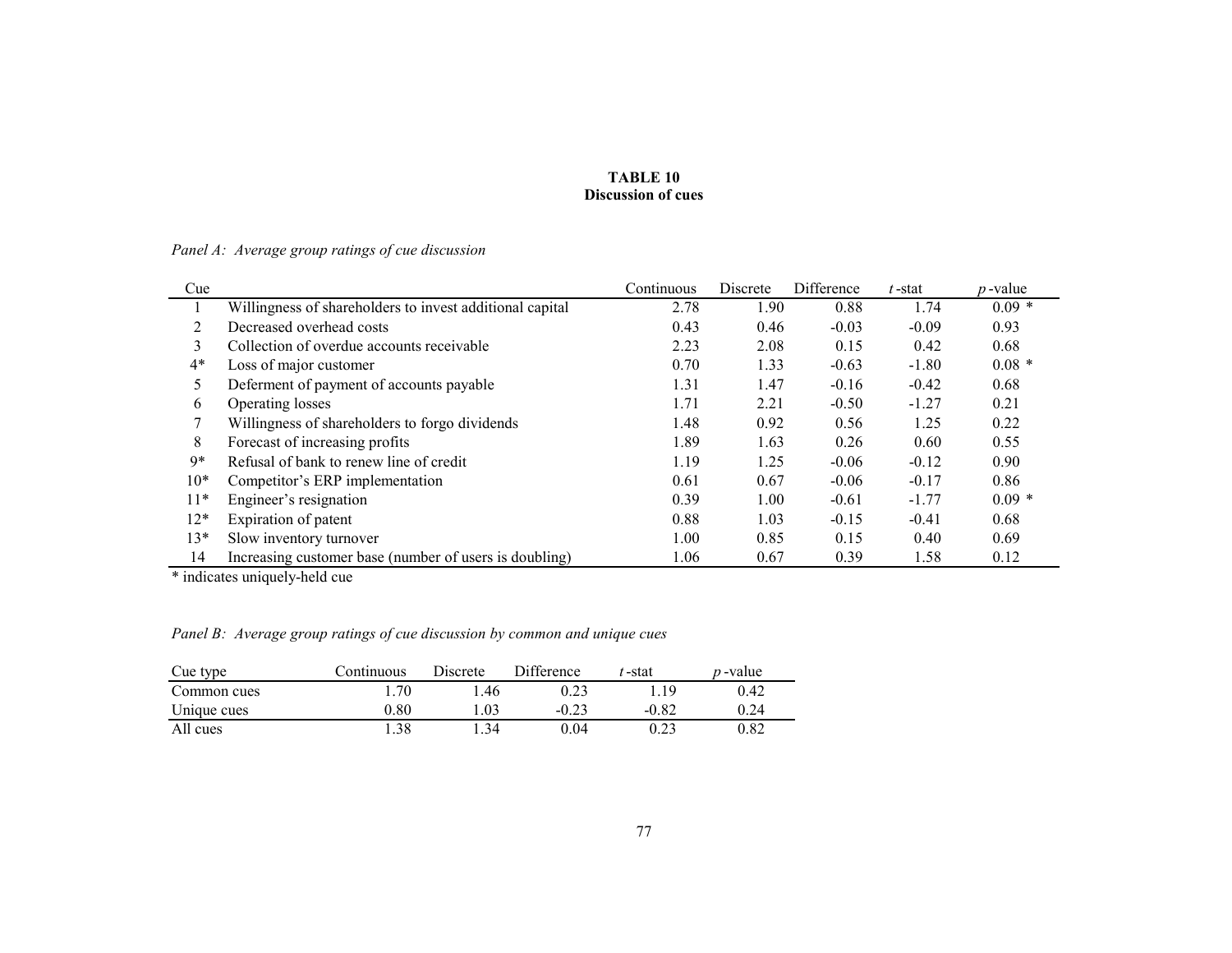### **TABLE 11 Importance of cues**

*Panel A: Average group ratings of cue importance*

| Cue   |                                                          | Continuous | Discrete | Difference | $t$ -stat | $p$ -value |
|-------|----------------------------------------------------------|------------|----------|------------|-----------|------------|
|       | Willingness of shareholders to invest additional capital | 2.97       | 1.94     | 1.03       | 2.02      | $0.05*$    |
| 2     | Decreased overhead costs                                 | 0.78       | 0.42     | 0.36       | 1.33      | 0.19       |
| 3     | Collection of overdue accounts receivable                | 2.16       | 1.96     | 0.20       | 0.80      | 0.43       |
| $4*$  | Loss of major customer                                   | 1.09       | 1.54     | $-0.45$    | $-1.17$   | 0.25       |
| 5     | Deferment of payment of accounts payable                 | 1.51       | 1.45     | 0.06       | 0.20      | 0.84       |
| 6     | Operating losses                                         | 1.87       | 2.32     | $-0.46$    | $-1.19$   | 0.25       |
|       | Willingness of shareholders to forgo dividends           | 1.70       | 0.96     | 0.74       | 1.65      | 0.11       |
| 8     | Forecast of increasing profits                           | 1.88       | 1.65     | 0.23       | 0.47      | 0.64       |
| 9*    | Refusal of bank to renew line of credit                  | 1.70       | 1.48     | 0.22       | 0.43      | 0.67       |
| $10*$ | Competitor's ERP implementation                          | 0.82       | 0.71     | 0.11       | 0.32      | 0.75       |
| $11*$ | Engineer's resignation                                   | 0.59       | 0.98     | $-0.39$    | $-1.09$   | 0.29       |
| $12*$ | Expiration of patent                                     | 1.20       | 1.05     | 0.15       | 0.38      | 0.71       |
| $13*$ | Slow inventory turnover                                  | 1.27       | 0.90     | 0.37       | 1.06      | 0.30       |
| 14    | Increasing customer base (number of users is doubling)   | 1.80       | 1.17     | 0.63       | 1.39      | 0.18       |

\* indicates uniquely-held cue

*Panel B: Average group ratings of cue discussion by common and unique cues*

| Cue type    | Continuous | Discrete | Difference | t -stat | <i>p</i> -value |
|-------------|------------|----------|------------|---------|-----------------|
| Common cues | 1.83       | .48      |            | 1.82    | $0.08*$         |
| Unique cues |            |          | 0.00       | 0.01    | 0.99            |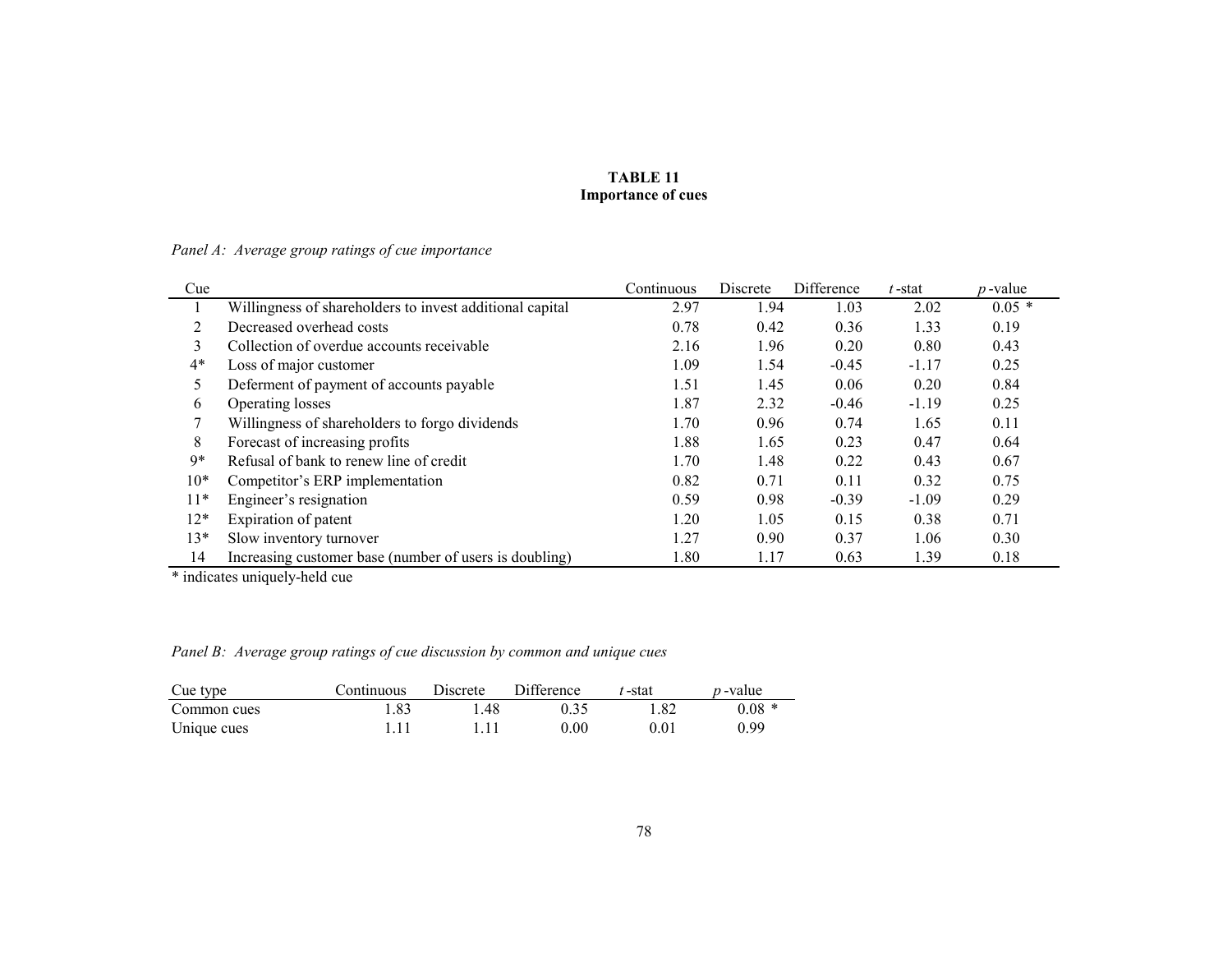## **TABLE 12 Validation of self-reports regarding information cues**

# *Panel A: Self-contribution bias*

|            | Difference in |            |        |                 |  |  |  |
|------------|---------------|------------|--------|-----------------|--|--|--|
|            | perceived     |            |        |                 |  |  |  |
| Cue type   | n             | discussion | t-stat | <i>p</i> -value |  |  |  |
| Continuous | 45            | 0.333      | 2.44   | $0.019$ **      |  |  |  |
| Discrete   | 48            | 0.443      | 3.24   | $0.002$ ***     |  |  |  |
| Overall    | 93            | 0.390      | 4.05   | ***<br>0.001    |  |  |  |

## *Panel B: Perceived importance bias*

|            | Difference in |            |           |                 |  |  |  |
|------------|---------------|------------|-----------|-----------------|--|--|--|
|            | perceived     |            |           |                 |  |  |  |
| Cue type   | n             | importance | $t$ -stat | <i>p</i> -value |  |  |  |
| Continuous | 45            | $-0.031$   | $-0.33$   | 0.745           |  |  |  |
| Discrete   | 48            | 0.185      | 2.44      | $0.018$ **      |  |  |  |
| Overall    | 93            | 0.081      | 1.34      | 0.185           |  |  |  |